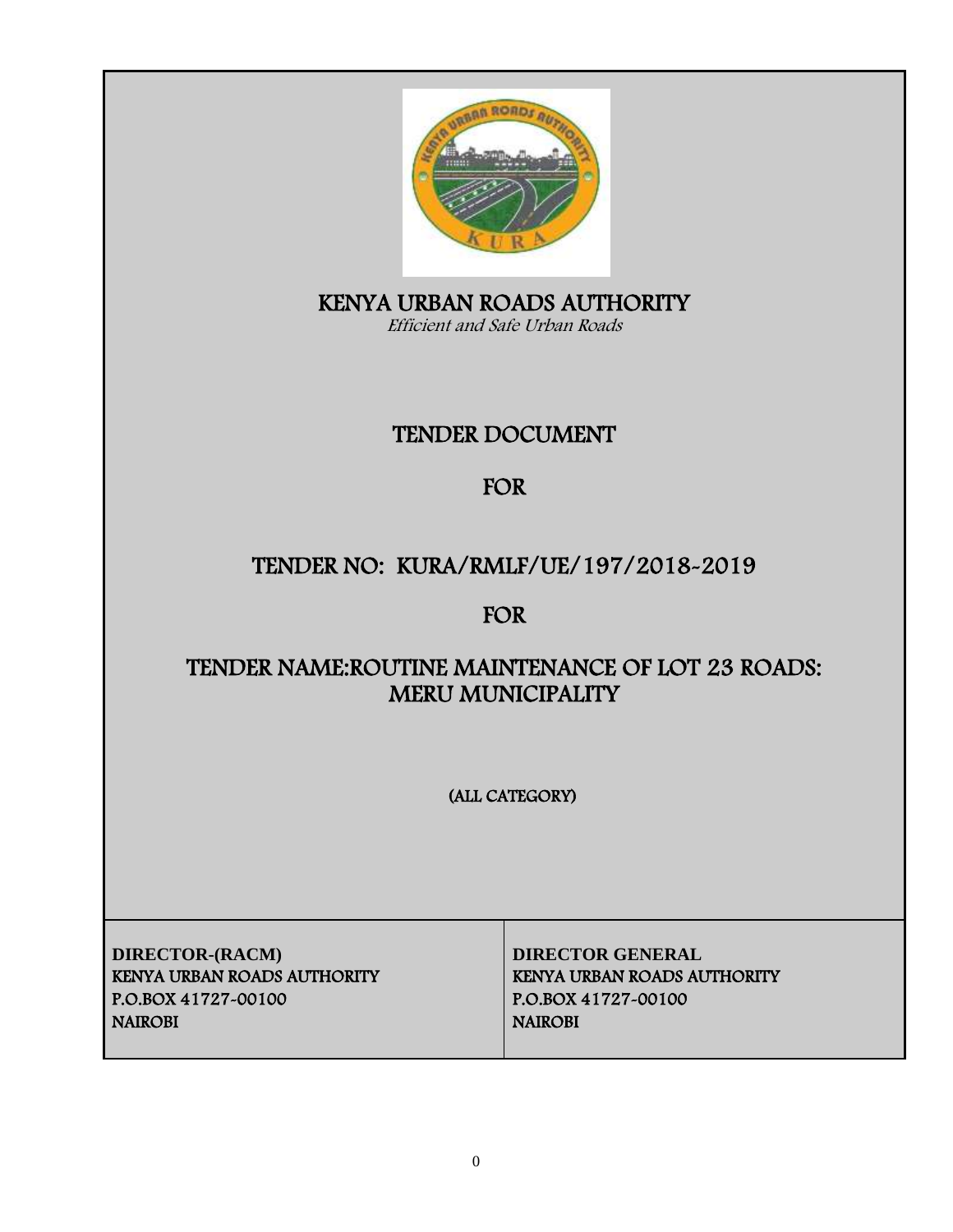# TABLE OF CONTENTS

| SECTION II: INSTRUCTIONS TO TENDERERS AND CONDITIONS OF TENDER4      |  |
|----------------------------------------------------------------------|--|
|                                                                      |  |
|                                                                      |  |
|                                                                      |  |
|                                                                      |  |
|                                                                      |  |
|                                                                      |  |
| SECTION VI: SUPERVISION AND CONTRACT EVALUATION MANUAL 2012116       |  |
|                                                                      |  |
|                                                                      |  |
|                                                                      |  |
|                                                                      |  |
|                                                                      |  |
|                                                                      |  |
|                                                                      |  |
|                                                                      |  |
| SECTION XIII: FORM OF PERFORMANCE BANK GUARANTEE (UNCONDITIONAL) 155 |  |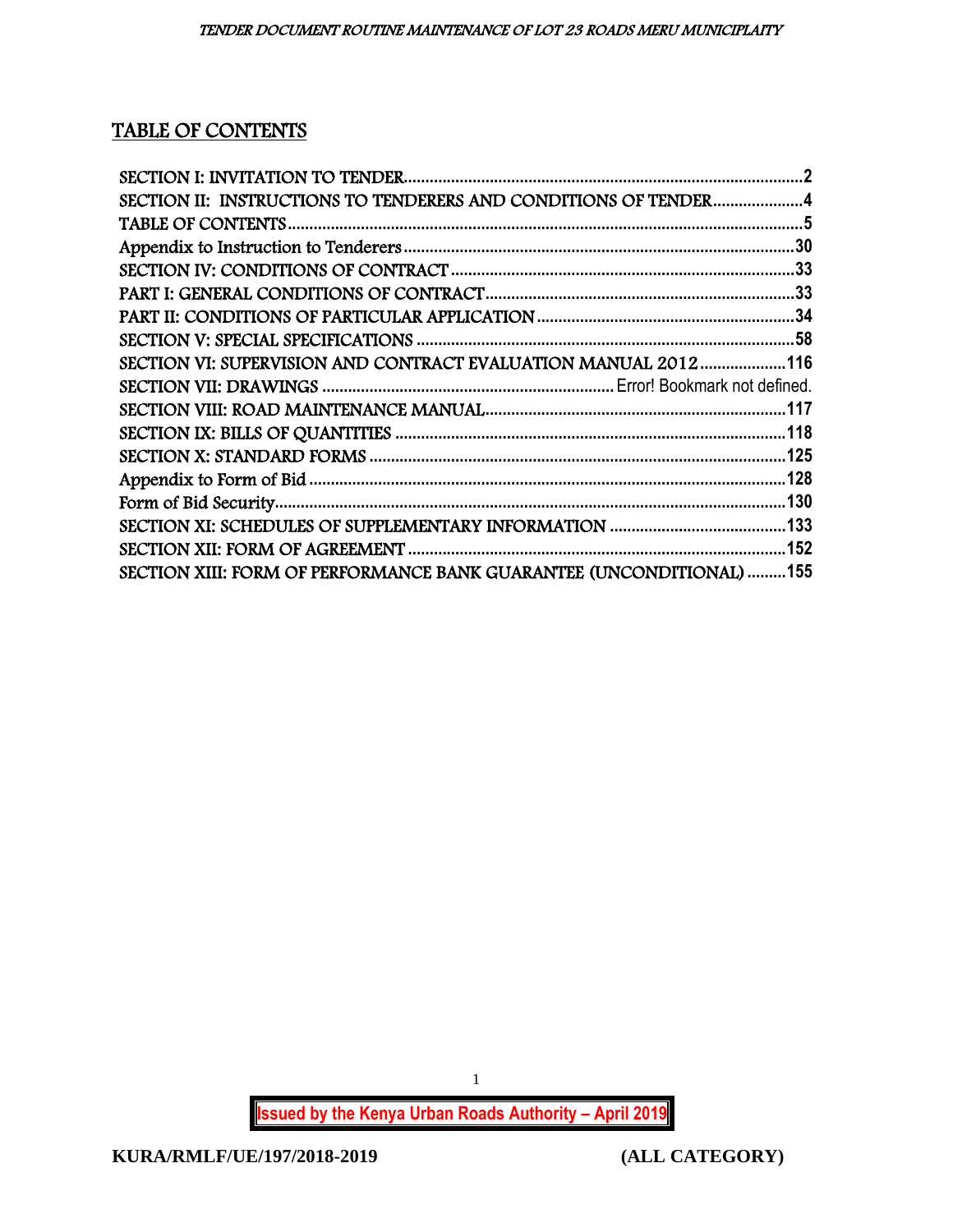# <span id="page-2-0"></span>SECTION I: INVITATION TO TENDER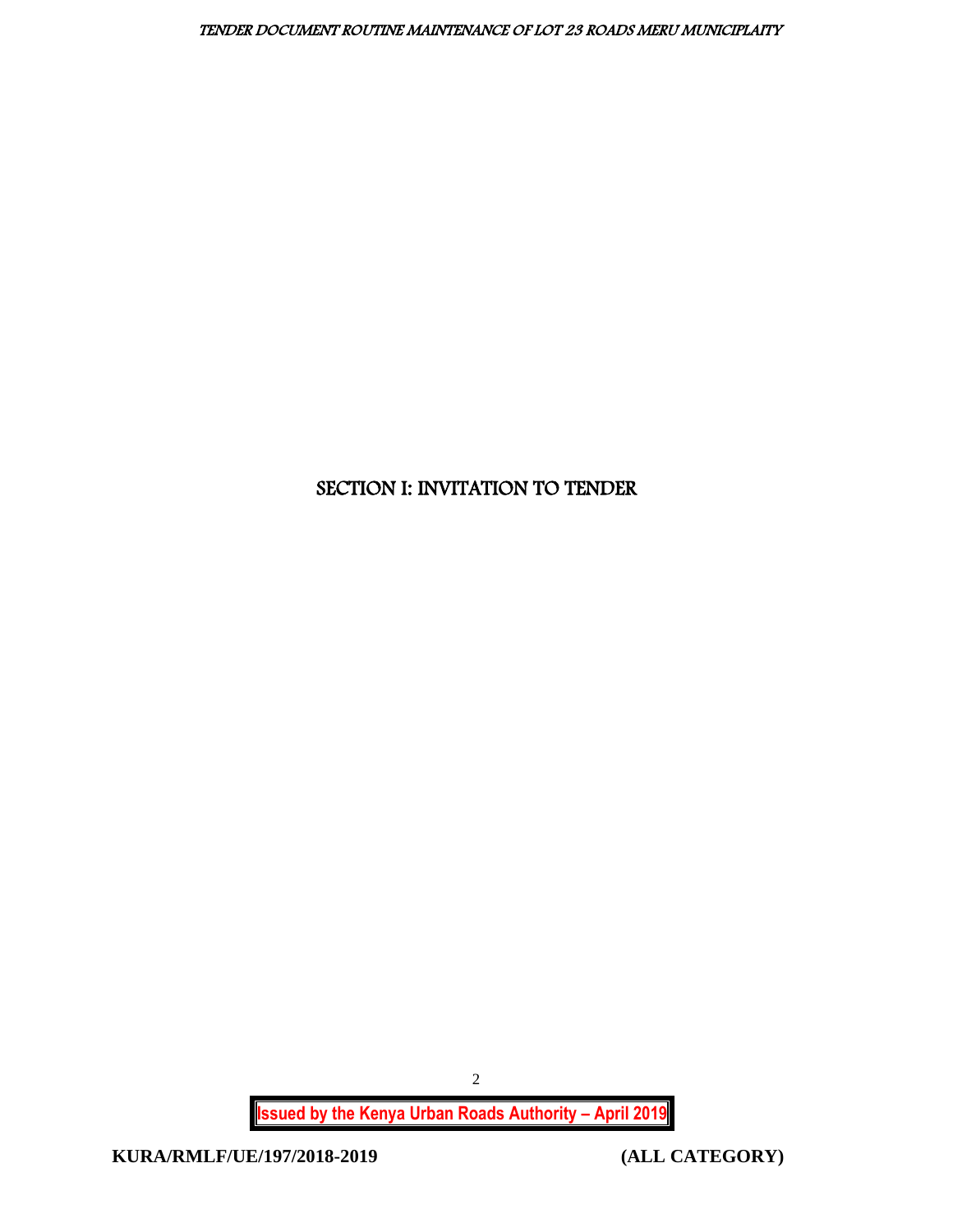(Se[e www.kura.go.ke/tender](http://www.kura.go.ke/tender) notice)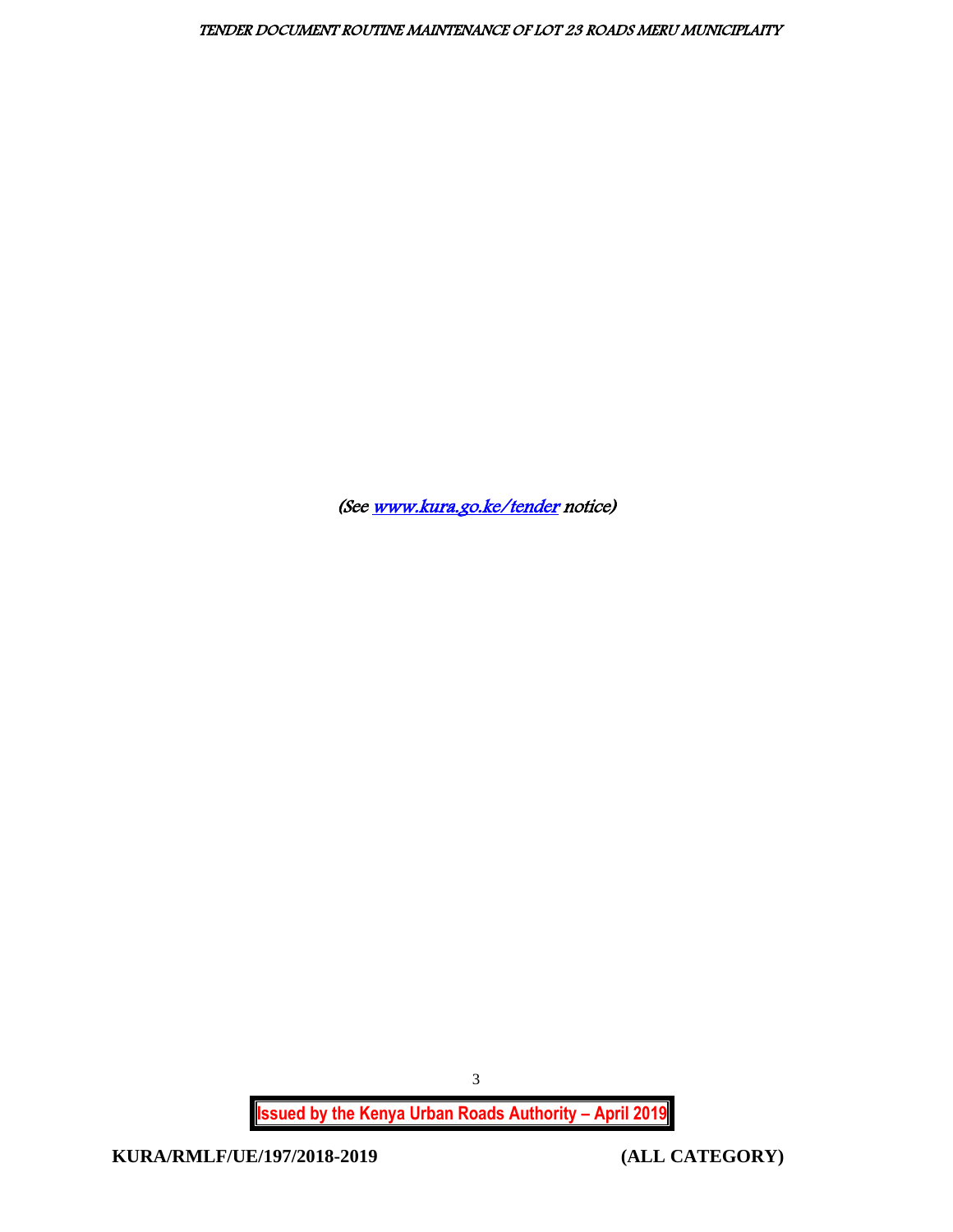# <span id="page-4-0"></span>SECTION II: INSTRUCTIONS TO TENDERERS AND CONDITIONS OF TENDER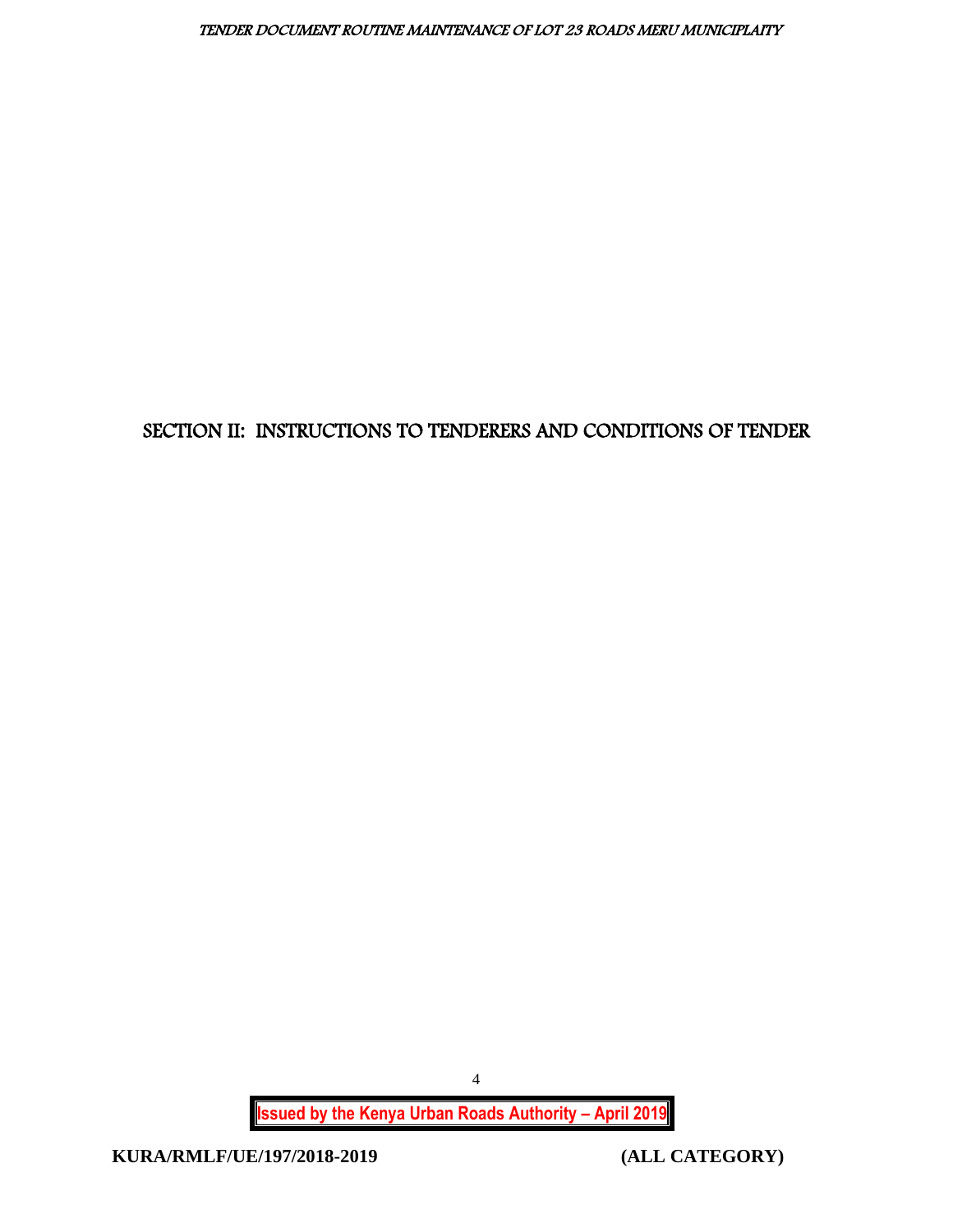# TABLE OF CONTENTS

<span id="page-5-0"></span>

| A.        |    |                                                                      |  |
|-----------|----|----------------------------------------------------------------------|--|
|           | 1  |                                                                      |  |
|           | 2  |                                                                      |  |
|           | 3  |                                                                      |  |
|           | 4  |                                                                      |  |
|           | 5  |                                                                      |  |
|           | 6  |                                                                      |  |
|           | 7  |                                                                      |  |
|           | 8  |                                                                      |  |
| <b>B.</b> |    |                                                                      |  |
|           | 9  |                                                                      |  |
|           | 10 |                                                                      |  |
|           | 11 |                                                                      |  |
| C.        |    |                                                                      |  |
|           | 12 |                                                                      |  |
|           | 13 |                                                                      |  |
|           | 14 |                                                                      |  |
|           | 15 |                                                                      |  |
|           | 16 |                                                                      |  |
|           | 17 |                                                                      |  |
|           | 18 |                                                                      |  |
|           | 19 |                                                                      |  |
|           | 20 |                                                                      |  |
| D.        |    |                                                                      |  |
|           | 21 |                                                                      |  |
|           | 22 |                                                                      |  |
|           | 23 |                                                                      |  |
|           | 24 |                                                                      |  |
| E.        |    |                                                                      |  |
|           | 25 |                                                                      |  |
|           | 26 |                                                                      |  |
|           | 27 |                                                                      |  |
|           | 28 |                                                                      |  |
|           | 29 |                                                                      |  |
|           | 30 |                                                                      |  |
|           | 31 |                                                                      |  |
| F.        |    |                                                                      |  |
| G.        |    |                                                                      |  |
|           | 32 | Award.                                                               |  |
|           | 33 | employer's right to accept any bid and to reject any or all bids  19 |  |
|           | 34 |                                                                      |  |
|           | 35 |                                                                      |  |
|           | 36 |                                                                      |  |
|           | 37 |                                                                      |  |
|           | 5. |                                                                      |  |

**Issued by the Kenya Urban Roads Authority - April 2019** 

 $\overline{5}$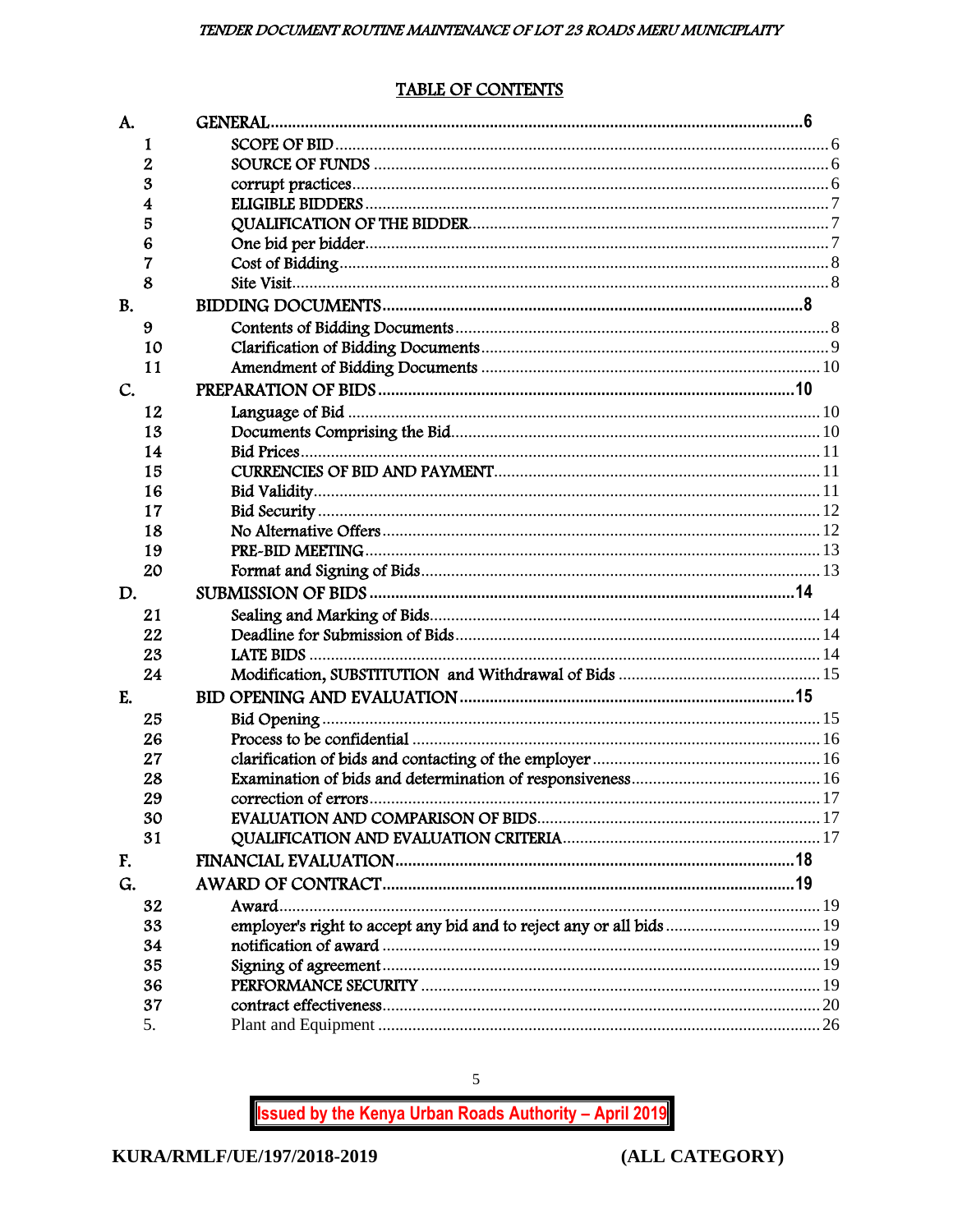# INSTRUCTIONS TO TENDERERS AND CONDITIONS OF TENDER

# A. GENERAL

# 1 SCOPE OF BID

- 1.1 The Employer, as defined in the Conditions of Contract Part II hereinafter "the Employer" wishes to receive bids for the construction of works as described in Section 1, clause 102 of the Special Specifications –"Location and extent of the Works")
- 1.2 The successful bidder will be expected to complete the Works within the period stated in the Appendix to Form of Bid from the date of commencement of the Works.
- 1.3 Throughout these bidding documents, the terms bid and tender and their derivatives (bidder/tenderer, bid/tendered, bidding/tendering etc.) are synonymous, and day means calendar day. Singular also means plural.

# 2 SOURCE OF FUNDS

2.1 The source of funding is the Government of Kenya through the Road Maintenance Levy Fund.

# 3 CORRUPT PRACTICES

3.1 The government requires that the bidders, suppliers, sub-contractors and supervisors observe the highest standards of ethics during the execution of such contracts. In this pursuit of this policy, the government;

Defines for the purpose of this provision, the terms set forth below as follows:

- i) "corrupt practice" means the offering, giving ,receiving, or soliciting of anything of value to influence the action of the public official in the procurement process or in the execution, and
- ii) "fraudulent practice" means a misrepresentation of facts in order to influence a procurement process or the execution of a contract to the detriment of the employer, and includes collusive practices among bidders (prior to or after bid submission) designed to establish bid prices at artificial, non-competitive levels and to deprive the employer the benefits of free and open competition

Will reject a proposal for award if it determines that the bidder recommended for award has engaged in corrupt or fraudulent practices in competing for the contract, and

Will declare a firm ineligible, either indefinitely or for a stated period of time, to be awarded a government contract if it at any time it is determined that the firm has engaged in corrupt or fraudulent practices in competing for, or in executing, a government financed contract

6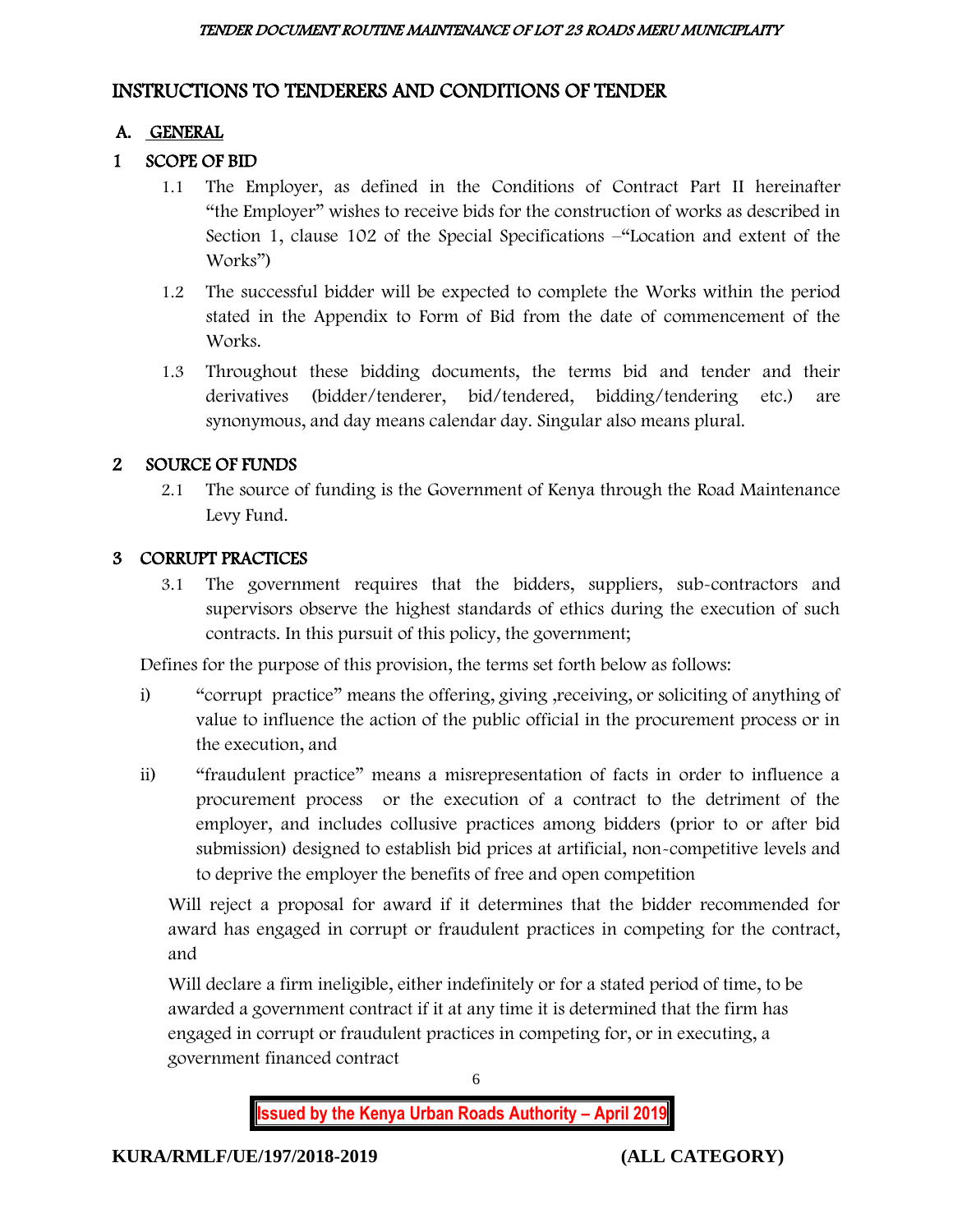#### ELIGIBLE BIDDERS

- 3.2 This invitation to bid is open to all bidders who are legally registered or incorporated in the Republic of Kenya as of the time of bid submission. Registration with National Construction Authority (NCA) as a contractor is mandatory.
- 3.3 Bidders shall not have a conflict of interest. Bidders shall be considered to have conflict of interest, if they participated as a consultant in the preparation of the design, documentation or technical specifications of the works that are the subject of this bidding other than as far as required by the Employer.
- 3.4 A firm that is under a declaration of eligibility by the Employer in accordance with clause 3, at the date of submission of the Bid or thereafter, shall be disqualified.
- 3.5 Bidders shall provide such evidence of their continued eligibility satisfactory to the Employer as the Employer shall reasonably request.

## 4 QUALIFICATION OF THE BIDDER

- 4.1 Bidders shall as part of their bid:
- (a) Submit a written power of attorney authorizing the signatory of the bid to commit the bidder; and
- (b) Update any information submitted with their bids and update in any case the information indicated in the schedules and continue to meet the minimum threshold criteria set out in the bid documents.
	- 4.2 As a minimum, bidders shall update the following information:
- (a) evidence of access to lines of credit from a bank and availability of other financial resources
- (b) financial predictions for the current year and the two subsequent years, including the effect of known commitments
- (c) work commitments
- (d) current litigation information; and
- (e) availability of critical equipment
	- 4.3 Bidders shall also submit proposals of work methods and schedule in sufficient detail to demonstrate the adequacy of the bidders' proposals to meet the technical specifications and the completion time referred to in Clause 1.2 above.

# 5 ONE BID PER BIDDER

5.1 Each bidder shall submit only one bid. A bidder who submits or participates in more than one bid will be disqualified.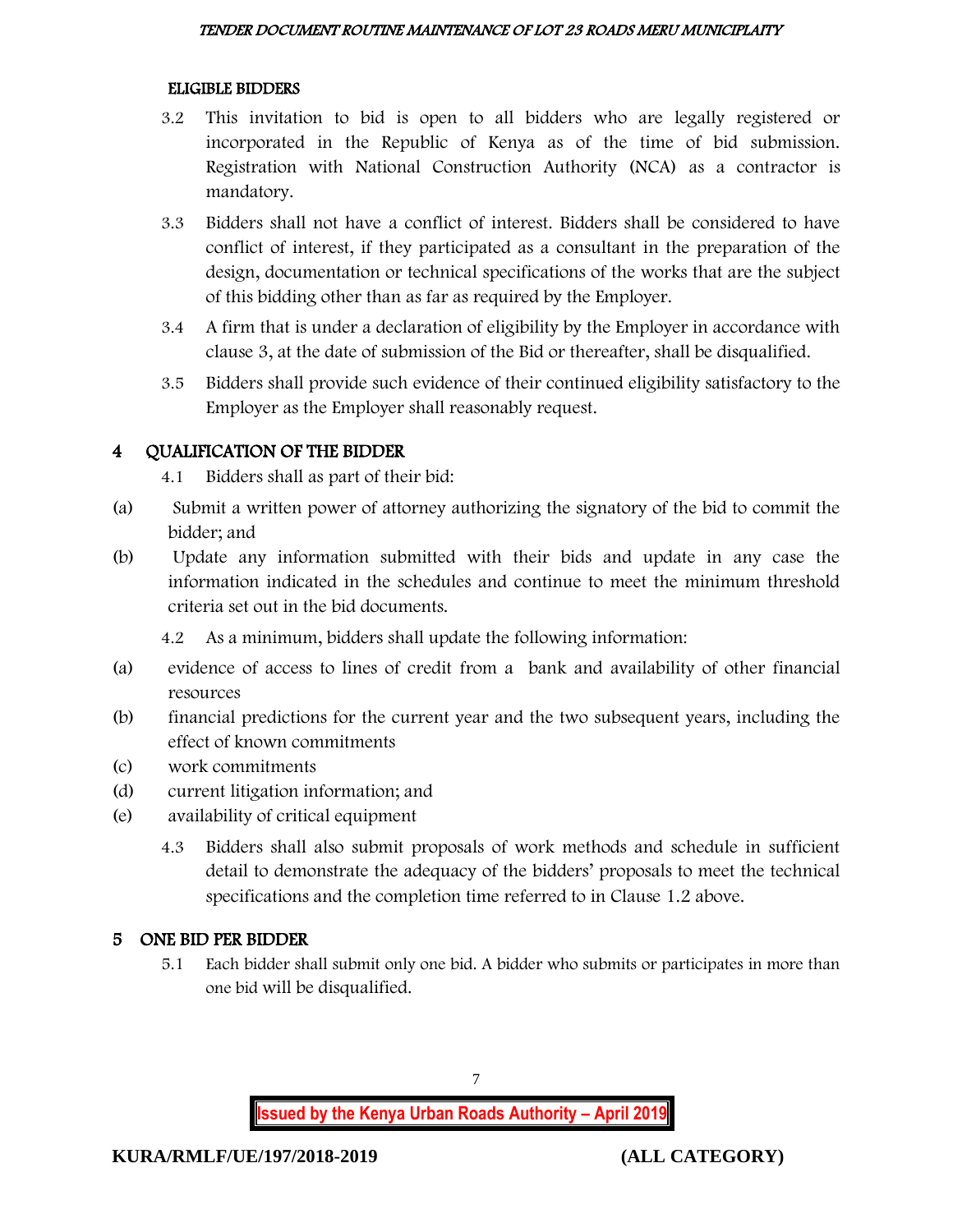#### 6 COST OF BIDDING

6.1 The bidder shall bear all costs associated with the preparation and submission of his bid and the Employer will in no case be responsible or liable for those costs, regardless of the conduct or outcome of the bidding process.

# 7 SITE VISIT

- 8.1 The tenderer is advised to visit and examine the site and its surroundings and obtain for himself on his own responsibility, all information that may be necessary for preparing the tender and entering into a contract. The costs of visiting the site shall be the tenderer's own responsibility.
	- 7.2 The tenderer and any of his personnel or agents will be granted permission by the Employer to enter upon premises and lands for the purpose of such inspection, but only upon the express condition that the tenderer, his personnel or agents, will release and indemnify the Employer from and against all liability in respect of, and will be responsible for personal injury (whether fatal or otherwise), loss of or damage to property and any other loss, damage, costs and expenses however caused, which but for the exercise of such permission, would not have arisen.
	- 7.3 A Mandatory pre-tender site meeting shall be held as specified in the tender notice. A representative of the Employer will be available to meet the intending tenderers at the venue.
	- 7.4 The Employer will conduct a Site Visit concurrently with the pre-bid meeting referred to in Clause 18, attendance for which is necessary for all bidders. Attendance by the tenderers shall be as specified in the tender notice.
	- 7.5 Tenderers must provide their own transport. The representative will not be available at any other time for site inspection visits.
	- 7.6 Each tenderer shall complete the Certificate of Tenderer's Visit to the Site, whether he in fact visits the Site at the time of the organized site visit or by himself at some other time.

## B. BIDDING DOCUMENTS

## 8 CONTENTS OF BIDDING DOCUMENTS

- 8.1 The set of documents comprising the tender includes the following together with any addenda issued in accordance with Clause 10:
- (a) Invitation to Bid
- (b) Instructions to Bidders and Conditions of Tender
- (c) Appendix to Instruction to Tenderers
- (d) Conditions of Contract Part I
- (e) Conditions of Contract Part II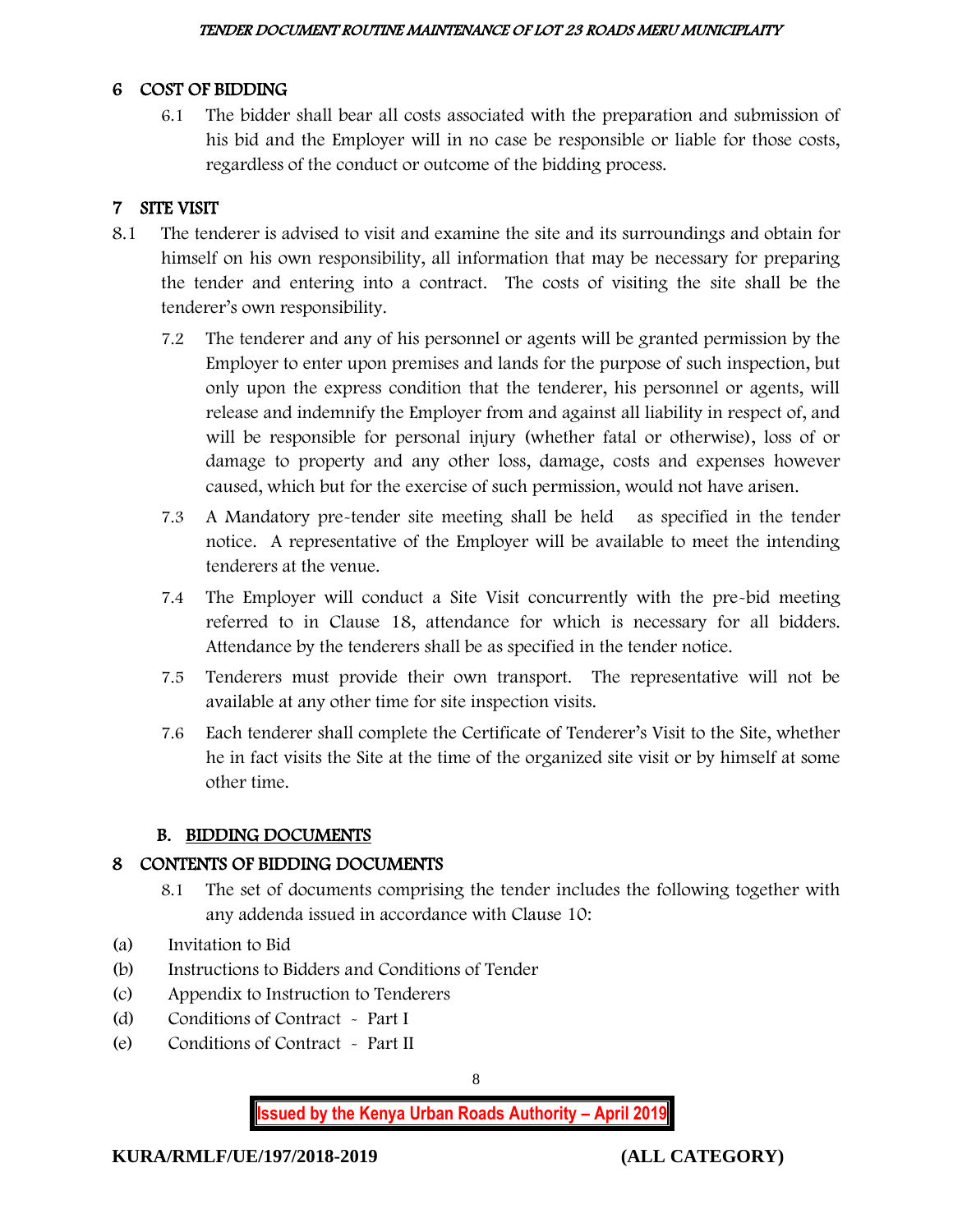- (f) Road Maintenance Manual (May 2010 Edition)
- (g) Standard Specifications
- (h) Special Specifications
- (i) Form of Bid, Appendix to Form of Bid and Bid Security
- (j) Bills of Quantities
- (k) Schedules of Supplementary information
- (l) Form of Contract Agreement
- (m) Form of Performance Security
- (n) Drawings
- (o) BID Addenda (BID Notices)
- (p) Declaration Form
	- 8.2 The bidder is expected to examine carefully all instructions, conditions, forms, terms, specifications and drawings in the bidding documents. Failure to comply with the requirements of bid submission will be at the bidder's own risk. Bids that are not substantially responsive to the requirements of the bidding documents will be rejected.
	- 8.3 All recipients of the documents for the proposed Contract for the purpose of submitting a tender (whether they submit a tender or not) shall treat the details of the documents as "private and confidential".

# 9 CLARIFICATION OF BIDDING DOCUMENTS

- 9.1 The prospective bidder requiring any clarification of the bidding documents may notify the Employer in writing, cable or by e-mail (hereinafter the term cable is deemed to include telex and facsimile) at the Employer's mailing address indicated in the Bidding Data.
- 9.2 The Employer will respond in writing to any request for clarification that he receives earlier than 7 days prior to the deadline for the submission of bids. Copies of the Employer's response to queries raised by bidders (including an explanation of the query but without identifying the sources of the inquiry) will be sent to all prospective bidders who will have purchased the bidding documents.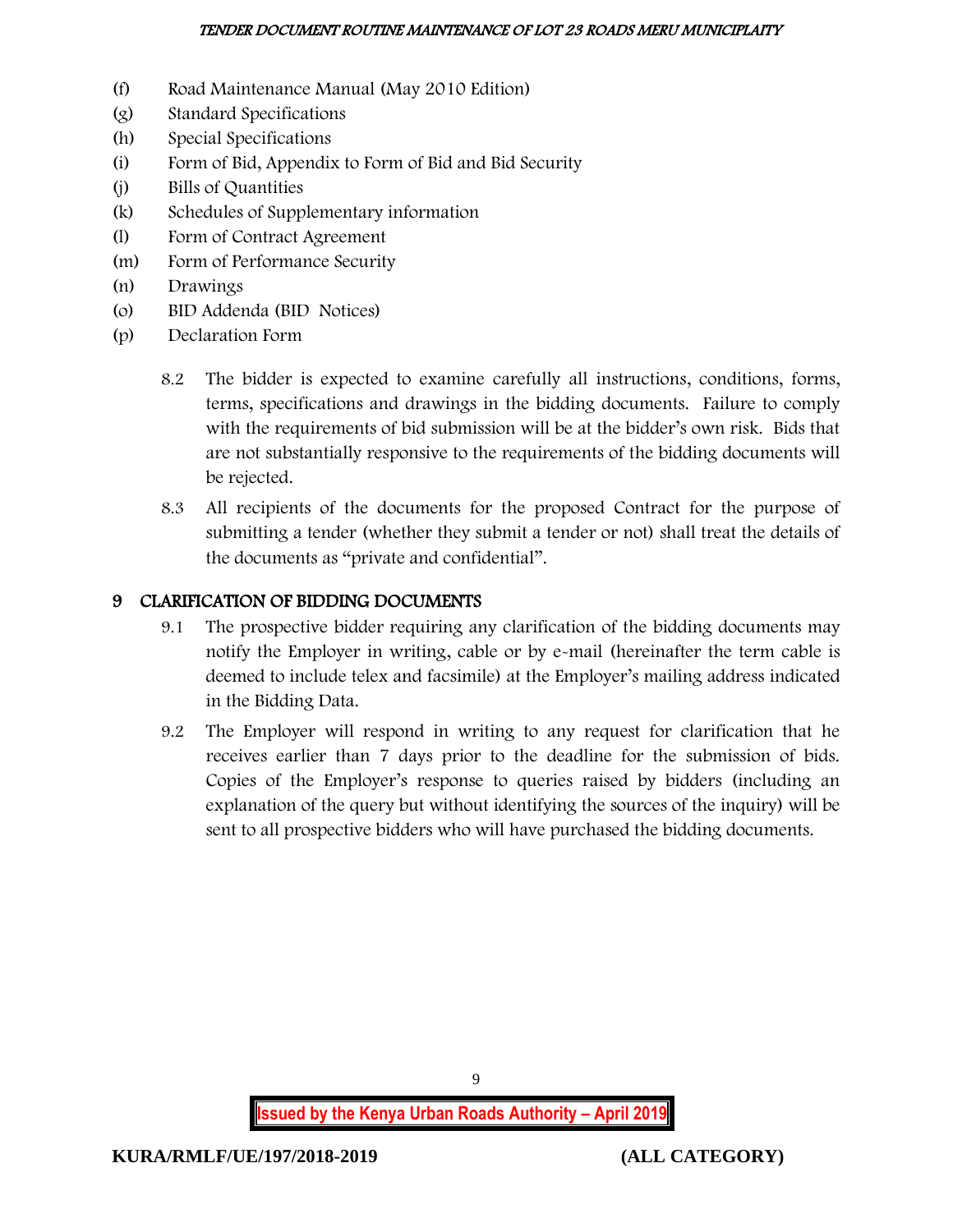#### 10 AMENDMENT OF BIDDING DOCUMENTS

- 10.1 At any time prior to the deadline for submission of bids, the Employer may, for any reason, whether at his own initiative or in response to a clarification requested by a prospective bidder, modify the bidding documents by issuing subsequent Addenda.
- 10.2 The Addendum thus issued shall be part of the bidding documents pursuant to Sub-Clause 9.1 and shall be communicated in writing or cable to all purchasers of the bidding documents. Prospective bidders shall promptly acknowledge receipt of each Addendum in writing or by cable to the Employer.
- 10.3 In order to afford prospective bidders reasonable time in which to take an Addendum into account in preparing their bids, the Employer may, at his discretion, extend the deadline for the submission of bids in accordance with Clause 16.2.

# C. PREPARATION OF BIDS

## 11 LANGUAGE OF BID

11.1 The bid prepared by the bidder and all correspondences and documents relating to the bid exchanged by the bidder and the Employer shall be written in the English Language. Supporting documents and printed literature furnished by the bidder may be in another language provided they are accompanied by an appropriate translation of pertinent passages in the above stated language. For the purpose of interpretation of the bid, the English language shall prevail.

## 12 DOCUMENTS COMPRISING THE BID

- 12.1 The bid to be prepared by the bidder shall comprise:
- (a) Duly filled-in Form of Bid and Appendix to form of bid;
- (b) Bid security;
- (c) Priced Bills of Quantities;
- (d) Schedules of information
- (e) Qualification criteria
- (f) Any other materials required to be completed and submitted in accordance with the Instructions to Bidders embodied in these bidding documents.
	- 12.2 These Forms, Bills of Quantities and Schedules provided in these bidding documents shall be used without exception (subject to extensions of the Schedules in the same format).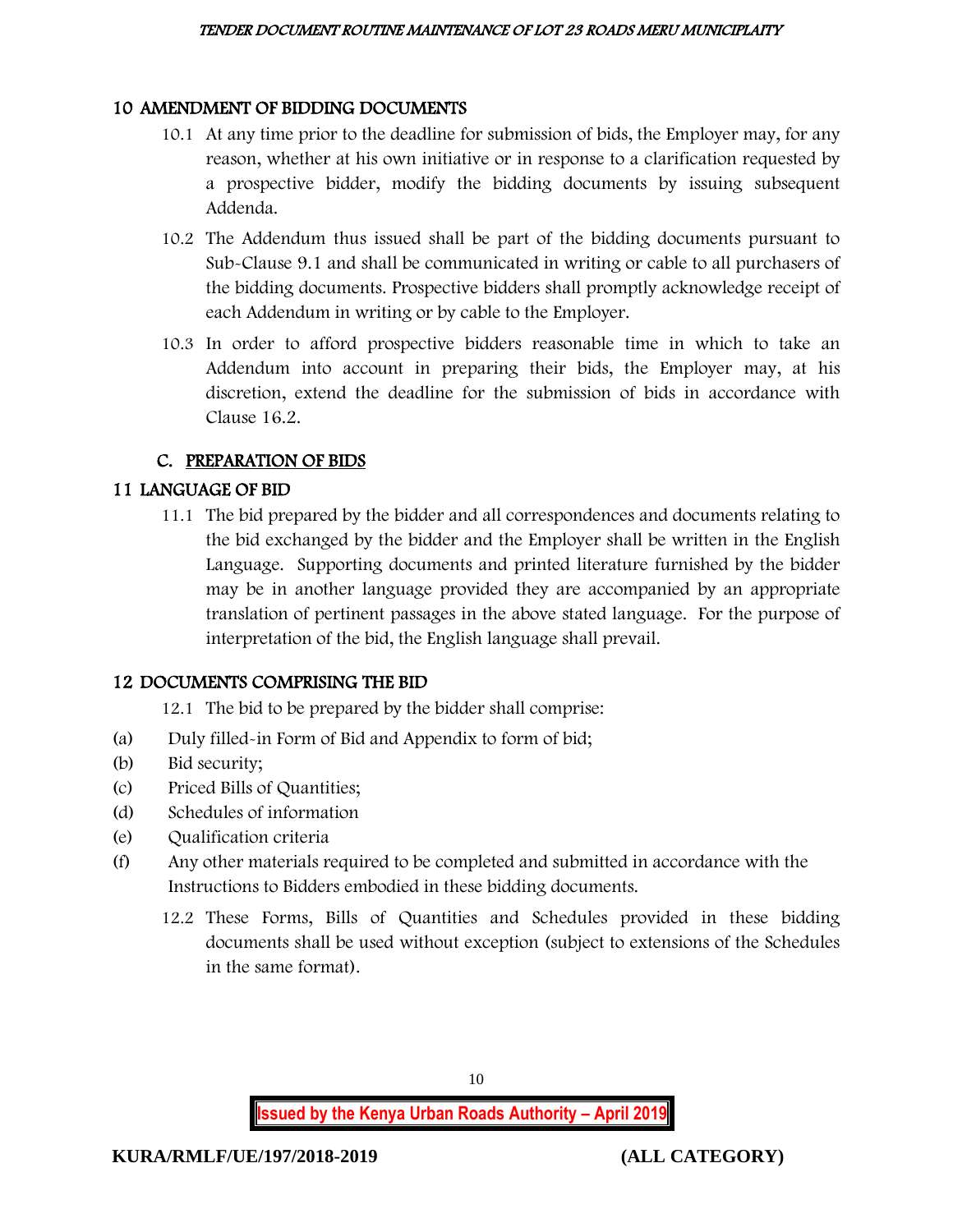## 13 BID PRICES

- 13.1 Unless explicitly stated otherwise in the bidding documents, the contract shall be for the whole works as described in Sub-Clause 1.1, based on the basic unit rates and prices in the Bill of Quantities submitted by the bidder.
- 13.2 The bidder shall fill in rates and prices for all items of Works described in the Bills of Quantities, whether quantities are stated or not.
- 13.3 All duties, taxes (including VAT) and other levies payable by the Contractor under the Contract, or for any other cause as of the date 7 days prior to the deadline for submission of bids, shall be included in the rates and prices and the total Bid Price submitted by the bidder.
- 13.4 Unless otherwise provided in the Bidding Data and Conditions of Particular Application the rates and prices quoted by the bidder are subject to adjustment during the performance of the contract in accordance with the provisions of Clause 70 of the Conditions of Contract.

# 14 CURRENCIES OF BID AND PAYMENT

14.1 Bids shall be priced in Kenya Shillings.

# 15 BID VALIDITY

- 15.1 The bid shall remain valid and open for acceptance for a period of 90 calendar days from the specified date of bid opening specified in Clause 22.
- 15.2 In exceptional circumstances prior to expiry of the original bid validity period, the Employer may request that the bidders extend the period of validity for a specified additional period. The request and the responses thereto shall be made in writing or by cable. A bidder may refuse the request without forfeiting his bid security. A bidder agreeing to the request will not be required nor permitted to modify his bid, but will be required to extend the validity of his bid security for the period of the extension, and in compliance with Clause 16 in all respects.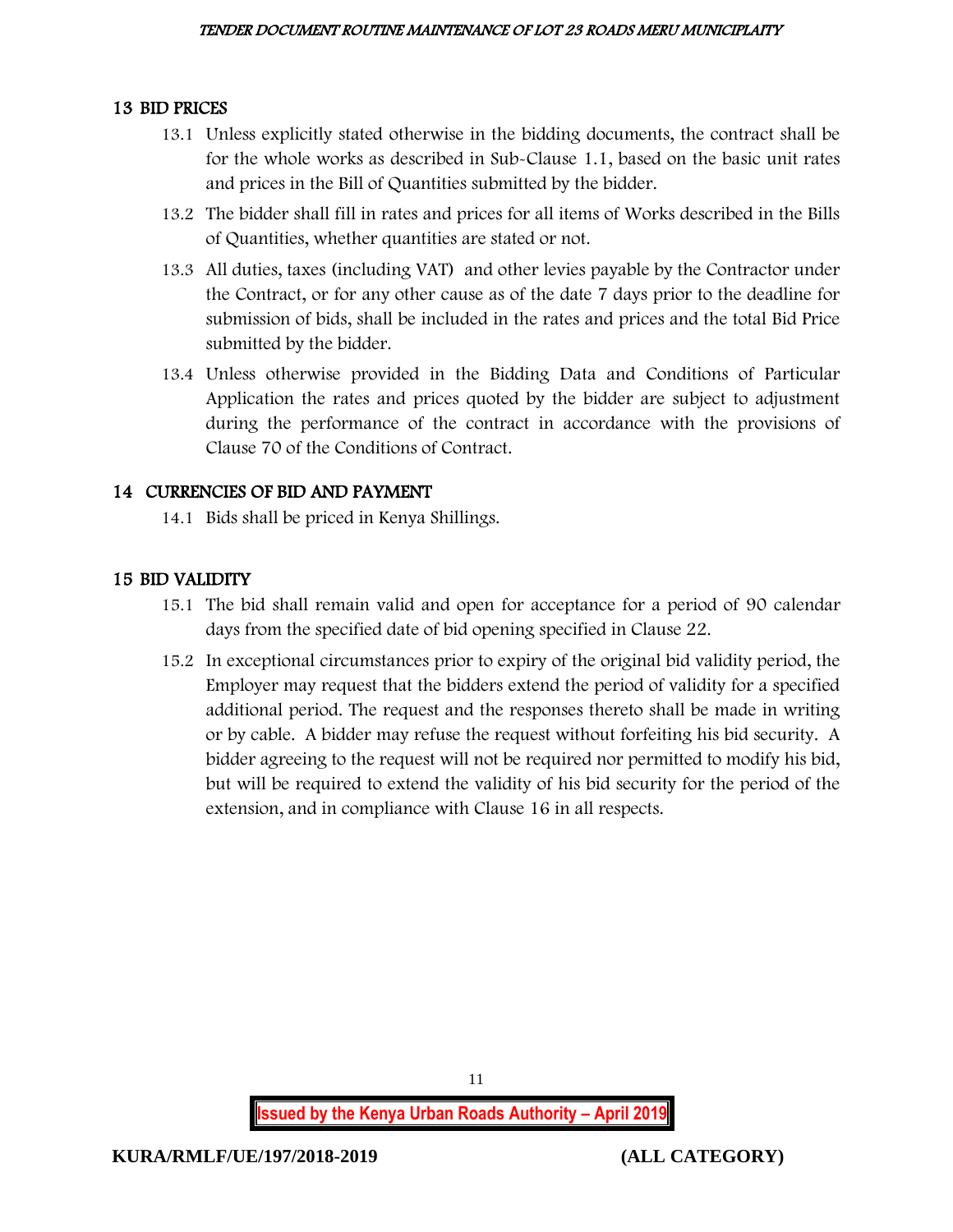## 16 BID SECURITY

- 16.1 The bidder shall furnish, as part of his bid, a bid security in the amount shown in the Appendix to instruction to tenderers. The bid security must be in form of unconditional Bank guarantee.
- 16.2 The bid security shall be in the form of unconditional bank guarantee from a reputable bank selected by the bidder and located in Kenya. The format of the bank guarantee shall be in accordance with bid security included in Section 3.

The bid security shall remain valid for a period of thirty (30) days beyond the original validity period for the bid, and beyond any period of extension subsequently requested under Sub-Clause 15.2.

- 16.3 Any bid not accompanied by an acceptable bid security will be rejected by the Employer as non-responsive.
- 16.4 The bid securities of unsuccessful bidders will be discharged/ returned as promptly as possible as but not later than 30 days after the expiration of the period of bid security validity.
- 16.5 The bid security of the successful bidder will be discharged upon the bidder signing the Contract Agreement and furnishing the required performance security.
- 16.6 The bid security may be forfeited:
- (a) if a bidder withdraws his bid, except as provided in Sub-Clause 23.2.
- (b) if the bidder does not accept the correction of any errors, pursuant to Sub-Clause 28.2 or
- (c) in the case of a successful bidder, if he fails within the specified time limit to:
	- (i) sign the Contract Agreement or
	- (ii) furnish the necessary performance security

## 17 NO ALTERNATIVE OFFERS

- 17.1 The bidder shall submit one offer, which complies fully with the requirements of the bidding documents.
- 17.2 The bid submitted shall be solely on behalf of the bidder. A bidder who submits or participates in more than one bid will be disqualified.
- 17.3 A price or rate shall be entered in indelible ink against every item in the Bills of Quantities with the exception of items which already have Prime Cost or Provisional sums affixed thereto. The bidders are reminded that no "nil" or "included" rates or "lump-sum" discounts will be accepted. The rates for various items should include discounts if any. Bidders who fail to comply will be disqualified.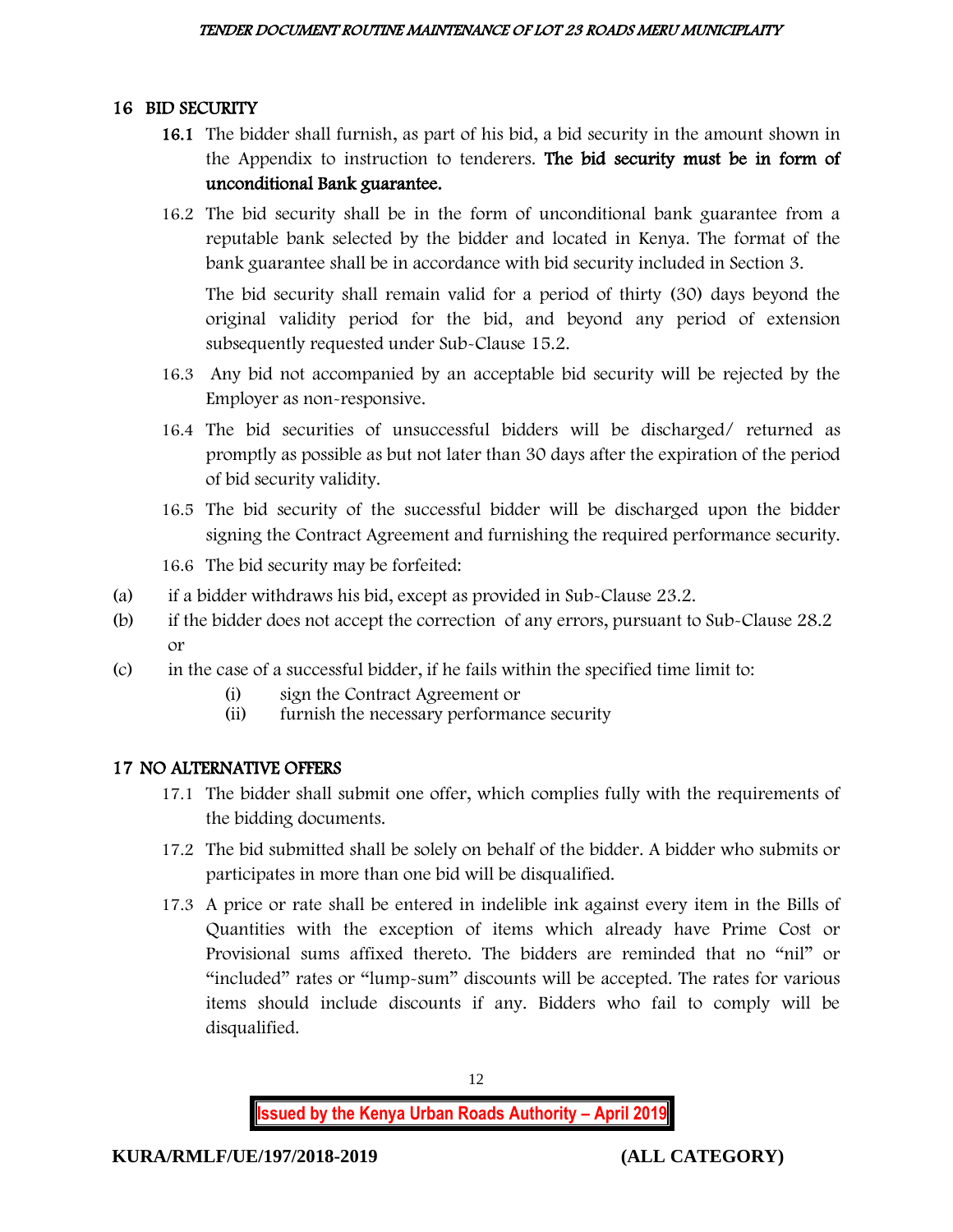#### 18 PRE-BID MEETING

- 18.1 The bidder's designated representative is invited to attend a mandatory pre-bid meeting, which will take place as specified in the Tender notice. The purpose of the meeting will be to clarify issues and to answer questions on any matter that may be raised at that stage.
- 18.2 The bidder is requested as far as possible to submit any questions in writing or by cable, to reach the Employer not later than one week before the meeting. It may not be practicable at the meeting to answer questions received late, but questions and responses will be transmitted in accordance with the Minutes of the meeting, including the text of the questions raised and the responses given together with any responses prepared after the meeting, will be transmitted without delay to all purchasers of the bidding documents. Any modification of the bidding documents listed in Sub-Clause 9.1, which may become necessary as a result of the pre-bid meeting shall be made by the Employer exclusively through the issue of an Addendum pursuant to Clause 10 or through the minutes of the pre-bid meeting.

## 19 FORMAT AND SIGNING OF BIDS

- 19.1 The bidder shall prepare one original of the documents comprising the bid as described in Clause 12 of these Instructions to Bidders, bound with the section containing the Form of Bid and Appendix to Bid, and clearly marked "ORIGINAL". In addition, the bidder shall submit another copy of the bid clearly marked "COPY OF ORIGINAL". In the event of discrepancy between them, the original shall prevail.
- 19.2 The original and copies of the bid shall be typed or written in indelible ink (in the case of copies, photocopies are also acceptable) and shall be signed by a person or persons duly authorized to sign on behalf of the bidder pursuant to Sub-Clause 4.1(a) OR 4.3 (c) as the case may be. The person or persons signing the bid shall initial all pages of the bid where entries or amendments have been made.
- 19.3 The bid shall be without alterations, omissions or conditions except as necessary to correct errors made by the bidder, in which case such corrections shall be initialled by the person or persons signing the bid.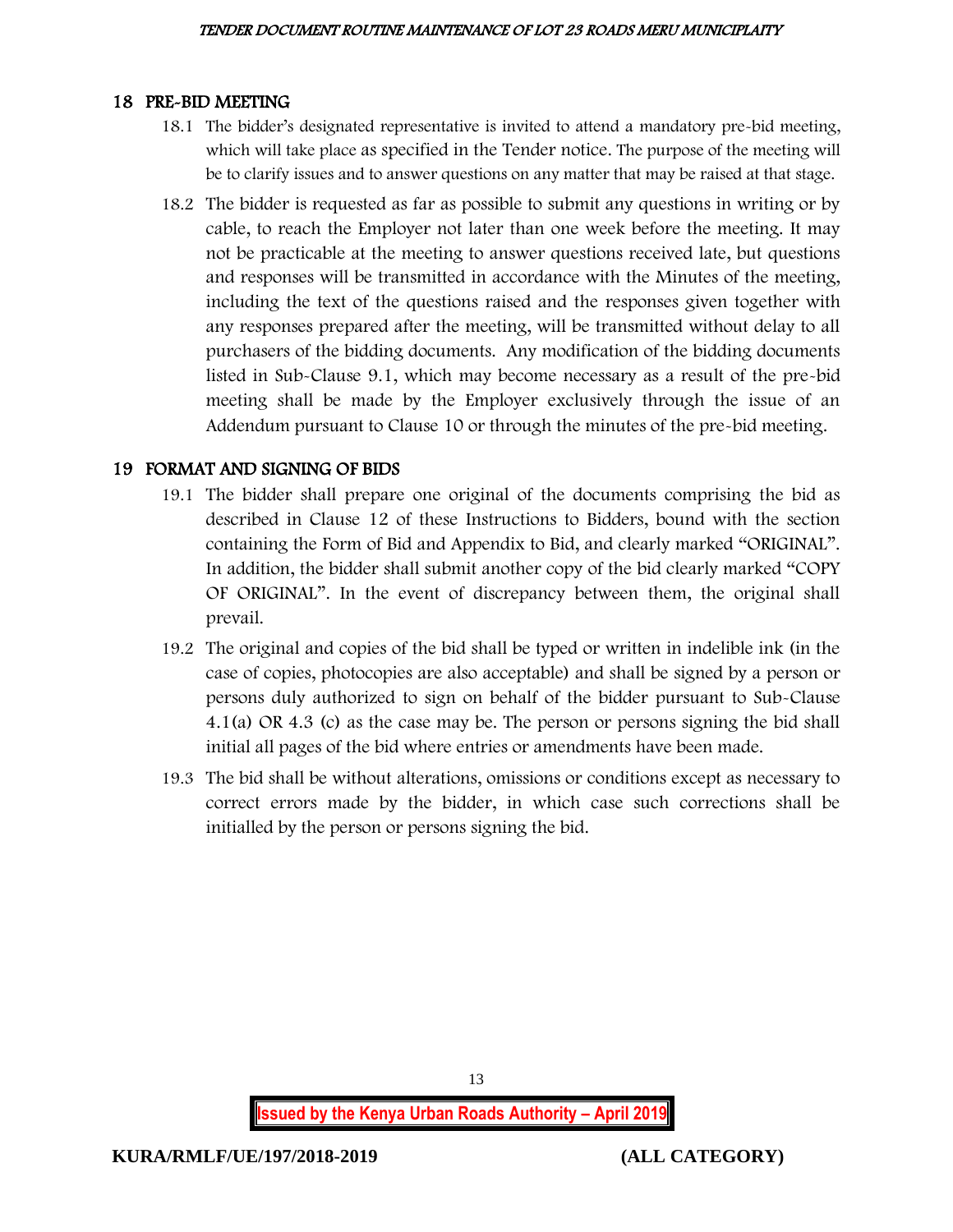#### D. SUBMISSION OF BIDS

#### 20 SEALING AND MARKING OF BIDS

- 20.1 The bidder shall seal the original and each copy of the bid in separate envelopes duly marking the envelopes "ORIGINAL" and "COPY". The envelopes shall then be sealed in an outer separate envelope.
- 20.2 The inner and outer envelopes shall be:
- (a) Addressed to the Employer at the address provided in the Appendix to Form of Bid.
- (b) Bear the name and identification number of the contract. In addition to the identification required in sub-Clause 20.2, the inner envelopes shall indicate the name and address of the bidder to enable the bid to be returned unopened in case it is declared "late" pursuant to Clause 22.1, and for matching purposes under Clause 23.
- 20.3 If the outer envelope is not sealed and marked as instructed above, the Employer will assume no responsibility for the misplacement or premature opening of the bid. If the outer envelope discloses the bidder's identity the Employer will not guarantee the anonymity of the bid submission, but this shall not constitute grounds for rejection of the bid.

#### 21 DEADLINE FOR SUBMISSION OF BIDS

21.1 Bids must be received by the Employer at the address specified in Sub Clause 20.2 not later than the date indicated in the tender notice.

Tenders delivered by hand must be placed in the "tender box" provided in the office of the employer.

Proof of posting will not be accepted as proof of delivery and any tender delivered after the above stipulated time, from whatever cause arising will not be considered.

21.2 The Employer may, at his discretion, extend the deadline for the submission of bids through the issue of an Addendum in accordance with Clause 10 in which case all rights and obligations of the Employer and the bidders previously subject to the original deadline shall thereafter be subject to the new deadline as extended.

## 22 LATE BIDS

22.1 Any bid received by the Employer after the deadline for submission of bids prescribed in Clause 21 will be returned unopened to the bidder.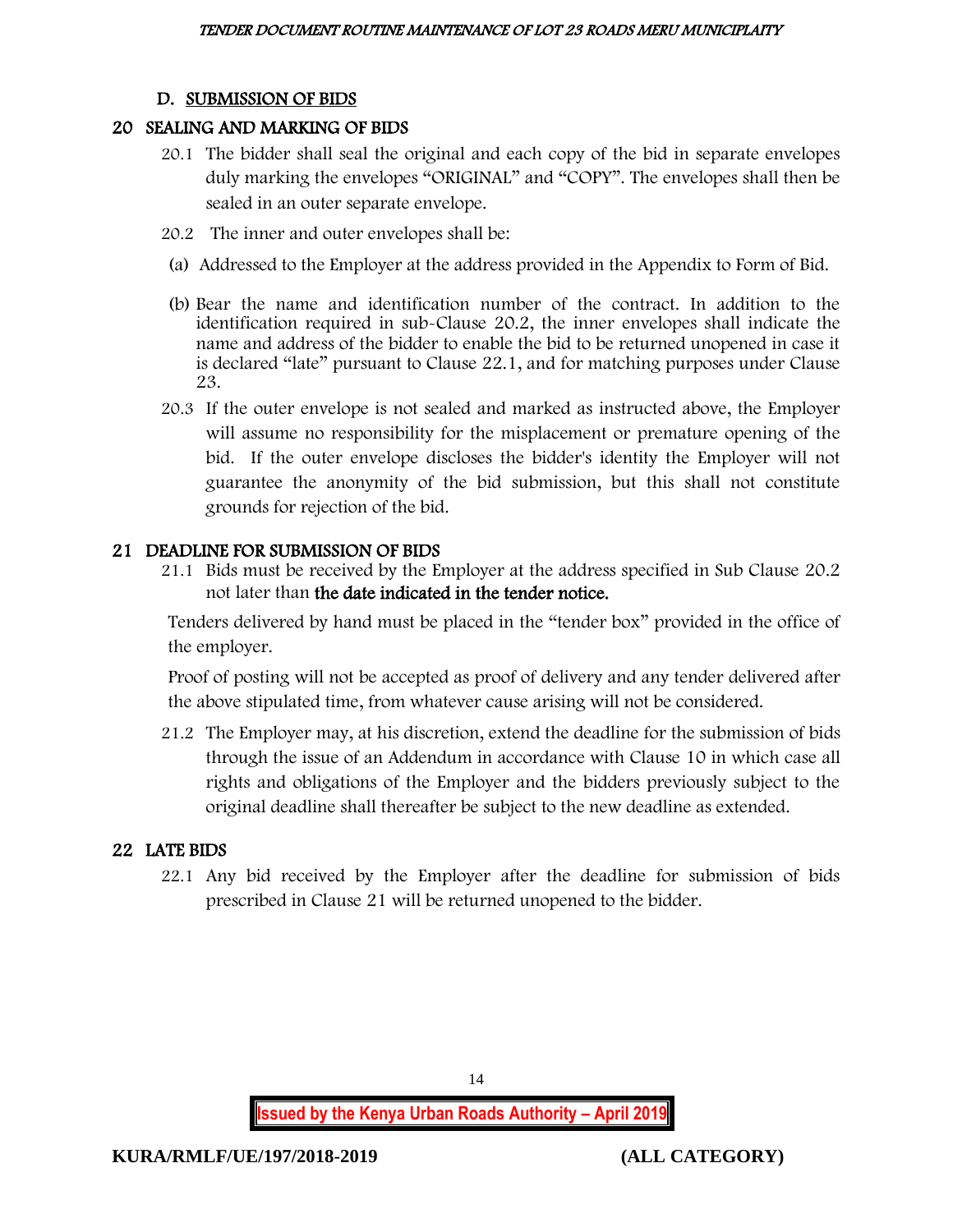#### 23 MODIFICATION, SUBSTITUTION AND WITHDRAWAL OF BIDS

- 23.1 The bidder may modify, substitute or withdraw his bid after bid submission, provided that written notice of modification or withdrawal is received by the Employer prior to the prescribed deadline for submission of bids.
- 23.2 The bidder's modification, substitution or withdrawal notice shall be prepared, sealed, marked and delivered in accordance with the provisions of Clause 20, with the outer and inner envelopes additionally marked "MODIFICATION" or "WITHDRAWAL" as appropriate.
- 23.3 No bid may be modified subsequent to the deadline for submission of bids, except in accordance with Sub-Clause 29.2.
- 23.4 Any withdrawal of a bid during the interval between the deadline for submission of bids and expiration of the period of bid validity specified in Clause 16 may result in the forfeiture of the bid security pursuant to Sub-Clause 16.6.

## E. BID OPENING AND EVALUATION

# 24 BID OPENING

- 24.1 The Employer will open the bids, including withdrawals and modifications made pursuant to Clause 24, in the presence of bidders' designated representatives who choose to attend, at the time, date, and location stipulated in the letter of invitation. The bidders' representatives who are present shall sign a register evidencing their attendance.
- 24.2 Envelopes marked "WITHDRAWAL" and "SUBSTITUTION" shall be opened first and the name of the bidder shall be read out. Bids for which an acceptable notice of withdrawal has been submitted pursuant to Clause 23 shall not be opened.
- 24.3 The bidder's name, the Bid Prices, including any bid modifications and withdrawals, the presence (or absence) of bid security, and any such details as the Employer may consider appropriate, will be announced by the Employer at the opening. Subsequently, all envelopes marked "MODIFICATION" shall be opened and the submissions therein read out in appropriate detail. No bid shall be rejected at bid opening except for late bids pursuant to Clause 22.
- 24.4 The Employer shall prepare minutes of the bid opening, including the information disclosed to those present in accordance with Sub-Clause 24.3.
- 24.5 Bids not opened and read out at bid opening shall not be considered further for evaluation, irrespective of the circumstances.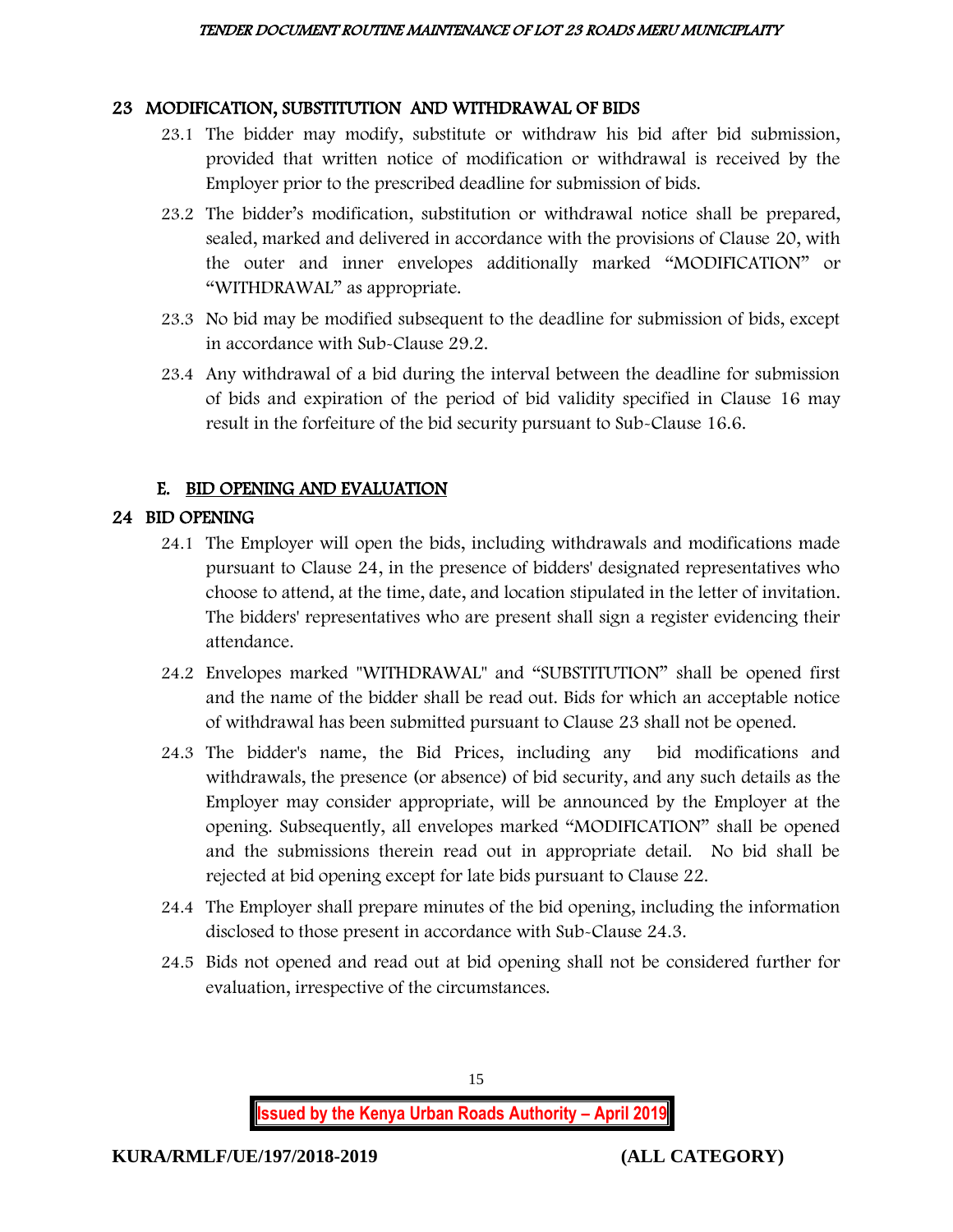#### 25 PROCESS TO BE CONFIDENTIAL

25.1 Information relating to the examination, evaluation and comparison of bids, and recommendations for the award of contract shall not be disclosed to bidders or any other persons not officially concerned with such process until the award to the successful bidder has been announced. Any effort by a bidder to influence the Employer's processing of bids or award decisions may result in the rejection of the bidder's bid.

#### 26 CLARIFICATION OF BIDS AND CONTACTING OF THE EMPLOYER

- 26.1 To assist in the examination, evaluation, and comparison of bids, the Employer may, at its discretion, ask any bidder for clarification of its bid, including breakdowns of unit rates. The request for clarification and the response shall be in writing or by cable, but no change in the price or substance of the bid shall be sought, offered, or permitted except as required to confirm the correction of arithmetic errors discovered by the Employer in the evaluation of the bids in accordance with Clause 29.
- 26.2 Subject to Sub-Clause 26.1, no bidder shall contact the Employer on any matter relating to its bid from the time of the bid opening to the time the contract is awarded. If the bidder wishes to bring additional information to the notice of the Employer, should do so in writing.
- 26.3 Any effort by the bidder to influence the Employer in the Employer's bid evaluation, bid comparison or contract award decisions may result in the rejection of the bidder's bid.

## 27 EXAMINATION OF BIDS AND DETERMINATION OF RESPONSIVENESS

- 27.1 Prior to the detailed evaluation of bids, the Employer will determine whether each bid (a) has been properly signed; (b) is accompanied by the required securities; (c) is substantially responsive to the requirements of the bidding documents; and (d) provides any clarification and/or substantiation that the Employer may require to determine responsiveness pursuant to Sub-Clause 28.2.
- 27.2 A substantially responsive bid is one that conforms to all the terms, conditions, and specifications of the bidding documents without material deviation or reservation and has a valid tender bank guarantee. A material deviation or reservation is one

(a) Which affects in any substantial way the scope, quality, or performance of the works;

(b) Which limits in any substantial way, inconsistent with the bidding documents, the Employer's rights or the bidder's obligations under the contract; or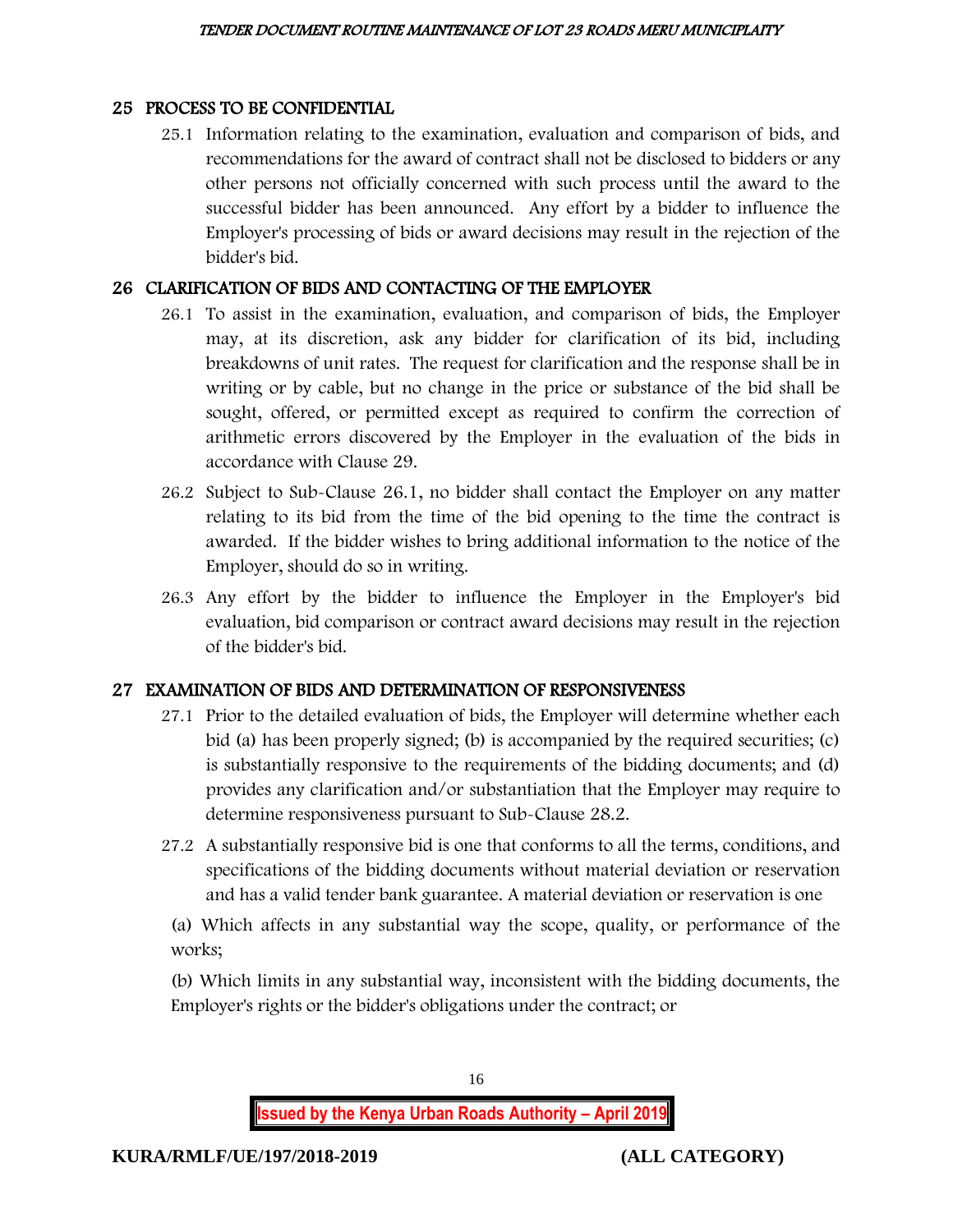(c) Whose rectification would affect unfairly the competitive position of other bidders presenting substantially responsive bids.

27.3 If a bid is not substantially responsive, it will be rejected by the Employer and may not subsequently be made responsive by correction or withdrawal of the nonconforming deviation or reservation.

#### 28 CORRECTION OF ERRORS

Tenders determined to be substantially responsive shall be checked by the Employer for any arithmetic errors in the computations and summations. Errors will NOT be corrected by the Employer.

## 29 EVALUATION AND COMPARISON OF BIDS

- 29.1 The Employer will carry out evaluation of details and information provided in post-Qualification Questionnaire and any bidder who does not qualify shall not have his/her bid evaluated further.
- 29.2 The Employer will then evaluate and compare only the bids determined to be substantially responsive in accordance with Clauses 27 and 28.
	- 29.3 The procuring entity may at any time terminate procurement proceedings before contract award and shall not be liable to any person for the termination.
	- 29.4 A tenderer who gives false information in the tender document about its qualification or who refuses to enter into a contract after notification of contract award shall be considered for debarment from participating in future public procurement.

## 30 QUALIFICATION AND EVALUATION CRITERIA

31.1 Post-qualification will be based on meeting all of the following minimum point scale criteria regarding the Applicant's general and particular experience, personnel and equipment capabilities as well as financial position. The Employer reserves the right to waive minor deviations, if they do not materially affect the capacity of an applicant to perform the contract. Subcontractor's experience and resources shall not be taken into account in determining the Applicant's compliance with qualifying criteria.

## 31.2 General Experience.

The Applicant shall meet the following minimum criteria: -

- (a) Average annual turnover for the last  $2$  years  $-$  KShs.4,000,000.00/ $\sim$ .
- (b) Successful completion as a prime contractor or sub-contractor in the execution of at least two roads rehabilitation/new construction projects of a similar nature and comparable in complexity to the proposed contract within the last two years, for which at least one was located in an urban environment in Kenya.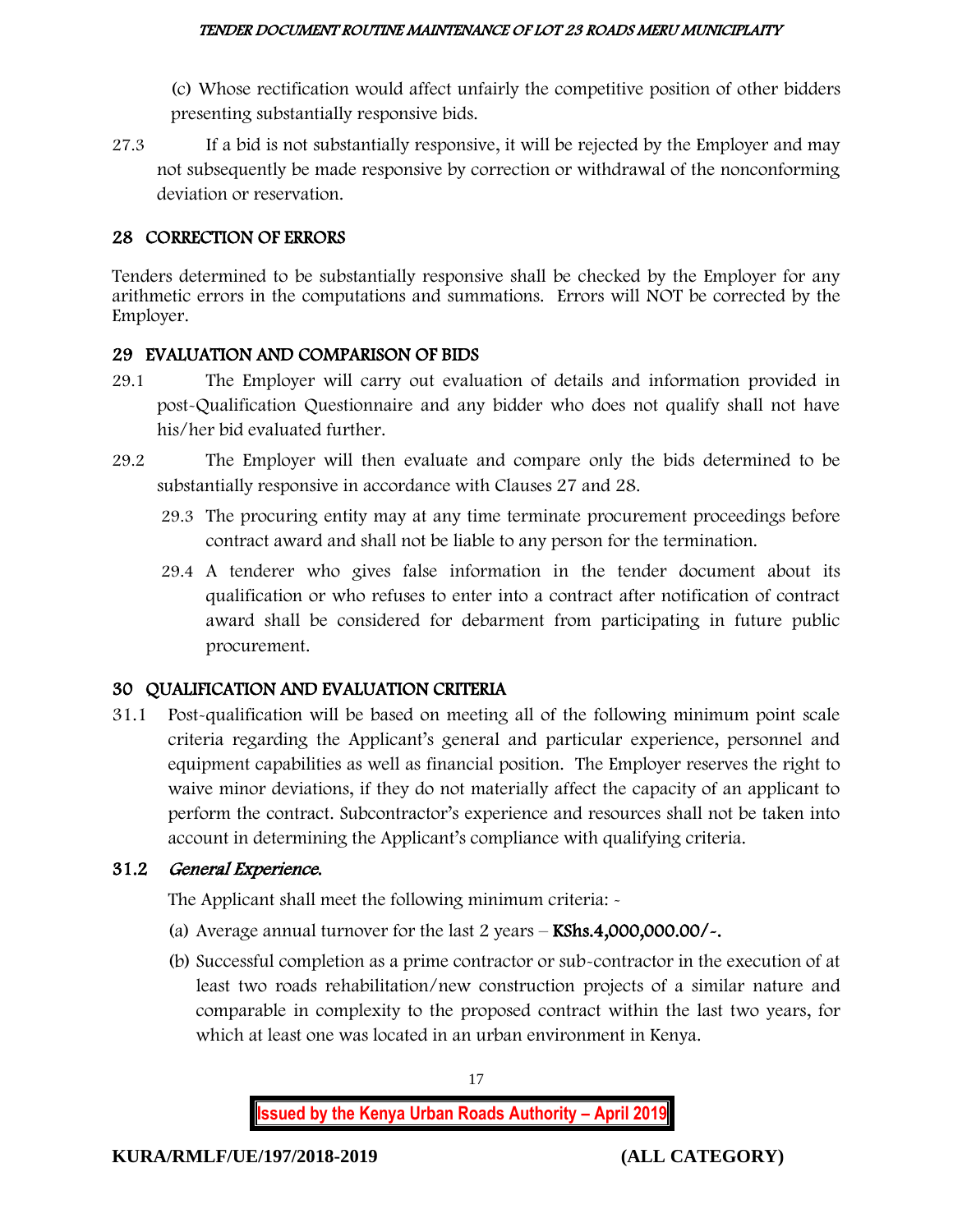- 31.3 **Personnel Capabilities.** The Applicant should list down personnel of minimum qualification of a Diploma in Civil Engineering for Site Agent, Ordinary Diploma for the surveyor and other supervisory staff.
- 31.4 *Equipment Capabilities.* The Applicant should list down, the plants and equipment that are in his ownership and the ones proposed for hire which should be suitable for executing contract works. – Applicants must attaché evidence of ownership or hiring arrangements.
- 31.5 **Cash flow statement**. The Applicant should demonstrate that the firm has access to or has available, liquid assets, unencumbered real assets, lines or credit, and other financial means sufficient to meet the construction cash flow for a period of 2 months, estimated at 20% of the estimated tender sum.
- 31.6 Balance Sheets. Signed and stamped Audited balance sheets for the last two years should be submitted and must demonstrate the soundness of the Applicant's financial position, availability of working capital and net worth.
- 31.7 Financial position/Ratios. The applicant's financial information will be assessed in terms of ROCE, current ratio and return on equity, and the must meet criteria on their financial position given on this basis. Where necessary, the Employer may make inquiries with the Applicant's bankers.
- 31.8 Litigation History. The Applicant should provide accurate information on any litigation or arbitration resulting from contracts complete or under execution by him over the last five years. A consistent history of litigation against the Applicant may result in failure of the application.
- 31.9 Post-qualification criteria are as provided in the Appendix to instruction to tenderers. The bidders who pass the technical criteria will be subjected to financial evaluation.

# F. FINANCIAL EVALUATION

30.8 Comparison of major rates of items of construction & credibility of tenderers rates

The Employer will compare the tenderers' rates with the Engineer's estimates for major items of construction. If some bids are seriously unbalanced or front loaded in relation to the Engineer's estimates for the major items of work to be performed under the contract, the Employer may require the bidder to produce detailed price analyses for any or all items of the Bills of Quantities, to demonstrate the internal consistency of those prices with the construction methods and schedule proposed. After evaluation of the price analyses, taking into consideration the schedule of estimated contract payments, the Employer may require that the amount of the Performance Security set forth in Clause 35 be increased at the expense of the bidder to a level sufficient to protect the Employer against financial loss in the event of default of the successful bidder under the contract.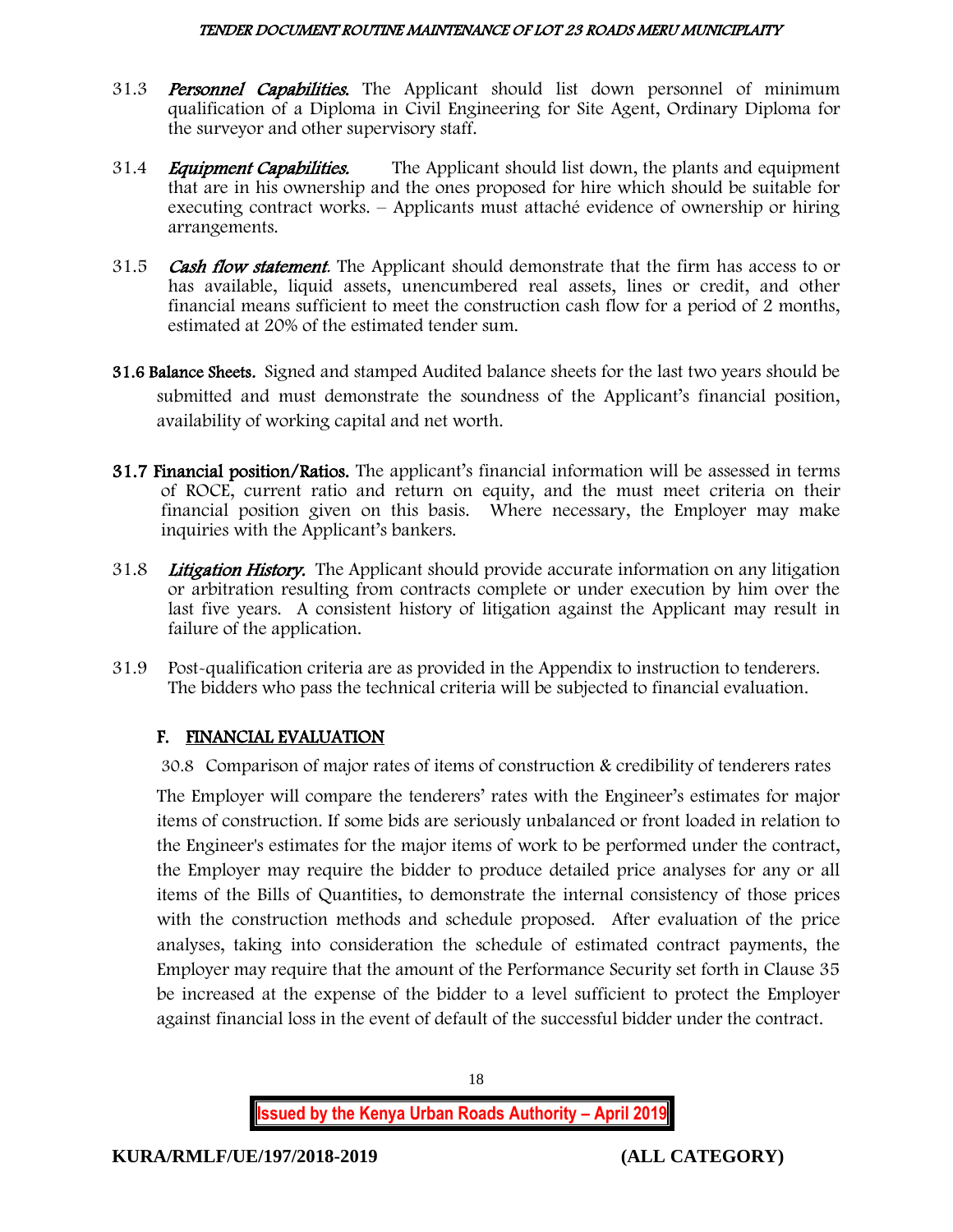# G. AWARD OF CONTRACT

# 31 AWARD

31.1 Subject to Clause 32, the Employer will award the contract to the bidder whose bid has been determined to be substantially responsive to the bidding documents and who has offered the lowest Evaluated Bid Price pursuant to Clause 29, provided that such bidder has been determined to be (a) eligible in accordance with the provisions of Sub-Clause 3.1, and (b) qualified in accordance with the provisions of Clause 4.

# 32 EMPLOYER'S RIGHT TO ACCEPT ANY BID AND TO REJECT ANY OR ALL BIDS

32.1 The Employer reserves the right to accept or reject any bid, and to annul the bidding process and reject all bids, at any time prior to award of contract, without thereby incurring any liability to the affected bidder or bidders or any obligation to inform the affected bidder or bidders of the grounds for the Employer's action.

## 33 NOTIFICATION OF AWARD

- 33.1 Prior to expiration of the period of bid validity prescribed by the Employer, the Employer will notify the successful bidder in writing or by cable confirmed by registered letter that its bid has been accepted. This letter (hereinafter and in the Conditions of Contract called "Letter of Acceptance") shall specify the sum, which the Employer will pay the Contractor in consideration of the execution and completion of the works and the remedying of any defects therein by the Contractor as prescribed by the contract (hereinafter and in the Conditions of Contract called "the Contract Price").
- 33.2 At the same time that the Employer notifies the successful bidder that his bid has been accepted, the Employer shall notify the other bidders that their bids have been unsuccessful and that their bid security will be returned as promptly as possible, in accordance with sub clause 17.4.

## 34 SIGNING OF AGREEMENT

34.1 Within 21 days of receipt of the Notification of Award, the successful bidder shall sign the Form of Agreement and return it to the Employer, together with the required performance security.

## 35 PERFORMANCE SECURITY

35.1 Within 21 days of receipt of the Letter of Acceptance from the Employer, the successful bidder shall furnish to the Employer a performance security in the form stipulated in the Conditions of contract. The form of performance security provided in Section 9 of the bidding documents shall be used.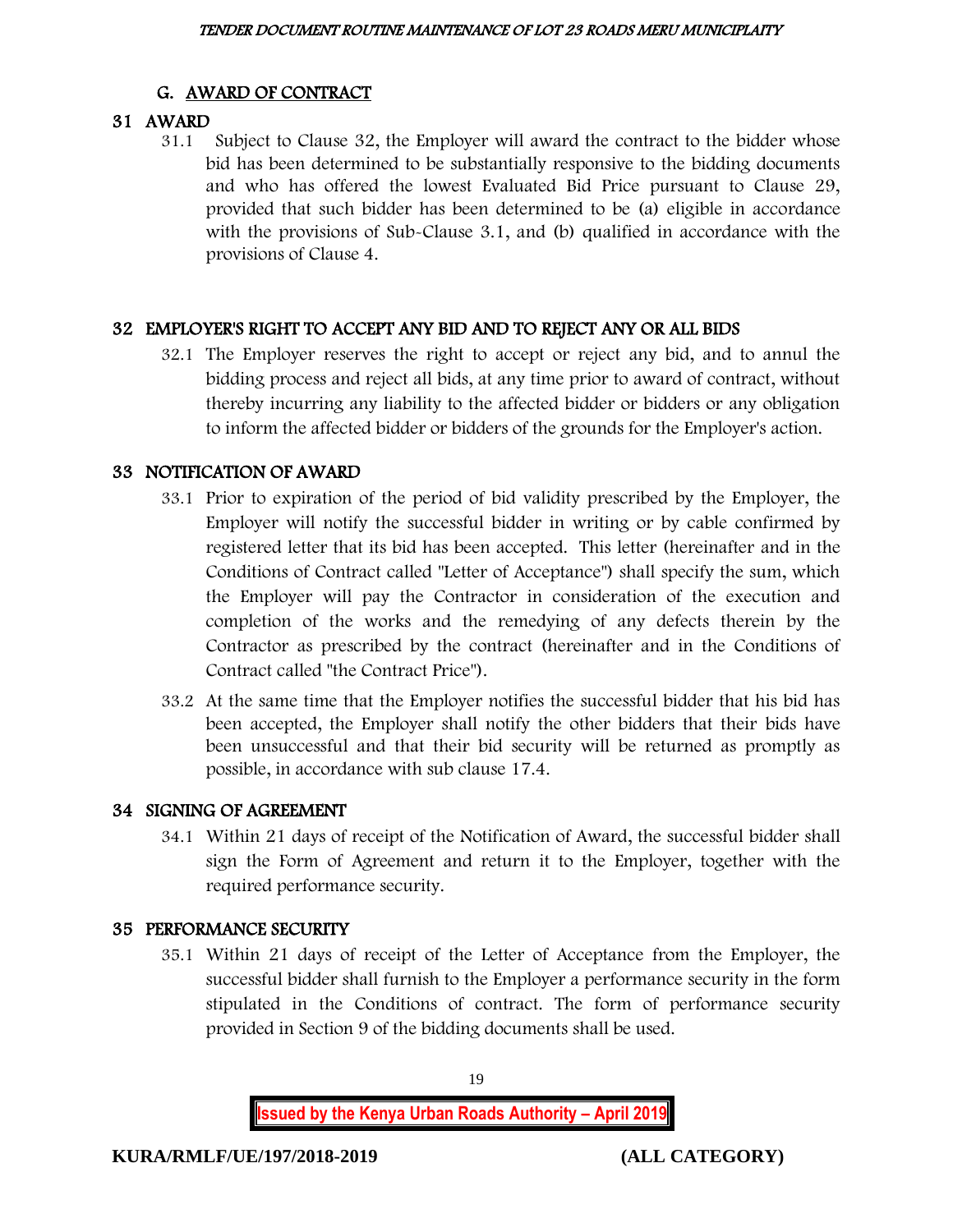- 35.2 The successful bidder shall provide a performance security in the form of an Unconditional Bank Guarantee from a reputable bank located in Kenya.
- 35.3 Failure by successful bidder to lodge the required performance Guarantee within 21 days of the receipt of the letter of Acceptance shall constitute sufficient grounds for annulment of the award and forfeiture of the bid surety; in which event the Employer may make the award to another bidder or call for new bids.

#### 36 CONTRACT EFFECTIVENESS

36.1 The Contract will be effective only upon signature of the Agreement between the Contractor and the Employer.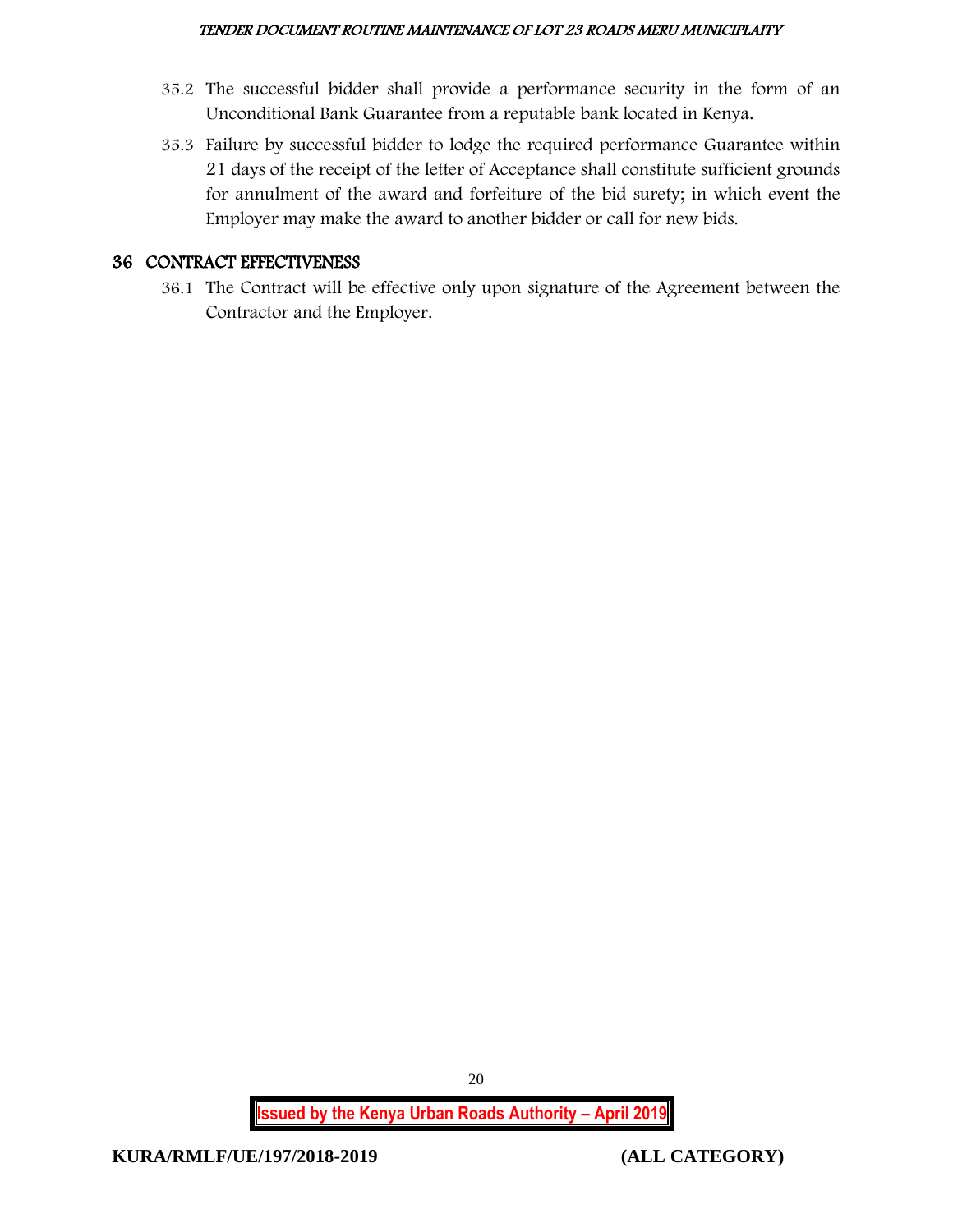# QUALIFICATION CRITERIA

This Section contains all the factors, methods and criteria that the Employer shall use to evaluate applications. The information to be provided in relation to each factor and the definitions of the corresponding terms are included in the respective Application Forms.

#### **Contents**

| 7. Schedule of the Major Items of Plant/Equipment Available for Proposed Contract. 22 |  |
|---------------------------------------------------------------------------------------|--|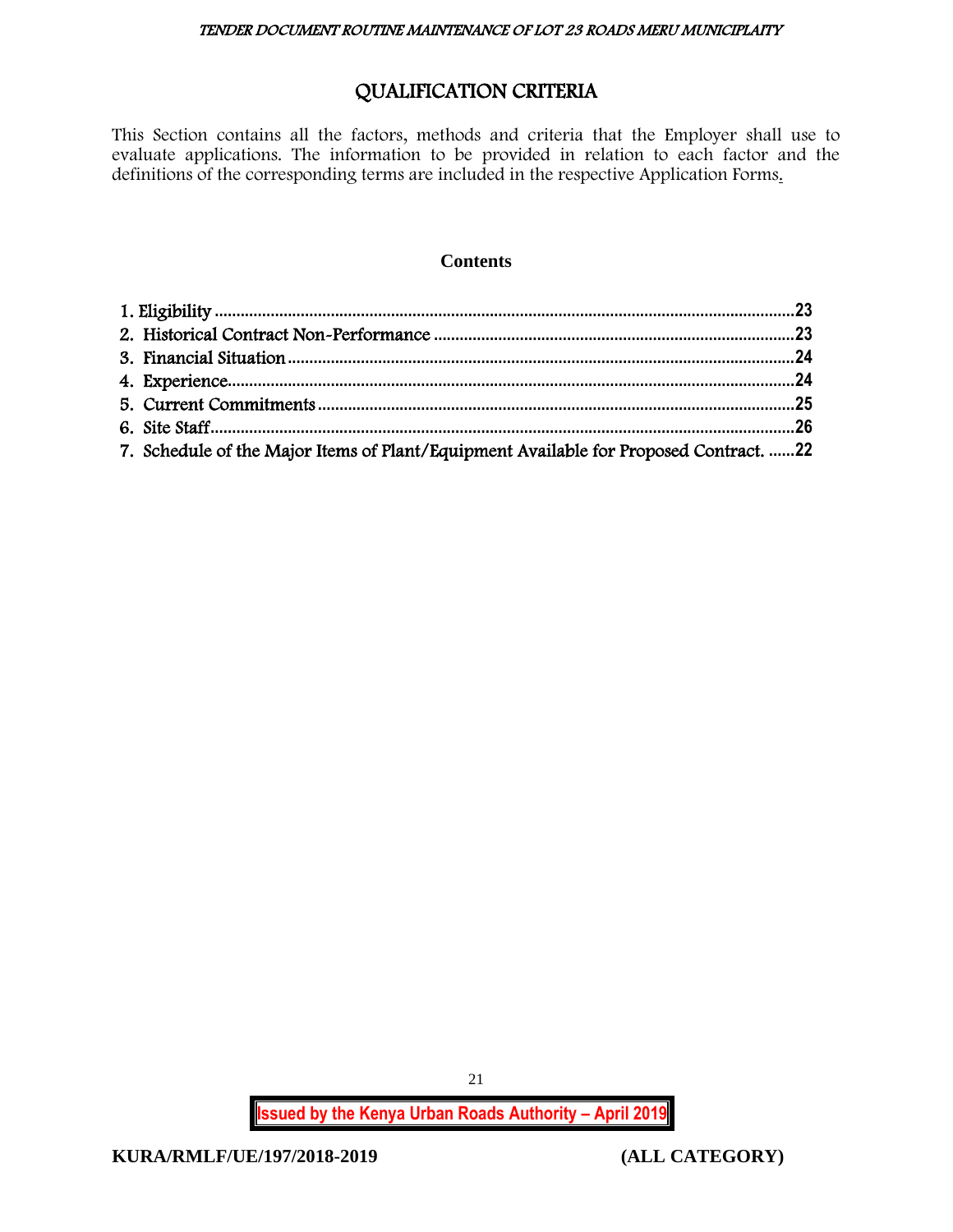# QUALIFICATION CRITERIA

<span id="page-22-0"></span>This Section contains all the factors, methods and criteria that the Employer shall use to evaluate applications. The information to be provided in relation to each factor and the definitions of the corresponding terms are included in the respective Application Forms.

#### **Contents**

| 7. Schedule of the Major Items of Plant/Equipment Available for Proposed Contract. 22 |  |
|---------------------------------------------------------------------------------------|--|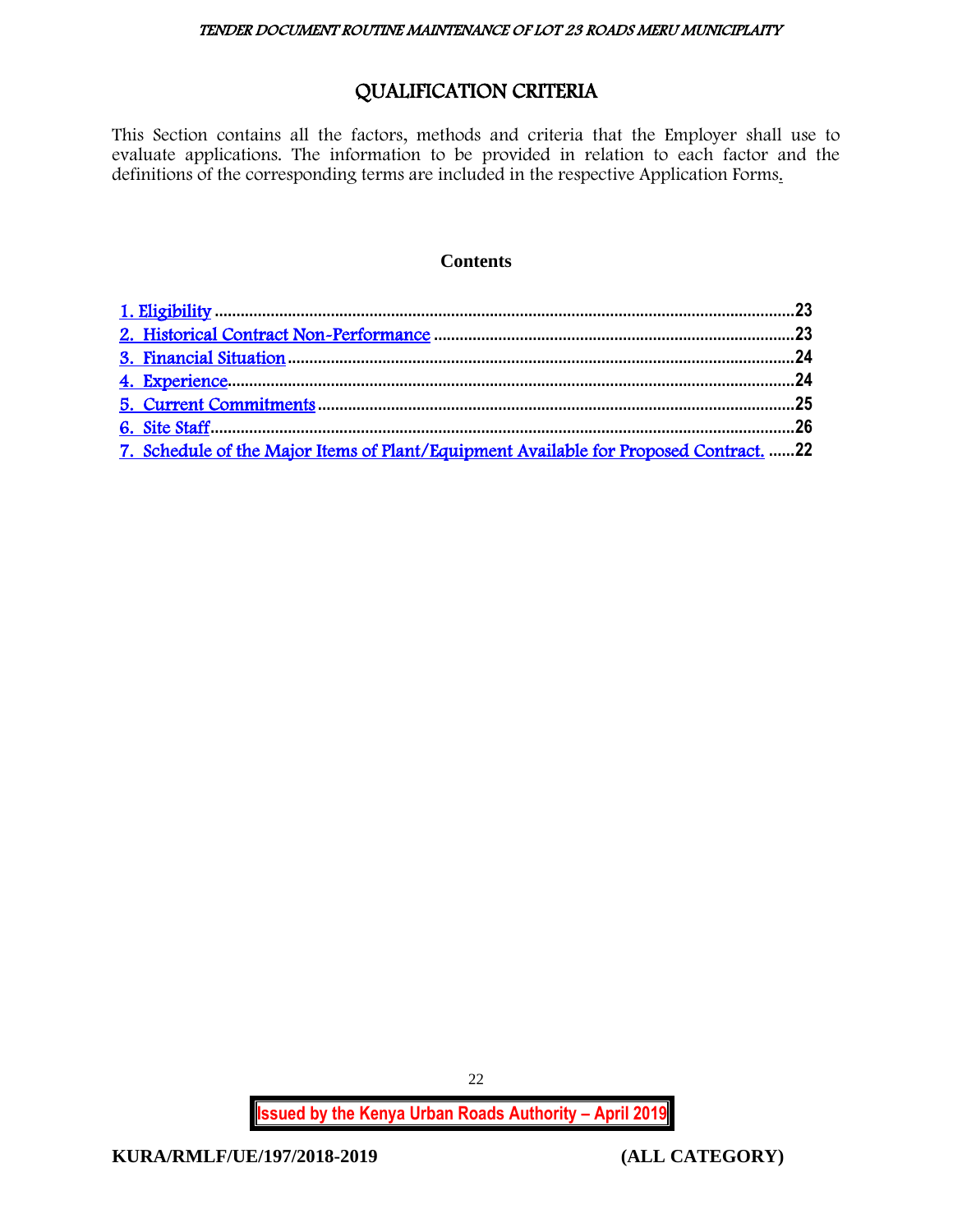<span id="page-23-1"></span><span id="page-23-0"></span>

| No. | Subject                                    | Requirement                                                                                                                                                                                                                                                                                                                                                                                                                                                                   | Bidder                | Submission<br>Requirements |
|-----|--------------------------------------------|-------------------------------------------------------------------------------------------------------------------------------------------------------------------------------------------------------------------------------------------------------------------------------------------------------------------------------------------------------------------------------------------------------------------------------------------------------------------------------|-----------------------|----------------------------|
|     | 1. Eligibility                             |                                                                                                                                                                                                                                                                                                                                                                                                                                                                               |                       |                            |
| 1.1 | Eligibility                                | Nationality in accordance with<br>Sub-Clause 4.1.                                                                                                                                                                                                                                                                                                                                                                                                                             | Must meet requirement | Section 2, Schedule 1      |
| 1.2 | Conflict of Interest                       | No conflicts of interest in Sub-<br>Clause 4.2.                                                                                                                                                                                                                                                                                                                                                                                                                               | Must meet requirement | Section 2, Schedule 1      |
| 1.3 | Debarment                                  | Not having been declared<br>ineligible by the Employer, as<br>described in Sub-Clause 4.3.                                                                                                                                                                                                                                                                                                                                                                                    | Must meet requirement | Section 2, Schedule 11     |
| 1.4 | Incorporation &<br>Registration            | Pursuant to sub-clause 4.1 the<br>following shall be provided;<br>- Copy of Certificate of<br>incorporation certified by a<br>Commissioner of Oaths or<br>issuing authority to show that<br>the applicant is a registered<br>company and legally authorised<br>to do business in Kenya<br>- Proof of registration with the<br>National Construction Authority<br>(NCA) in the categories<br>indicated in the tender notice.                                                   | Must meet requirement | Section 2, Schedule 1      |
|     | 2. Historical Contract Non-Performance     |                                                                                                                                                                                                                                                                                                                                                                                                                                                                               |                       |                            |
| 2.1 | History of Non-<br>Performing<br>Contracts | Non-performance of a contract<br>did not occur within the last<br>five (5) years prior to the<br>deadline for application<br>submission based on all<br>information on fully settled<br>disputes or litigation. A fully<br>settled dispute or litigation is<br>one that has been resolved in<br>accordance with the Dispute<br>Resolution Mechanism under<br>the respective contract, and<br>where all appeal instances<br>available to the applicant have<br>been exhausted. | Must meet requirement | Section 2, Schedule 5      |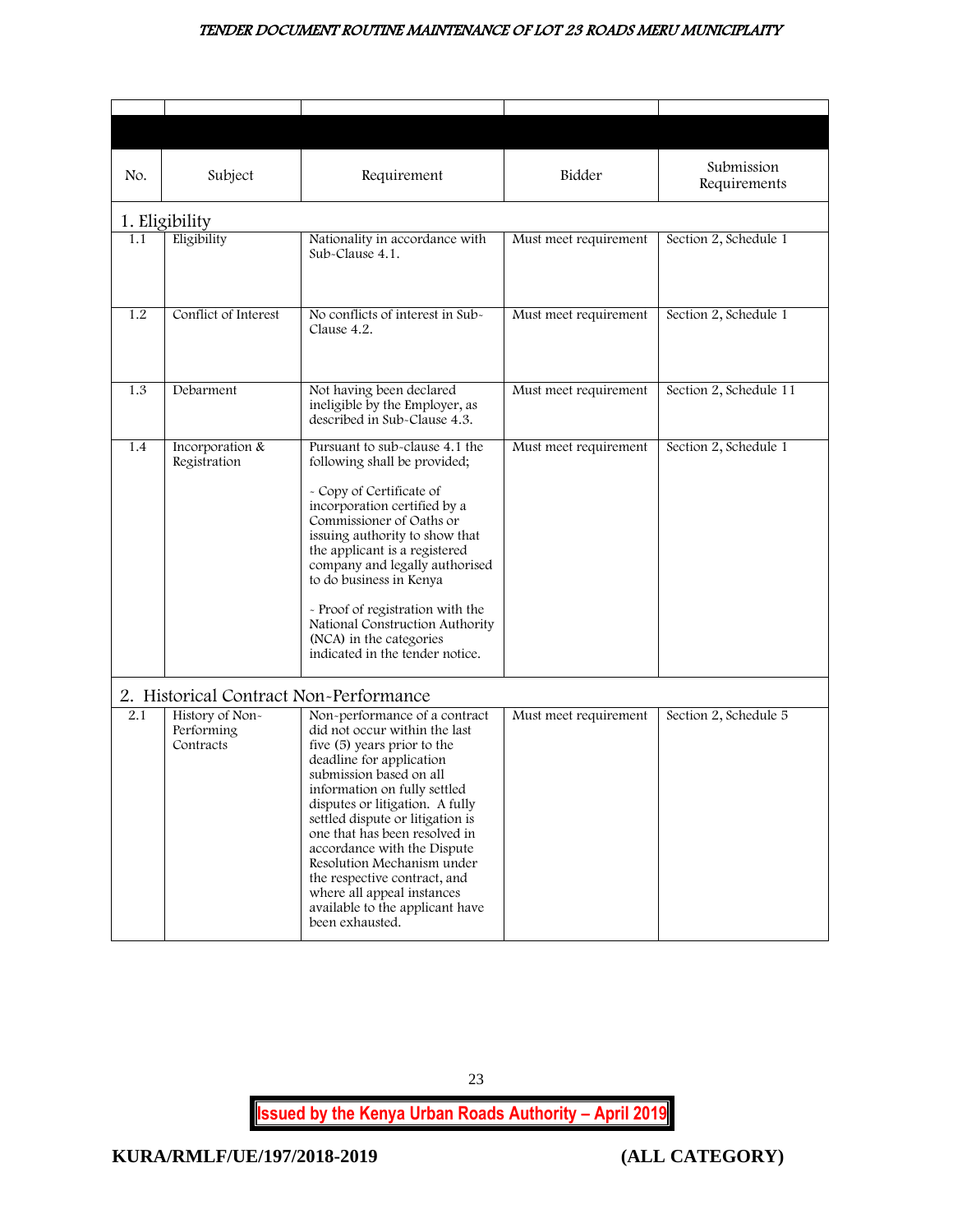<span id="page-24-0"></span>

| No.    | Subject                                    | Requirement                                                                                                                                                                                                                                                                                                                                                                                                                            | Bidder                                                                                                                              | Submission<br>Requirements                                                                                                                                                                                                                                                                                                                                                                                                                                                              |
|--------|--------------------------------------------|----------------------------------------------------------------------------------------------------------------------------------------------------------------------------------------------------------------------------------------------------------------------------------------------------------------------------------------------------------------------------------------------------------------------------------------|-------------------------------------------------------------------------------------------------------------------------------------|-----------------------------------------------------------------------------------------------------------------------------------------------------------------------------------------------------------------------------------------------------------------------------------------------------------------------------------------------------------------------------------------------------------------------------------------------------------------------------------------|
| 2.2    | Pending Litigation                         | All pending litigation shall in<br>total not represent more than<br>fifty percent (50%)] of the<br>Applicant's net worth and shall<br>be treated as resolved against<br>the Applicant.                                                                                                                                                                                                                                                 | Must meet requirement                                                                                                               | Section 2, Schedule 10                                                                                                                                                                                                                                                                                                                                                                                                                                                                  |
|        | 3. Financial Situation                     |                                                                                                                                                                                                                                                                                                                                                                                                                                        |                                                                                                                                     |                                                                                                                                                                                                                                                                                                                                                                                                                                                                                         |
| 3.1    | Financial<br>Performance                   | (a) Submission of audited<br>balance sheets or other financial<br>statements acceptable to the<br>Employer, for the last two [2]<br>years and authenticated bank<br>statement for the last six (6)<br>months to demonstrate:<br>(b) the current soundness of the<br>applicants financial position<br>and its prospective long term<br>profitability, and<br>(c) capacity to have a cash flow<br>equivalent to 20% of the tender<br>sum | Must submit as<br>required and bidders<br>who meet the<br>requirement are<br>marked YES, those<br>that do not meet are<br>marked NO | Attach evidence on<br>the requirement of<br>Section 2, Schedule 8<br>a) All pages must be<br>initialized and<br>stamped by both a<br>practicing Auditor<br>registered with<br>ICPAK and one of the<br>Directors. Auditor's<br>practicing<br>membership number<br>from ICPAC must be<br>indicated. Non-<br>adherence to this to<br>part a, b and c leads<br>to disqualification.<br>(b) All pages in the<br>bank statement must<br>be initialized and<br>stamped by the<br>issuing bank. |
| 3.2    | Average Annual<br>Construction<br>Turnover | (d) Average annual<br>construction turnover of KShs. 4<br>Million [Four Million],<br>calculated as total certified<br>payments received for contracts<br>in progress or completed,<br>within the last two $[(2)]$ years                                                                                                                                                                                                                | Must submit as<br>required and bidders<br>who meet the<br>requirement are<br>marked YES, those<br>that do not meet are<br>marked NO | Section 2, Schedule 8                                                                                                                                                                                                                                                                                                                                                                                                                                                                   |
|        | 4. Experience                              |                                                                                                                                                                                                                                                                                                                                                                                                                                        |                                                                                                                                     |                                                                                                                                                                                                                                                                                                                                                                                                                                                                                         |
| 4.1(a) | General<br>Construction<br>Experience      | Experience under construction<br>contracts in the role as a main<br>contractor or subcontractor for<br>at least the last three [3] years<br>prior to the applications<br>submission deadline                                                                                                                                                                                                                                           | Must submit as<br>required and bidders<br>who meet the<br>requirement are<br>marked YES, those<br>that do not meet are<br>marked NO | Section 2, Schedule 6A                                                                                                                                                                                                                                                                                                                                                                                                                                                                  |

<span id="page-24-1"></span>24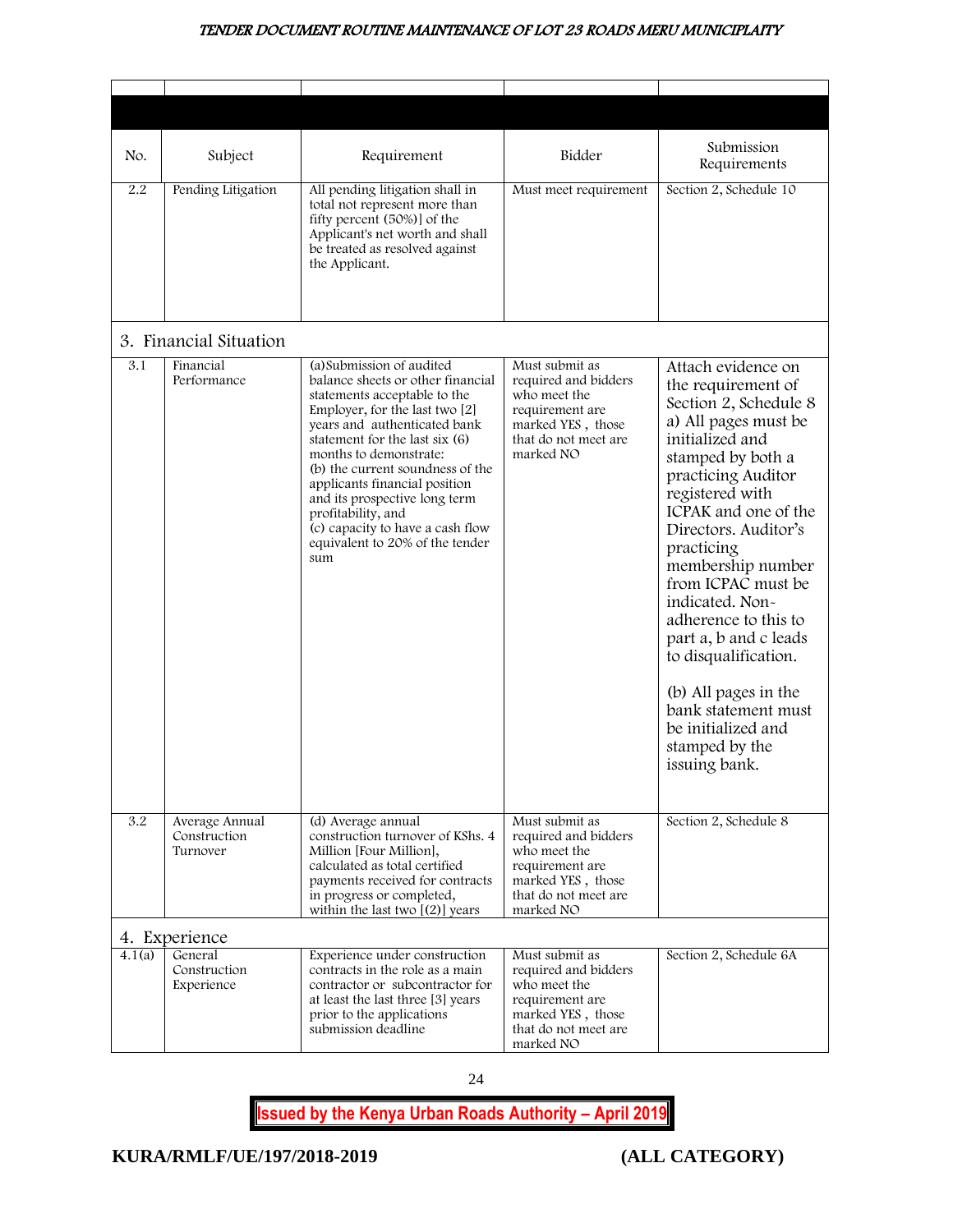<span id="page-25-0"></span>

| No.    | Subject                                      | Requirement                                                                                                                                                                                                                                                                                                                                                                                                                                                                                      | Bidder                                                                                                                              | Submission<br>Requirements |
|--------|----------------------------------------------|--------------------------------------------------------------------------------------------------------------------------------------------------------------------------------------------------------------------------------------------------------------------------------------------------------------------------------------------------------------------------------------------------------------------------------------------------------------------------------------------------|-------------------------------------------------------------------------------------------------------------------------------------|----------------------------|
| 4.2(b) | Specific<br>Construction<br>Experience       | Participation as a roads<br>contractor, management<br>contractor or subcontractor, in<br>at least two (2) contracts each<br>with a value of at least<br>KShs. 3 Million (Three million),<br>successfully and substantially<br>completed. One (1) of the<br>contracts should be in a City<br>and that are similar to the<br>proposed works. The similarity<br>shall be based on the physical<br>size, complexity,<br>methods/technology or other<br>characteristics as described in<br>Section 2. | Must submit as<br>required and bidders<br>who meet the<br>requirement are<br>marked YES, those<br>that do not meet are<br>marked NO | Section 2, Schedule6A      |
|        |                                              |                                                                                                                                                                                                                                                                                                                                                                                                                                                                                                  |                                                                                                                                     |                            |
| 5.1    | 5. Current Commitments<br>On-going contracts | The total value of outstanding<br>works on the on-going<br>contracts should not exceed the<br>average annual turnover for the<br>last two years                                                                                                                                                                                                                                                                                                                                                  | Must submit as<br>required and bidders<br>who meet the<br>requirement are<br>marked YES, those<br>that do not meet are<br>marked NO | Section 2, Schedule 6B     |

25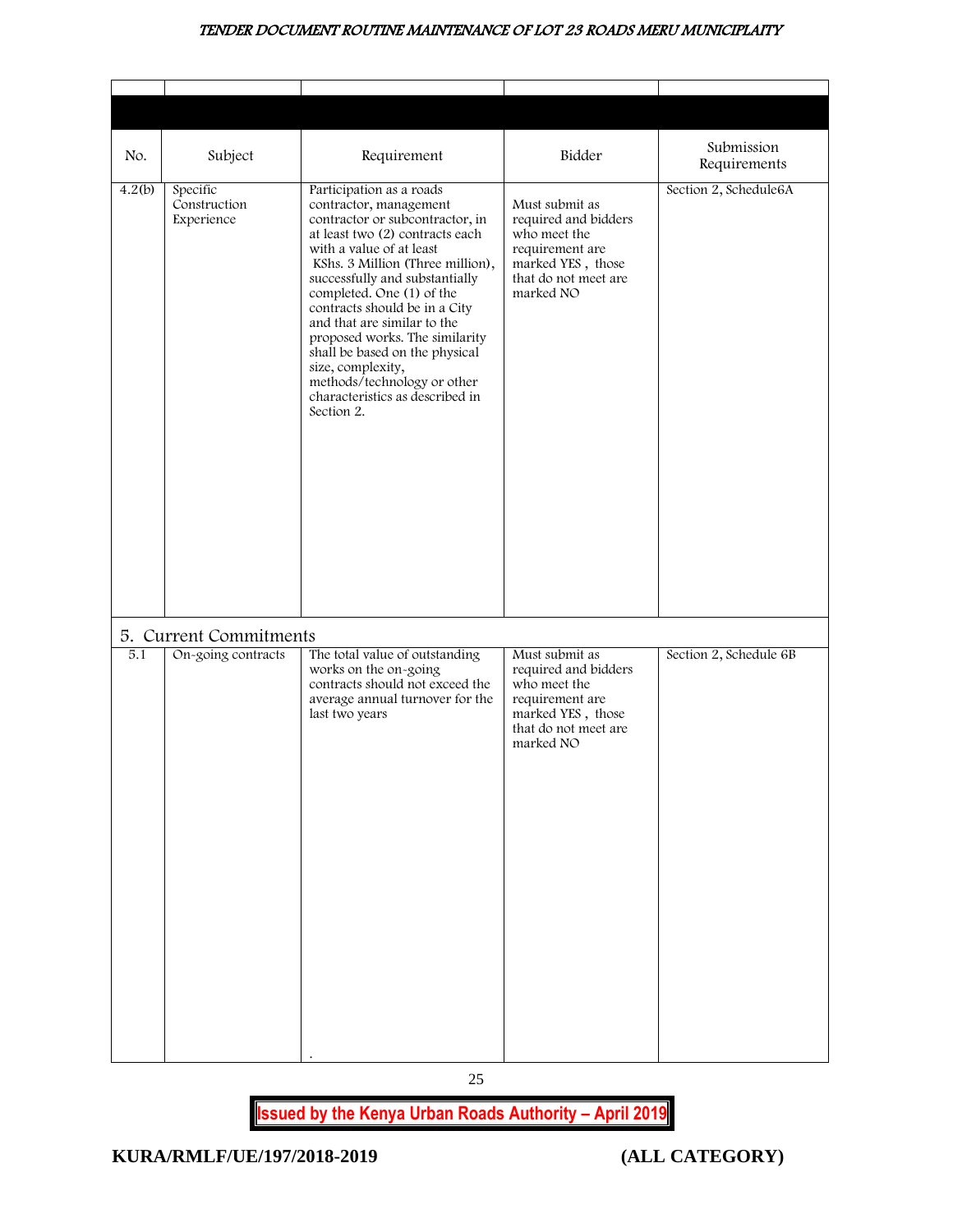<span id="page-26-0"></span>

| No. | Subject                                | Requirement                                                                                                   | Bidder                                                                                                                              | Submission<br>Requirements |
|-----|----------------------------------------|---------------------------------------------------------------------------------------------------------------|-------------------------------------------------------------------------------------------------------------------------------------|----------------------------|
|     | 6. Site Staff                          |                                                                                                               |                                                                                                                                     |                            |
|     |                                        | The site staff shall posses<br>minimum levels of<br>qualifications set below;                                 |                                                                                                                                     | Section 2, Schedule 5      |
|     | HQ Staff                               | Qualification $=$<br>Diploma in Civil<br>Engineering/Building<br>construction                                 | Must submit as<br>required and bidders<br>who meet the<br>requirement are                                                           |                            |
|     | Site Agent                             | Qualification $=$<br>Diploma in Civil Engineering                                                             | marked YES, those<br>that do not meet are<br>marked NO                                                                              |                            |
|     |                                        | General Experience<br>Specific Experience                                                                     |                                                                                                                                     |                            |
|     | Foreman                                | Qualification = $Dip$ . Civil<br>Engineering<br>General Experience = 5 yrs<br>Specific Experience $=$ 3 Yrs   | Must submit as<br>required and bidders<br>who meet the<br>requirement are                                                           |                            |
|     | Site Surveyor                          | Qualification = Diploma in<br>Survey<br>General Experience = $3 \text{ yrs}$<br>Specific Experience $= 2$ Yrs | marked YES, those<br>that do not meet are<br>marked NO                                                                              |                            |
| 5.  | PLANT AND EQUIPMENT                    |                                                                                                               |                                                                                                                                     |                            |
|     | See description<br>below in Schedule 7 |                                                                                                               |                                                                                                                                     |                            |
| 6.  | Work Methodology                       | Submission of a brief work<br>methodology in accordance with<br>sub-clause 5.3                                | Must submit as<br>required and bidders<br>who meet the<br>requirement are<br>marked YES, those<br>that do not meet are<br>marked NO | Section 2                  |
| 7.  | Business permit and<br>office location | Should have a physical address<br>and Current business Permit                                                 | Must submit as<br>required and bidders<br>who meet the<br>requirement are<br>marked YES, those<br>that do not meet are<br>marked NO |                            |
| 8.  | Litigation History                     | The applicant to provide a valid<br>Sworn affidavit for the tender.                                           | Must submit as<br>required and bidders<br>who meet the<br>requirement are<br>marked YES, those<br>that do not meet are<br>marked NO | Section 2, Schedule 10     |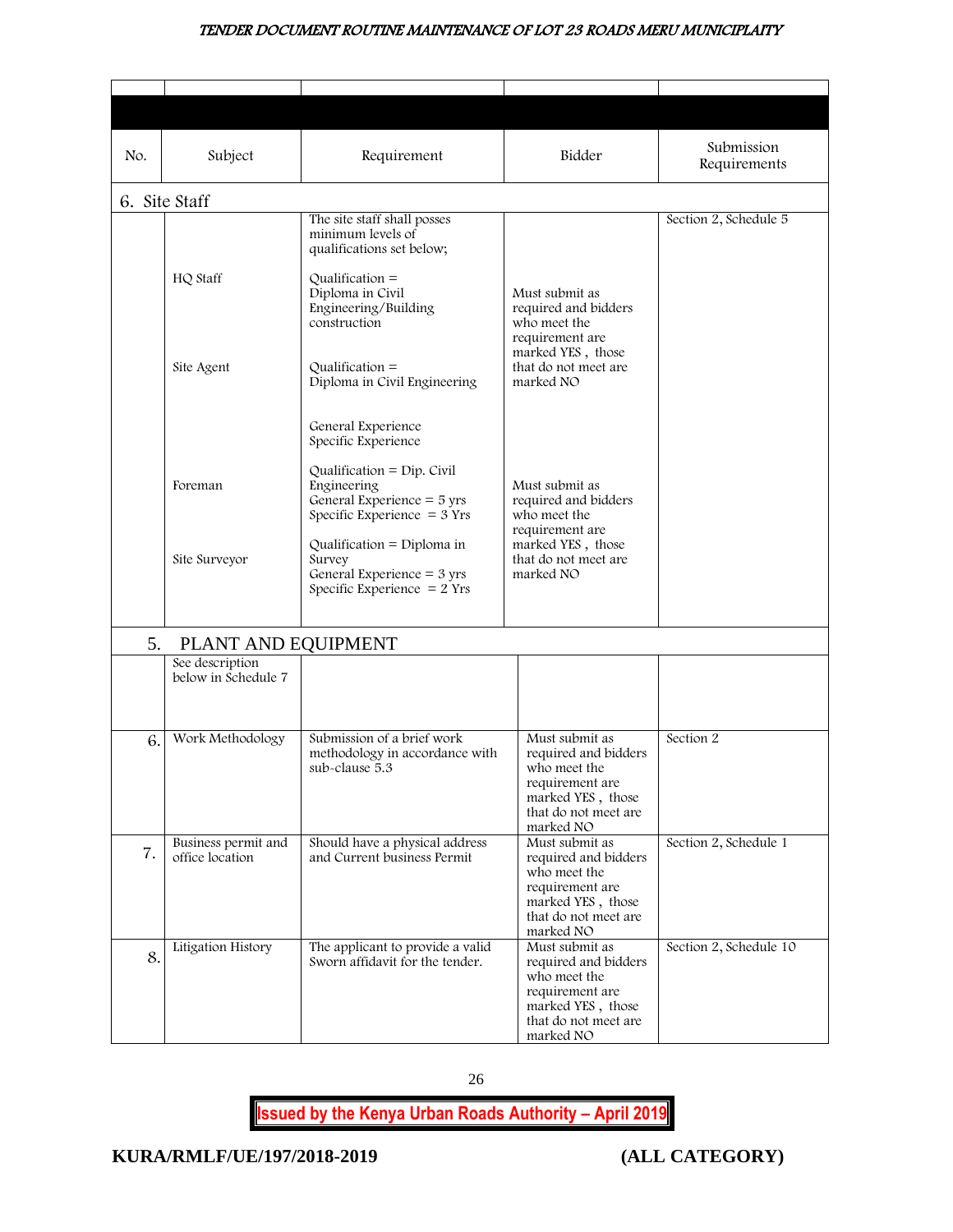## 7. Schedule of the Major Items of Plant/Equipment Available for Proposed Contract.

The Bidder must indicate the core plant and equipment considered by the company to be necessary for undertaking the project together with proof of ownership or lease. The lease must be current i.e dated from April 2019. Leases which are out-dated will not be accepted. (\* Mandatory minimum number of equipment required by the Employer for the execution of the project that the bidder must make available for the Contract).

| Item<br>No.               | <b>Equipment Details</b>                  | *Minimum<br>Number<br>Required<br>for the<br>Contract<br>Execution | Compliance<br>Requirement | No of<br>Equipment<br>Owned by<br>the Bidder | No. of<br>equipment<br>to be<br>hired/<br>purchased<br>by the<br><b>Bidder</b> | No. of<br>equipment<br>to be made<br>available for<br>the Contract<br>by the<br><b>Bidder</b> |
|---------------------------|-------------------------------------------|--------------------------------------------------------------------|---------------------------|----------------------------------------------|--------------------------------------------------------------------------------|-----------------------------------------------------------------------------------------------|
| A                         | General Plant                             |                                                                    |                           |                                              |                                                                                |                                                                                               |
|                           | Asphalt Concrete patching<br>plant        | optional                                                           |                           |                                              |                                                                                |                                                                                               |
| $\, {\bf B}$              | Milling Machine                           |                                                                    |                           |                                              |                                                                                |                                                                                               |
|                           | Asphalt Milling Machine                   | optional                                                           |                           |                                              |                                                                                |                                                                                               |
| $\mathcal{C}$             | <b>Bituminous Plants</b>                  |                                                                    |                           |                                              |                                                                                |                                                                                               |
|                           | Bitumen Pressure distributor              | optional                                                           |                           |                                              |                                                                                |                                                                                               |
|                           | Asphalt concrete paver                    | optional                                                           |                           |                                              |                                                                                |                                                                                               |
| D                         | Compactors                                |                                                                    |                           |                                              |                                                                                |                                                                                               |
|                           | Vibrating compaction plate<br>300 mm wide | optional                                                           |                           |                                              |                                                                                |                                                                                               |
|                           | Vibrating compaction plate<br>600 mm wide | optional                                                           |                           |                                              |                                                                                |                                                                                               |
| ${\bf E}$                 | Pot hole repair machines                  |                                                                    |                           |                                              |                                                                                |                                                                                               |
|                           | Colas Sprayer                             | $\mathcal{O}$                                                      |                           |                                              |                                                                                |                                                                                               |
|                           | Pavement Cutter Machine                   | 0                                                                  |                           |                                              |                                                                                |                                                                                               |
|                           | Paver Braker Machine                      | $\mathcal{O}$                                                      |                           |                                              |                                                                                |                                                                                               |
|                           | Pedestrian Roller                         | $\mathcal{O}$                                                      |                           |                                              |                                                                                |                                                                                               |
|                           |                                           |                                                                    |                           |                                              |                                                                                |                                                                                               |
| $\boldsymbol{\mathrm{F}}$ | Concrete Equipment                        |                                                                    |                           |                                              |                                                                                |                                                                                               |
|                           | Mobile concrete mixers                    | $\mathbf{1}$                                                       | Yes/no                    |                                              |                                                                                |                                                                                               |
|                           | Concrete vibrators                        | $\mathbf{1}$                                                       | Yes/no                    |                                              |                                                                                |                                                                                               |

27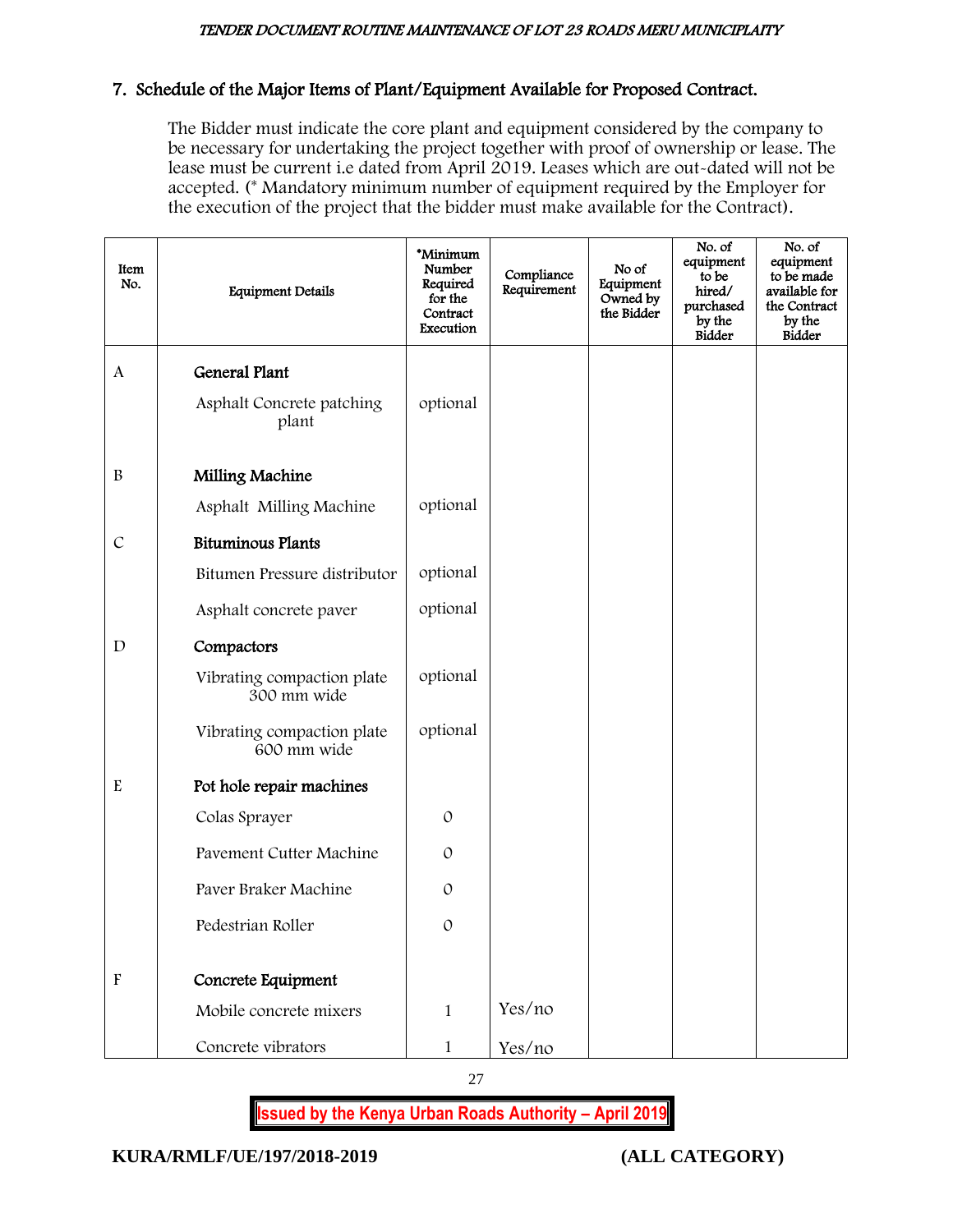| Item<br>No. | <b>Equipment Details</b>                                                                                                                                                         | *Minimum<br>Number<br>Required<br>for the<br>Contract<br>Execution | Compliance<br>Requirement | No of<br>Equipment<br>Owned by<br>the Bidder | No. of<br>equipment<br>to be<br>hired/<br>purchased<br>by the<br><b>Bidder</b> | No. of<br>equipment<br>to be made<br>available for<br>the Contract<br>by the<br><b>Bidder</b> |
|-------------|----------------------------------------------------------------------------------------------------------------------------------------------------------------------------------|--------------------------------------------------------------------|---------------------------|----------------------------------------------|--------------------------------------------------------------------------------|-----------------------------------------------------------------------------------------------|
| $\mathsf G$ | Transport (Tippers,<br>dumpers, water tankers)<br>$4X2$ tippers payload $7 - 12$<br>tonnes<br>6X4 tippers payload $16 - 20$<br>tonnes<br>8X4 tippers payload $16 - 20$<br>tonnes | $\overline{2}$                                                     | Yes/No                    |                                              |                                                                                |                                                                                               |
|             | Flat bed lorries<br>Subtotal for $G$ – tippers &<br>dumpers<br>Water tankers $(18,000 -$<br>20,000 litres<br>capacity)                                                           | $\mathbf{1}$                                                       | Yes/No                    |                                              |                                                                                |                                                                                               |
| H           | Earth - Moving Equipment<br>Wheeled loaders<br>Motor graders (93 -<br>205kW)<br>Trench excavator<br>Subtotal for $H$ – Earth<br>moving equipment                                 | $\mathbf{1}$                                                       | Yes/No                    |                                              |                                                                                |                                                                                               |
|             |                                                                                                                                                                                  |                                                                    |                           |                                              |                                                                                |                                                                                               |

28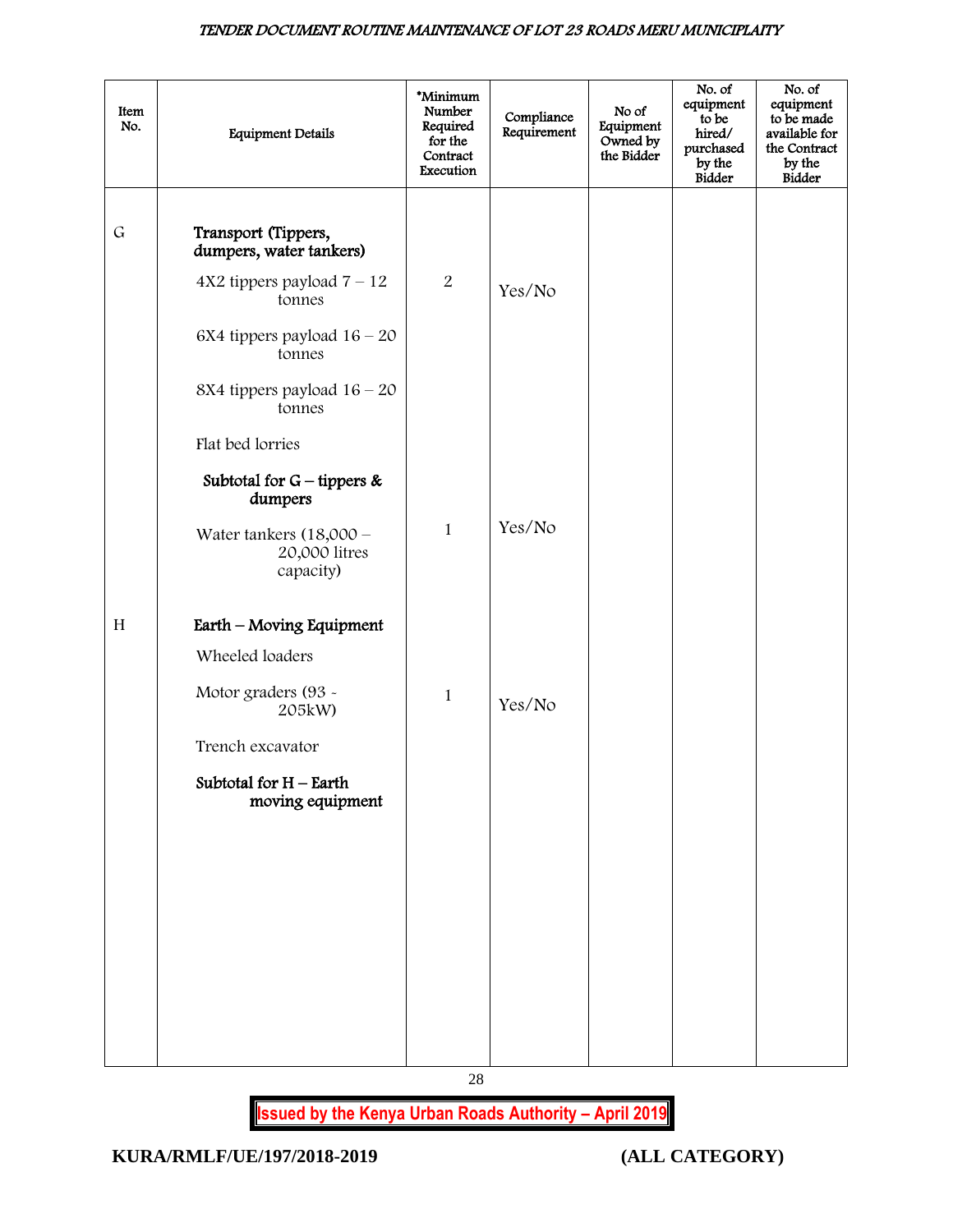| Item<br>No. | <b>Equipment Details</b>                                                                                                                                        | *Minimum<br>Number<br>Required<br>for the<br>Contract<br>Execution | Compliance<br>Requirement | No of<br>Equipment<br>Owned by<br>the Bidder | No. of<br>equipment<br>to be<br>hired/<br>purchased<br>by the<br><b>Bidder</b> | No. of<br>equipment<br>to be made<br>available for<br>the Contract<br>by the<br>Bidder |
|-------------|-----------------------------------------------------------------------------------------------------------------------------------------------------------------|--------------------------------------------------------------------|---------------------------|----------------------------------------------|--------------------------------------------------------------------------------|----------------------------------------------------------------------------------------|
| I           | Excavators                                                                                                                                                      |                                                                    |                           |                                              |                                                                                |                                                                                        |
|             | Hydraulic crawler mounted<br>$(7 - 10 \text{ tonnes}) - 0.25 - 0.4$<br>m <sup>3</sup> SAE bucket.                                                               |                                                                    |                           |                                              |                                                                                |                                                                                        |
|             | Hydraulic crawler mounted<br>$(10 - 16 \text{ tonnes}) - 0.40 -$<br>0.60 m <sup>3</sup> SAE bucket.                                                             |                                                                    |                           |                                              |                                                                                |                                                                                        |
|             | Hydraulic wheel mounted<br>$(7 - 10 \text{ tonnes}) - 0.25 - 0.4$<br>m <sup>3</sup> SAE bucket.                                                                 | $\mathcal{O}$                                                      | Yes/no                    |                                              |                                                                                |                                                                                        |
|             | Hydraulic wheel mounted<br>$(10 - 16 \text{ tonnes}) - 0.40 -$<br>0.6 m <sup>3</sup> SAE bucket.                                                                |                                                                    |                           |                                              |                                                                                |                                                                                        |
|             | Hydraulic wheel mounted<br>backloader $(7 - 10 \text{ tonnes})$<br>$-0.25 - 0.4$ m <sup>3</sup> SAE bucket.                                                     | $\mathcal{O}$                                                      | Yes/no                    |                                              |                                                                                |                                                                                        |
|             | Subtotal for I (Excavators)                                                                                                                                     |                                                                    |                           |                                              |                                                                                |                                                                                        |
| J           | Rollers<br>Self-propelled single drum<br>vibrating (various types)<br>Pneumatic rubber tyre (1-2<br>tonnes/wheel)<br>Double drum vibrating<br>pedestrian roller | $\mathbf{1}$                                                       | Yes/no                    |                                              |                                                                                |                                                                                        |

<span id="page-29-0"></span>29

**Issued by the Kenya Urban Roads Authority – April 2019**

`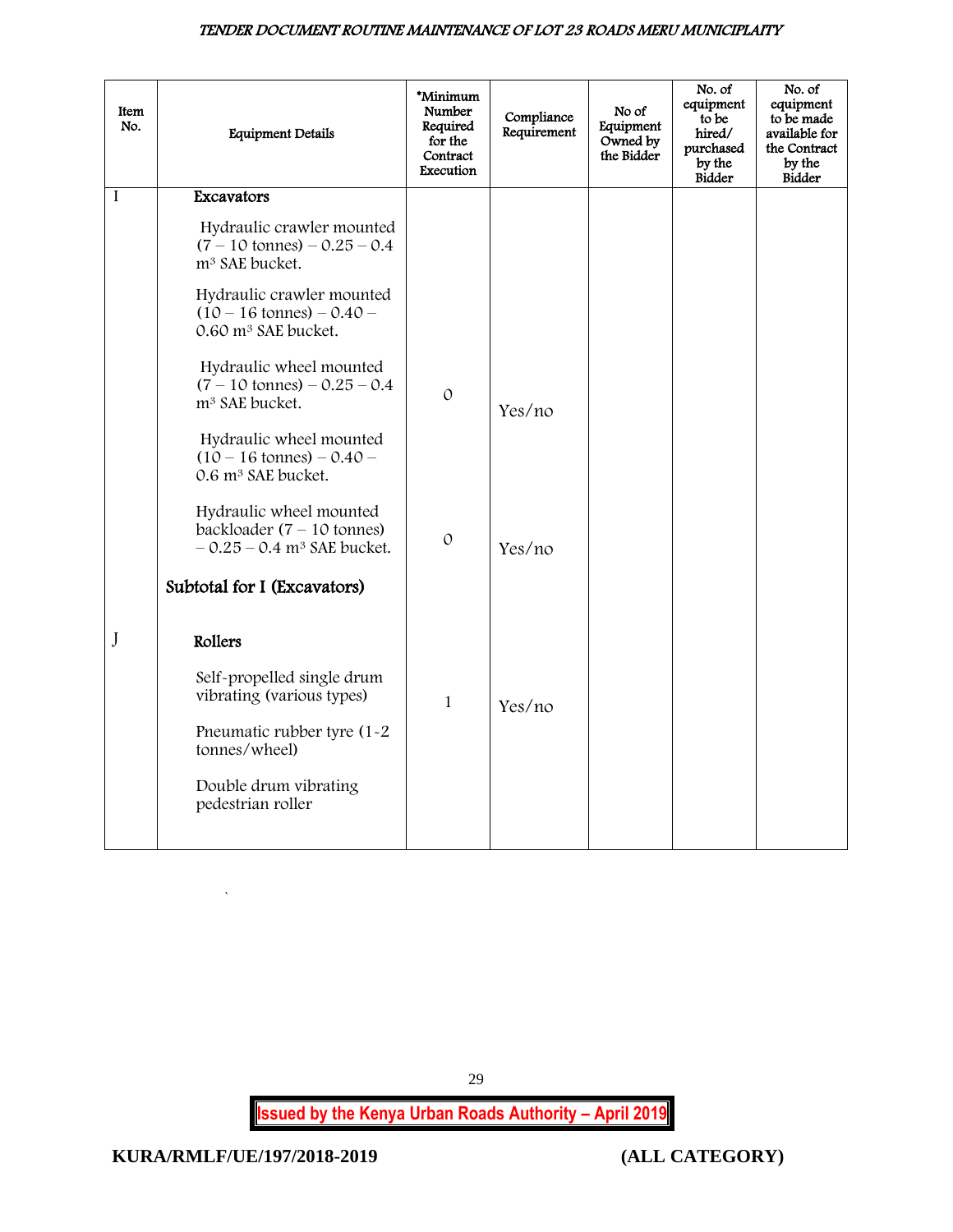# Appendix to Instruction to Tenderers

# Table 1: Pre- Qualification Checklist for Completeness and Responsiveness.

| S/No. | Completeness and<br>Responsiveness<br>Criteria                | References                                   | Requirement                                                                                                                            |
|-------|---------------------------------------------------------------|----------------------------------------------|----------------------------------------------------------------------------------------------------------------------------------------|
| 1.    | Form of Bid                                                   | Section II<br>Clause 20.2                    | - Amount must be indicated<br>Properly stamped, filled and signed                                                                      |
| 2.    | Appendix to Form of<br>Bid                                    | Section II<br>Clause 20.2                    | Properly stamped, filled and signed<br>$\tilde{}$                                                                                      |
| 3.    | <b>Bid Security</b>                                           | Section II<br>Clause 17                      | Unconditional bank guarantee<br>In the format provided with all<br>conditions<br>- must be valid for 30 days after bid<br>validity     |
| 4.    | <b>Confidential Business</b><br>Questionnaire                 | Section IX;<br>Schedule 1                    | - Properly filled, stamped and signed<br>- Provide all required information                                                            |
| 5.    | Form of Power of<br>Attorney                                  | Section IX;<br>Schedule 2<br>Clause $5.1(a)$ | Properly filled, stamped and signed                                                                                                    |
| 6.    | Tax Compliance<br>Certificate                                 | Tender notice                                | - Provide valid tax compliance certificate                                                                                             |
| 7.    | Registration with<br>National Construction<br>Authority (NCA) | Tender notice<br>Item 1.4 of QC              | - Copy of valid certificate and practicing<br>license                                                                                  |
| 8.    | Certificate of<br>Incorporation                               | Tender notice<br>Item 1.4 of QC              | - Copy of certificate Certified by<br>Commissioner for Oaths                                                                           |
| 9.    | Priced Bill of<br>Quantities                                  | Clause 14.1<br>Section IX                    | - Fill all rates, prices and amounts and<br>counter sign any alteration(s)<br>- Stamp and initial all pages of BOQ's                   |
| 10.   | Eligibility                                                   | Section II;<br>Schedule 1<br>Clause 4.1      | - Legible copies of National ID or passport<br>for all directors<br>System generated Form CR12 (12<br>$\tilde{\phantom{a}}$<br>months) |
| 11.   | Conflict of interest                                          | Section II;<br>Schedule 1<br>Clause 4.2      | - to state explicitly                                                                                                                  |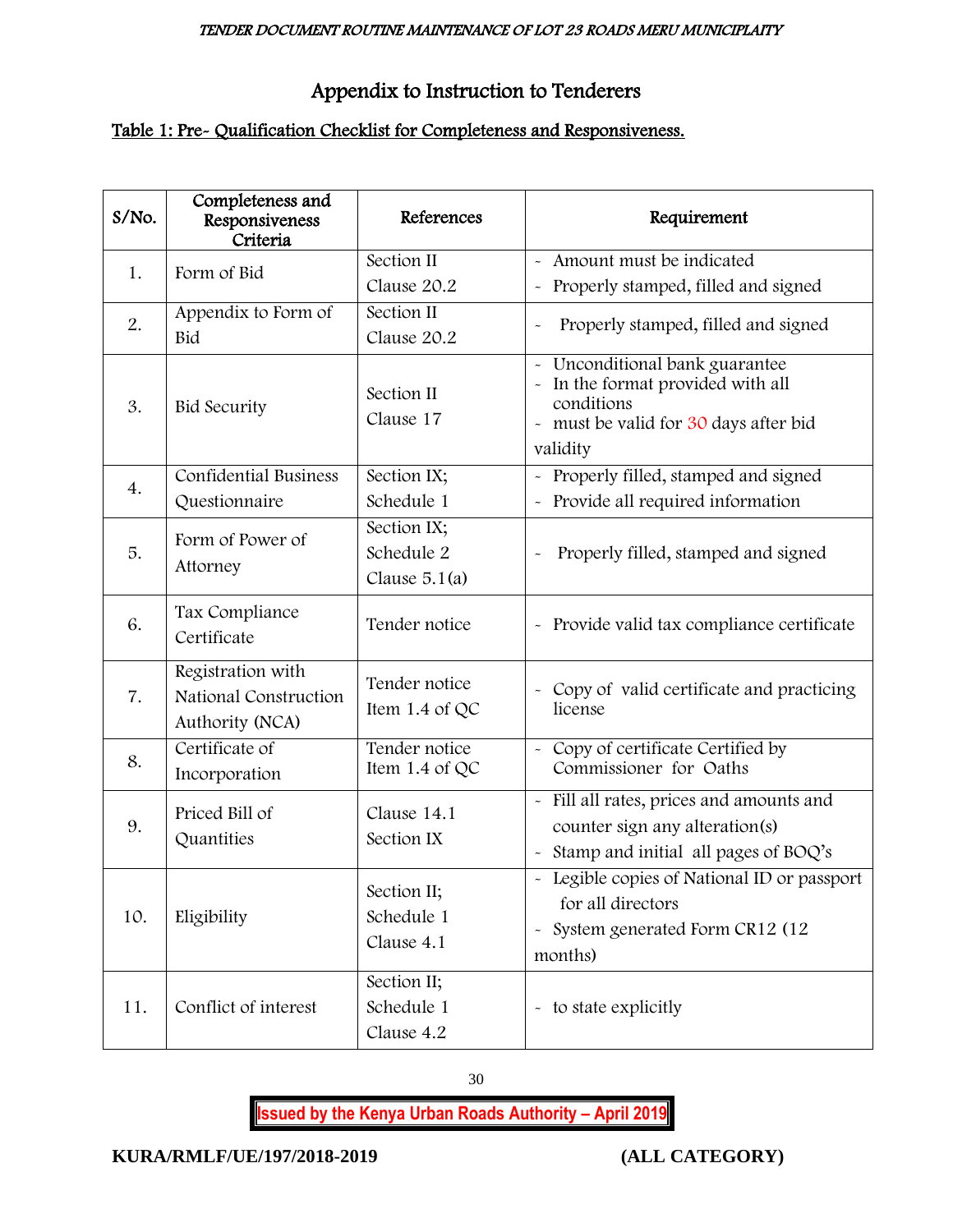| 12.            | Debarment                                                                  | Section II<br>Clause 30.4;<br>Schedule 11   | Properly filled, stamped and signed                                                                          |
|----------------|----------------------------------------------------------------------------|---------------------------------------------|--------------------------------------------------------------------------------------------------------------|
|                |                                                                            | Item 1.3 of QC                              |                                                                                                              |
| 13.            | Pending Litigation                                                         | Item 2.2 of QC                              | - Provide original sworn affidavit for the<br>specific tender                                                |
| 14.            | Litigation History                                                         | Section II Clause<br>31.8; Schedule 10      | Properly filled, stamped and signed                                                                          |
| 15.            | History of Non<br>performance                                              | Schedule 6B<br>Item 2.1 of QC               | - Fill information on non-completed<br>works                                                                 |
| 16.            | Certificate of<br>Tenderers Visit to Site                                  | Section II;<br>Clause 8.3                   | - Attend pre-bid meeting/visit<br>Certificate must be signed and stamped<br>by the Employer's representative |
| 17.            | Schedule of Major<br>Items of Plant                                        | Section XI<br>Item 5 of QC;<br>Schedule 7   | Properly filled, stamped and signed                                                                          |
| 18.            | Schedule of Key<br>Personnel                                               | Section XI<br>Item 6 of QC;<br>Schedule 5   | Properly filled, stamped and signed                                                                          |
| 19.            | Roadwork Completed<br>Satisfactorily                                       | Section XI;<br>Item 4 of QC<br>Schedule 6A  | Properly filled, stamped and signed                                                                          |
| 20.            | Schedule of Ongoing<br>Projects                                            | Section XI;<br>Item 5.1 of QC<br>Schedule 7 | Properly filled, stamped and signed                                                                          |
| 21.            | Schedule of other<br>Supplementary<br>Information /<br>Financial Standings | Section XI;<br>Item 5.1 of QC<br>Schedule 9 | Properly filled, stamped and signed                                                                          |
| 22             | Declaration form for<br>bankrupt or insolvent                              | Schedule 11                                 | Properly filled, stamped and signed<br>$\tilde{}$                                                            |
| 23             | Anti-corruption form                                                       | Schedule 12                                 | Properly filled, stamped and signed<br>$\tilde{}$                                                            |
| 24.            | Copy of Bid Document                                                       | Clause 20.1                                 | Replica of the original<br>$\tilde{}$                                                                        |
| 25             | Serialization                                                              | Section 74 (i)                              | Must be sequentially serialized<br>$\tilde{}$                                                                |
| <b>REMARKS</b> |                                                                            | Clause 13.1/20.2                            | Bid document to be complete, properly<br>$\tilde{}$<br>filled and signed.                                    |

Key: QC - Qualification Criteria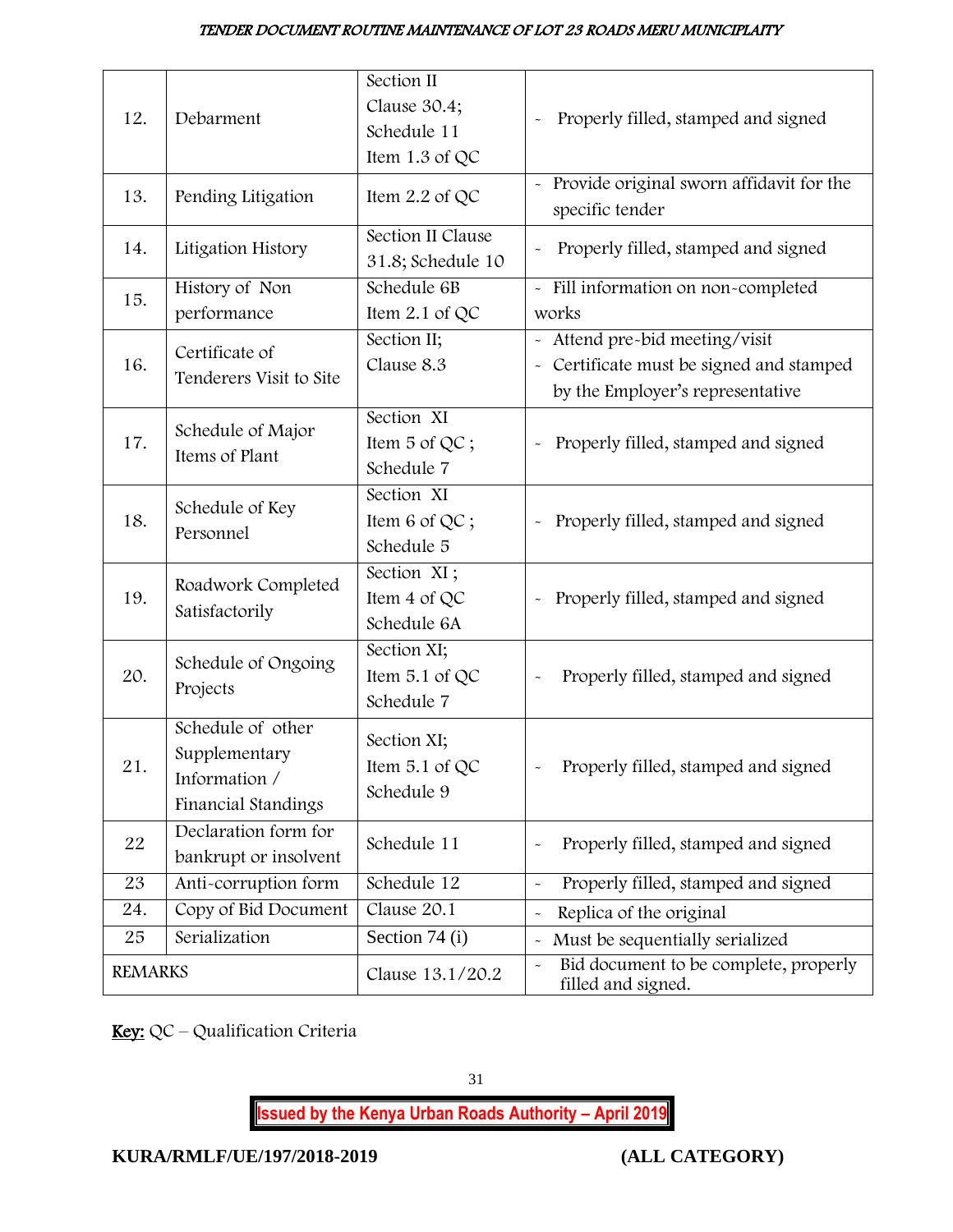| <b>ITEM</b>              |               | <b>DESCRIPTION</b>                   | <b>MUST</b>     | <b>MEET</b> |
|--------------------------|---------------|--------------------------------------|-----------------|-------------|
|                          |               |                                      | <b>CRITERIA</b> |             |
| 1                        |               | FINANCIAL CAPACITY                   |                 |             |
|                          | a             | <b>Audited Statements</b>            | YES/NO          |             |
|                          | $\mathbf b$   | Cash flow statement (forecasts)      | YES/NO          |             |
|                          | $\mathcal{C}$ | Financial position/Ratios            | YES/NO          |             |
|                          | d             | Turnover                             | YES/NO          |             |
| $\overline{2}$           |               | <b>EXPERIENCE</b>                    |                 |             |
|                          |               | General Experience                   | YES/NO          |             |
|                          |               | Specific experience in related works | YES/NO          |             |
| 3                        |               | <b>CURRENT COMMITMENTS</b>           |                 |             |
|                          |               | On-going works                       | YES/NO          |             |
| $\overline{\mathcal{A}}$ |               | <b>KEY PERSONNEL</b>                 |                 |             |
|                          |               | HQ Staff                             | YES/NO          |             |
|                          |               | Site Agent                           | YES/NO          |             |
|                          |               | Surveyor                             | YES/NO          |             |
|                          |               | Foreman                              | YES/NO          |             |
| 5                        |               | PLANT AND EQUIPMENT                  |                 |             |
|                          |               | Equipment capabilities               | YES/NO          |             |
| 6                        |               | WORK METHODOLOGY                     | YES/NO          |             |
| $\overline{7}$           |               | LITIGATION HISTORY                   | YES/NO          |             |
| 8                        |               | Business permit and office location  | YES/NO          |             |
|                          |               | <b>REMARKS</b>                       | YES/NO          |             |

## Table 2: Post- qualification Score

 $\bullet$  Bidders must achieve YES in all the measured parameters to qualify.

 The bidders who pass the technical criteria will be subjected to financial evaluation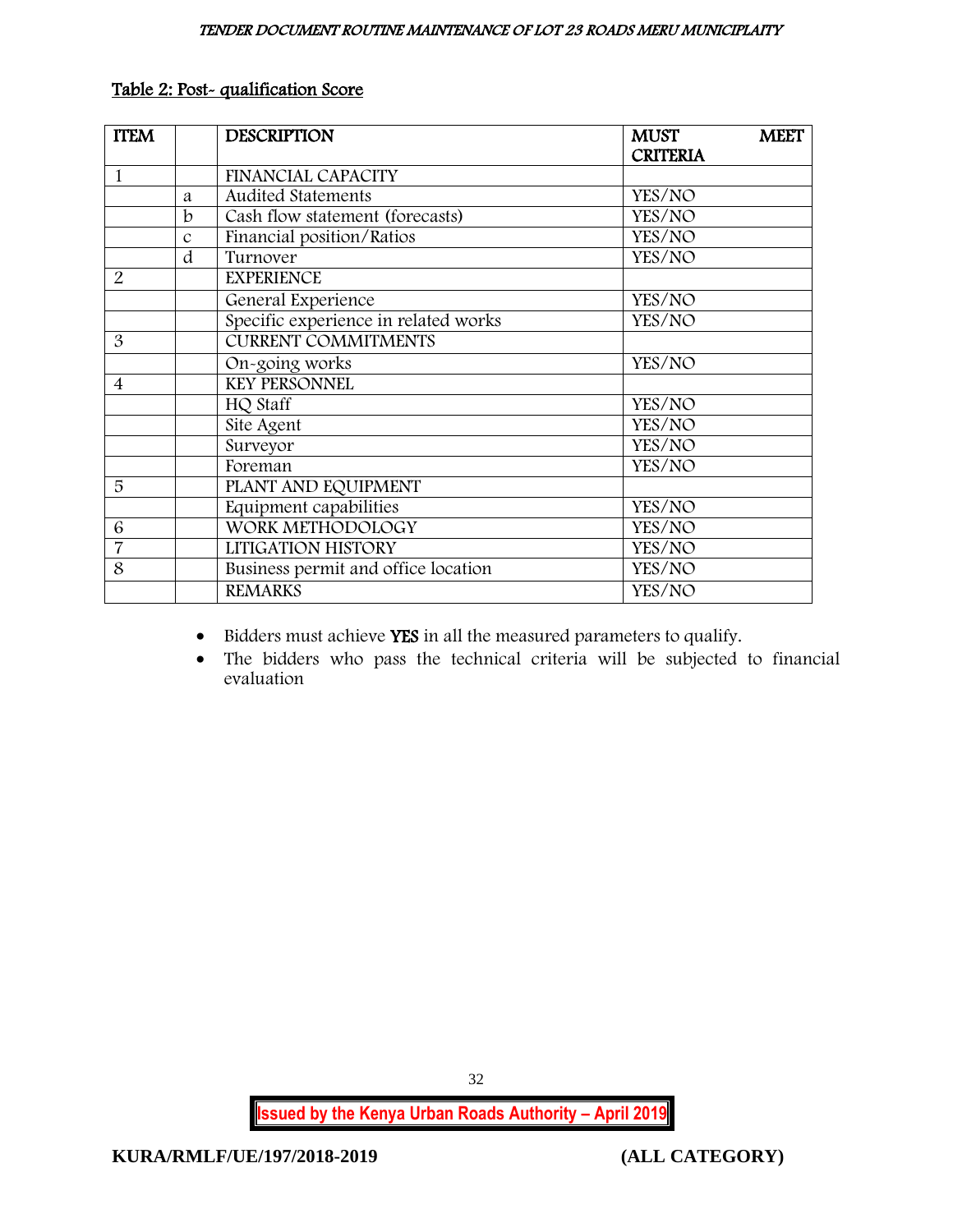## <span id="page-33-1"></span><span id="page-33-0"></span>SECTION IV: CONDITIONS OF CONTRACT

# PART I: GENERAL CONDITIONS OF CONTRACT

The Conditions Of Contract Part  $1$  – General Conditions shall be those forming Part 1 of the Conditions Of Contract for works of Civil engineering construction Fourth Edition 1987, reprinted in 1992 with further amendments, prepared by the Federation Internationale des Ingenieurs Conseils (FIDIC)

Copies of the FIDIC Conditions of Contract can be obtained from:

FIDIC Secretariat P. O. Box 86 1000 Lausanne 12 Switzerland<br>Fax: Fax: 41 21 653 5432 Telephone: 41 21 653 5003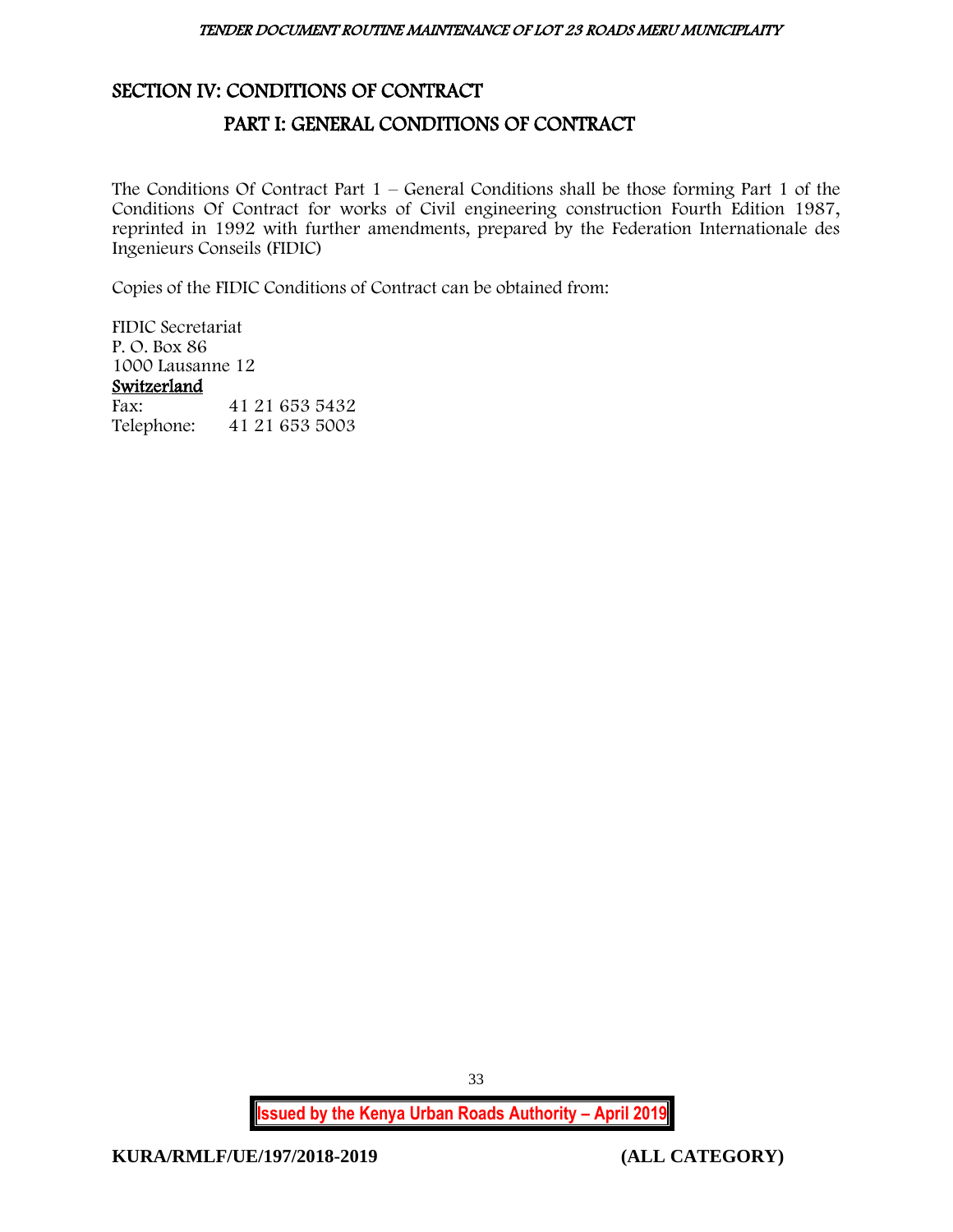# PART II: CONDITIONS OF PARTICULAR APPLICATION

<span id="page-34-0"></span>The following Conditions of Particular Application shall supplement the General Conditions of Contract. Whenever there is a conflict, the provisions herein shall prevail over those in the General Conditions of Contract. The Particular Condition is preceded by the corresponding clause number of the General Conditions to which it relates.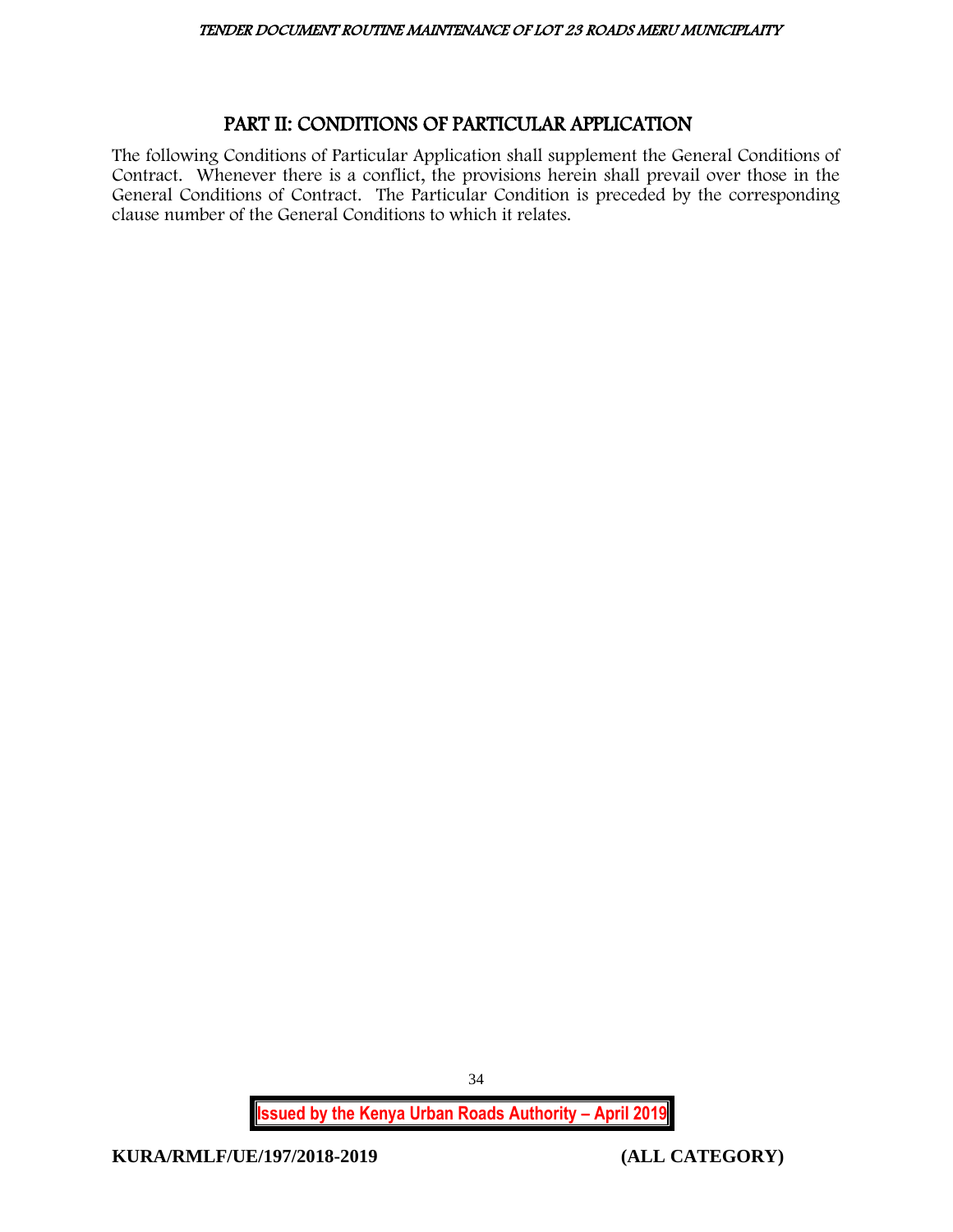# **CONTENTS**

| SUBCLAUSE 8.2 - SITE OPERATIONS AND METHODS OF CONSTRUCTION 38         |  |
|------------------------------------------------------------------------|--|
|                                                                        |  |
|                                                                        |  |
|                                                                        |  |
|                                                                        |  |
|                                                                        |  |
|                                                                        |  |
|                                                                        |  |
|                                                                        |  |
| SUBCLAUSE 15.2- LANGUAGE ABILITY AND QUALIFICATIONS OF CONTRACTOR'S    |  |
|                                                                        |  |
|                                                                        |  |
|                                                                        |  |
| SUBCLAUSE 19.1 - SAFETY, SECURITY AND PROTECTION OF THE ENVIRONMENT42  |  |
|                                                                        |  |
| SUBCLAUSE 21.1 - INSURANCE OF WORKS AND CONTRACTOR 'S EQUIPMENT 42     |  |
|                                                                        |  |
|                                                                        |  |
|                                                                        |  |
|                                                                        |  |
|                                                                        |  |
|                                                                        |  |
|                                                                        |  |
|                                                                        |  |
| SUBCLAUSE 29.2 - REINSTATEMENT AND COMPENSATION FOR DAMAGES TO PERSONS |  |
|                                                                        |  |
|                                                                        |  |
|                                                                        |  |
|                                                                        |  |
|                                                                        |  |
|                                                                        |  |
|                                                                        |  |
|                                                                        |  |
|                                                                        |  |
|                                                                        |  |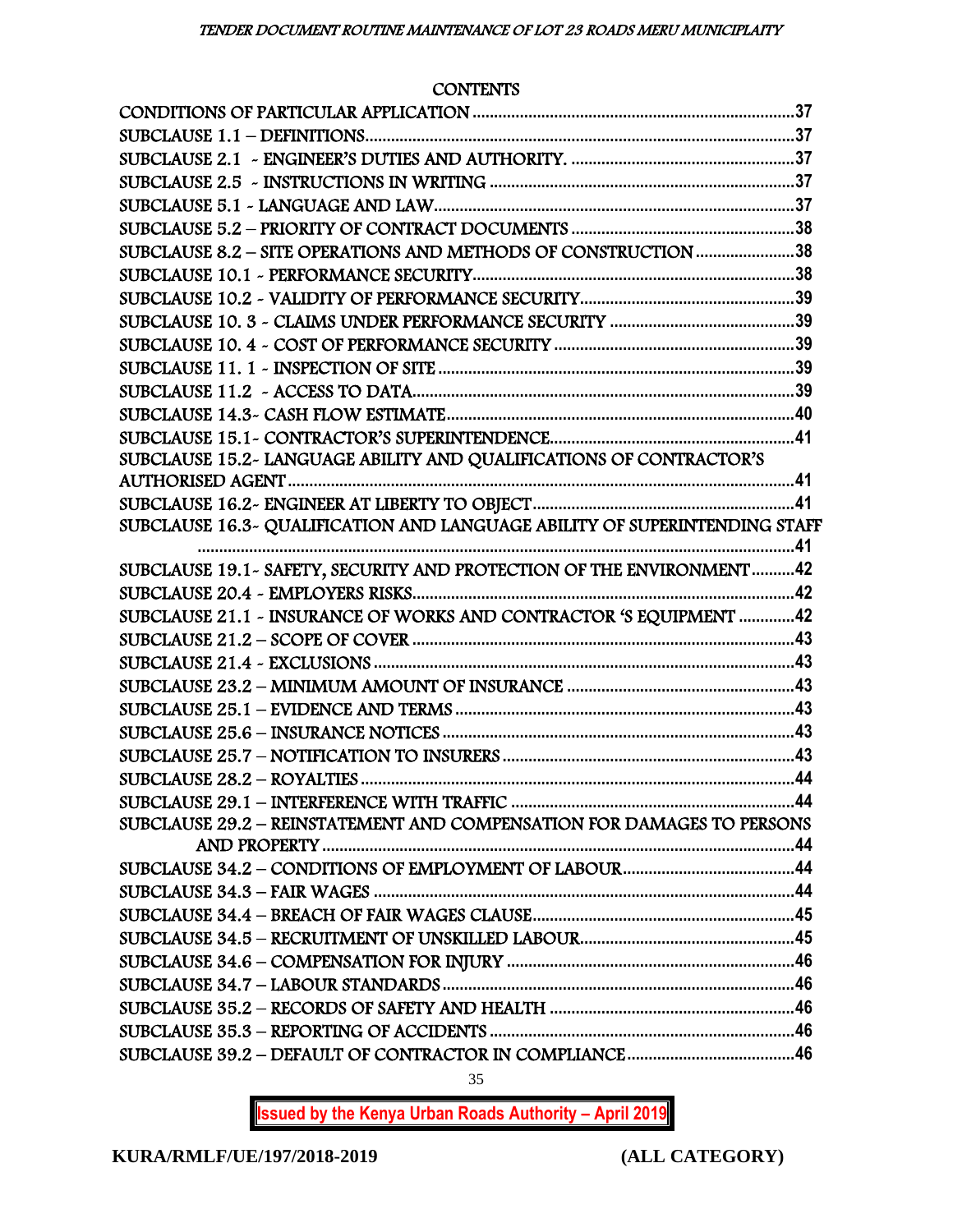| SUBCLAUSE 54.1 - CONTROCTOR'S EQUIPMENT, TEMPORARY WORKS AND MATERIALS |  |
|------------------------------------------------------------------------|--|
|                                                                        |  |
|                                                                        |  |
|                                                                        |  |
|                                                                        |  |
|                                                                        |  |
| SUBCLAUSE 60.3 - RETENTION MONEY AND PAYMENT OF RETENTION MONEY49      |  |
|                                                                        |  |
|                                                                        |  |
|                                                                        |  |
|                                                                        |  |
|                                                                        |  |
|                                                                        |  |
|                                                                        |  |
|                                                                        |  |
|                                                                        |  |
|                                                                        |  |
|                                                                        |  |
|                                                                        |  |
|                                                                        |  |
|                                                                        |  |
|                                                                        |  |
|                                                                        |  |
|                                                                        |  |
|                                                                        |  |
|                                                                        |  |
|                                                                        |  |
|                                                                        |  |
|                                                                        |  |
|                                                                        |  |
|                                                                        |  |
|                                                                        |  |
|                                                                        |  |
|                                                                        |  |
|                                                                        |  |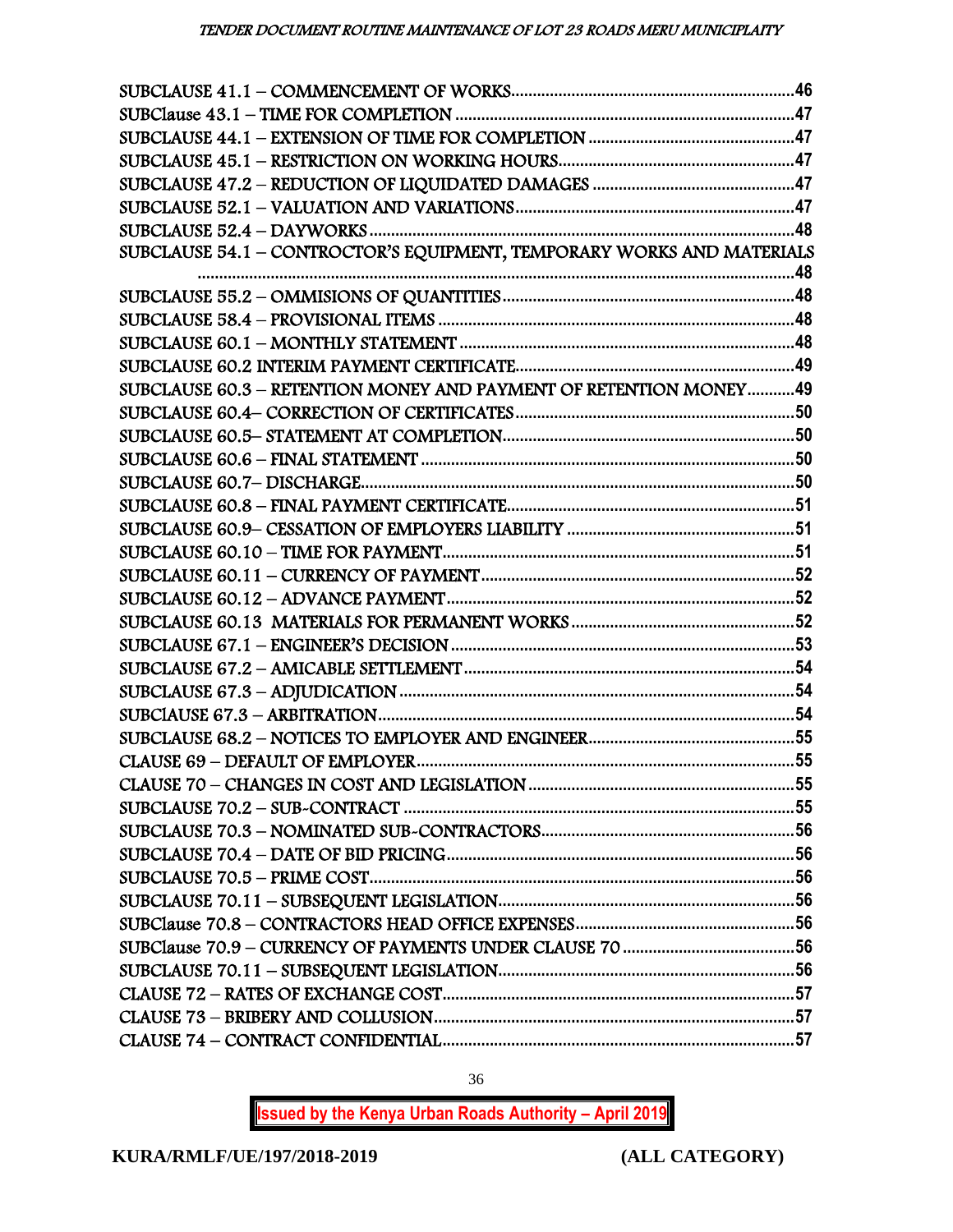# CONDITIONS OF PARTICULAR APPLICATION

# SUBCLAUSE 1.1 – DEFINITIONS

Amend this sub-clause as follows:

- (a) (i) The "Employer" is the Kenya Urban Roads Authority, represented by the Director General - Kenya Urban Roads Authority.
- (ii) The "Engineer" is the Director-(RACM) Kenya Urban Roads Authority.

. (b) (i) Insert in line 2 after the Bills Of Quantities", the following, "the rates entered by the Contractor (whether or not such rate be employed in computation of the Contract Price),"

Amend subparagraph (b) (v) of Sub-Clause 1.1 by adding the following words at the end: The word "BID" is synonymous with "bid" and the word "Appendix to BID" with "Appendix to Bid" and the word "BID documents" with "bidding documents".

Add the following at the end of this sub-clause:

(h) "Materials" means materials and other things intended to form or forming part of the Permanent Works.

(i) "Quantified site instructions" means Site instructions from the Engineer or his representative to the Contractor instructing him to carry out quantified works drawn from the contract to be carried out within a specified period.

SUBCLAUSE 2.1 - ENGINEER'S DUTIES AND AUTHORITY.

With reference to Sub-Clause 2.1 (b), the following shall also apply: The Engineer shall obtain the specific approval of the Employer before taking any of the following actions specified in Part 1:

- (a) Consenting to the subletting of any part of the works under Clause 4;
- (b) Certifying additional cost determined under Clause 12;
- (c) Determining an extension of time under Clause 44;
- (d) Issuing a variation under Clause 51;
- (e) Fixing rates or prices under Clause 52

# SUBCLAUSE 2.5 - INSTRUCTIONS IN WRITING

Add at the end of sub-clause 2.5 the following: "The site instructions shall be in the form of quantified site instructions and the contractor shall commence execution of the site instructions within three (3) days and complete within the completion period as stipulated in the instructions.

# SUBCLAUSE 5.1 - LANGUAGE AND LAW

The Contract document shall be drawn up in the ENGLISH LANGUAGE. Communication between the Contractor and the Engineer's Representative shall be in this given language.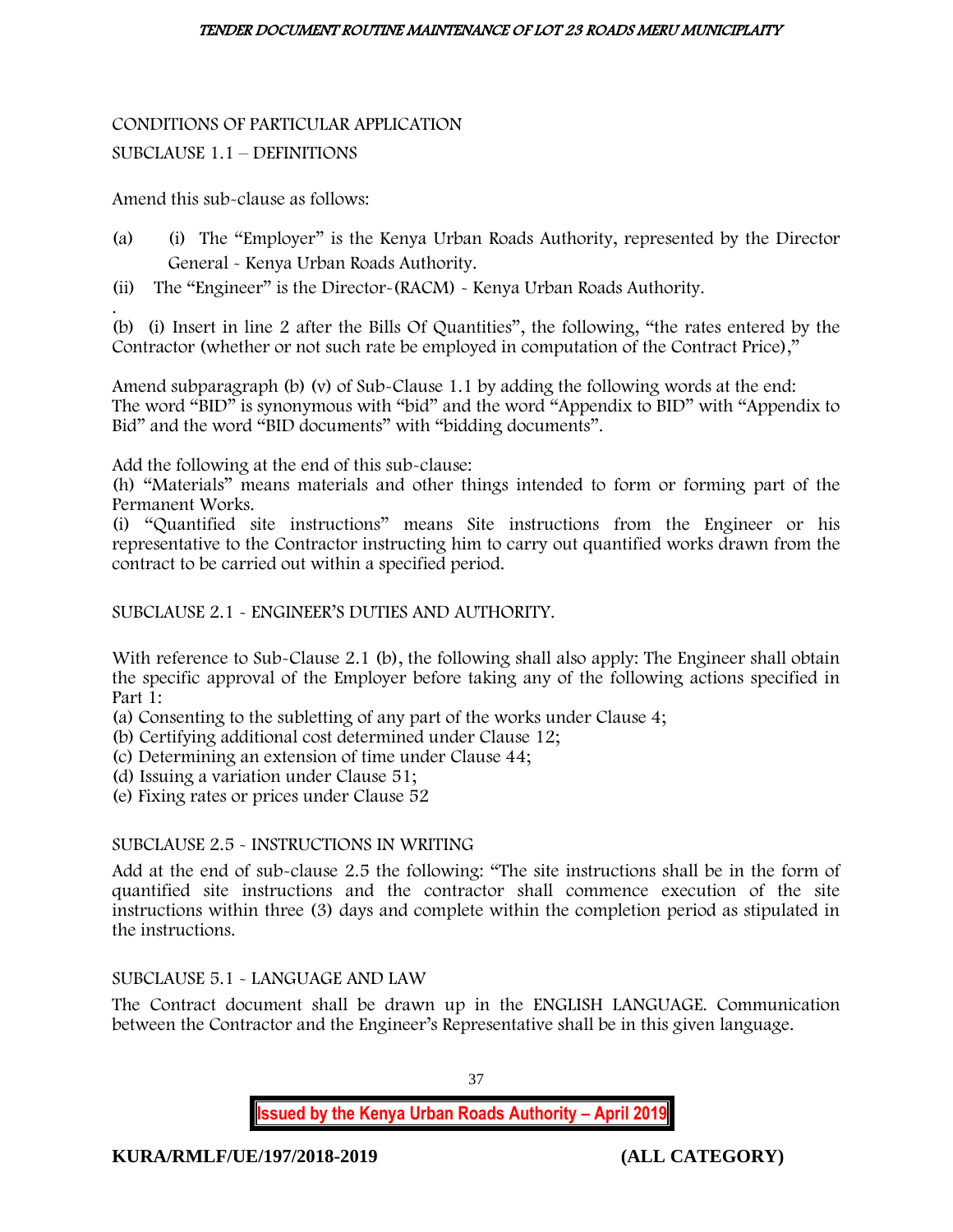The Laws applicable to this Contract shall be the Laws of the Republic of Kenya.

SUBCLAUSE 5.2 – PRIORITY OF CONTRACT DOCUMENTS

Delete the documents listed 1-6 and substitute:

- (1) The Contract Agreement (if completed)
- (2) The Letter Of Acceptance;
- (3) The Bid and Appendix to Bid;
- (4) The Conditions of Contract Part II;
- (5) The Conditions of Contract Part I;
- (6) The Special Specifications;
- (7) The Standard Specification for Road and Bridge Construction, 1986;
- (8) The Drawings;
- (9) The priced Bills of Quantities
- (10) Other documents as listed in the Appendix to form of Bid

# SUBCLAUSE 8.2 – SITE OPERATIONS AND METHODS OF CONSTRUCTION

Add sub- clause 8.2(b) at the end as follows:

"The Contractor shall submit to the Engineer Works Methodology not later than 14 days from the date of award of the contract and general description of his proposed arrangements and methods for the execution of the Works. This shall include inter-alia temporary office, buildings, access roads, construction plant and its intended production output, working shift arrangements, labour strength, skilled and unskilled, and supervision arrangements, power supply arrangements, supply of materials including a materials utilisation programme, stone crushing, aggregate production and storage, cement handling, concrete mixing and handling, methods of excavation, dealing with water, testing methods and facilities."

# SUBCLAUSE 10.1 - PERFORMANCE SECURITY

Replace the text of Sub-clause 10.1 with the following:

"The Contractor shall provide security for his proper performance of the Contract within 28 days after receipt of the Letter of Acceptance. The Performance Security shall be in the form of a bank guarantee as stipulated by the Employer in the Appendix to Bid. The Performance Security shall be issued by a bank incorporated in Kenya. The Contractor shall notify the Engineer when providing the Performance Security to the Employer.

"Without limitation to the provisions of the preceding paragraph, whenever the Engineer determines an addition to the Contract Price as a result of a change in cost, the Contractor, at the Engineers written request, shall promptly increase the value of the Performance Security by an equal percentage.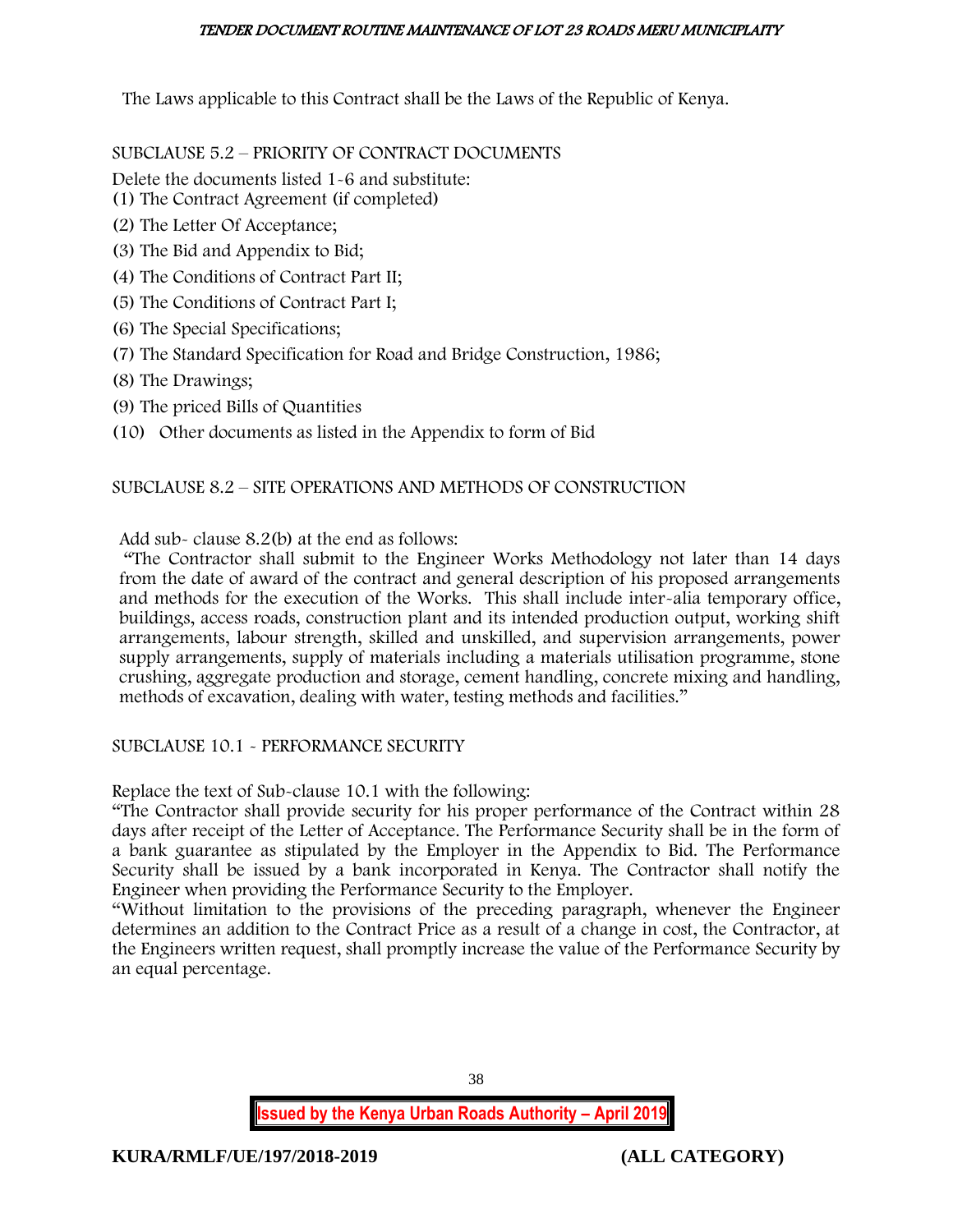## SUBCLAUSE 10.2 - VALIDITY OF PERFORMANCE SECURITY

The Performance Security shall be valid until a date 28 days after the date of issue of the Defects Liability Certificate. The security shall be returned to the Contractor within 14 days of expiration.

SUBCLAUSE 10. 3 - CLAIMS UNDER PERFORMANCE SECURITY

Delete the entire sub-clause 10.3.

## SUBCLAUSE 10. 4 - COST OF PERFORMANCE SECURITY

The cost of complying with the requirements of this clause shall be borne by the Contractor.

SUBCLAUSE 11. 1 - INSPECTION OF SITE

In line 17 after "affect his BID" add

"and the Contractor shall be deemed to have based his BID on all the aforementioned" Delete the last paragraph completely and replace with the following:

"The Employer in no way guarantees completeness nor accuracy of the soil, materials, subsurface and hydrological information made available to the Contractor at the time of BIDing or at any other time during the period of the Contract, and the Contractor shall be responsible for ascertaining for himself all information as aforesaid for the execution of works and his BID shall be deemed to have been priced accordingly.

SUBCLAUSE 11.2 - ACCESS TO DATA

Data made available by the Employer in accordance with Clause 11.1 shall be deemed to include data listed elsewhere in the Contract as open for inspection at the address stipulated in the Appendix to Bid.

## SUBCLAUSE 14.1 PROGRAM TO BE SUBMITTED

The time within which the program shall be submitted shall be fourteen (14) days from the issuance of order to commence.

The programme shall be in the form of a Critical Path Method Network (CPM network) showing the order of procedure and description of the construction methods and arrangements by which he proposes to carry out the works. It should also be supplemented by a time – bar chart of the same programme.

39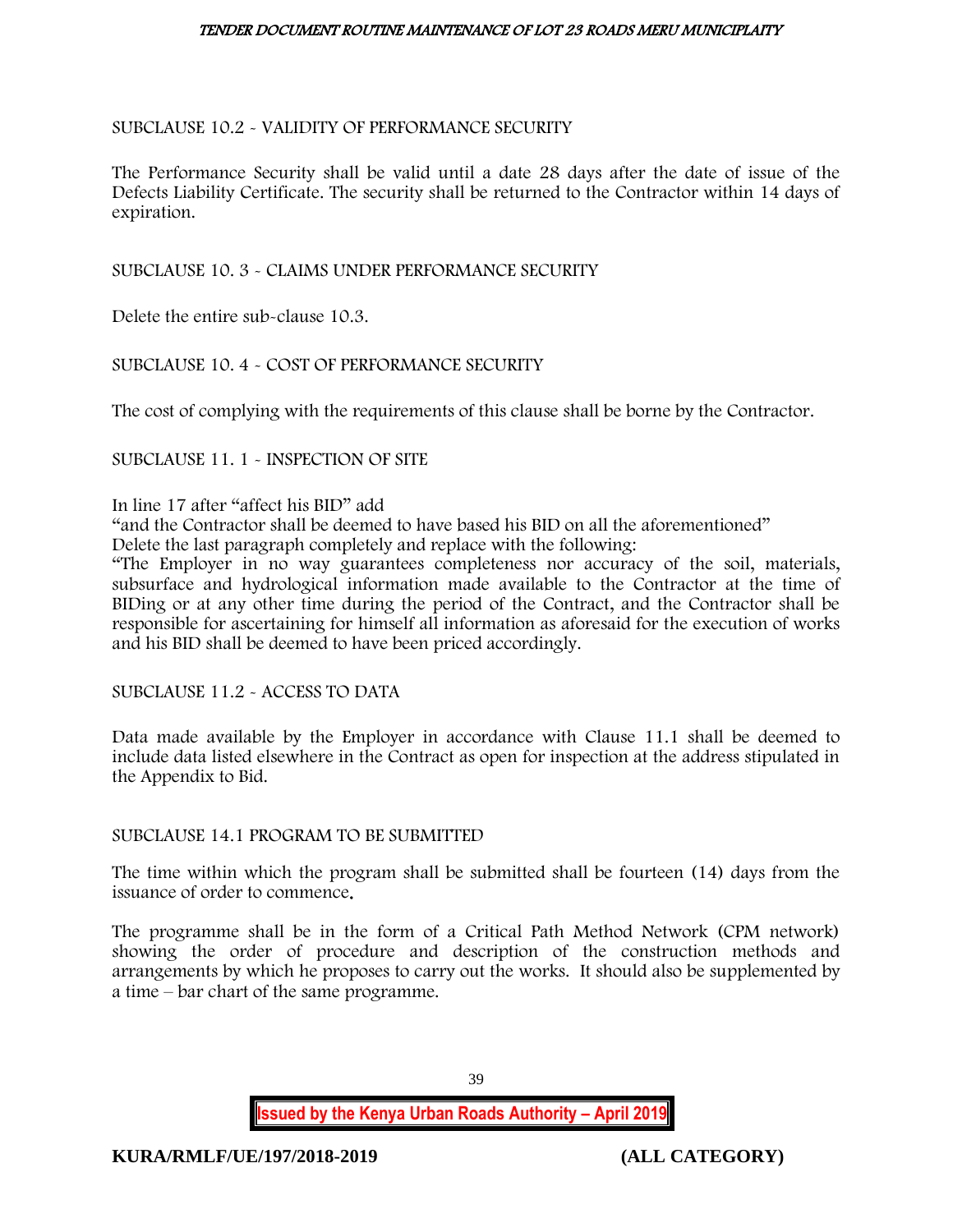The programme shall be coordinated with climatic, groundwater and other conditions to provide for the completion of the Works in the instruction and by the time specified. The programme shall be revised on demand by the Engineer or his representative.

During the execution of the works, the Contractor shall submit to the Engineer full and detailed particulars of any proposed amendments to the arrangements and methods submitted in accordance with the foregoing. If details of the Contractor's proposals for Temporary Works are required by the Engineer for his own information the Contractor shall submit such details within seven days of being requested to do so.

The various operations pertaining to the works shall be carried out in such a progressive sequence as will achieve a continuous and consecutive output of fully completed road works inclusive of all bridge works and culverts within the time limits specified in the Contract and the instructions. Generally the Contractor shall carry out works within the sections stated in the instructions.

The Contractor shall allow in his programme for the following 10 public holidays per calendar year in Kenya.

- New Years Day (1<sup>st</sup> January)
- Good Friday
- **Easter Monday**
- Labour day  $(1<sup>st</sup> May)$
- Madaraka Day (1st June)
- Idd Ul Fitr
- Mashujaa Day (20<sup>th</sup> October)
- Jamhuri day  $(12<sup>th</sup> December)$
- $\bullet$  Christmas Day (25<sup>th</sup> December)
- Boxing day (26<sup>th</sup> December)

The Contractor should also allow per calendar year for a further 2 unspecified public holidays which may be announced by the Government of Kenya with no prior notification.

Add the following at the end of this sub-clause: -

The Employer shall have the right to withhold payment at any time if the contractor fails to submit the programme or revised programme due to his negligence, failure or omission.

## SUBCLAUSE 14.3- CASH FLOW ESTIMATE

The cash flow estimates shall be submitted together with the works programme.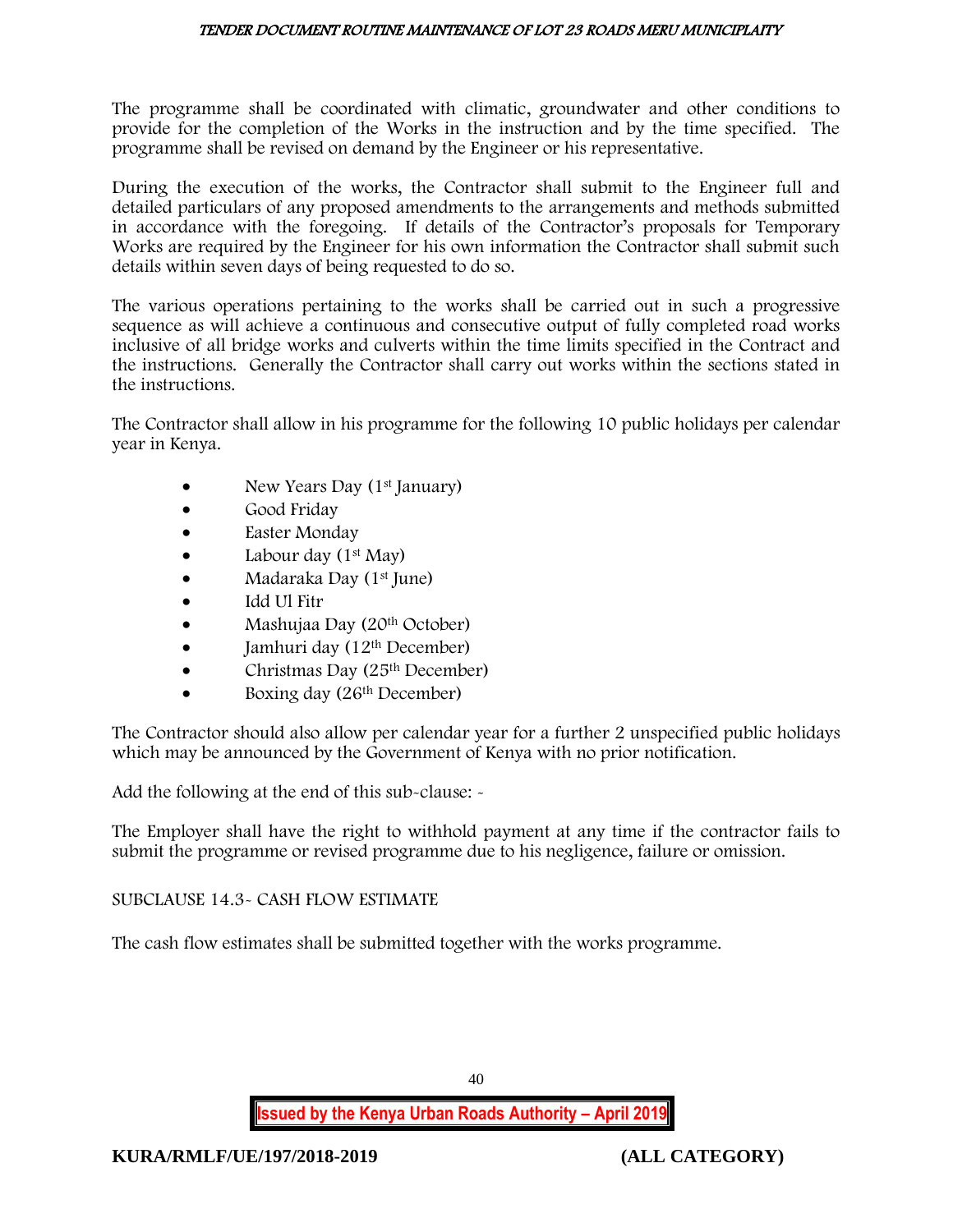#### SUBCLAUSE 15.1- CONTRACTOR'S SUPERINTENDENCE

Add the following at the end of the first paragraph of sub-clause 15.1:

"The Contractor shall, within seven (7) days of receipt of the Engineer's order to commence the works inform the Engineer in writing the name of the Contractor's Representative and the anticipated date of his/her arrival on site."

Add the following Sub-clause 15.2

SUBCLAUSE 15.2- LANGUAGE ABILITY AND QUALIFICATIONS OF CONTRACTOR'S AUTHORISED AGENT

The Contractor's Agent or Representative on the site shall have as a minimum an ordinary diploma in civil Engineering or building construction or have equivalent status approved by the Engineer and shall be able to read and write English fluently.

The Contractor's Agent or Representative shall have at least 3 years related experience.

#### SUBCLAUSE 16.2- ENGINEER AT LIBERTY TO OBJECT

At the end of this Clause add

"by a competent substitute approved by the Engineer and at the Contractors own expense." Add the following Sub-Clauses 16.3 and 16.4:

SUBCLAUSE 16.3- QUALIFICATION AND LANGUAGE ABILITY OF SUPERINTENDING STAFF

The Contractor's superintending staff shall meet the following minimum qualifications: Should have a working knowledge of English or Kiswahili. Should any of the superintending staff not be able to meet this condition, the Contractor shall propose to the Engineer arrangements for provision of a sufficient number of interpreters of approved qualifications. The Engineer, at his discretion, may amend, approve or reject such arrangements or reject deployment of superintending staff not meeting the language requirements. The Engineer may at any time during the duration of the Contract amend any approved arrangements made for interpreters, which shall be implemented at the Contractors expense.

The key staff listed below must have academic qualifications from government-recognised institutions or equivalent institutions of the levels set out in Section 5, Part 6.

- Site Agent
- Site Engineer
- Site Surveyor
- Foremen

The key staff listed below must have minimum experience set out in Section 5, Part 6:

- Site Agent
- Site Engineer
- Site Surveyor
- Foremen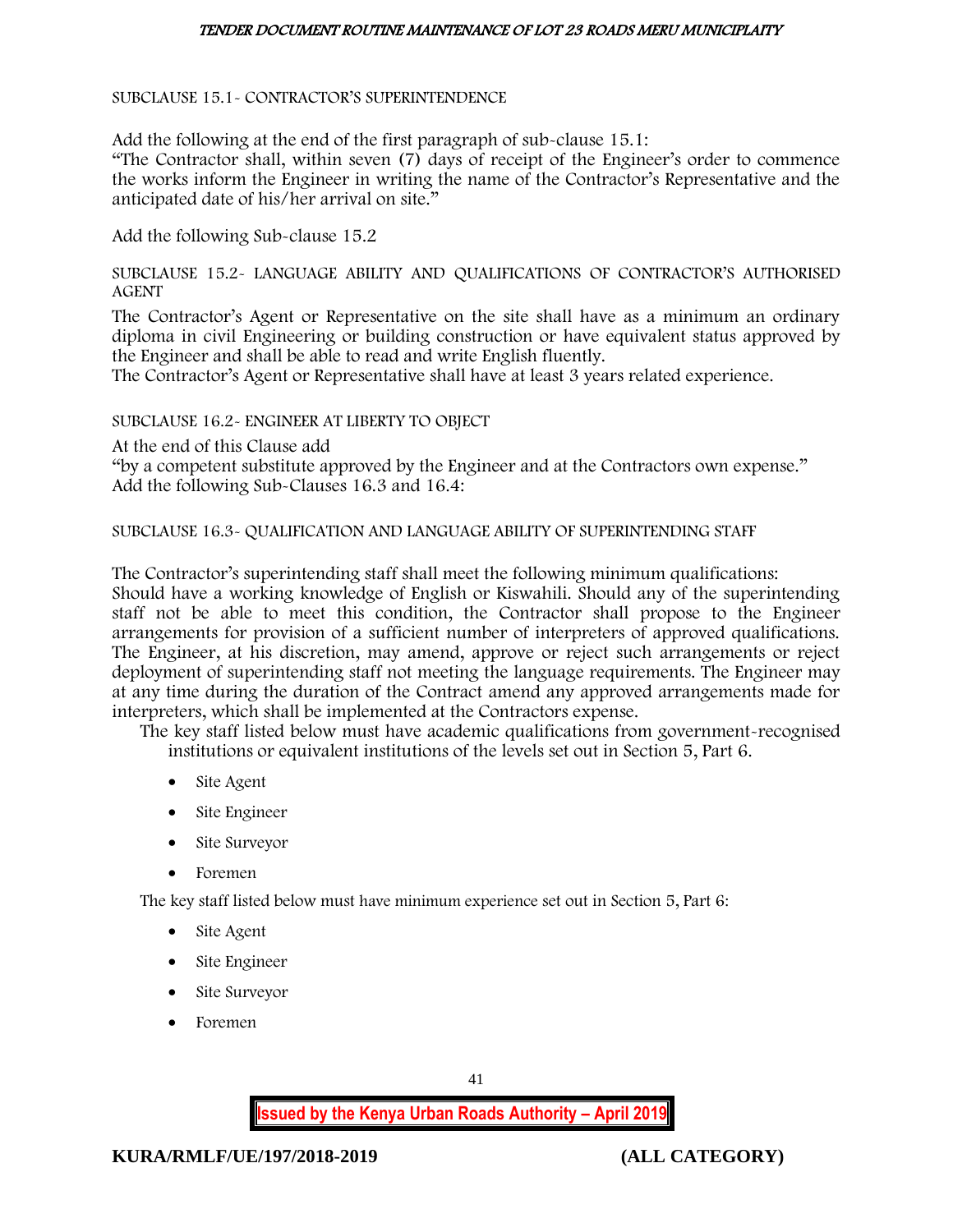Qualifications as above shall be subject to verification and approval on site by the Engineer or his representative on site before commencement of the said works.

## SUBCLAUSE 19.1- SAFETY, SECURITY AND PROTECTION OF THE ENVIRONMENT

Add Sub-Clause-paragraph (d) of Sub-Clause 19 as follows:

Notwithstanding the Contractor's obligation under Sub-Clause-paragraph (a), (b) and 9(c) of Sub-Clause 19.1 of the Conditions Of Contract, the Contractor shall observe the following measures with a view to reducing or elimination adverse environmental effects by the site works:

- (i) All quarries and borrow pits shall be filled and landscaped to their original state after extraction of construction material
- (ii) Soil erosion due to surface runoff or water from culverts or other drainage structures should be avoided by putting in place proper erosion control measures that shall include, but are not limited to grassing and planting if trees
- (iii) Long traffic diversion roads shall be avoided so as to minimize the effect of dust on the surrounding environment. In any case all diversions shall be kept damp and dust free
- (iv) Spillage of oils, fuels and lubricants shall be avoided and if spilt, shall be collected and disposed off in such a way as not to adversely affect the environment
- (v) Rock blasting near settlement areas shall be properly coordinated with the relevant officers of the Government so as to minimize noise pollution and community interference.

## SUBCLAUSE 20.4 - EMPLOYERS RISKS

Delete Sub-Clause (h) and substitute with;

- (h) any operation of the forces of nature (insofar as it occurs on site) which an experienced contractor:
	- (i) could not have reasonably foreseen, or
	- (ii) could reasonably have foreseen, but against which he could not reasonably have taken at least one of the following measures:
		- (A) prevent loss or damage to physical property from occurring by taking appropriate measures or
		- (B) insure against such loss or damage

## SUBCLAUSE 21.1 - INSURANCE OF WORKS AND CONTRACTOR 'S EQUIPMENT

Add the following words at the end of Sub-paragraph (a) and immediately before the last word of Sub-paragraph (b) of Sub-Clause 21.1:

"It being understood that such insurance shall provide for compensation to be payable in the types and proportions of currencies required to rectify the loss or damage incurred"

Delete the first sentence of this Clause and replace with he following:

"prior to commencement of the Works the Contractor shall, without limiting his or the Employer's obligations and responsibilities under Clause 20, insure to the satisfaction of the Employer:"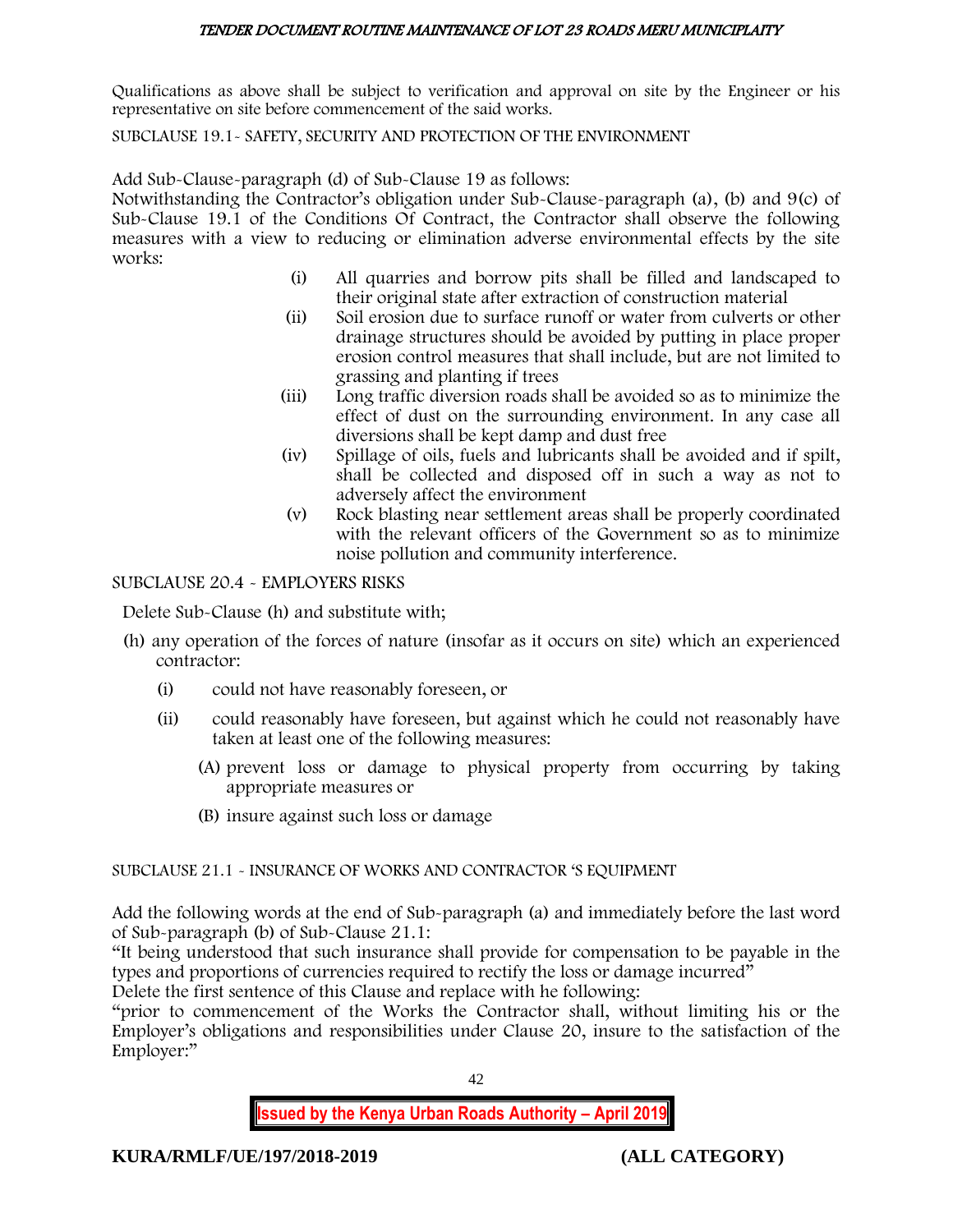## SUBCLAUSE 21.2 – SCOPE OF COVER

Amend sub-paragraph (a) of Sub-Clause 21.2 as follows: Delete words "from the start of work at the site" and substitute the words "from the first working day after the Commencement Date"

Add the following as Sub-Clause (c) under Sub-Clause-Clause 21.2

(c ) It shall be the responsibility of the Contractor to notify the insurance company of any change in the nature and extent of the Works and to ensure the adequacy of the insurance coverage at all times during the period of the Contract.

SUBCLAUSE 21.4 - EXCLUSIONS

Amend Sub-Clause 21.4 to read as follows:

"There shall be no obligation for the insurances in Sub-Clause 21.1 to include loss or damage caused by the risks listed under Sub-Clause 20.4 sub-paragraph (a) (i) to(iv) of the Conditions of Particular Application."

SUBCLAUSE 23.2 – MINIMUM AMOUNT OF INSURANCE

Add the following at the end of this Clause: "... with no limits to the number of occurrences".

SUBCLAUSE 25.1 – EVIDENCE AND TERMS

Amend Sub-Claus OF INSURANCE 25.1 as follows: Insert the words "as soon as practicable after the respective insurances have been taken out but in any case" before the words "prior to the start of work at the site" Add the following Sub-Clauses 25.6, 25.7

SUBCLAUSE 25.6 – INSURANCE NOTICES

Each policy of insurance effected by the Contractor for purposes of the Contract shall include a provision to the effect that the Insurer shall have a duty to give notice in writing to the Contractor and Employer of the date when a premium becomes payable. This shall not be more than thirty (30) days before that date and the policy shall remain in force until thirty (30) days after the giving of such notice.

## SUBCLAUSE 25.7 – NOTIFICATION TO INSURERS

It shall be the responsibility of the Contractor to notify insurers under any of the insurance referred to in the preceding clauses 21, 23 and 24 on any matter or event, which by the terms of such insurance are required to be so notified. The Contractor shall indemnify and keep indemnified the Employer against all losses, claims, demands, proceedings, costs, charges and expenses whatsoever arising out of or in consequence of any default by the Contractor in complying with the requirements of this Sub-Clause whether as a result of avoidance of such insurance or otherwise.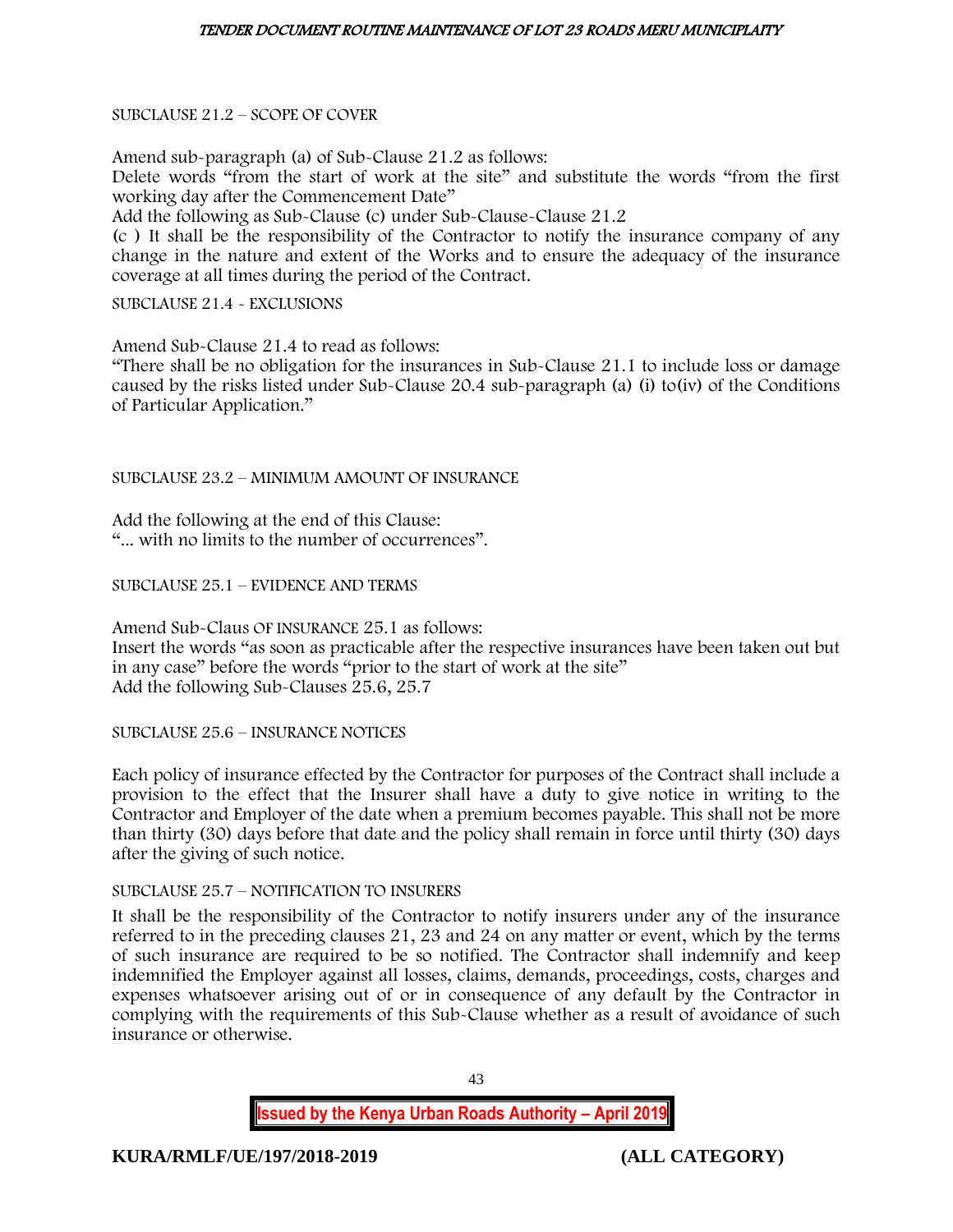SUBCLAUSE 28.2 – ROYALTIES

Add at the end of this Sub-Clause the following sentence:

"The Contractor shall also be liable for all payments or compensation if any that are levied in connection with the dumping of part or all of any such material."

## SUBCLAUSE 29.1 – INTERFERENCE WITH TRAFFIC

Supplement Sub-Clause 29.1 by adding the following sentence at the end:

"The Contractor will be permitted to use existing public roads for access to the site. The Contractor shall pay vehicle license tax and road maintenance duty in accordance with relevant regulations and shall obtain any necessary permits or licenses from relevant authorities for transporting his equipment."

Add the following subclause 29.2:

#### SUBCLAUSE 29.2 – REINSTATEMENT AND COMPENSATION FOR DAMAGES TO PERSONS AND **PROPERTY**

The Contractor shall reinstate all properties whether public or private which are damaged in consequence of the construction and, maintenance of the works to a condition as specified and at least equal to that prevailing before his first entry on them.

If in the opinion of the Engineer the Contractor shall have failed to take reasonable and prompt action to discharge his obligations in the matter of reinstatement, the Engineer will inform the Contractor in writing of his opinion, in which circumstances the Employer reserves the right to employ others to do the necessary work of reinstatement and to deduct the cost thereof from any money due or which shall become due to the Contractor.

The Contractor shall refer to the Employer without delay all claims which may be considered to fall within the provisions of Clause 22.1.

Add the following Sub-Clause 34.2 to 34.8

## SUBCLAUSE 34.2 – CONDITIONS OF EMPLOYMENT OF LABOUR

The Contractor shall be responsible for making all arrangements for and shall bear all costs relating to recruitment, obtaining of all necessary visas, permits or other official permission for movements of staff and labour.

## SUBCLAUSE 34.3 – FAIR WAGES

The Contractor shall, in respect of all persons employed anywhere by him in the execution of the Contract, and further in respect of all persons employed by him otherwise than in the execution of the Contract in every factory, Workshop or place occupied or used by him for the execution of the Contract, observe and fulfil the following conditions:

(a) The Contractor shall pay rates of wages, observe hours of labour and provide conditions of labour, housing, amenities and facilities not less favourable than those required by the latest Regulation of Wages (Building and Construction Industry) Order as of the time of bid submission, and subsequent amendments thereto, or in any wage scales, hours of work or conditions agreed by the Ministry of Labour or other Government Department in consultation with the appropriate wage fixing authority and generally recognized by other employees in the district whose general circumstances in the trade or industry in which the Contractor is engaged are similar.

44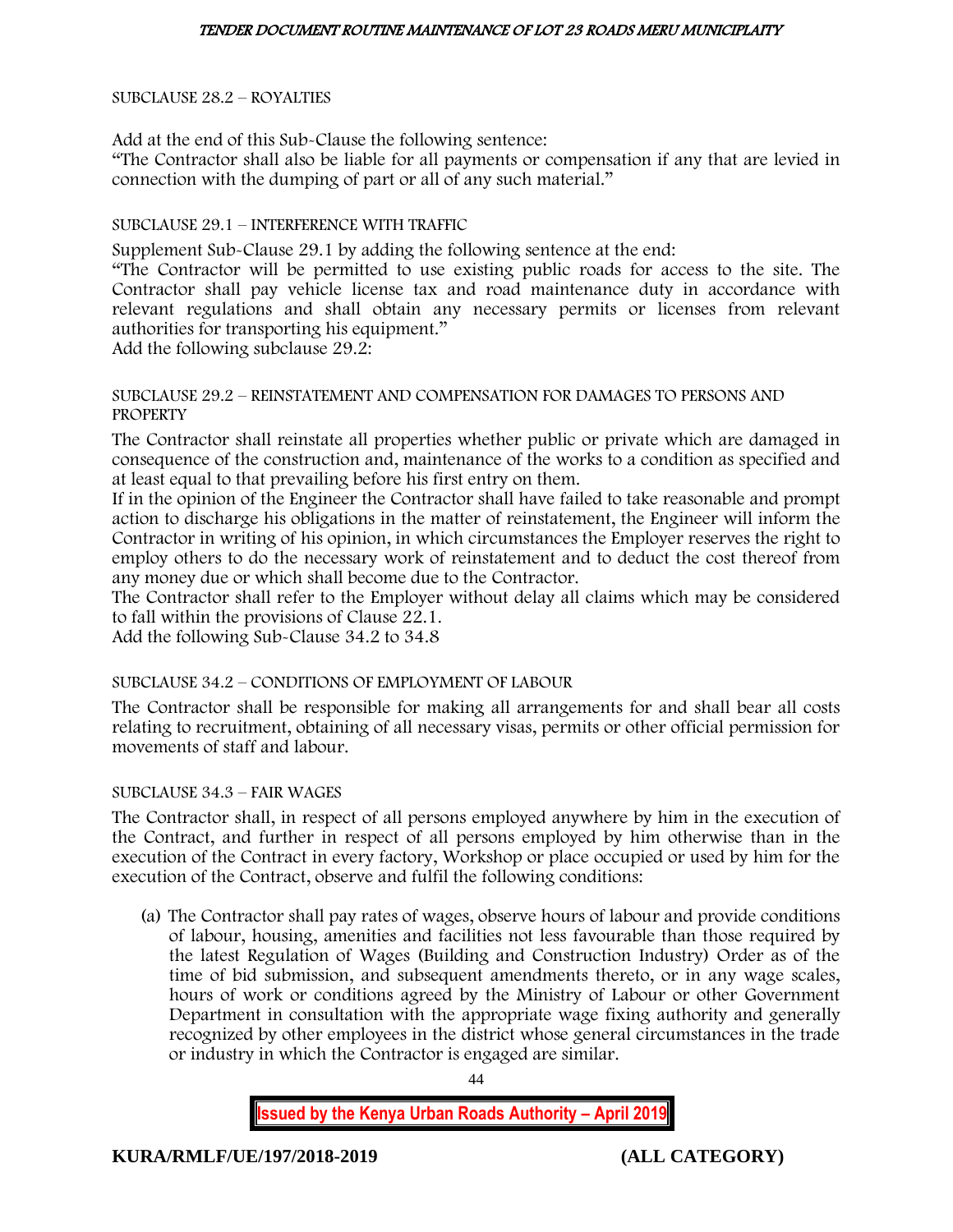- (b) In the absence of any rates of wages, hours or conditions of labour so established the Contractor shall pay rates of wages and observe hours and conditions of labour which are not less favourable than the general level of wages, hours and conditions observed by other Employers whose general circumstances in the trade or industry in which the Contractor is engaged are similar.
- (c) Where the absence of established rates of wages, hours and conditions of labour or the dissimilarity of the general circumstances in the trade of industry in which the Contractor is engaged prevent the Contractor from observing rates of wages, hours and conditions of labour ascertained under sub-paragraph (a) and (b) above the Contractor in fixing the rates of wages, hours and conditions of labour of his employees shall be guided by the advice of the Labour Department.
- (d) The Contractor shall recognize the freedom of his employees to be members of trade unions.
- (e) The Contractor shall maintain records in English of the time worked by, and the wages paid to, his employees. The Contractor shall furnish to the Engineer or Employer, if called upon to do so, such particulars of the rates, wages and conditions of labour as the Employer or Engineer may direct.
- (f) The Contractor shall at all times during the continuance of the contract display, for the information of his employees in every factory, workshop or place occupied or used by him for the execution of the Contract, a copy of this clause together with a notice setting out the general rates of wages, hours and conditions of labour of his employees.
- (g) The Contractor shall be responsible for the observance of this clause by sub-Contractors employed in the execution of the works.

## SUBCLAUSE 34.4 – BREACH OF FAIR WAGES CLAUSE

Any Contractor or Sub-Contractor who is found to be in breach of Fair Wages Clause shall cease to be approved as a Contractor or Sub-Contractor for such period as the Permanent Secretary for the Ministry of Roads may determine.

Should a claim be made to the Employer alleging the Contractor's default in payment of Fair Wages of any workman employed on the Contract and if proof thereof satisfactory to the Employer is furnished by the Labour Authority, the Employer may, failing payment by the Contractor, pay the claims out of any monies due or which may become due to the Contractor under the Contract.

SUBCLAUSE 34.5 – RECRUITMENT OF UNSKILLED LABOUR

Any additional unskilled labour which is required by the Contractor for the works and which is not in his employment at the time of the acceptance of the BID shall be recruited by the Contractor from the Labour Exchange or Exchange or Exchanges nearest to the site or sites of the work.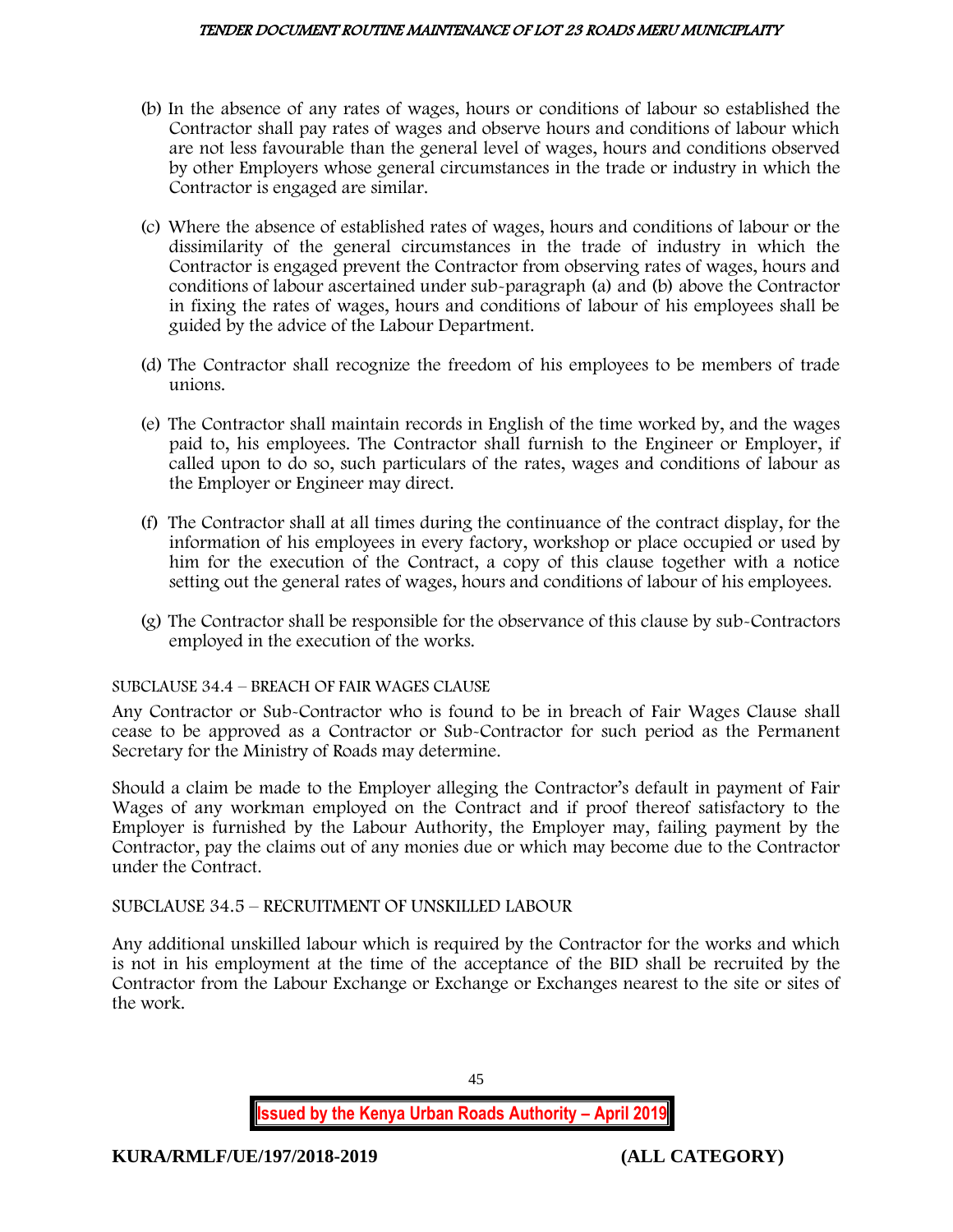#### SUBCLAUSE 34.6 – COMPENSATION FOR INJURY

The Contractor shall in accordance with the Workmen's Compensation Act of the Laws of Kenya and any other regulations in force from time to time pay compensation for loss or damage suffered in consequence of any accident or injury or disease resulting from his work to any workman or other person in the employment of the Contractor or any Subcontractor.

#### SUBCLAUSE 34.7 – LABOUR STANDARDS

(a) the Contractor shall comply with the existing local labour laws, regulations and labour standards

(b) the Contractor shall formulate and enforce an adequate safety program with respect to all work under his contract, whether performed by the Contractor or subcontractor. The Contractor has assurance from the Employer of cooperation where the implementation of these safety measures requires joint cooperation.

(c) Upon written request of the Employer the Contractor shall remove or replace any of his employees employed under this Contract.

Add the following Sub-Clause 35.2 and 35.3.

SUBCLAUSE 35.2 – RECORDS OF SAFETY AND HEALTH

The Contractor shall maintain such records and make such reports concerning safety, health and welfare of persons and damage to property as the Engineer may from time to time prescribe.

SUBCLAUSE 35.3 – REPORTING OF ACCIDENTS

The Contractor shall report to the Engineer details of any accident as soon as possible after its occurrence. In the case of any fatality or serious accident, the Contractor shall, in addition, notify the Engineer immediately by the quickest available means. The Contractor shall also notify the relevant authority whenever the Laws of Kenya require such a report.

SUBCLAUSE 39.2 – DEFAULT OF CONTRACTOR IN COMPLIANCE

Add at the end of Sub-Clause 39.2 the following: "Where the contractor has no pending payments with the employer and the retention funds are less than the value of works to be carried out by the employer, the employer shall apply funds as per clause 10.3". The contract shall then stand determined clause 63 not withstanding.

SUBCLAUSE 41.1 – COMMENCEMENT OF WORKS

Amend Sub-Clause 41.1 as follows:

Delete the words "as soon as is reasonably possible" in the first sentence and replace with "within the period stated in the Appendix to Bid".

For the purposes of this clause the quantified site instructions shall be treated as the works and delay in commencement in the instructed works shall constitute breach of contract that will lead to institution of remedies under clause 63 of these conditions.

46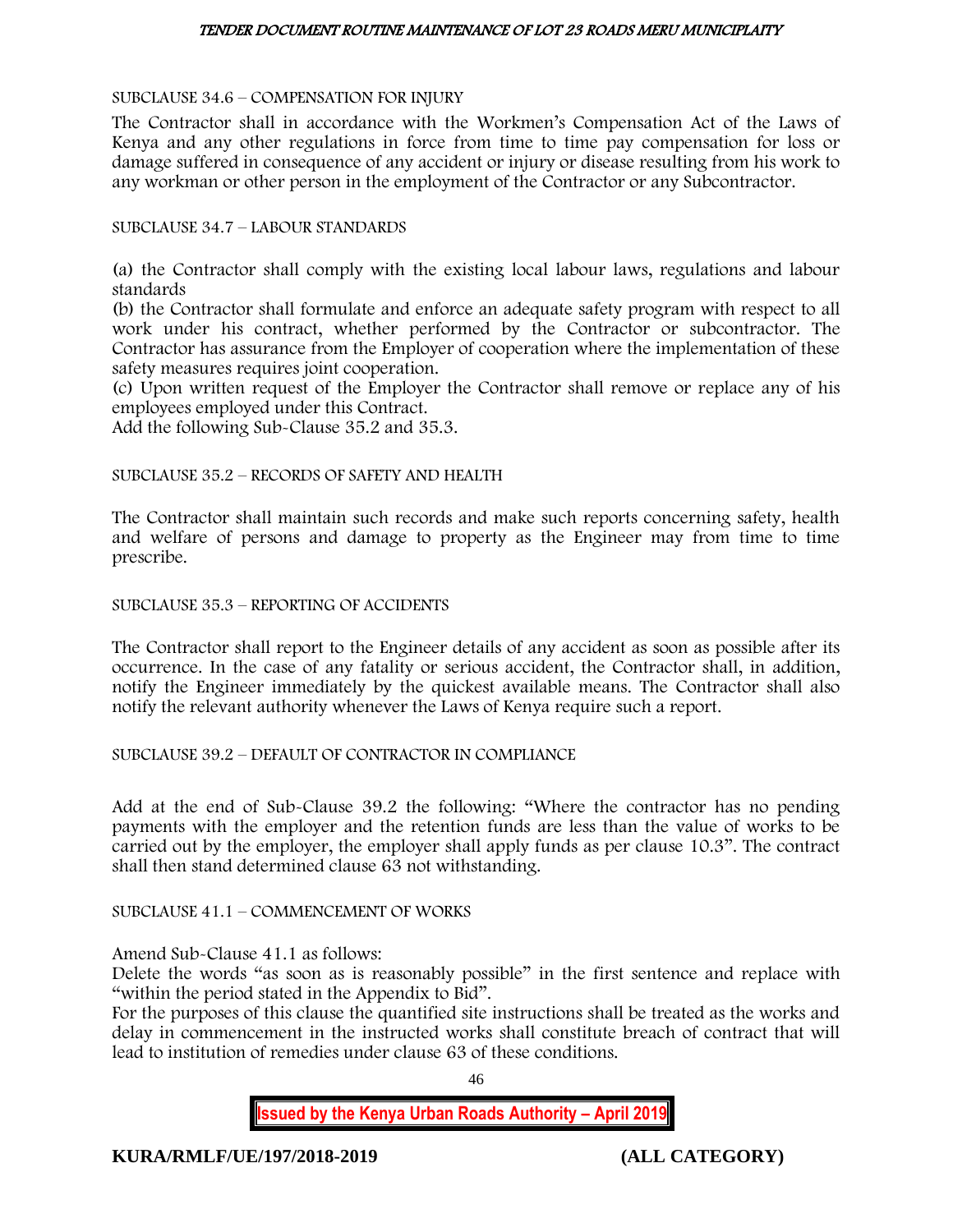## SUBCLAUSE 43.1 – TIME FOR COMPLETION

Amend Sub-Clause 43.1 as follows:

Delete the words "within the time" to "such extended time" and substitute "by the date or dates stated or implied in Clause 14 of these Conditions of Particular Application.

SUBCLAUSE 44.1 – EXTENSION OF TIME FOR COMPLETION

Add at the end of Sub-Clause 44.1 the following:

"Neither rains falling within the rainy seasons as occurs in Kenya nor floods caused by such rains shall be deemed exceptional weather conditions such as may fairly entitle the Contractor to an extension of time for the completion of the work."

SUBCLAUSE 45.1 – RESTRICTION ON WORKING HOURS

Add at the end of Sub-Clause 45.1 the following:

"If the Contractor requests permission to work by night as well as by day, then if the Engineer shall grant such permission the Contractor shall not be entitled to any additional payments for so doing. All such work at night shall be carried out without unreasonable noise or other disturbance and the Contractor shall indemnify the Employer from and against any liability for damages on account of noise or other disturbance created while or in carrying out night work and from and against all claims, demands, proceedings, costs, charges and expenses whatsoever in regard or in relation to such liability.

"In addition the Contractor will be required to provide, for any work carried out at night or recognized days of rest, adequate lighting and other facilities so that the work is carried out safely and properly.

"In the event of the Engineer granting permission to the Contractor to work double or rotary shifts or on Sundays, the Contractor shall be required to meet any additional costs to the Employer in the administration and supervision of the Contract arising from the granting of this permission."

SUBCLAUSE 47.2 – REDUCTION OF LIQUIDATED DAMAGES

Add the following paragraphs at the end of this Sub-Clause:

"There shall be no reduction in the amount of liquidated damages in the event that a part or a section of the Works within the Contract is certified as completed before the whole of the Works comprising that Contract.

The Employer shall pay no bonus for early completion of the Works to the Contractor.

SUBCLAUSE 52.1 – VALUATION AND VARIATIONS

Add new Clause 52.2(c )

No change in the unit rates or prices quoted shall be considered for items included in the schedule of Dayworks rates, or Provisional Sums and items, or for any item in the BOQ.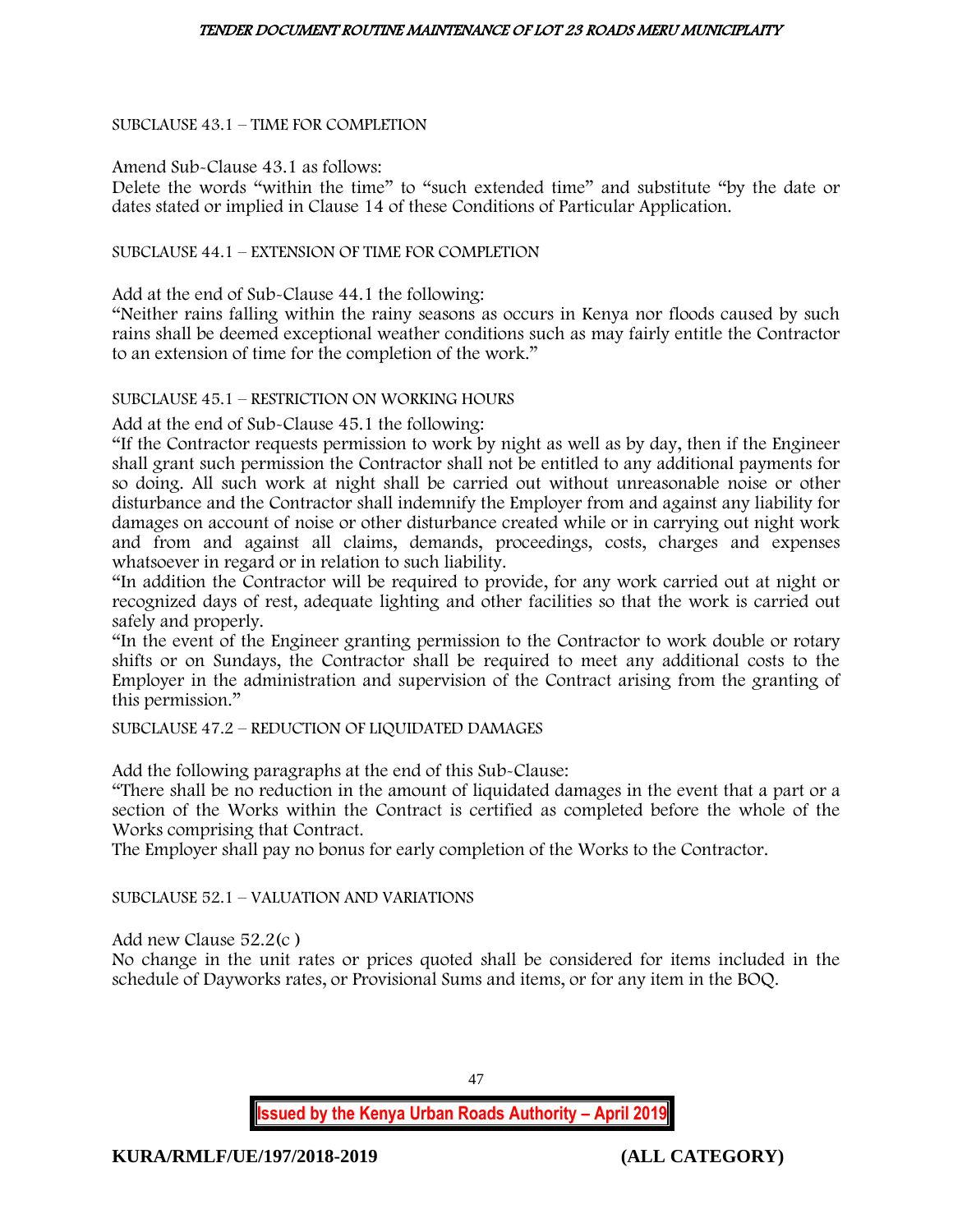#### SUBCLAUSE 52.4 – DAYWORKS

Add the following at the end of Sub-Clause 52.4:

The work so ordered shall immediately become part of the works under the contract. The Contractor shall, as soon as practicable after receiving the Dayworks order from the Engineer undertake the necessary steps for due execution such work. Prior to commencement of any work to be done on a Dayworks basis, the Contractor shall give an advance notice to the Engineer stating the exact time of such commencement.

# SUBCLAUSE 54.1 – CONTROCTOR'S EQUIPMENT, TEMPORARY WORKS AND MATERIALS : Exclusive use for the works

Amend Sub-Clause 54.1 as follows: Line 5: add "written" between "the" and "consent". Delete Sub-Clauses 54.2 and 54.5.

SUBCLAUSE 55.2 – OMMISIONS OF QUANTITIES

Items of Works described in the Bills of Quantities for which no rate or price has been entered in the Contract shall be considered as included in other rates and prices in the Contract and will not be paid for separately by the Employer.

Add the following Sub-Clause 58:

Add the words "or Engineer's representative" where the word "Engineer" appears in clause 58.

SUBCLAUSE 58.4 – PROVISIONAL ITEMS

Provisional items shall be read as Provisional Sums and shall be operated as such in accordance with Sub-Clauses 58.1 to 58.3.

Clause 60 of the General Conditions is deleted and substituted with the following:-

SUBCLAUSE 60.1 – MONTHLY STATEMENT

The Contractor shall submit a statement to the Engineer at the end of each month, in a tabulated form approved by the Engineer, showing the amounts to which the Contractor considers himself to be entitled. The statement shall include the following items, as applicable;

- the value of the Permanent Work executed up to the end of previous month

- such amount as the Engineer may consider fair and reasonable for any Temporary Works for which separate amounts are provided in the Bill of Quantities

- any amount to be withheld under retention provisions of Sub-clause 60.3

- any other sum to which the Contractor may be entitled under the Contract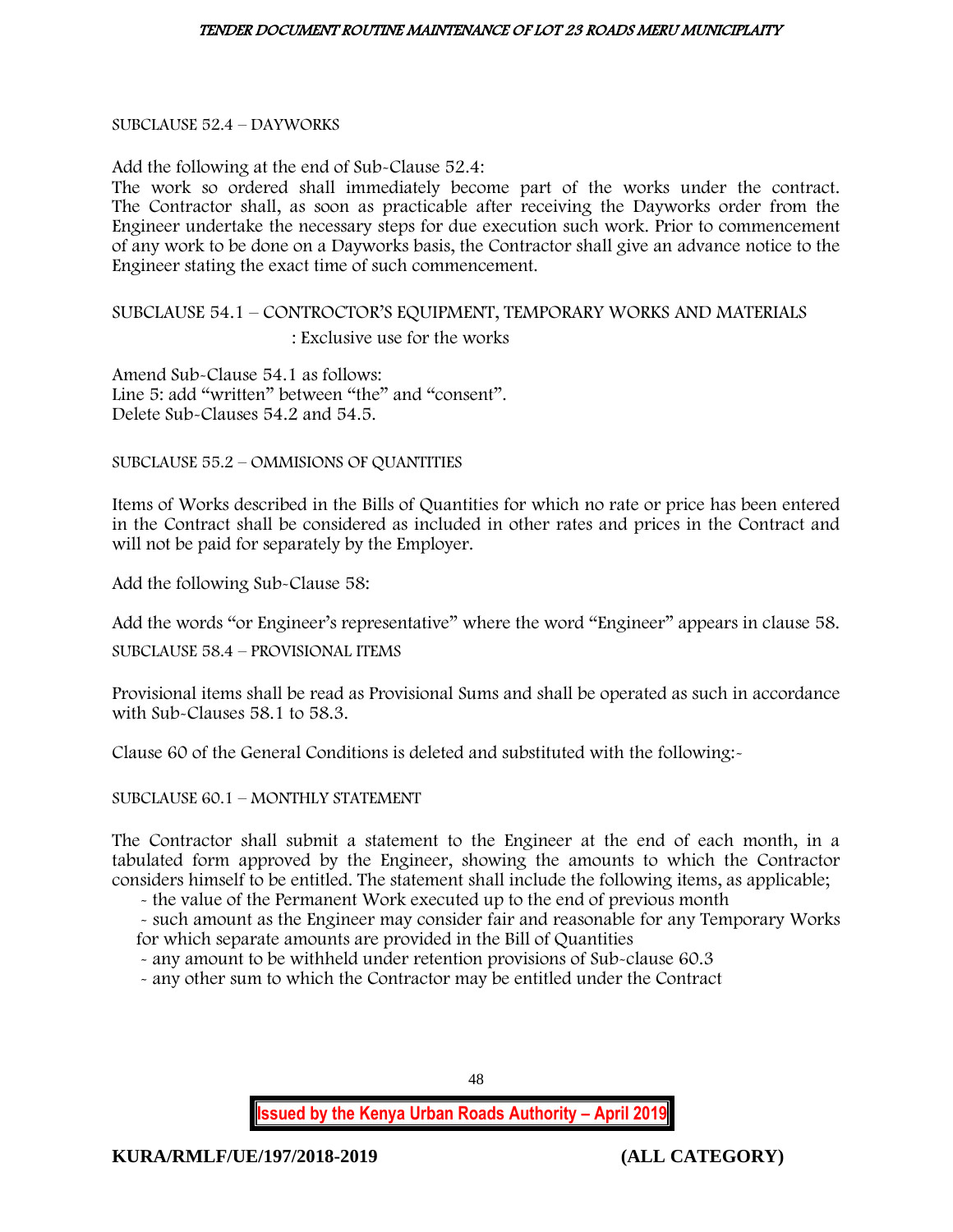If the Engineer disagrees with or cannot verify any part of the statement, the Contractor shall submit such further information as the Engineer may reasonably require and shall make such changes and corrections in the statement as may be directed by the Engineer. In cases where there is difference in opinion as to the value of any item, the Engineer's view shall prevail.

#### SUBCLAUSE 60.2 INTERIM PAYMENT CERTIFICATE

The Contractor shall forward to the Engineer an Interim Payment Certificate based on the statement as corrected above and, should it be necessary in the Engineers opinion, shall promptly make any further amendments and corrections to the Interim Payment Certificate.

The Engineer shall not unreasonably withhold certifying an Interim Payment Certificate and in case of likely delay in establishing the value of an item, such item may be set aside and the remainder certified for payment.

Within 14 days after receipt of the Interim Payment Certificate and subject to the Contractor having made such further amendments and corrections as the Engineer may require, the Engineer will forward to the Employer the certified Interim Payment Certificate.

Provided that the Engineer shall not be bound to certify any payment under this Clause if the net amount thereof, after all retentions and deductions, would be less than the minimum amount of Interim Payment Certificate's stated in the Appendix to Form of Bid. However in such a case, the uncertified amount will be added to the next interim payment, and the cumulative unpaid certified amount will be compared to the minimum amount of interim payment.

SUBCLAUSE 60.3 – RETENTION MONEY AND PAYMENT OF RETENTION MONEY

A retention amounting to the percentage stipulated in the Appendix to Bid shall be made by the Engineer in the first and following Interim Payment Certificates until the amount retained shall reach the "Limit of Retention Money" named in the Appendix to Form of BID.

Upon the issue of the Taking-Over Certificate, with respect to the whole of the works one half of the retention money shall become due and shall be paid to the Contractor when the Engineer shall certify in writing that the last section of the whole works has been substantially completed.

Upon expiration of the Defects Liability Period for the works, the other half of the Retention Money shall be certified by the Engineer for payment to the Contractor.

Provided that in the event of different Defects Liability Periods being applicable to different Sections of the Permanent Works pursuant to Clause 48, the expression "expiration of the Defects Liability Period "shall, for the purpose of this sub-clause, be deemed to mean the expiration of the latest of such periods.

Provided also that if at such time, there remain to be executed by the Contractor any work instructed, pursuant to Clause 49 and 50, in respect of the works, the Engineer shall be entitled to withhold certification until completion of any such work or so much of the balance of the Retention money as shall in the opinion of the Engineer, represents the cost of the remaining work to be executed.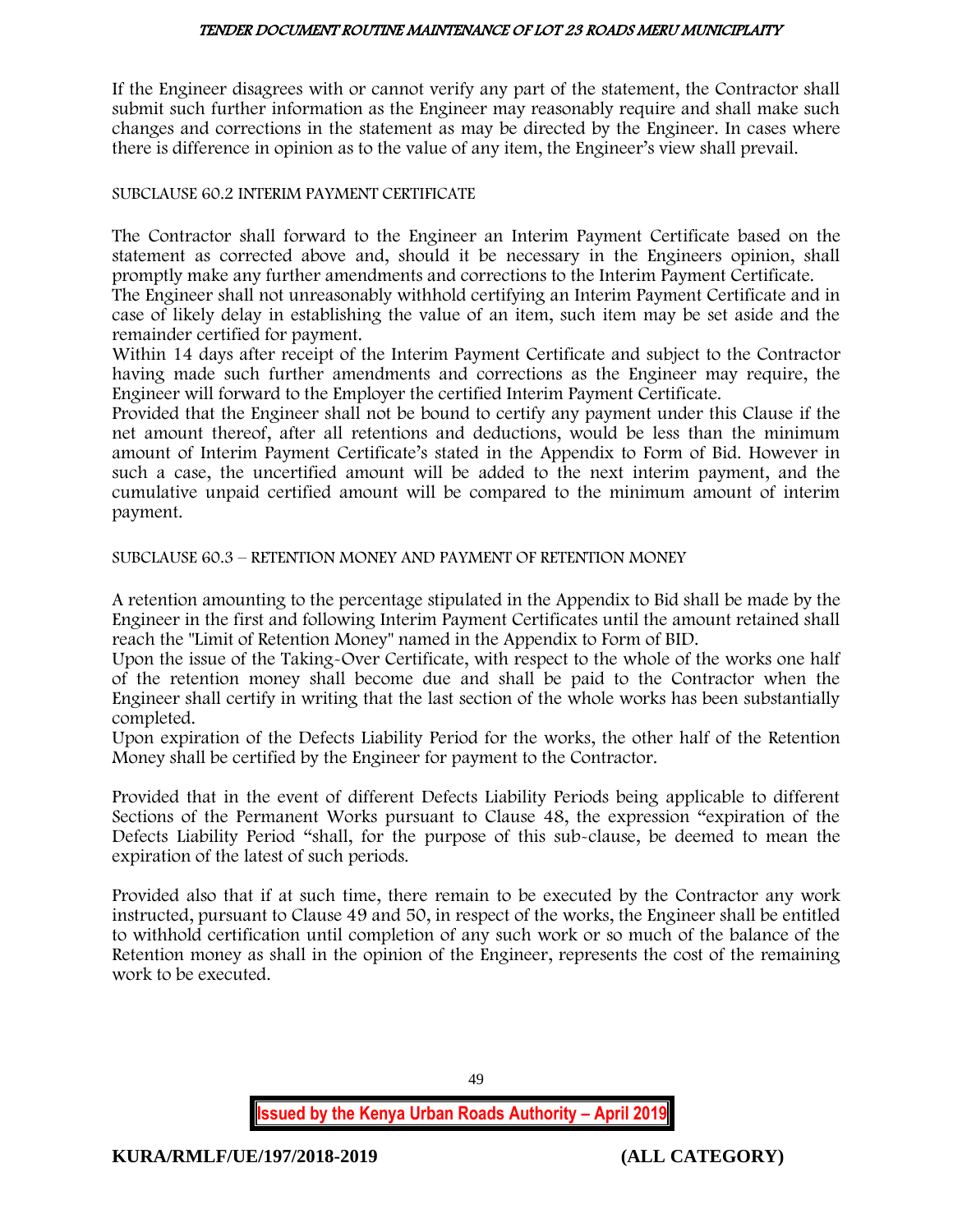## SUBCLAUSE 60.4– CORRECTION OF CERTIFICATES

The Engineer may in any Interim Payment Certificate make any correction or modification to any previous Interim Payment Certificate signed by him and shall have authority, if any work is not being carried out to his satisfaction to omit or reduce the value of such work in any Interim Payment Certificate.

SUBCLAUSE 60.5– STATEMENT AT COMPLETION

Not later than 84 days after the issue of the Taking-Over Certificate in respect of the whole of the works, the Contractor shall submit to the Engineer a statement at completion showing in detail, in a form approved by the Engineer;

The final value of all work done in accordance with the Contract up to the date stated in such Taking-Over Certificate.

Any further sums which the Contractor considers to be due; and

An estimate of amounts that the Contractor considers will become due to him under the Contract.

Estimate amounts shall be shown separately in the Statement at Completion. The Contractor shall amend and correct the Statement as directed by the Engineer and submit a Certificate at Completion to be processed as in Sub-Clause 60.2.

## SUBCLAUSE 60.6 – FINAL STATEMENT

Not later than 56 days after the issue of the Defects Liability Certificate pursuant to Sub-Clause 62.1, the Contractor shall submit to the Engineer for consideration a draft final statement with supporting documents showing in detail, in the form approved by the Engineer;

The final value of all work done in accordance with the Contract;

Any further sums which the Contractor considers to be due to him.

If the Engineer disagrees with or cannot verify any part of the draft final statement, the Contractor shall submit such further information as the Engineer may reasonable require and shall make such changes in the draft as may be required.

## SUBCLAUSE 60.7– DISCHARGE

Upon submission of the Final Statement, the Contractor shall give to the Employer, with a copy to the Engineer, a written discharge confirming that the total of the Final statement represents full and final settlement of all monies due to the Contractor arising out of or in respect of the Contract. Provided that such discharge shall become effective only after payment under the Final Payment Certificate issued pursuant to Sub-Clause 60.8 has been made and the Performance Security referred to in Sub-Clause 10.1 has been returned to the Contractor.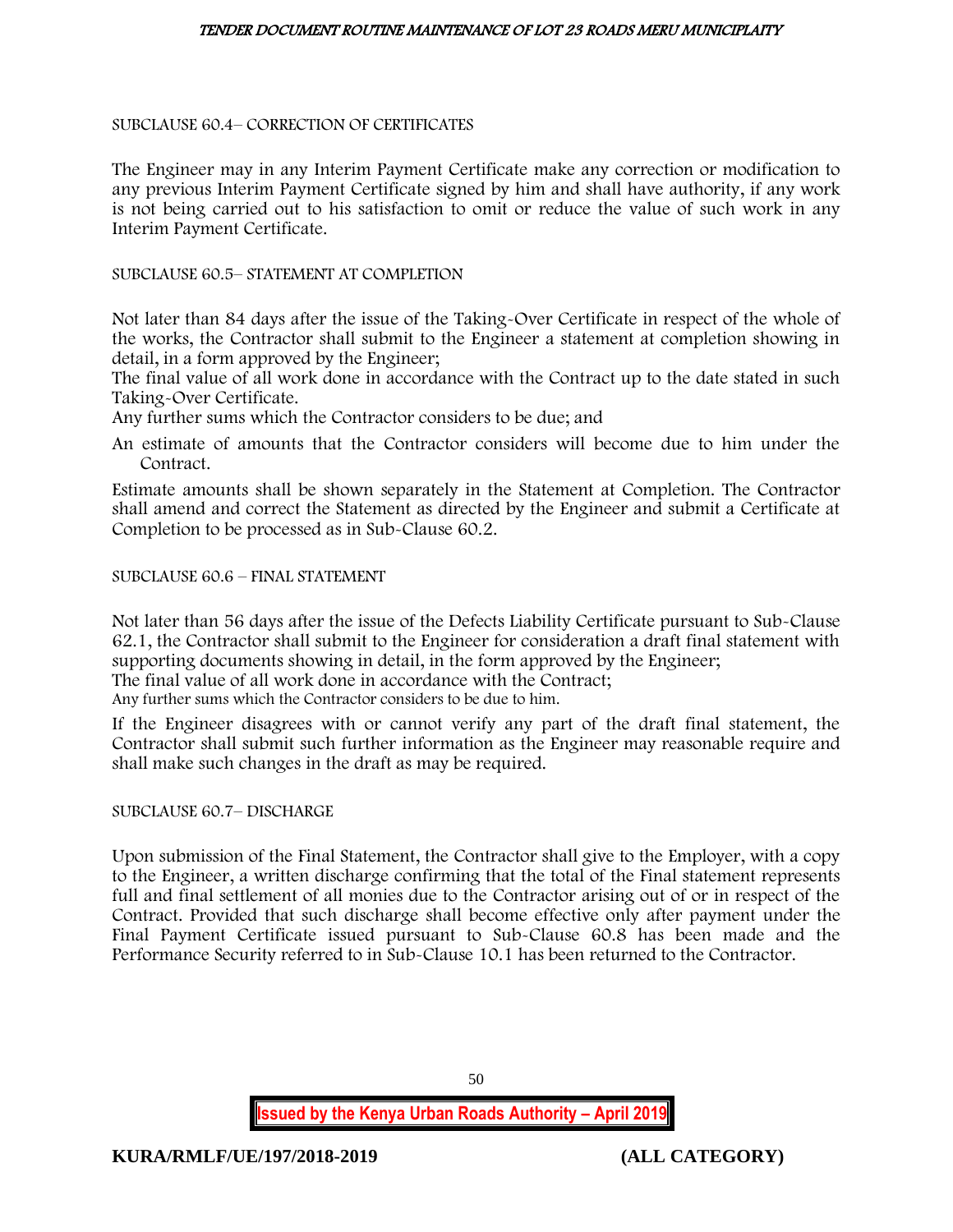#### SUBCLAUSE 60.8 – FINAL PAYMENT CERTIFICATE

Upon acceptance of the Final Statement as given in Sub-Clause 60.6, the Engineer shall prepare a Final Payment Certificate which shall be delivered to the Contractor's authorized agent or representative for his signature. The Final Payment Certificate shall state:

The final value of all work done in accordance with the Contract;

After giving credit to the Employer for all amounts previously paid by the Employer, the balance, if any, due from the Employer to the Contractor or the Contractor to the Employer.

Final Certificate shall be issued for any sum due to the Contractor even if such is less than the sum named in the Appendix to the Form of BID.

## SUBCLAUSE 60.9– CESSATION OF EMPLOYERS LIABILITY

unless the Contractor notifies the Engineer of his objection to the Final Certificate within fourteen days of delivery thereof he shall be deemed to have agreed that he accepts the total Contract Price as set out in the Final Certificate as full settlement for all Work Done under the Contract including any variations and omissions thereof but excluding any variations and claims previously made in writing.

## SUBCLAUSE 60.10 – TIME FOR PAYMENT

The amount due to the Contractor under any Interim Payment Certificate or Final Payment Certificate issued pursuant to this Clause or to any other term of the Contract, shall, subject to Clause 47, be paid by the Employer to the Contractor as follows:

- (i) In the case of Interim Payment Certificate, within the time stated in the Appendix to Form of Bid, after the Engineer has signed the Interim Payment Certificate.
- (i) In the case of the Final Payment Certificate pursuant to Sub clause 60.8, within the time stated in the Appendix to Form Of Bid, after the Engineer has signed the Final Payment Certificate.

In the event of the failure of the Employer to make payment within the times stated, the Employer shall make payment to the Contractor of simple interest at a rate equal to two percentage points above the average Base Lending Rate of three leading banks namely Kenya Commercial Bank, Standard Chartered Bank and Barclays Bank for the time being or as shall be the case from the time to time obtained from the Central Bank of Kenya. The provisions of this Sub clause are without prejudice to the Contractor's entitlements under Clause 69 or otherwise.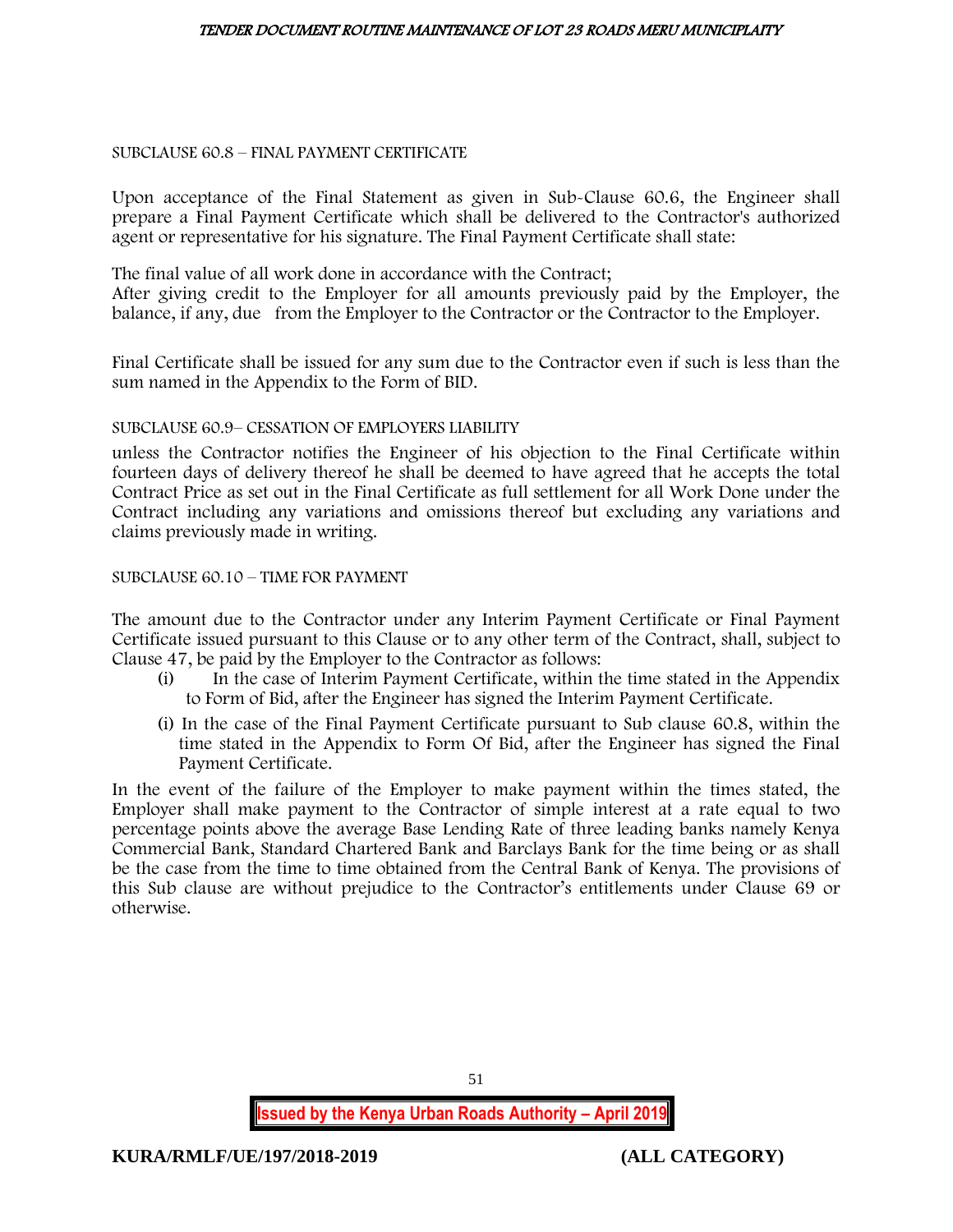## SUBCLAUSE 60.11 – CURRENCY OF PAYMENT

The Contract Price shall be designated in Kenyan Currency.

All work performed by the Contractor under the Contract shall be valued in Kenya Shillings using the rates and prices entered in the Bills of Quantities together with such other increases to the Contract Price, except for variation of price payments in accordance with Clause 70.1.

## SUBCLAUSE 60.12 – ADVANCE PAYMENT

Advance payment shall not be offered in this Contract.

## SUBCLAUSE 60.13 MATERIALS FOR PERMANENT WORKS

With respect to materials brought by the Contractor to the site for incorporation into the permanent works, the Contractor shall,

-Receive a credit in the month in which these materials are brought to site,

-Be charged a debit in the month in which these materials are incorporated in the permanent works.

Both such credit and debit to be determined by the Engineer in accordance with the following provisions.

No credit shall be given unless the following conditions shall have been met to the Engineers satisfaction

- The materials are in accordance with the specifications for the works;
- The materials have been delivered to site and are properly stored and protected against loss, damage or deterioration;
- The Contractors record of the requirements, orders receipts and use of materials are kept in a form approved by the Engineer, and such records are available for inspection by the Engineer;
- The Contractor has submitted a statement of his cost of acquiring and delivering the materials and plant to the Site, together with such documents as may be required for the purpose of evidencing such cost;
- The materials are to be used within a reasonable time.
- The amount to be credited to the Contractor shall not be more than 75% of the Contractor's reasonable cost of the materials delivered to site, as determined by the Engineer after review of the documents listed in subparagraphs (a) (iv) above;
- The amount to be debited to the Contractor for any materials incorporated into the works shall be equivalent to the credit previously granted to the Contractor for such materials pursuant to Clause (b) above as determined by the Engineer.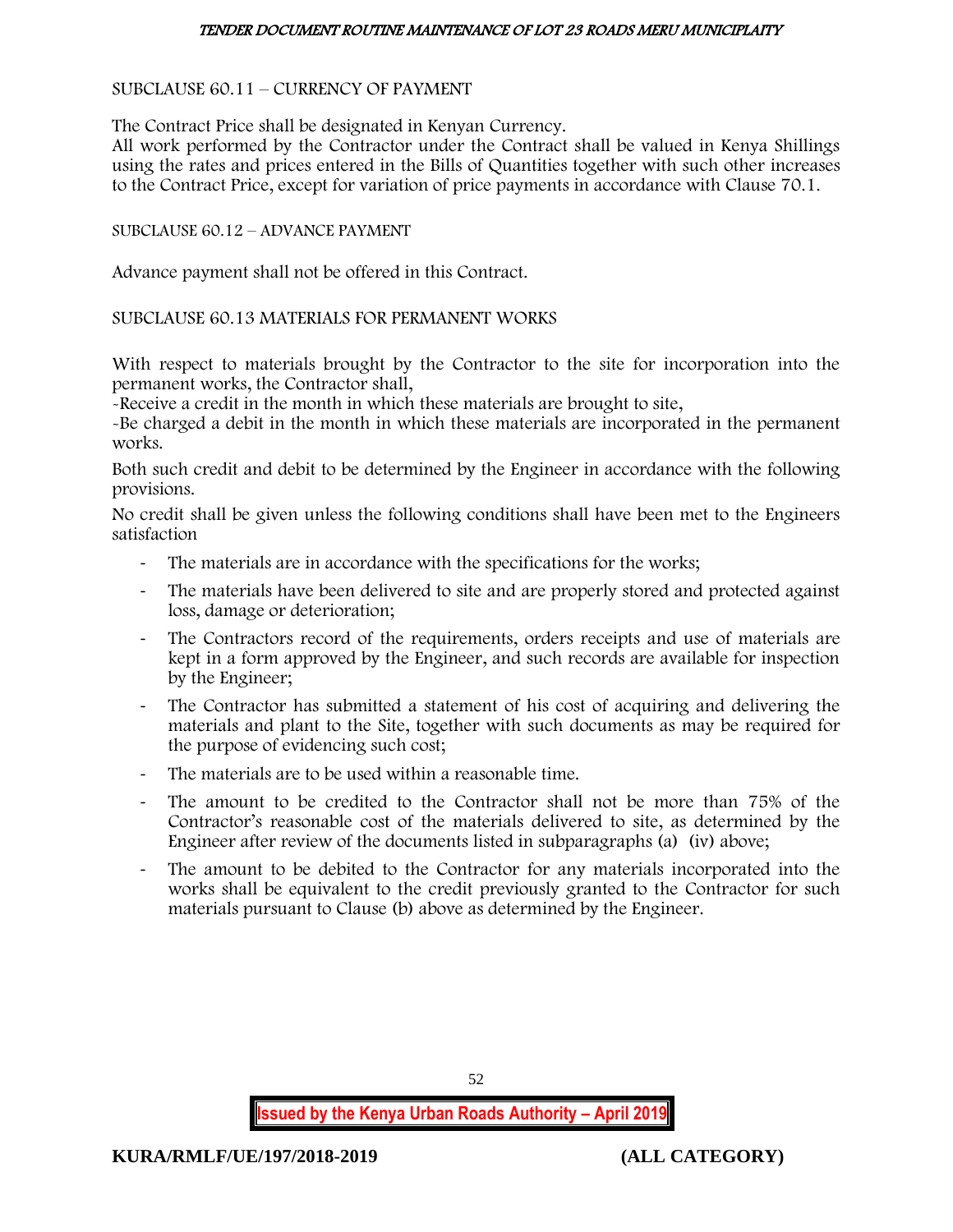SUBCLAUSE 63.1 – DEFAULT OF THE CONTRACTOR

SUBCLAUSE 67.1 – ENGINEER'S DECISION

Delete the entire Sub clause 67.1 and add the following;

"If a dispute of any kind whatsoever arises between the Employer and the Contractor in any connection with, or arising out of, the Contract or the execution of the works, whether during the execution of the works or after their completion and whether before or after repudiation or other termination of the Contract including any dispute as to any opinion, instruction, determination, certificate or valuation of the Engineer, the matter in dispute shall, in the first place, be referred in writing to the Engineer, with a copy to the other party. Such reference shall state it is made pursuant to this clause. No later than 28 (twenty eight) day after the day on which he received such reference the Engineer shall give notice of his decision to the Employer and the Contractor. Such decision shall state it is made pursuant to this clause.

Unless the Contract has already been repudiated or terminated, the Contractor shall, in every case, continue to proceed with the works with all due diligence and the Contractor and the Employer shall give effect forthwith to every such decision of the Engineer unless and until the same shall be revised, as hereinafter provided, in an Amicable Settlement, Adjudicator's or Arbitrator's award.

If either the Employer or the Contractor be dissatisfied with the any decision of the Engineer, or if the Engineer fails to give notice of his decision on or before the 28th (twenty eighth) after the day on which he received the reference, then either the Employer or the Contractor may, on or before the 28th (twenty eighth) day after the day the day on which he received notice of such decision, or on or before the 28th (twenty eighth) day after the day the day on which the said period of 28 days expired, as the case may be, give notice to the other party, with a copy for information to the Engineer, of his intention to commence Adjudication, as hereinafter provided, as to the matter in dispute. Such notice shall establish the entitlement of the party giving the same to commence Adjudication, as hereinafter provided, as to such dispute; no adjudication in respect thereof may be commenced unless such notice is given.

If the Engineer has given notice of his decision as to a matter in dispute to the Employer and the Contractor and no notice of intention to commence adjudication as to such dispute has been given by either the Employer or the Contractor on or before the twenty eighth day after the day on which the parties received notice as to such decision from the Engineer, the said decision shall become final and binding upon the Employer and the Contractor. "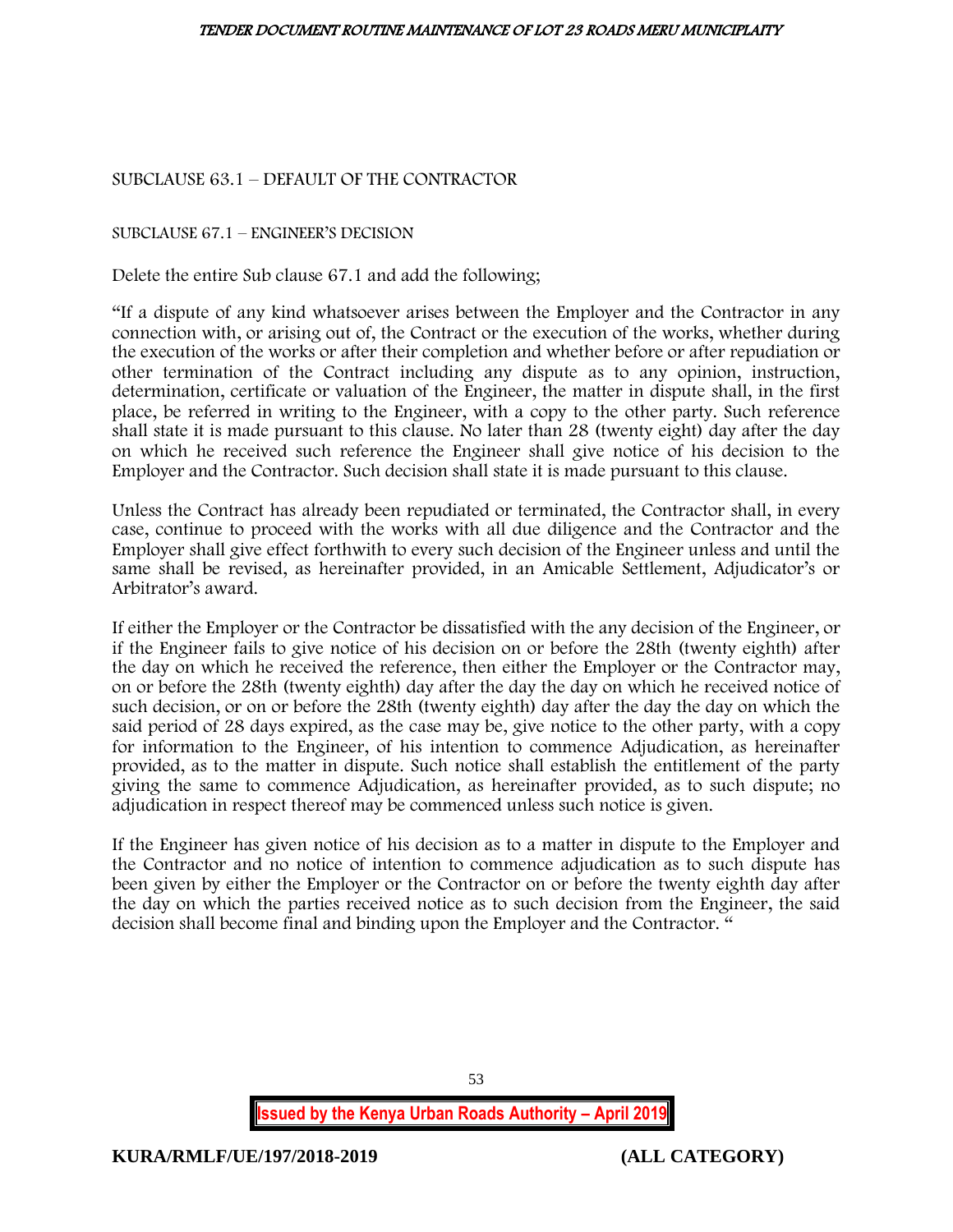SUBCLAUSE 67.2 – AMICABLE SETTLEMENT

Delete the entire subclause 67.2 and add the following;

"Where notice to of intention to commence adjudication as to a dispute has been in accordance with subclause 67.1, the parties shall attempt to settle such dispute in amicably before the commencement of Adjudication; provided that, unless the parties otherwise agree, Adjudication may be commenced on or after the 14th (fourteenth) day after the day on which notice of intention to commence adjudication of such dispute was given, even if an attempt at amicable settlement thereto has been made."

SUBCLAUSE 67.3 – ADJUDICATION

Delete the entire subclause 67.3 and add the following;

"The Adjudicator shall be appointed by the Chartered Institute of Arbitrators (Kenya) unless the appointment is agreed by the parties within 7 (seven) days of the notice to adjudication.

The adjudication process shall be conducted according to the Laws of Kenya and the Rules of the Chartered Institute of Arbitrators (Kenya)."

SUBCLAUSE 67.3 – ARBITRATION

Delete the entire subclause 67.3 and add the following;

"Any dispute in respect of which:

The decision, if any, of the Adjudicator has not become final and binding pursuant to subclause 67.1, and Amicable settlement has not been reached within the period stated in subclause 67.2,

shall be finally settled, under the Laws of Kenya and the Arbitration Rules of the Chartered Institute of Arbitrators (Kenya Branch) by one or more arbitrators appointed by the Chartered Institute of Arbitrators (Kenya Branch).

Neither party shall be limited in the in the proceedings before such arbitrator/s to the evidence or arguments put before the Adjudicator for the purpose of obtaining his said decision pursuant to subclause 67.1.

Arbitration may be commenced prior to or after completion of the works, provided that the obligations of the Employer, the Engineer and the Contractor shall not be altered by reason of the arbitration being conducted during the progress of the works.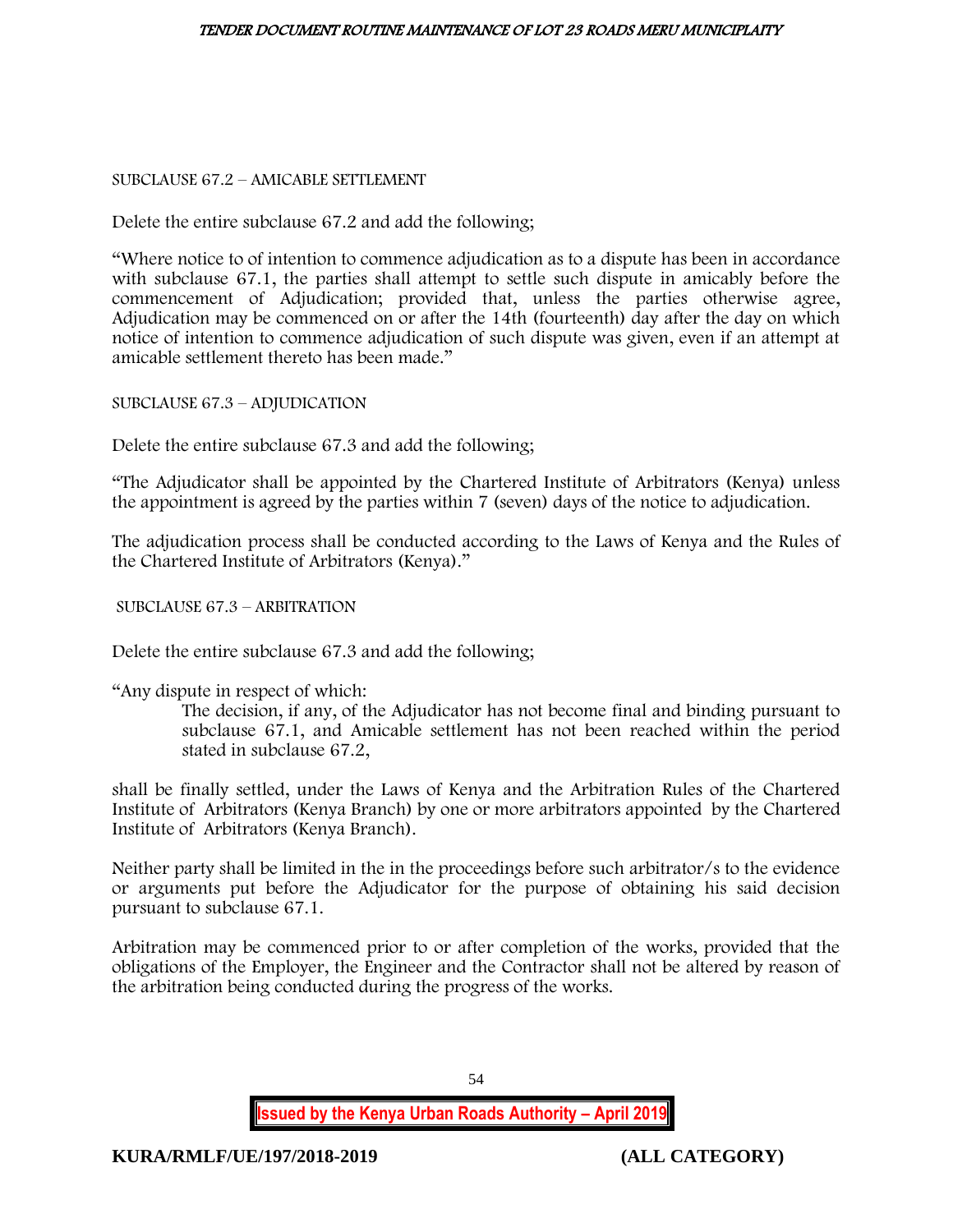#### SUBCLAUSE 68.2 – NOTICES TO EMPLOYER AND ENGINEER

Delete in Sub-Clause 68.2 the words "nominated for that purpose in Part II of these conditions".

a. The Employer's address is: The Director General, Kenya Urban Roads Authority (KURA), P.O. Box 41727 - 00100 NAIROBI

b. The Engineer's address is: Director Road Asset and Corridor Management (RACM), Kenya Urban Roads Authority (KURA), P.O. Box 41727 - 00100 NAIROBI

SUBCLAUSE 68.4 – All letters and notices from the Contractor to the Employer and/Engineer must be signed by the Managing Director or the person given written power of Attorney.

CLAUSE 69 – DEFAULT OF EMPLOYER

Delete Sub-Clause 69.1 (c)

In Sub-Clause 69.4 add at the end of first paragraph the following "the period of such suspension shall be as agreed upon by both parties and in any case not more than six (6) months".

In Subclause 69.4 of General Conditions of Contract Part I, insert at the end -----"The amounts of such costs which shall be added to the Contract Price shall exclude any cost due to idle time for equipment, plant and labour."

CLAUSE 70 – CHANGES IN COST AND LEGISLATION

There shall be no claims of payments for Variation of Prices (VOP) or changes in cost for legislation.

SUBCLAUSE 70.2 – SUB-CONTRACT

(a) If the Contractor shall decide subject to Clause 4 thereof to sub-let any portion of the work he shall incorporate in the sub-contract provisions to the like effect as those contained in subclause (1) of this Clause;

(b) If the price payable under a sub-contract as aforesaid is increased above or decreased below the price in such sub-contract by reason of the operation of the incorporated provisions of sub- clause (1) of this clause then the net amount of such increase or decrease shall as the case may be, be paid to or allowed by the Contractor under this contract.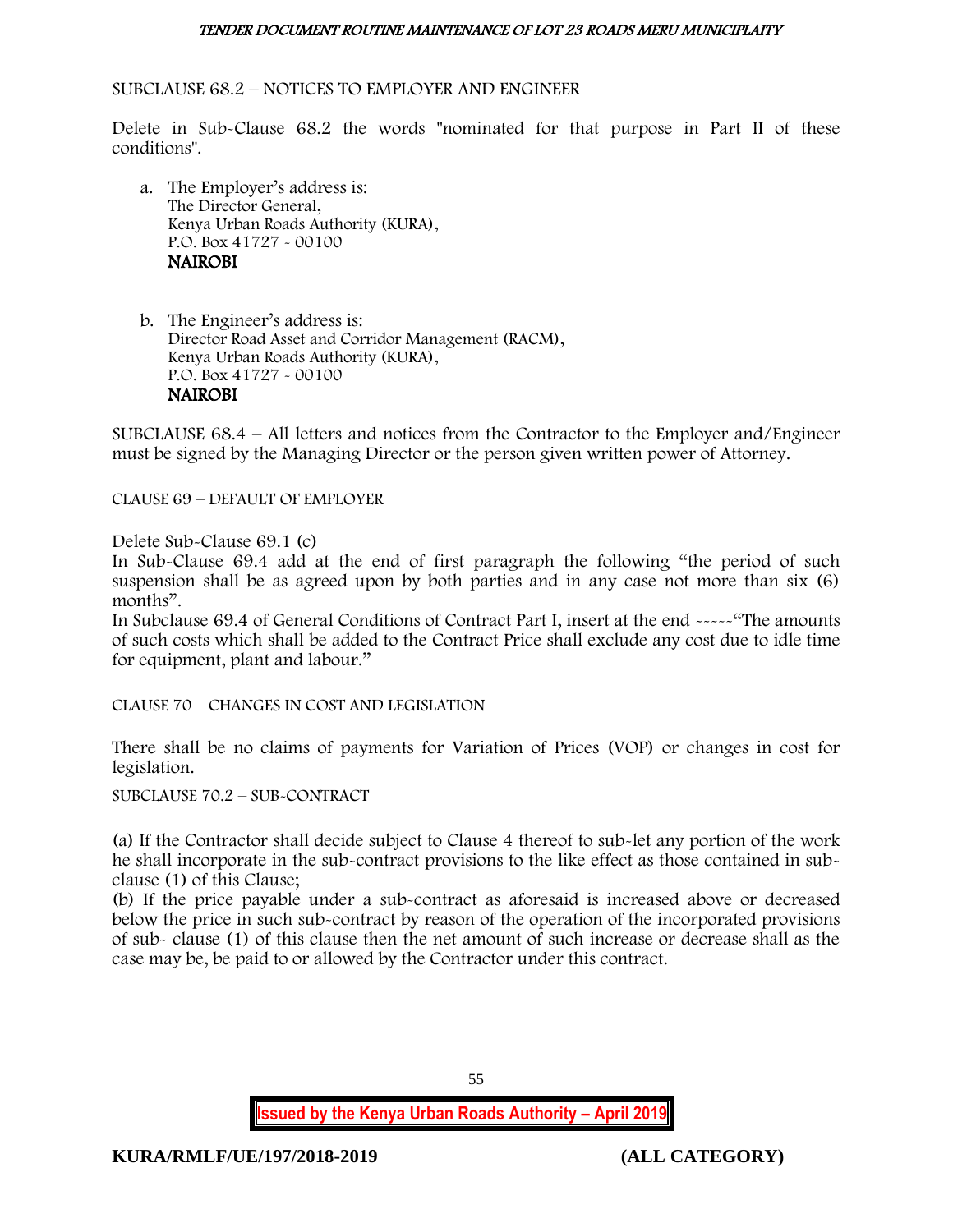#### SUBCLAUSE 70.3 – NOMINATED SUB-CONTRACTORS

This clause shall not apply in respect of work executed by any nominated sub-Contractor (fluctuation in relation to nominated sub-Contractors shall be dealt with under provisions in relation thereto which may be included in the appropriate sub-contract or contract of sale).

SUBCLAUSE 70.4 – DATE OF BID PRICING

The expression "the date of BID pricing" as used in this Clause means the date 30 days prior to the final date for submission of BIDs as determined by the Employer in the BID documents

SUBCLAUSE 70.5 – PRIME COST

For imported materials, the supplier's/ manufacturer's Prime costs shall be C.I.F. cost at point of entry by the same means of transport as determined by the Contractor's Basic Rate. For locally produced materials, the supplier's or manufacturer's prime costs shall be at their nearest depot or the nearest railway station relevant to the works. For materials that are subject to Government Price Control, payments for price variations will be determined from the difference between the control price in force at a date 30 days prior to

the final date for submission of BIDs and the price in force on the date of purchase.

SUBCLAUSE 70.11 – SUBSEQUENT LEGISLATION

No payment shall be paid for changes in the prices of the materials and labour.

## SUBCLAUSE 70.8 – CONTRACTORS HEAD OFFICE EXPENSES

No payments will be made for price variation related to expenses incurred by the Contractor in his Head Office in Kenya, or overseas.

SUBCLAUSE 70.9 – CURRENCY OF PAYMENTS UNDER CLAUSE 70

All payments made pursuant to Clause 70 shall be in Kenya Shillings.

SUBCLAUSE 70.11 – SUBSEQUENT LEGISLATION

Renumber sub-clause 70(2) of part I as sub-clause 70.11 and add the following:

"Notwithstanding the foregoing, such additional or reduced cost shall not be separately paid or credited as aforesaid if the same shall already have been taken into account in accordance with the provisions of sub-clause 70.1 through 70.10 of this clause.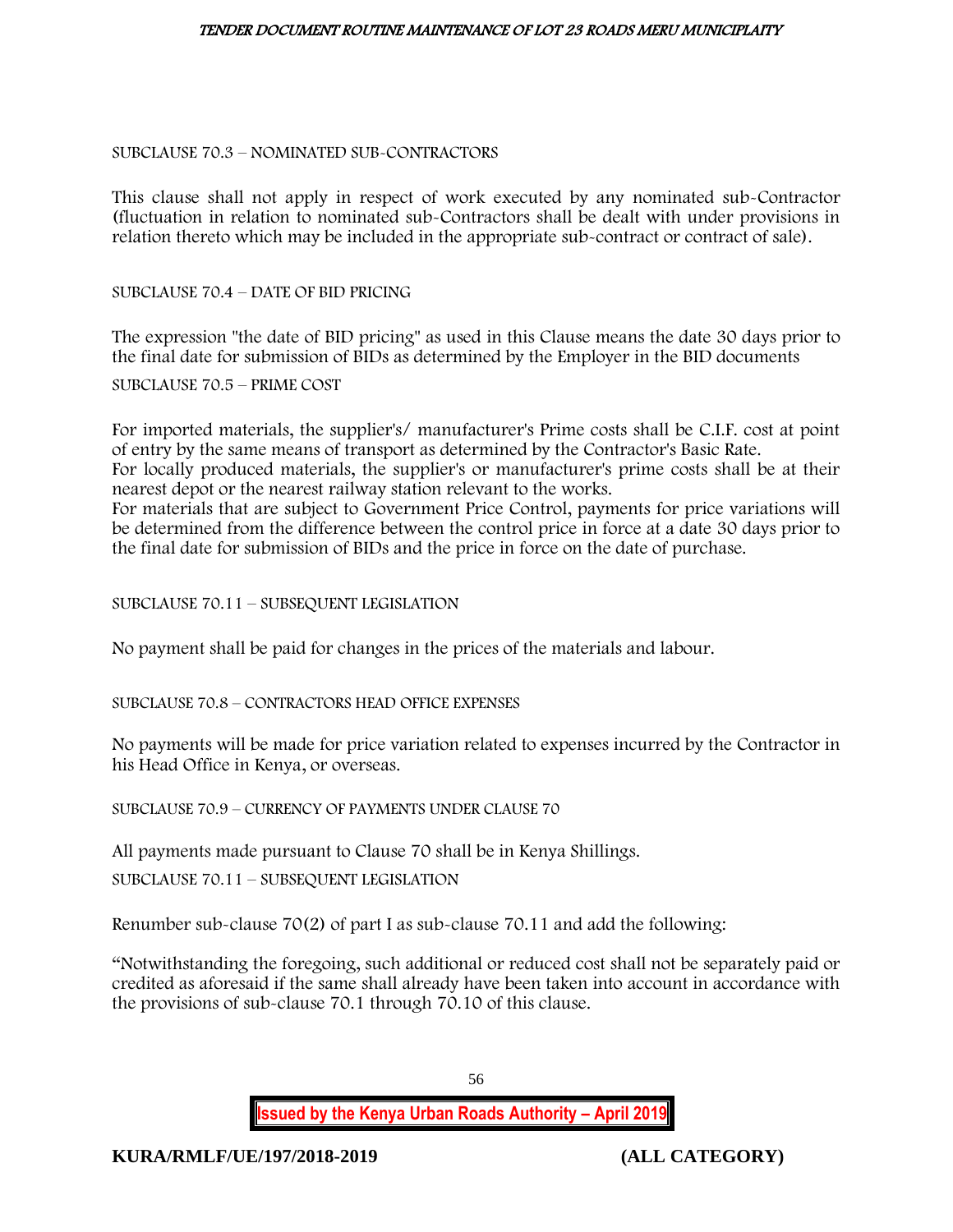CLAUSE 72 – RATES OF EXCHANGE COST

Delete clause 72 in its entirety and substitute the following: The currency of BID and payment is Kenya Shillings and rates of exchange requirements are not applicable.

CLAUSE 73 – BRIBERY AND COLLUSION

Add new Clause 73.1:

"The Contractor shall not:

(a) Offer or give or agree to give to any person in the service of the Government of Kenya any gift or consideration or any kind as an inducement or reward for doing or forbearing to do or for having done or forborne to do any act in relation to the obtaining or execution of this or any other contract to which the Government of Kenya is a party or for showing or forbearing to show favour or disfavour to any person in relation to this or any other contract for the Government of Kenya.

(b) Enter into this or any other contract with the Government of Kenya in connection with which commission has been paid or agreed to be paid by or on his behalf or to his knowledge, unless before the contract is made particulars of any such commission and of the terms and conditions of any agreement for the payment thereof have been disclosed in writing to the Employer.

Any breach of this condition by the Contractor or by anyone employed by him or acting on his behalf (whether with or without the knowledge of the Contractor) or the commission of any offence by the Contractor or by anyone employed by him or acting on his behalf in relation to this or any other contract to which the Government of Kenya is a party shall entitle the Employer to determine the Contract (See Condition 63 hereof) and/ or to recover from the Contractor the amount or value of any such gift, consideration or commission.

Any dispute or difference of opinion arising in respect of either the interpretation, effect or application of this condition or of the amount recoverable hereunder by the Employer from the Contractor shall be decided by the Employer, whose decision shall be final and conclusive.

CLAUSE 74 – CONTRACT CONFIDENTIAL

Add new Clause 74.1:

The Contractor shall treat the details of this Contract as Private and Confidential and shall not publish or disclose the same or any particulars thereof in any trade or technical paper or elsewhere (save in so far as may be necessary for the purpose thereof) without the previous consent in writing of the Government. If any dispute arises as to the necessity of any publication or disclosures for the purposes of this Contract the same shall be referred to the decision of the Engineer mentioned in the said Conditions of Contract whose award shall be final.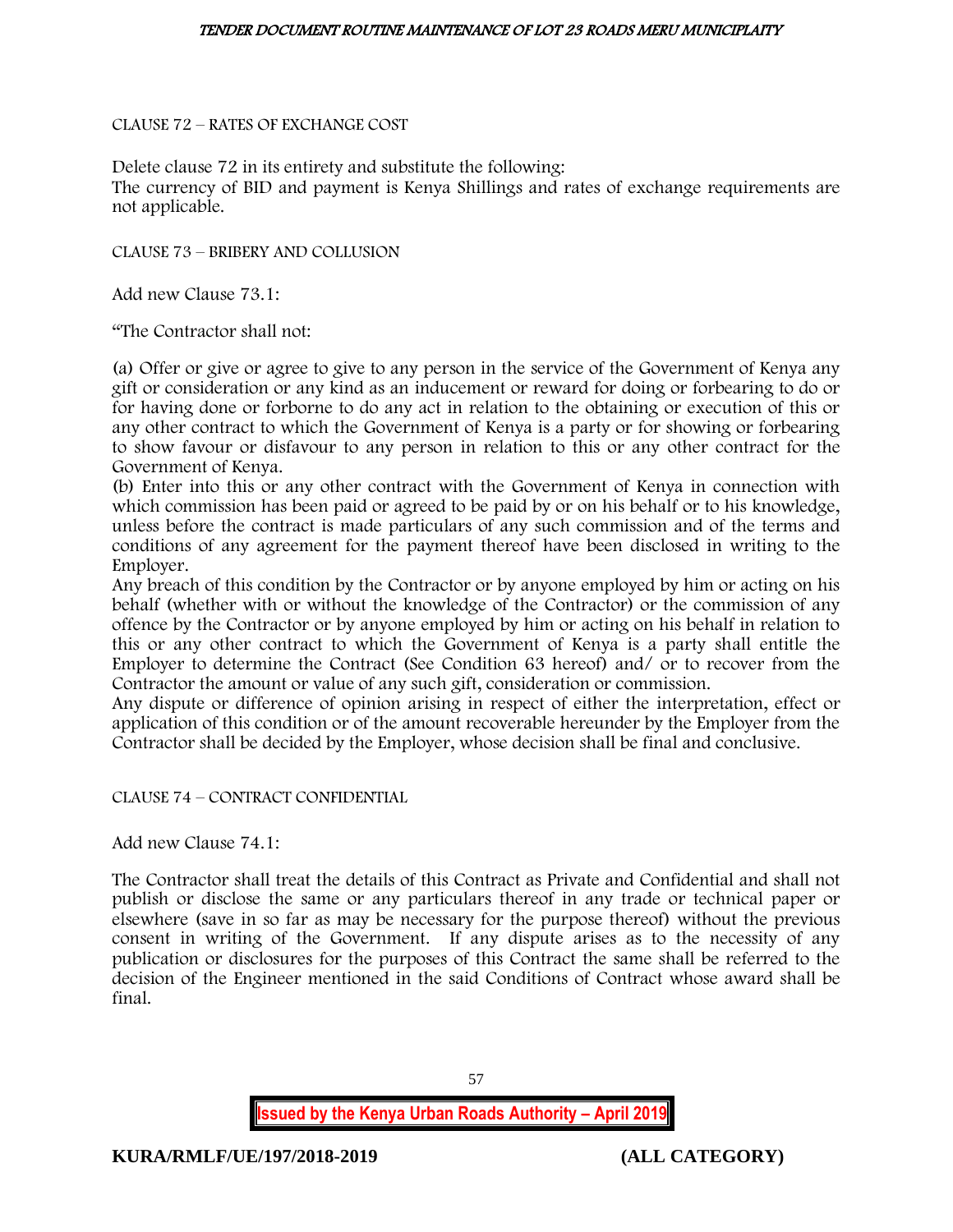# SECTION V: SPECIAL SPECIFICATIONS

**Issued by the Kenya Urban Roads Authority – April 2019**

**KURA/RMLF/UE/197/2018-2019 (ALL CATEGORY)**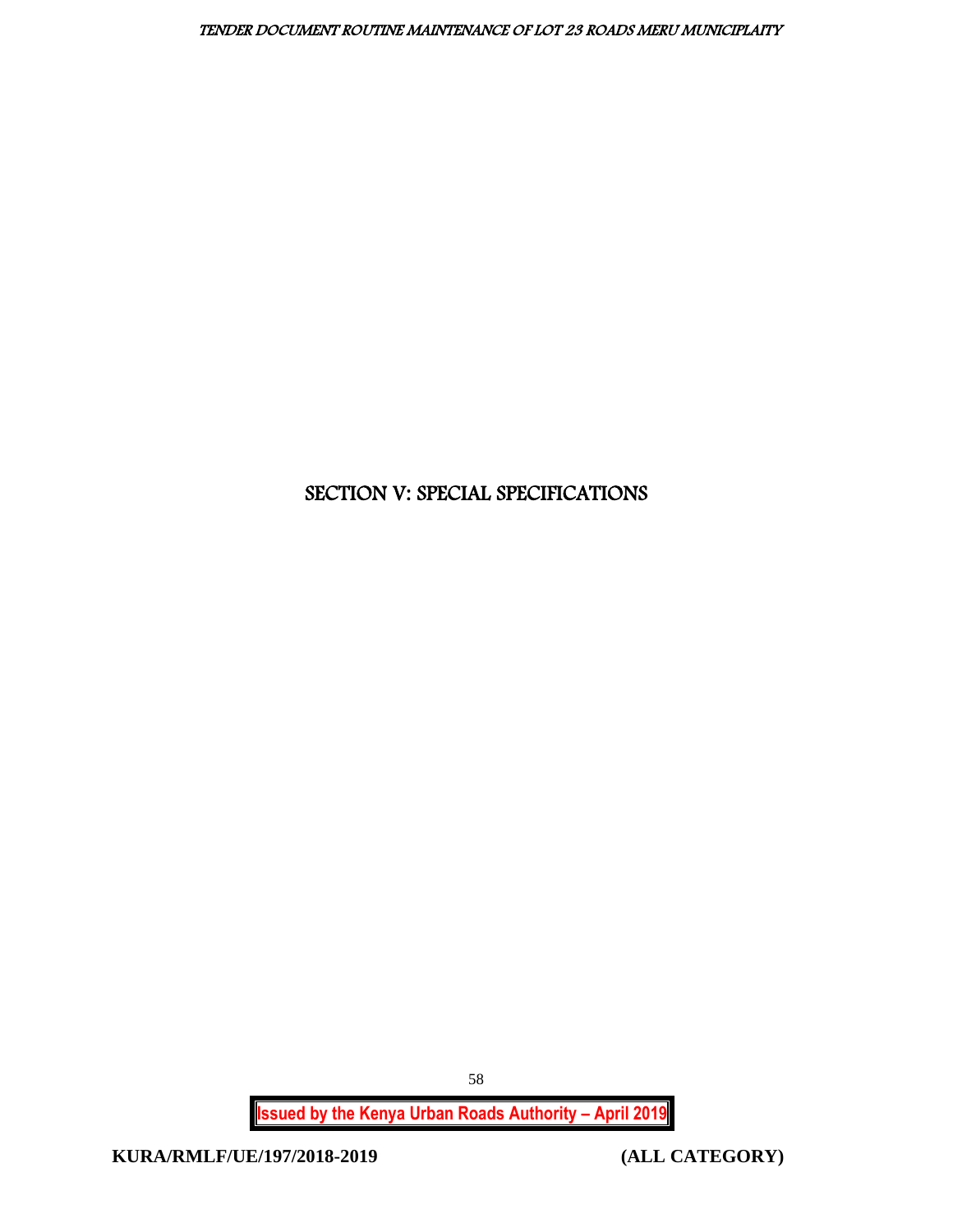# SPECIAL SPECIFICATIONS

## SECTION 1 – GENERAL

## 101 SPECIAL SPECIFICATIONS

Special specification is supplementary to the Standard Specifications and the two must be read in conjunction. In any case where there appears to be conflict between the two then the Special Specifications will take precedence.

## 102 LOCATION OF CONTRACT.

The works are located in Upper Eastern Region within MERU COUNTY - MERU MUNICIPALITY.

| The roads contained in LOT 23 are as detailed below: |  |  |  |  |
|------------------------------------------------------|--|--|--|--|
|------------------------------------------------------|--|--|--|--|

| No. | Road Name            | Length |
|-----|----------------------|--------|
|     | B66 - KPLC - BY PASS |        |
|     | Total Length         | 1.9    |

The length of the roads is approximately 1.9 Km

## 103 EXTENT OF CONTRACT

The works to be executed under the Contract comprise mainly of but not limited to the following:-

## 1. Road Works

- Clearance of road reserve
- Light grading
- Gravelling

## 2. Drainage Works

- Excavation/cleaning of drains and culverts
- Installation of pipe culverts
- Culvert cleaning
- 3. Maintenance of passage of traffic through and around the works.
- 4. Maintenance of works during Contract Period Defect Liability Period shall be 1 Month.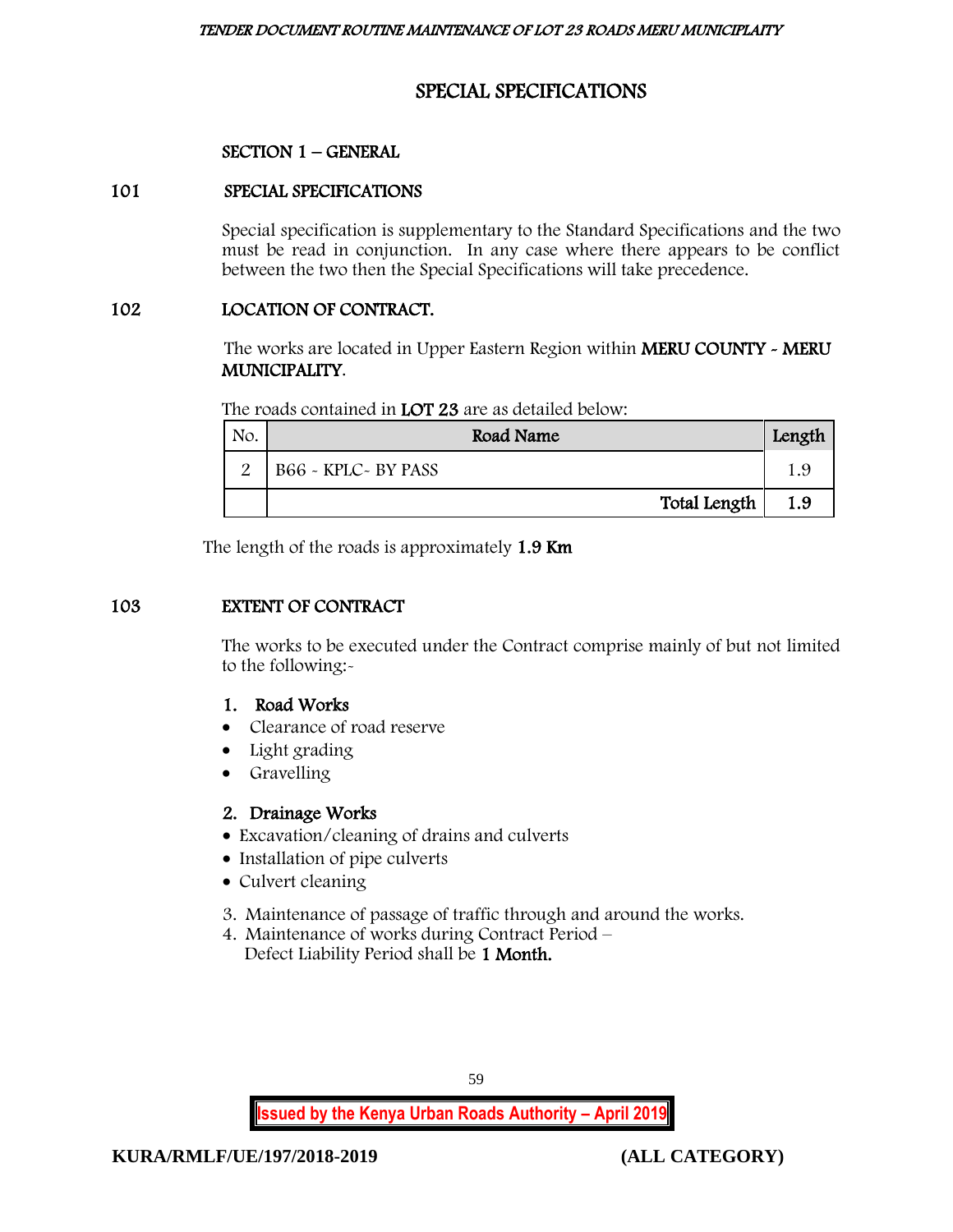Any other activity not listed above in either category but deemed to be necessary by the Engineer, shall be subject to the Engineer's formal instructions within the mode of payment stipulated either by day works or on a measured basis.

## 105 ORDER OF EXECUTION OF WORKS

In addition to Clause 105 of the Standard Specification the Contractor shall carry out the Works such that a continuous and consecutive output of fully completed work is achieved.

## 107 TAKING OVER CERTIFICATE

The minimum length of the road for which a certificate will be issued under clause 48 of the conditions of Contract shall be the whole length of each section of the road substantially completed.

## 109 NOTICE OF OPERATIONS

Add the following sub- Clause.

Notification Terms

It shall be the Contractor's responsibility to notify the Engineer when any item of works scheduled are completed and ready for approval, and the contractor shall give sufficient notice to allow control tests to be performed.

Explosive and Blasting

- (a) The requirements of the Laws of Kenya governing explosives and other requirements and regulations of Government of Kenya and other authorities shall be complied with.
- (b) No explosives of any kind shall be used without prior written consent of the Engineer.

The Contractor shall be solely responsible for the provision, handling, storage and transporting of all explosives, ancillary materials and all other items of related kind whatsoever required for blasting.

## 117 HEALTH, SAFETY AND ACCIDENTS

Add the following:

In addition to providing, equipping and maintaining adequate first aid stations throughout the works in accordance with the laws of Kenya, the contractor shall provide and maintain on site during the duration of the Contract, a fully equipped dispensary. This shall be with a qualified Clinical Officer / Nurse who shall offer the necessary medical advice on HIV and related diseases to the Engineer's and Contractor's Site staff. The Contractor shall allow for this in the rates and be responsible for all site welfare arrangements at his own cost.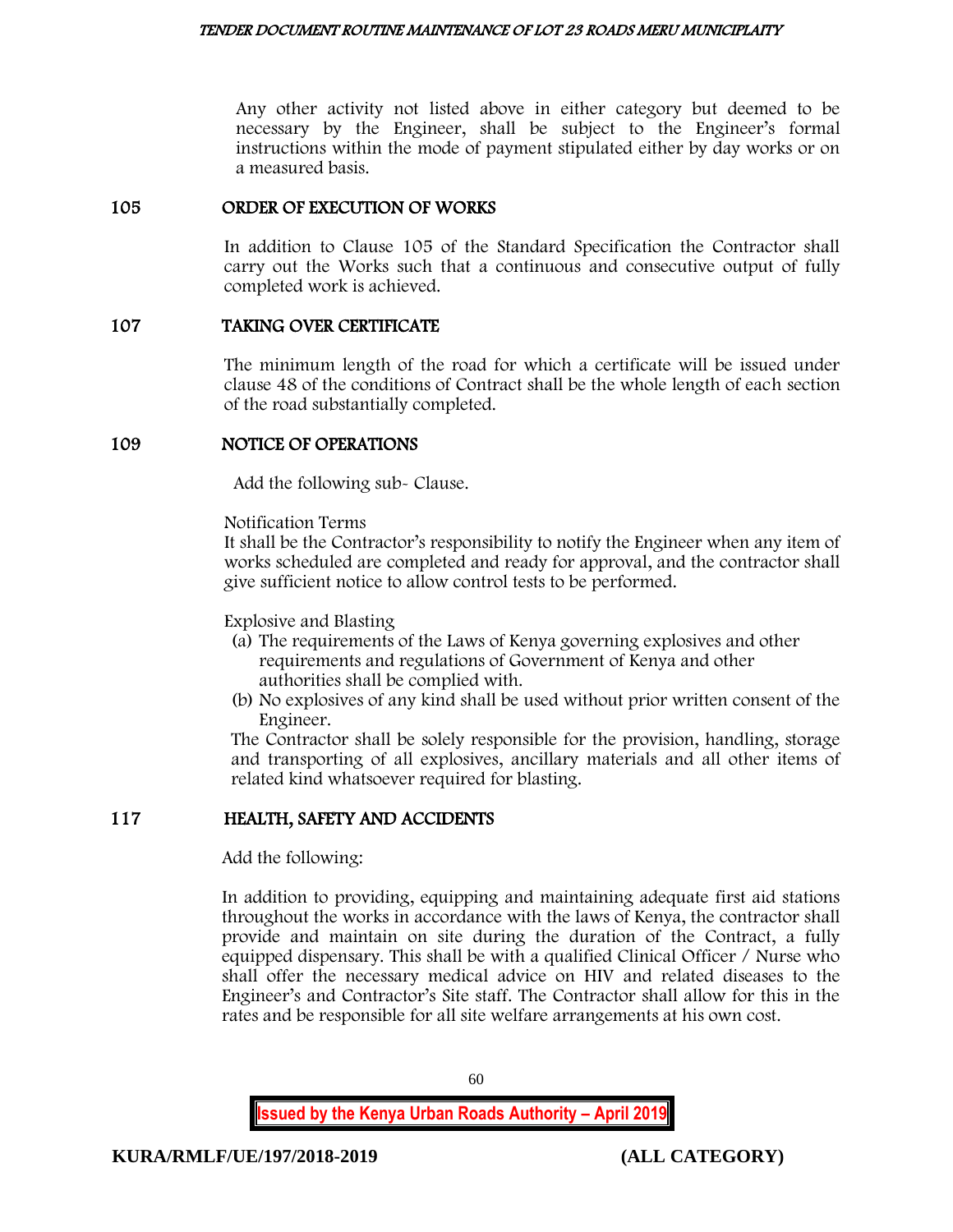## 120 PROTECTION OF EXISTING WORKS AND SERVICES

The Contractor shall acquaint himself with the position of all existing services such as sewers, water drains, cables for electricity and telephone, lighting and telephone poles, water mains, etc., before commencing any excavation or other work likely to affect the existing services.

The cost of all plant, equipment and materials, labour, technical and professional staff, transport and the like necessary for determining the locations of existing services, including the making good of any damage caused to such services all to the satisfaction of the Engineer, shall be deemed to be included in the tender rates. No other payment shall be made for the costs of such operations, nor for the making good of damage caused thereby to the existing services.

The Contractor shall be held responsible for injury to existing structures, works or services and shall indemnify and keep indemnified the Employer against any claims in this respect (including consequential damages).

## 121 DIVERSION OF SERVICES

- (a) The Contractor shall acquaint himself with the location of all existing services such as telephone lines, electricity cables, water pipes, sewers etc., before execution of any works that may affect the services. The cost of determining the location of the existing services together with making good or repairing of any damage caused all to the satisfaction of the Engineer shall be included in the BID rates.
- (b) Subject to the agreement with the Engineer, the Contractor shall be responsible for removal of alteration and relocation of existing services.
- (c) The Contractor shall indemnify the Employer against claims originating from damage to existing services or works.

## 123 LIAISON WITH GOVERNMENT AND POLICE OFFICIALS

The Contractor shall keep in close touch with the Police and the other Government officials of the area regarding their requirements in the control of traffic or other matters, and shall provide all assistance or facilities, which may be required by such officials in the execution of their duties.

## 124 LAND FOR ALL CAMPS SITES AND FOR THE CONTRACTOR'S OWN PURPOSES, INCLUDING TEMPORARY WORKS.

Notwithstanding Clause 124 of the Standard Specification all requirements of land for temporary works and construction purposes shall be to the approval of the Engineer but the Contractor will make all necessary arrangements with the property owners concerned and pay all charges arising therefrom. On or before completion of the Contract, the Contractor shall remove all temporary works and shall restore all such land to the condition in which it was immediately prior to the occupation thereof as far as is reasonable and practicable.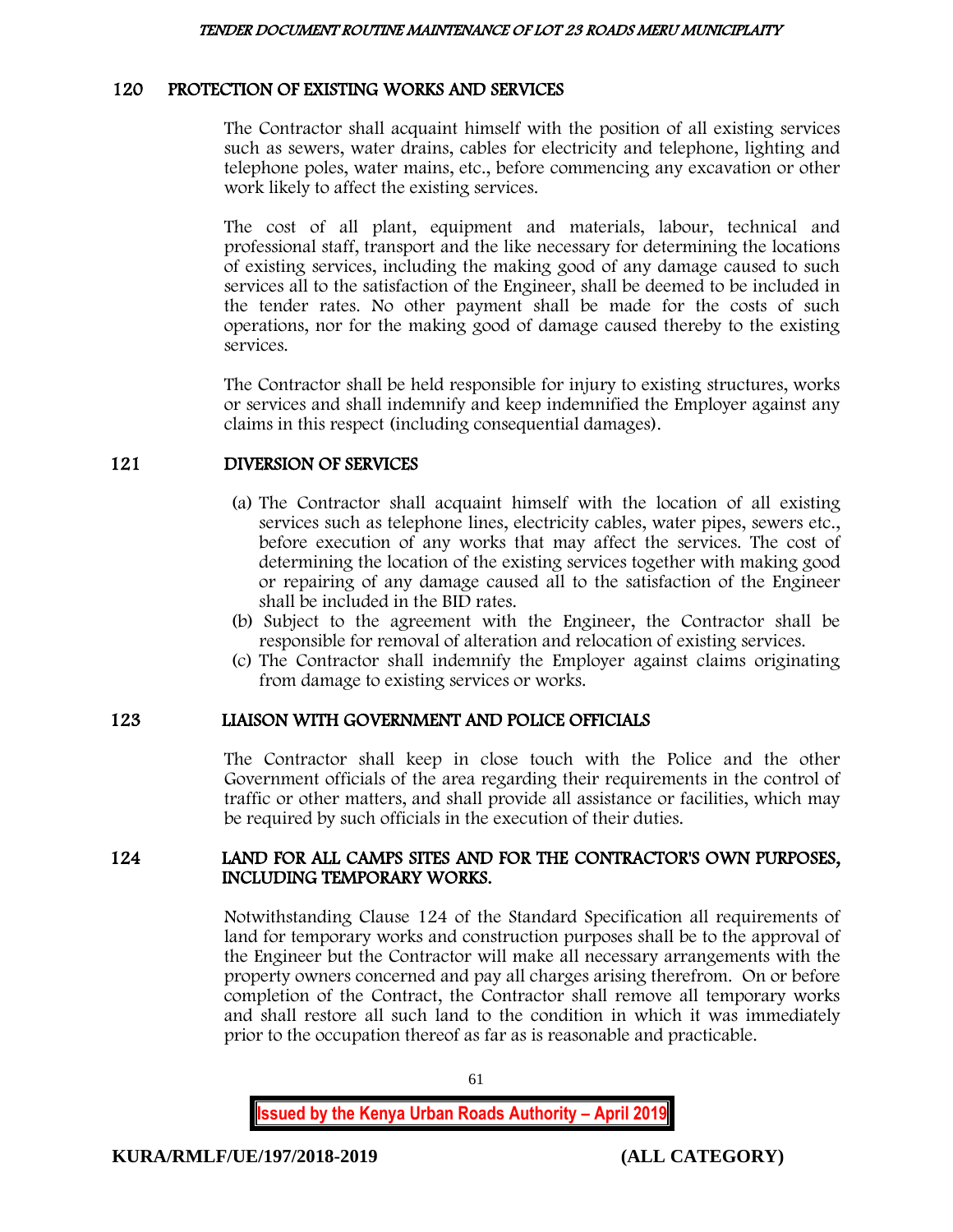No separate payment will be made to the Contractor on account of these items and the Contractor must make due allowance for them in his rates.

Notwithstanding Clause 120 of the Standard Specifications, the Contractor shall be required to appoint competent surveyors who will liaise with the Engineer on matters related to the demarcation of the existing road reserve, site measurements, removal and reinstatement of existing services.

## 128 STORAGE OF MATERIALS

All materials shall be stored on Site in a manner approved by the Engineer and the Contractor shall carefully protect from the weather all work and materials which may be affected thereby.

## 129 TEST CERTIFICATES

When instructed by the Engineer the Contractor shall submit certificates of test from the suppliers of materials and goods required in connection with the works as the Engineer may require.

Such certificates shall certify that the materials or goods concerned have been tested in accordance with the requirements of the specifications and shall give the results of all the tests carried out. The Contractor shall provide adequate means of identifying the materials and goods delivered to the site with the corresponding certificates.

## 131 SIGNBOARDS

The Contractor shall provide and erect two (2) publicity signs on the site as directed. The Engineer shall, as shown in the Drawings, direct the minimum dimensions and thickness of the steel framework and sheet. The framework and sheet shall be prepared and painted black, while the ring at the top of the supporting frames shall be painted white. The wordings and KURA's logo shall be printed on backlit sticker paper resistant to the effects of weather using reflectorised paint or material approved by the Engineer. The sticker shall be placed on both sides of the board. The colours, fonts and heights of the letters shall be as indicated on the typical drawings and as directed by the Engineer.

## 132 OFFICE FOR THE RESIDENT ENGINEER, SURVEY EQUIPMENT AND FURNITURE

## 132.1 ENGINEER'S REPRESENTATIVE OFFICE

The contractor, when instructed, shall for the duration of the Contract, furnish and equip Resident engineer's office located at the KURA's Regional offices. The room to be occupied by the Engineer's Representative and its front office shall be provided with a floor carpet to be approved by the Engineer. The windows shall be fitted with curtains and blinders.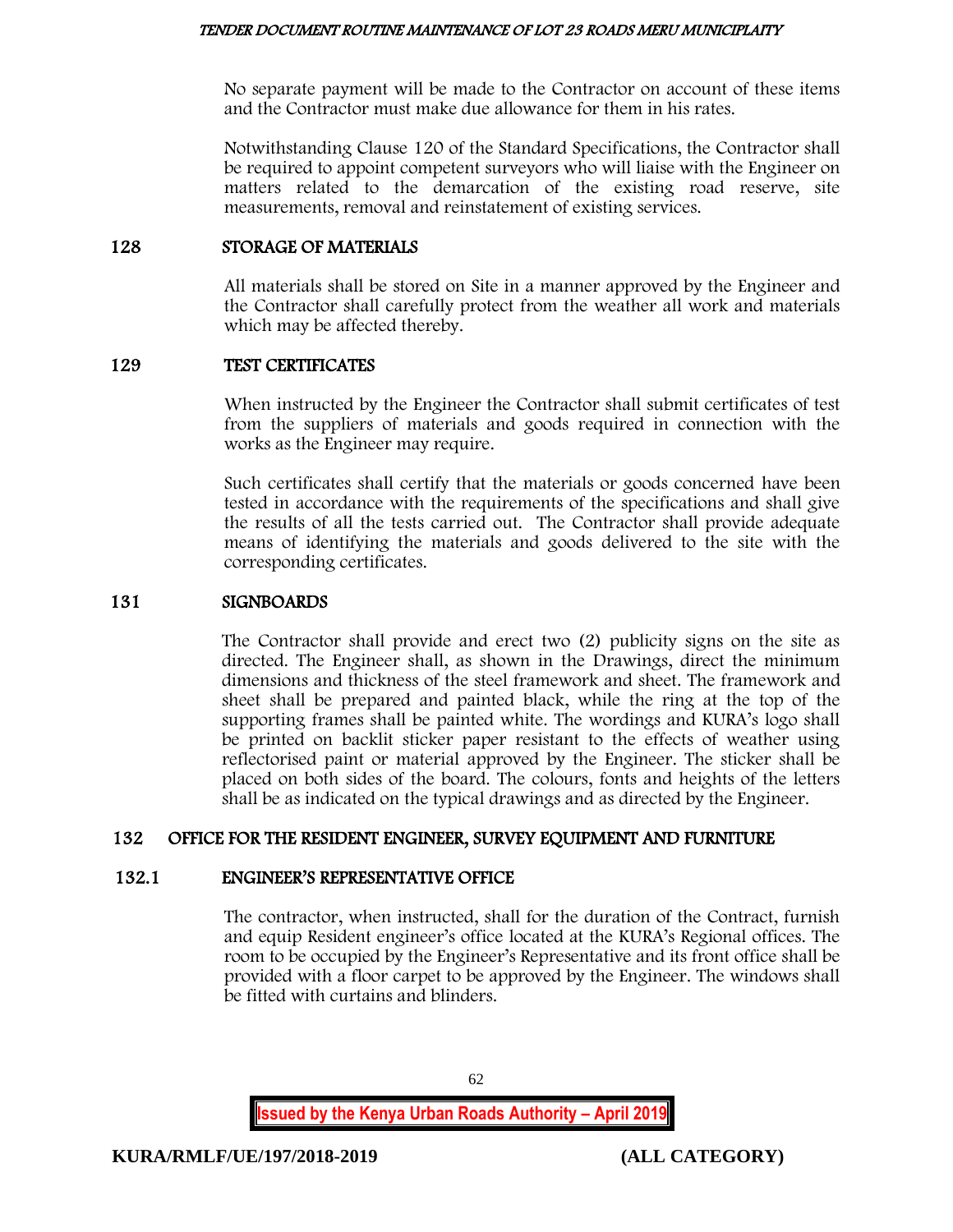A telephone shall also be provided for the Resident Engineer's office for his exclusive use. All the charges and fees related to the installation and maintenance of the telephone shall be deemed to have been included in the rates for providing and maintaining the Office. The Contractor will be reimbursed, separately, the cost of operating the telephone under appropriate bill item in the BoQ.

The offices shall be provided with day and night watchmen and security lights, the cost of which shall be deemed to have been included in the rates for the offices.

The Contractor may be instructed by the Engineer under clause 58 of the General Conditions of Contract to make payments of general receipted accounts for such items as stationery, stores, furniture and equipment, claims and allowances for supervision personnel and any miscellaneous claims or the Engineer may direct the Contractor to purchase or pay for the above. The Contractor will, on provision of receipts, be paid under appropriate bill items in the BoQ.

## The survey equipment to be provided would include:

| 1. Engineer's automatic level Wild NAK 2 or similar                                                         | 2No             |
|-------------------------------------------------------------------------------------------------------------|-----------------|
| 2. Total station reading 1" with tripod and setting on<br>pole with datalogger and survey software to match |                 |
| Total Station Datalogger. Include data transfer program,                                                    |                 |
| and plotting modes, setting out calculations<br>and Cogo facilities                                         | 1No             |
| 3. Levelling staff 5m. with levelling bubble Wild GNLE or similar 4No                                       |                 |
| 4. 50 m. steel band measuring tape                                                                          | 2N <sub>O</sub> |
| 5. 30 m. linen measuring tape                                                                               | 2No.            |
| 6. 3m. aluminium straight edge                                                                              | 2N <sub>O</sub> |
| 7. 1m. stainless steel straight edge                                                                        | 1N <sub>o</sub> |
| 8. 100m. steel band tape                                                                                    | 2No.            |
| 9. Draughtsman's stool                                                                                      | 3No.            |
| 10. Complete set of highway curves                                                                          | 1N <sub>o</sub> |
| 11. Programmable scientific calculators FX 880P or equivalent                                               | 4No             |
| 12. Survey umbrella                                                                                         | 2No.            |
| 13. Roll of tracing paper                                                                                   | 10No            |
| 14. Protractor 360                                                                                          | 2N <sub>O</sub> |
| 15. Graph paper A3 size                                                                                     | 100No           |
| 16. Drawing table                                                                                           | 2No.            |
| 17. Erasing shield                                                                                          | 4No.            |
| 18. 3m. ranging rods                                                                                        | 9N <sub>o</sub> |
| 19. Marker pens                                                                                             | 30No.           |

The contractor may be directed to pay for stationery, equipment or reagents that are foresaid and also pay for servicing and repair of the laboratory equipment being used on the project.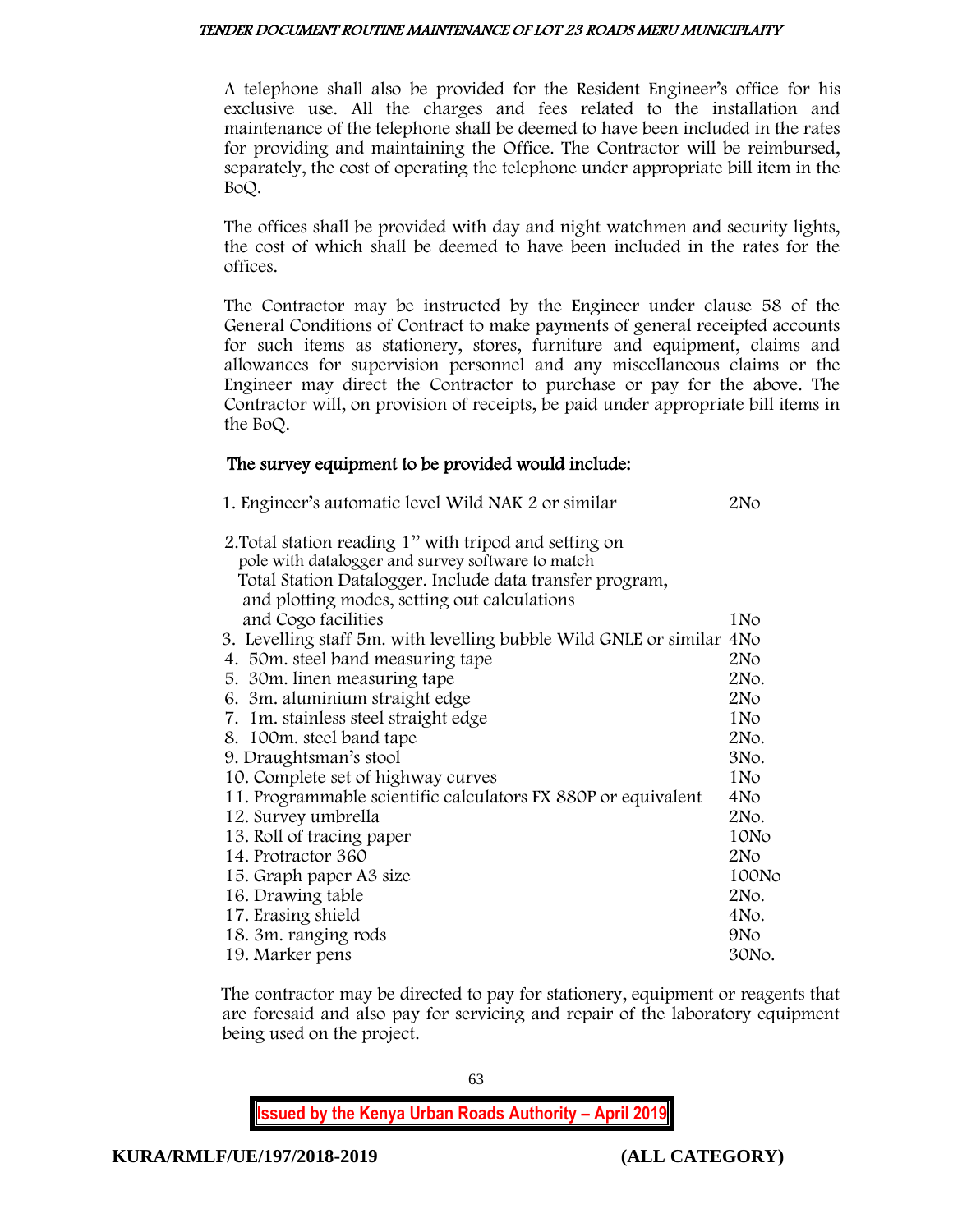The Contractor shall provide, install and maintain in a good state of repair, such survey and other equipment as listed for the duration of the contract.

Such equipment shall be of approved manufacture, and shall be made available to the Engineer for the Engineer's exclusive use throughout the Contract, not later than three (3) weeks after the Engineer's order to supply. All equipment shall be ready to use and complete to perform the tests. The equipment shall revert to the Employer on completion of the Contract.

Any delays to the Contractor or the Contractor's activities caused by the Engineer being unable to perform survey work, field or laboratory tests due to the contractor's failure to supply and/or maintain the said equipment shall be deemed to have been caused entirely by the Contractors own actions, and any consequences of such delays shall be interpreted as such.

The payment to comply with this requirement is provided in the Bill of Quantities and ownership of all equipment paid for as instructed above shall revert to the Employer after the completion of the Works.

Failure by the Contractor to provide or maintain the equipment shall make him responsible to bear all costs that may be incurred as a result of the Engineer's staff using alternative means of communication, including delays in supervision and approval of Works by the Engineer.

# 132.3 COMMUNICATION FOR THE ENGINEEER

## (a) Mobile phones

The Contractor shall provide, connect and maintain mobile phones for the exclusive use by the Engineer for the duration of the contract. The Contractor shall include for the cost of providing the mobile units complete with charger unit, "hands free" headset for each unit, connection to the network and all service charges applicable all as directed by the Engineer. The Contractor shall provide air-time with each mobile phone which shall be paid for under prime cost sum allowed for in the bills of quantities. The mobile telephones shall be WAP enabled with e-mail capabilities and integrated camera of a minimum of 3.0 mega pixels. Payment for these mobiles and associated costs is included in the Bill of Quantities, and ownership of mobile phones will revert to the Employer after completion of the Works.

## (b) Internet and e-mail services

Where directed, the contractor shall provide 24 hours terrestrial or wireless internet connectivity with minimum throughput speed of 128kilobytes per second for the exclusive use by the Engineer, including all accessories and Terminal Equipment and pay for all associated installation, maintenance and usage charges throughout the duration of the contract.

The contractor shall allow for the provision and maintenance of internet connectivity and associated costs as per Appendix to item 1.17 of the Bills of Quantities.

# 137 ATTENDANCE UPON THE ENGINEER AND HIS STAFF

In addition to the staff stated in Clause 135, the following staff will be provided for the supervision of work: 1No. Artisans, 2No. Labourers, 1No. Office assistants, 2No. Lab attendants. Additional attendant staff, as required by the Engineer, shall be paid for under Item 01-80-030 of the Bill of Quantities.

64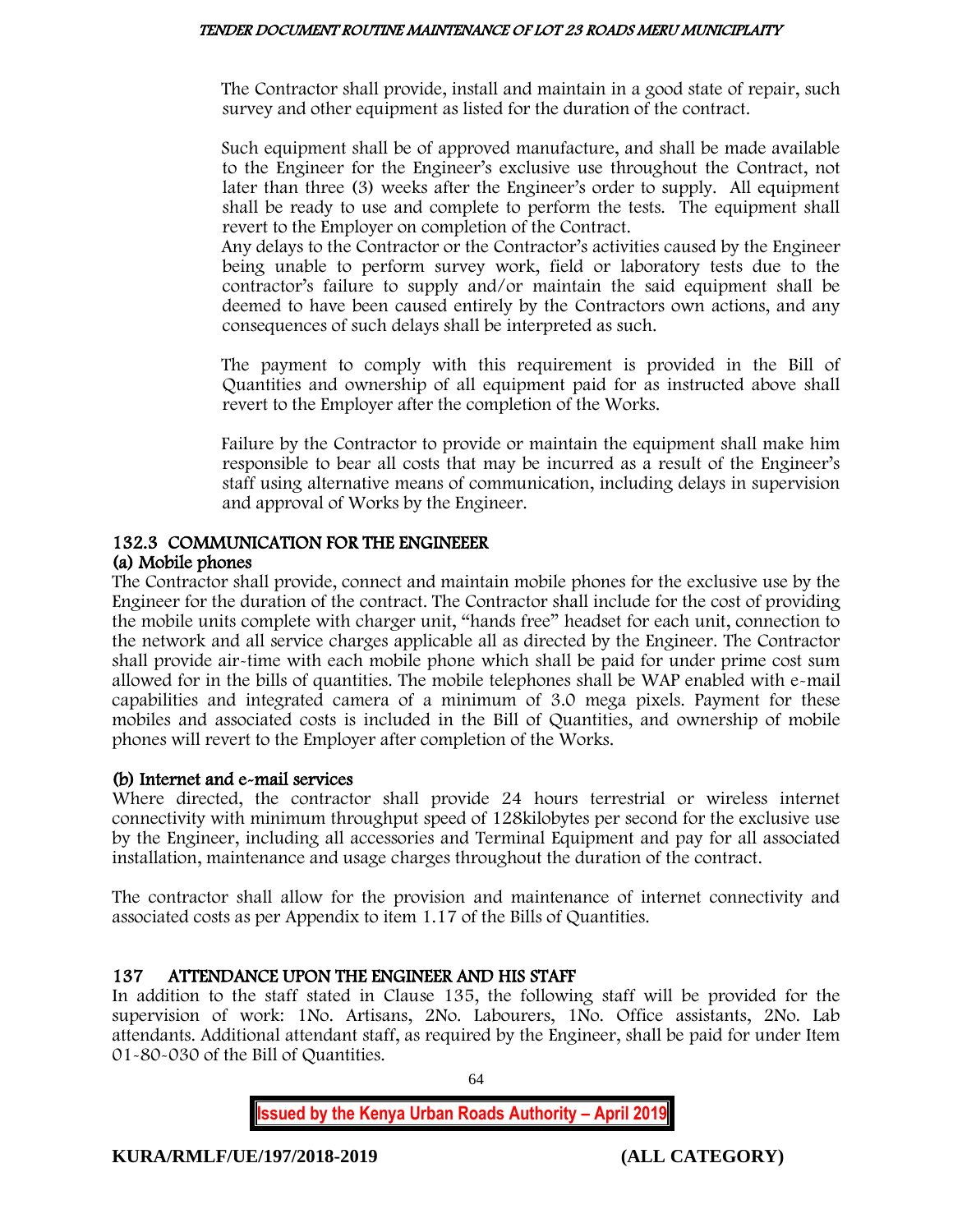## 138 VEHICLES AND DRIVERS FOR THE ENGINEER AND HIS STAFF AND METHOD OF PAYMENT

In addition to provisions of the Clause 138 of the Standard Specification, the Contractor shall when instructed, provide and maintain in good working condition for the exclusive use of the Engineer and his staff throughout the Contract, the following types and numbers of brand new vehicles or as specified. The Engineer shall approve the type of vehicles and confirm the number of each type to be provided. The Contractor shall insure the vehicles comprehensively for any licensed drivers and shall provide competent drivers during normal working hours and whenever required by the Engineer. The cost of provision of the vehicle shall be inclusive of the first 4,000 kilometers travelled in any month.

. Should any vehicle supplied not be in roadworthy condition, the Contractor shall provide an acceptable equivalent replacement vehicle until such a time as the original vehicle is repaired to the satisfaction of the Engineer and returned for use.

# (a) Type 1 Vehicles (Double Cabin 4WD Pick up)

Type 1 Vehicles should be four Wheel Drive (4WD), with power assisted steering, Double wishbone independent suspension at front axle and rigid axle with leaf springs at rear, diesel propelled engine maximum 2,500 cc. The starting mileage of the vehicles shall not exceed 60,000km odometer reading. The vehicles should be fitted with other accessories below:

- (a) Spare tyre and wheel jack;
- (b) FM radio and CD player;
- (c) Power Windows;
- (d) Full Air-conditioning;
- (e) Immobilizer and antitheft security system;
- (e) Driver and passenger SRS Airbags;
- (f) Canvas cover over the carrying deck at the back.

At the end of the contract, all type 1 vehicles shall revert to the Contractor.

## (c) Type 2 Vehicles (station wagon/saloon)

Specifications for Type 2 Vehicles shall be station wagon/saloon vehicles; petrol propelled engine maximum 1,800 cc. The starting mileage of the vehicles shall not exceed 60,000km odometer reading. shall in addition be fitted with a fibre glass body or similar and two columns of sitting benches on the carting deck at the back.

The Contractor shall insure comprehensively the vehicles for any licensed drivers and shall provide competent drivers during normal working hours and whenever required by the Engineer.

At the end of the contract, all type 2 vehicles shall revert to the Contractor.

Payment of vehicle shall be per vehicle month in item 01-80-017/18 of the BOQ.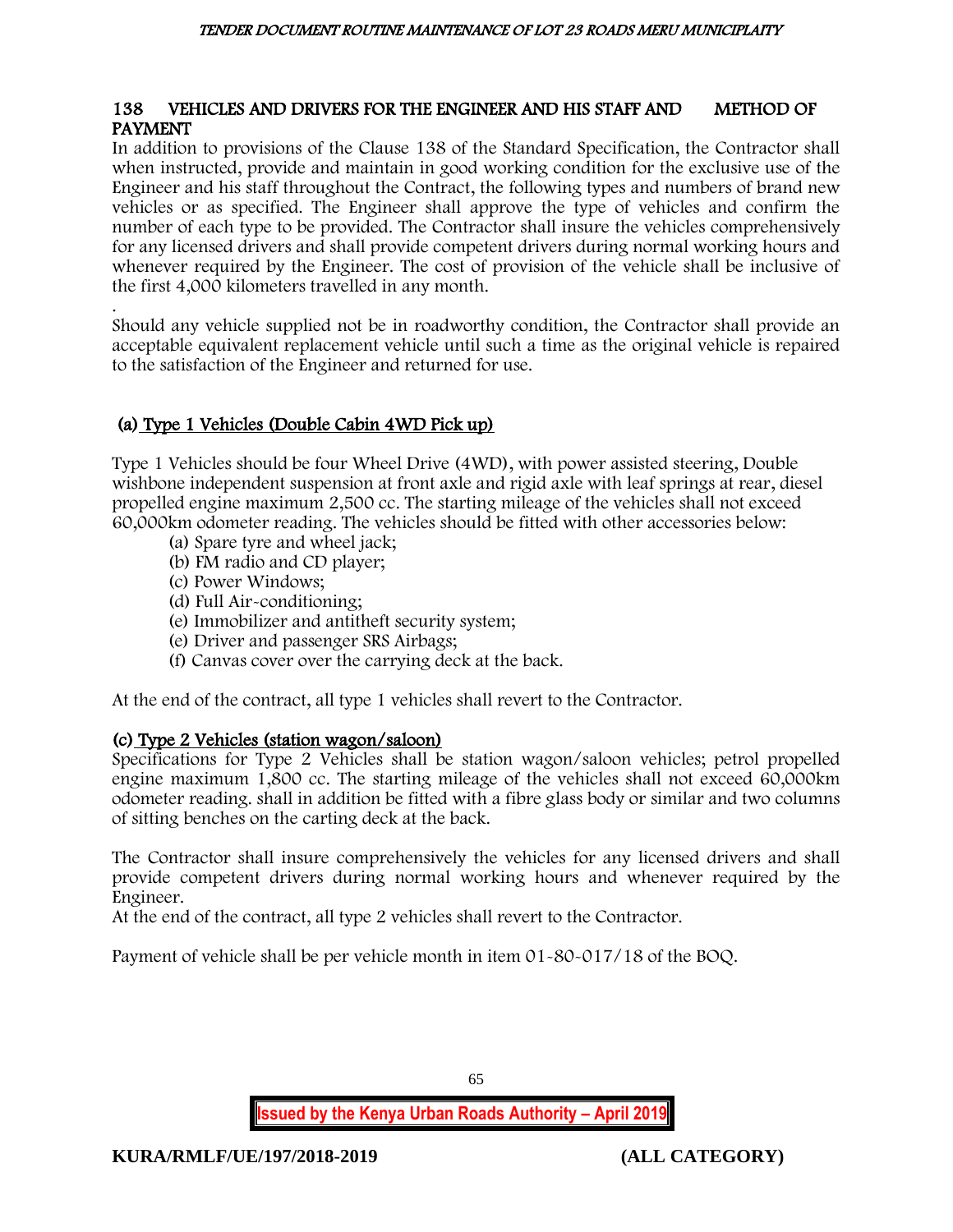# 139 MISCELLANEOUS ACCOUNTS

The Contractor maybe instructed by the Engineer to make payments of general miscellaneous accounts for such items as stationary, stores and equipment and miscellaneous supervision personnel and claims or the Engineer may direct the Contractor to purchase or pay for the above. The Contractor will be paid on a prime cost basis plus a percentage for overheads and profits under appropriate items in the Bills of Quantities.

## 142 ENVIRONMENTAL PROTECTION

The Contractor shall comply with the Statutory Regulations in force in Kenya regarding environmental protection and waste disposal, and shall liaise with the National Environmental Management Agency (NEMA).

The Contractor shall ensure so far as is reasonably practicable and to the satisfaction of the Engineer; that the impact of the construction on the environment shall be kept to a minimum and that appropriate measures are taken to mitigate any adverse effects during the construction.

- (a) The Contractor shall exercise care to preserve the natural landscape and shall conduct his construction operations so as to prevent any unnecessary destruction, scarring, or defacing of the natural surroundings in the vicinity of the work. Except where clearing is required for permanent works, all trees, native shrubbery, and vegetation shall be preserved and shall be protected from damage by the Contractor's construction operations and equipment. All unnecessary destruction, scarring, damage or defacing resulting from the Contractor's operations shall be repaired, replanted, reseeded or otherwise corrected as directed by the Engineer, and at the Contractor's expense.
- (b) The Contractor shall ensure that measures are in place to control soil erosion and water pollution, by use of berms, dykes, silt fences, brush barriers, dams, sediment basins, filter mats, netting, gravel, mulches, grasses, slope drains, contour banks, and other erosion control devices and methods. Temporary erosion control provisions shall be coordinated with permanent erosion control features to assure economical, effective and continuous measures throughout the period of the works. The Contractor's attention is drawn to the requirements of Clause 502, in that works need to be progressively finished so that permanent vegetation can establish quickly to mitigate soil erosion and erosion of drains.
- (c) The Contractor shall provide all the labour, equipment, materials, and means required and shall carry out proper and efficient measures wherever and as often as necessary to minimise the dust nuisance.
- (d) The Contractor shall comply with all applicable Kenyan laws, orders and regulations concerning the prevention, control and abatement of excessive noise. Blasting, use of jackhammers, pile driving, rock crushing, or any other activities producing highintensity impact noise may be performed at night only upon approval of the Engineer.
- (e) Immediately after extraction of materials, all borrows pits shall be backfilled to the satisfaction of the Engineer. In particular borrow pits near the project road shall be backfilled in such a way that no water collects in them.

66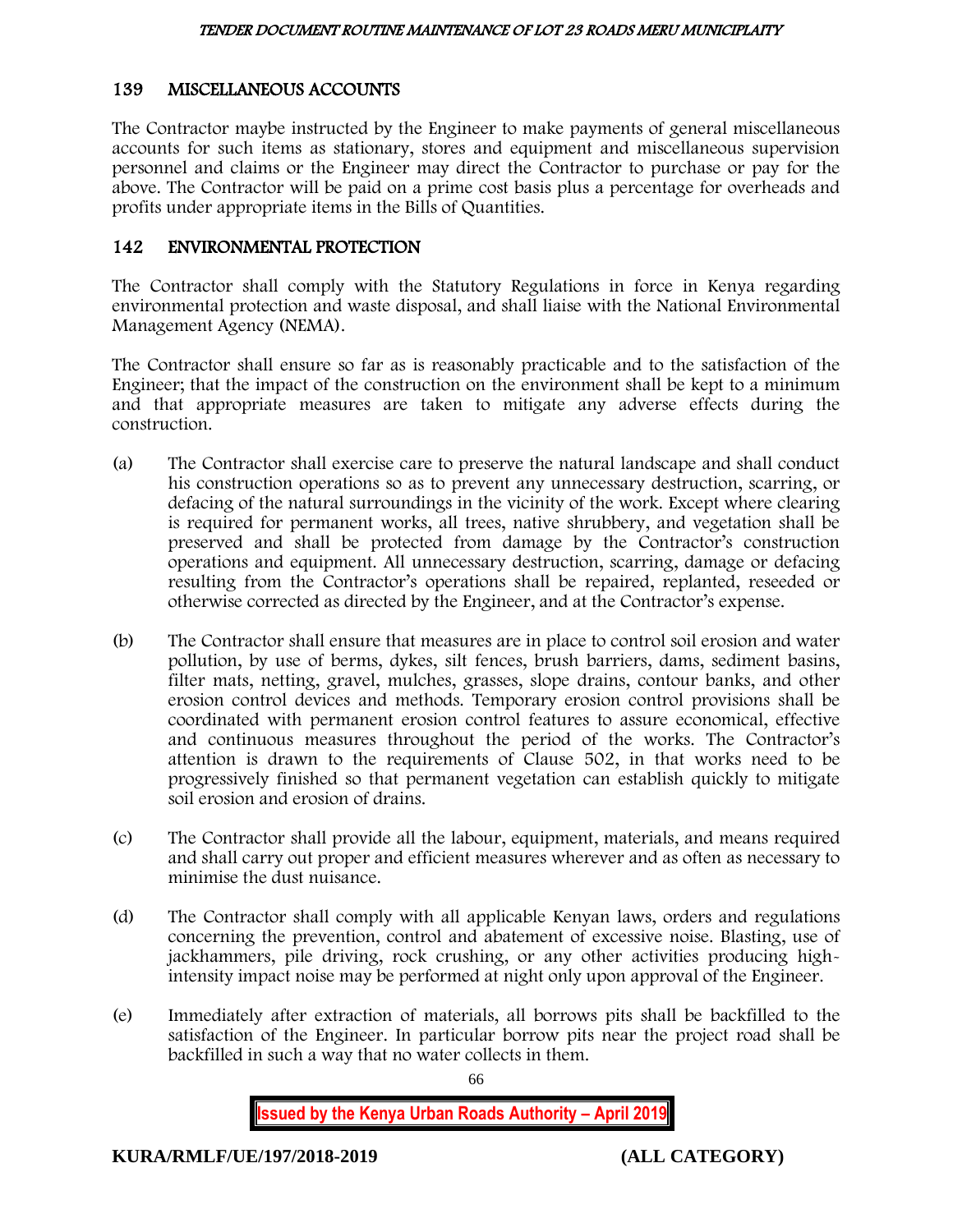- (f) Spilling of bitumen fuels Oils and other pollutants shall be cleared up.
- (g) The Contractor's attention is drawn to the requirements of the Standard Specification in regard to the environment and in particular to the following clauses:

| Clause 115: Construction Generally                                  |
|---------------------------------------------------------------------|
| Clause 116: Protection from Water                                   |
| Clause 136: Removal of Camps                                        |
| Clause 605: Safety and Public Health Requirements Clause            |
| Clause 607: Site Clearance and Removal of Topsoil and<br>Overburden |

(h) No additional payment will be made to the Contractor to cover costs arising from the requirements for this Clause and the Contractor must include these costs in the rates inserted into the Bills of Quantities.

# 143 STAFF TRAINING

The Contractor shall allow for training of engineers, technicians and other support staff as may be instructed by the Engineer.

The payment of the allowances of such staff shall be made as instructed by the Engineer under the relevant provisions in the Bills of Quantities.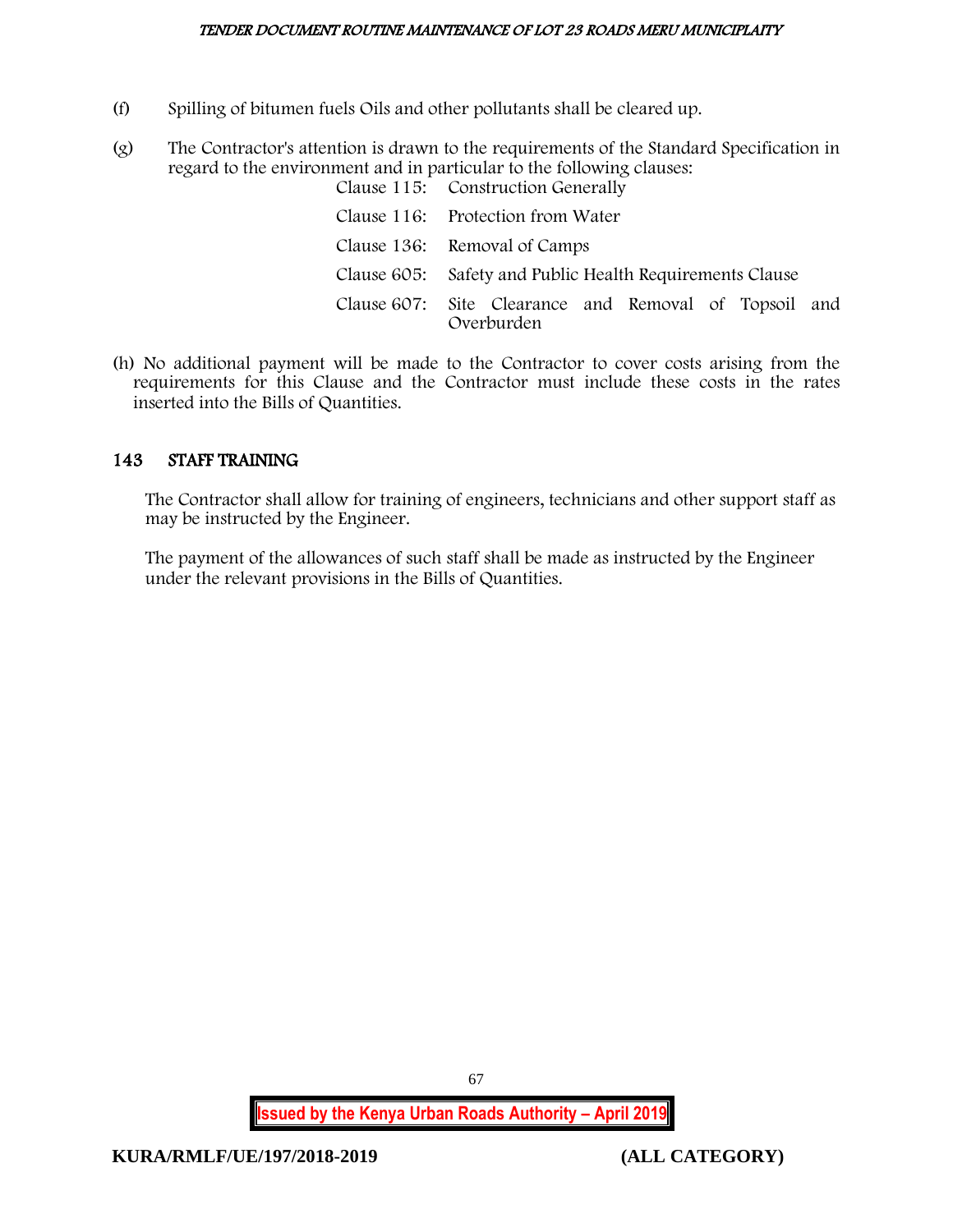## SECTION 2 - MATERIALS AND TESTING OF MATERIALS

All materials testing shall be in accordance with Section 2 of the Standard Specifications.

## SECTION 3 - SETTING OUT & TOLERANCES

## 301 SETTING OUT

a) In addition to the provisions of clause 3.01(a) if the traverse points to be used for the setting out are close to the existing carriageway and interfere with construction works then the Contractor will have to relocate them to a location where they will not be disturbed. The coordinates and heights of all traverse points so located shall be listed and provided to the Engineer for checking and/or approval. Contractor shall also monument the new centreline every 200m along straight and all salient points along curves by a pin in the concrete beacon before commencement of any works.

The road reserve boundary posts shall have 12mm diameter steel pins embedded in concrete, 200mm long with 25mm exposed to the air, sticking out form its top surface. This pin shall be co-ordinated and heighted and result of the same shall be provided to the Engineer for approval. Cost of these works shall be included in the rates as no separate item has been provided.

Commencement of the works shall not be permitted until this basic survey data has been provided and approved by the Engineer for at least 2 Kms of the road.

## b) Detailed Setting Out

Reference pegs shall be 50mm by 50mm in section 600mm long driven 400mm firmly into ground and painted white above the ground. The offset from centre line shall be indicated by small nail 20mm to 25mm long with its head driven flush with the top of the peg.

Chainages, offset and reference elevation shall be clearly indicated to the sides of the peg to the satisfaction of the Engineer.

After cutting of benches and prior to commencement of earthworks or subgrade works, Contractor shall take cross-sections again and submit the copy of the same to Engineer for agreement. These cross-sections shall then be used as basis of measurement for all subsequent layers, unless otherwise stated.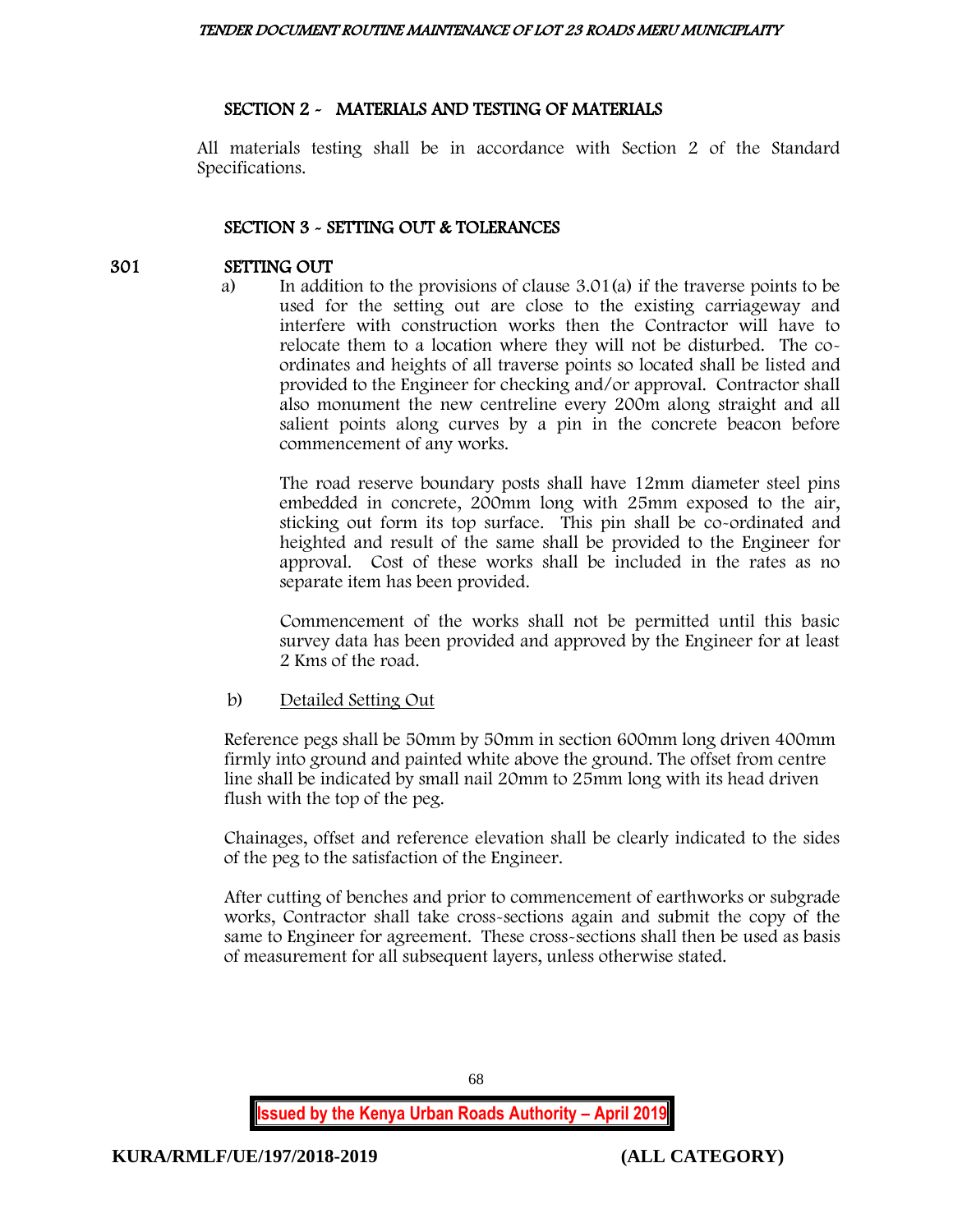## SECTION 4- SITE CLEARANCE AND TOP SOIL STRIPPING

## 401 SITE CLEARANCE

Site Clearance shall be carried out as directed by the Engineer.

## 402 REMOVAL OF TOPSOIL

Topsoil shall include up to 200mm depth of any unsuitable material encountered in existing or newly constructed drains, drainage channels, and accesses.

## 403 REMOVAL OF STRUCTURES, FENCES AND OBSTRUCTIONS

When instructed by the Engineer, the Contractor shall demolish or remove any structure and payment for this shall be made on day works basis.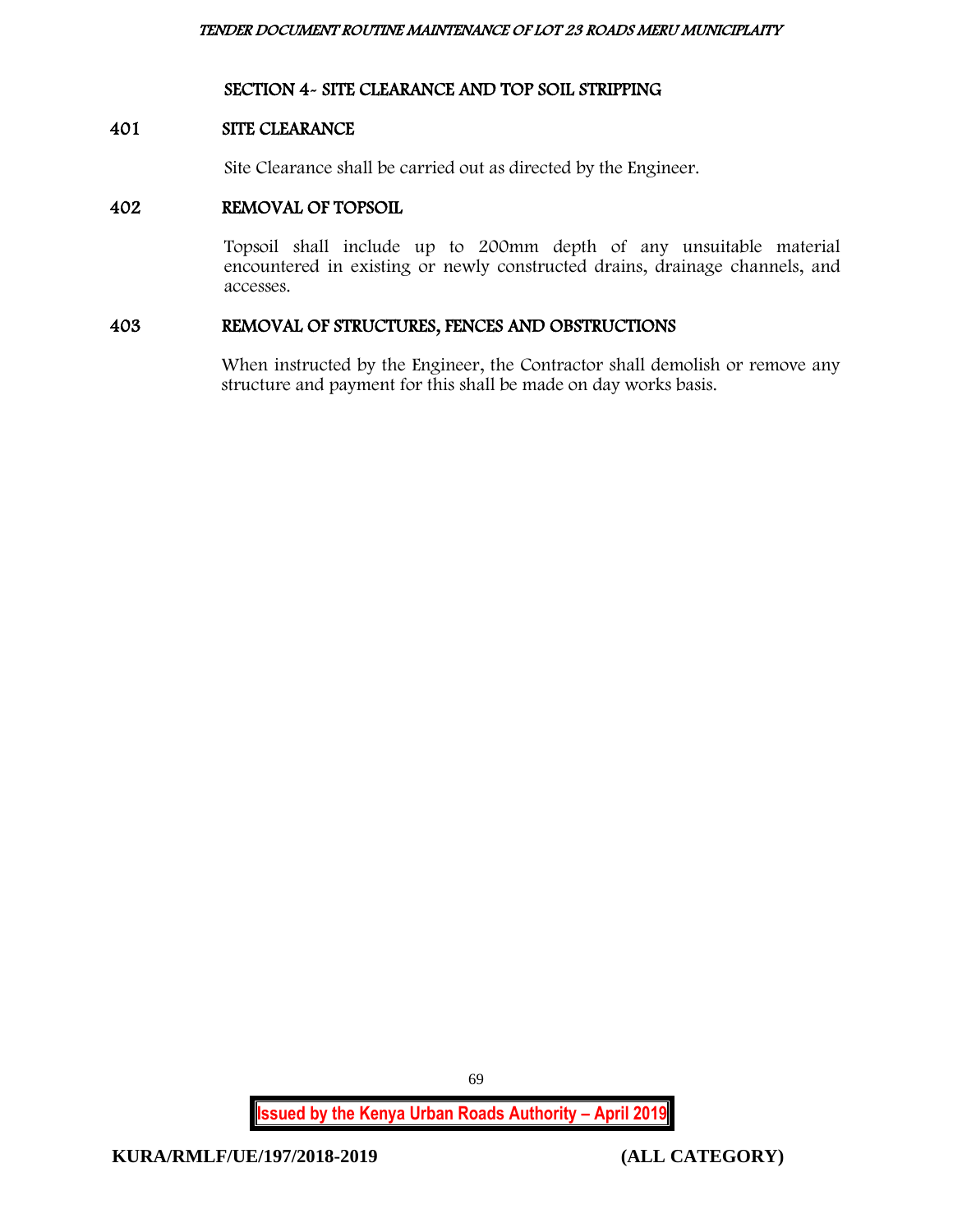## SECTION 5 - EARTHWORKS

## 504 PREPARATION PRIOR TO FORMING EMBANKMENT

Where benching is required for existing pavement to accommodate earthworks subgrade or subbase for widening the road, the rate for compaction of existing ground shall be deemed to cover this activity.

Excavation in the pavement of the existing road shall be kept dry. In the event of water penetrating the underlying layer, construction of the subsequent layers shall be postponed until the underlying layers are dry enough to accommodate the construction plant without deforming or otherwise showing distress.

Step construction shall be carried out per layer at the joint where excavating both vertically and perpendicular to the direction of the travel. The step shall be 500mm perpendicular to the direction of the travel and 150mm vertical unless otherwise instructed by the Engineer.

Special care shall be taken when compacting the new material at the joint ensuring that specified density is achieved.

## 505 CONSTRUCTION OF EMBANKMENTS

Only material approved by the Engineer shall be used for fill in embankments. Material with high swelling characteristics or high organic matter content and any other undesirable material shall not be used, unless specifically directed by the Engineer. Unsuitable material shall include:

- (i) All material containing more than 5% by weight or organic matter (such as topsoil, material from swamps, mud, logs, stumps and other perishable material)
- (ii) All material with a swell of more than 3% (such as black cotton soil)
- (iii) All clay of plasticity index exceeding 50.
- (iv) All material having moisture content greater than 105% of optimum moisture content (Standard Compaction)

Subgrade: Shall mean upper 300mm of earthworks either insitu or in fill and subgrade shall be provided for as part of earthworks operation and payment shall be made as "fill". The material for subgrade shall have a CBR of not less than 8% measured after a 4 day soak in a laboratory mix compacted to a dry density of 100% MDD (AASHTO T99) and a swell of less than 1%.

Subgrade repair: Where directed by the Engineer, any localized failure in the subgrade shall be repaired by filling in selected soft, hard or natural of minimum CBR 30% and compacted in accordance with clauses in the specifications applying to normal subgrade.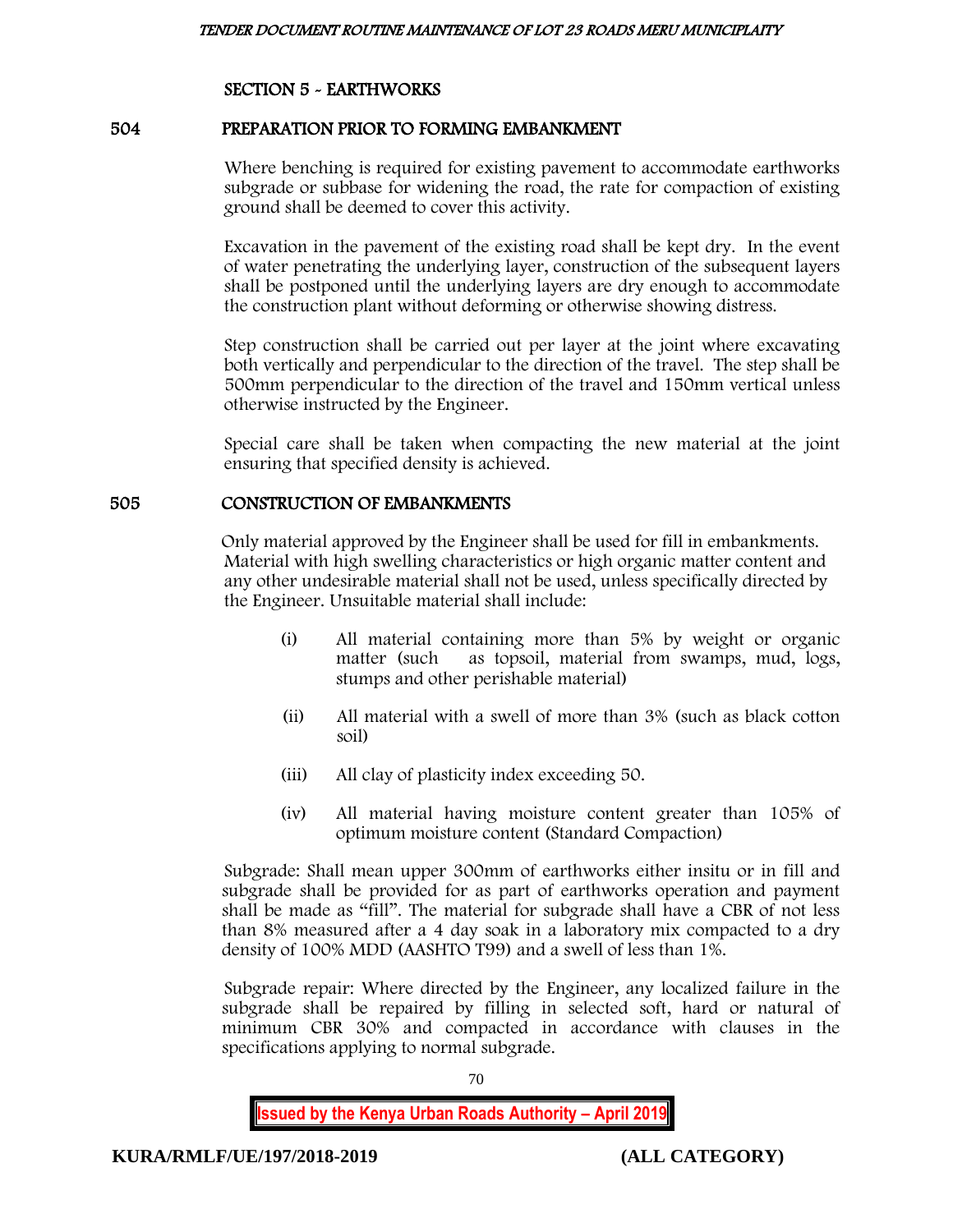Embankment repair: Where directed by the Engineer, any localized filling in soft, hard or natural; selected material requirements shall be executed in accordance with Clause 505.

## 508 COMPACTION OF EARTHWORKS

At pipe culverts, all fill above ground level around the culverts shall be compacted to density of 100% MDD (AASHTO T.99) up to the level of the top of the pipes or top of the surround(s), if any and for a width equal to the internal diameter of the pipe on either side of the pipe(s) or surround(s) as applicable.

At locations adjacent to structures, all fill above ground level upto the underside of the subgrade shall be compacted to density of 105% MDD (AASHTO T.99). In case of fill around box culverts this should be carried out for the full width of the fill and for a length bounded by the vertical plane passing through the ends of the wingwalls.

Notwithstanding the provision of clause 503 of the standard Specification, Compaction of subgrade material (i.e. material immediately below formation) in cut areas shall not be carried out by the contractor in areas where the formation is formed in hard material, unless specific instructions to the contrary are issued by the Engineer.

Where improved sub-grade material shall be required, this shall be compacted and finished to the same standards and tolerances as those required for normal subgrade and clauses in the specifications applying to normal subgrade shall also apply.

## 511 BORROW PITS

The first part of the Standard Specification is amended as follows:-

Fill material which is required in addition to that provided by excavation shall be obtained from borrow pits to be located and provided by the Contractor but to the approval of the Engineer contrary to what has been stated.

## 517 MEASUREMENT AND PAYMENT

Notwithstanding the provisions of clause 517 of the standard specifications, the rate for compaction of fill in soft material shall allow for the requirements of clause 508 of the special specification and no extra payment shall be made for compaction around pipe culverts (100% MDD AASHTO T.99).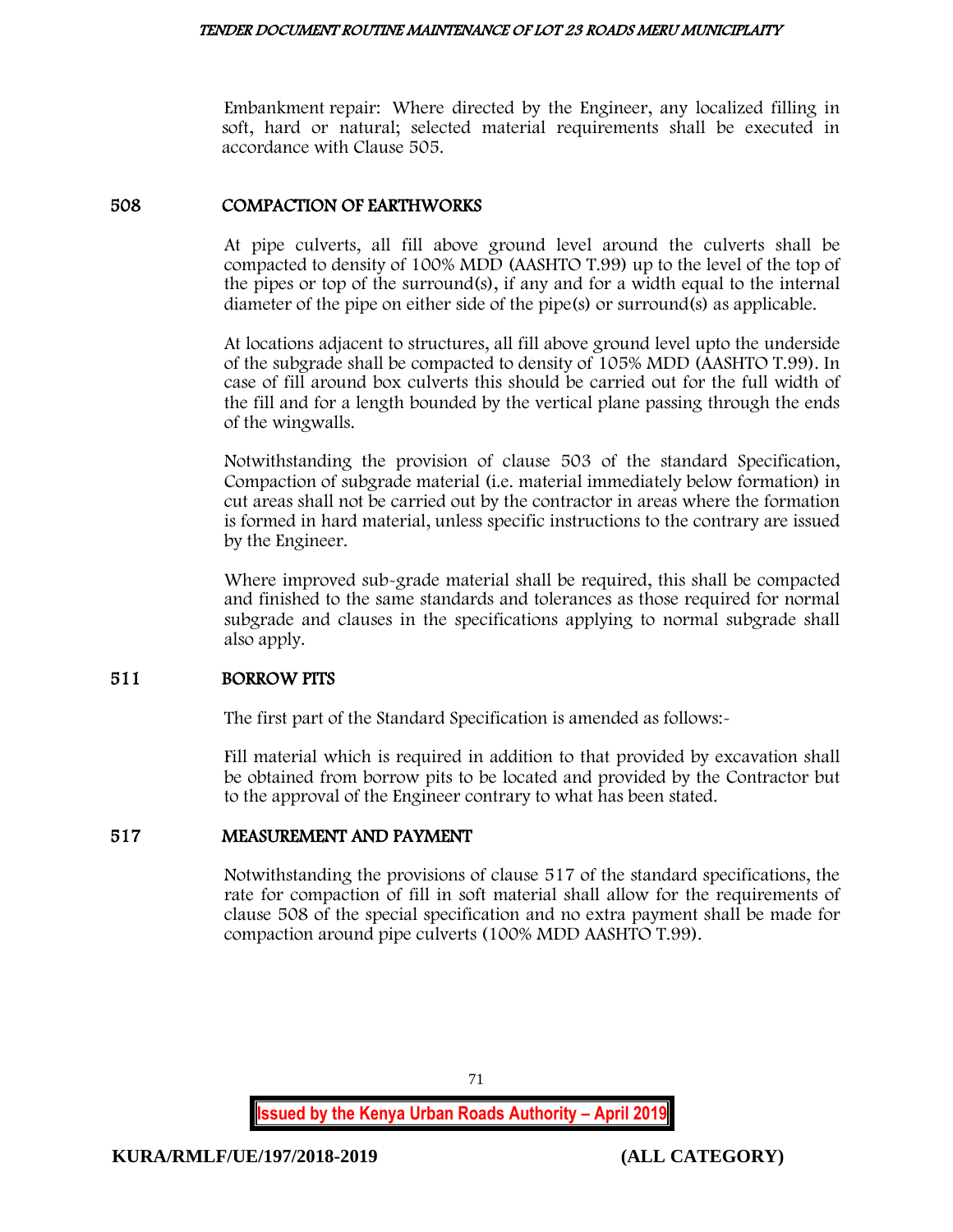## SECTION 6 - QUARRIES, BORROW PITS, STOCKPILES AND SPOIL AREAS

## 601 GENERAL

Notwithstanding any indications to the contrary in the Standard specification the Engineer will not make available to the Contractor any land for quarries, borrow pits, stockpiles and spoil areas, except for those areas in road reserves specifically approved by him.

The contractor will be entirely responsible for locating suitable sources of materials complying with the Standard and Special Specifications, and for the procurement, Wining, haulage to site of these materials and all costs involved therein. Similarly the contractor will be responsible for the provision and costs involved in providing suitable areas for stockpiling materials and spoil dumps. Should there be suitable sites for spoil dumps or stockpiles within the road reserve forming the site of the works the Contractor may utilise these subject to the approval of the Engineer.

No additional payment will be made to the Contractor to cover costs arising from the requirements for this Clause and the Contractor must include these costs in the rates inserted into the Bills of Quantities.

## 602 MATERIAL SITES

The information on possible material sites is given for the general guidance of bidders. Bidders are however advised to conduct their own investigation as the information contained therein is neither guaranteed nor warranted

## 603 PROVISION OF LAND

Notwithstanding any indications to the contrary in the Standard specification the Engineer will not make available to the Contractor any land for quarries, borrow pits, stockpiles and spoil areas, except for those areas in road reserves specifically approved by him.

The contractor will be entirely responsible for locating suitable sources of materials complying with the Standard and Special Specifications, and for the procurement, Wining, haulage to site of these materials and all costs involved therein. Similarly the contractor will be responsible for the provision and costs involved in providing suitable areas for stockpiling materials and spoil dumps. Should there be suitable sites for spoil dumps or stockpiles within the road reserve forming the site of the works the Contractor may utilise these subject to the approval of the Engineer.

No additional payment will be made to the Contractor to cover costs arising from the requirements for this Clause and the Contractor must include these costs in the rates inserted into the Bills of Quantities.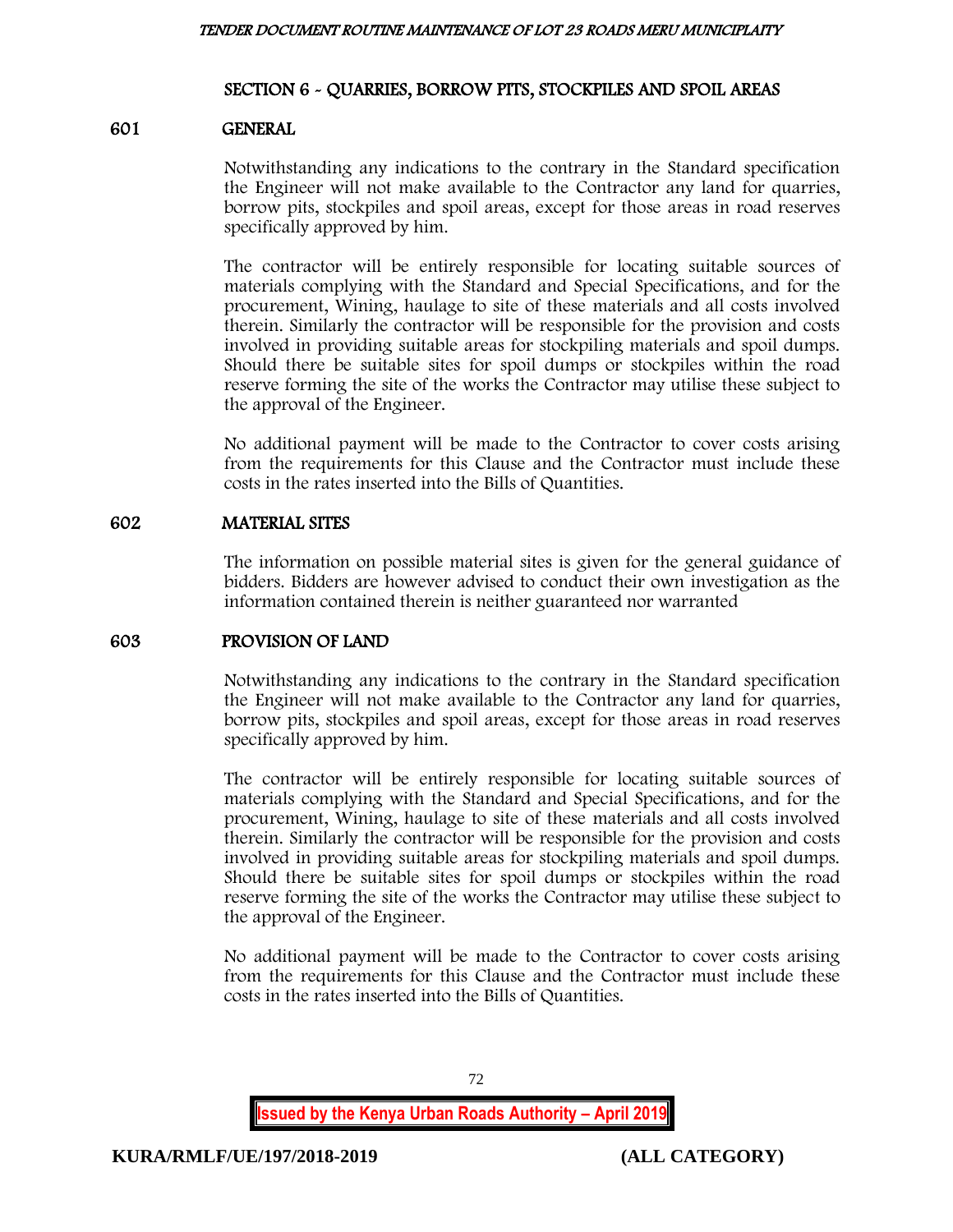# 605 SAFETY AND PUBLIC HEALTH REQUIREMENTS

In addition to clause 605, the contractor shall allow for professionals to conduct lectures to the workers regarding the spread of HIV/Aids.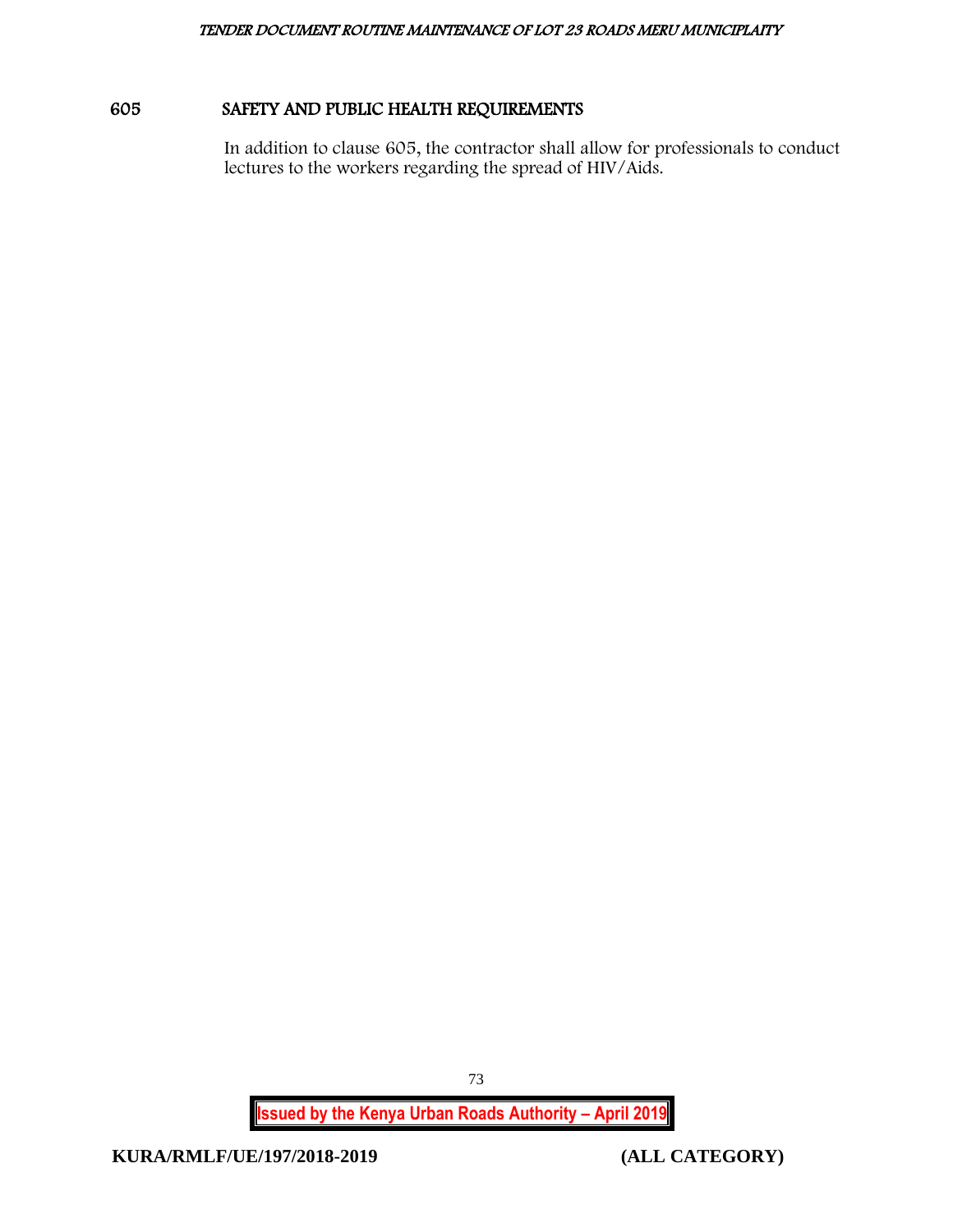# SECTION 7 - EXCAVATION AND FILLING FOR STRUCTURES

## 703 EXCAVATION OF FOUNDATIONS FOR STRUCTURES

Unless otherwise instructed by the Engineer, all excavated surfaces in material other than hard material, on which foundations for structures shall be placed, shall be compacted to 100% MDD (AASHTO T.99) immediately before structures are constructed.

Paragraph 4, last line:  $\sim$  Replace "95%" with "100%".

## 707 BACKFILLING FOR STRUCTURES

Unless otherwise instructed by the Engineer, all backfilling material shall be compacted to a minimum of 100% MDD (AASHTO T.99).

## 709 EXCAVATIONS FOR RIVER TRAINING AND NEW WATER COURSES

Payments for river training and establishment of new watercourses shall only be made where such work constitute permanent works. Works done for road deviation or other temporary works shall not qualify for payment.

## 710 STONE PITCHING

Stone pitching to drains, inlets and outlets of culverts to embankments and around structure shall consist of sound unweathered rock approved by the Engineer.

The stone as dressed shall be roughly cubical in shape with minimum dimensions of 150 x 150mm for normal thickness of stone pitching.

The surface to receive the pitching shall be compacted and trimmed to slope and the stone laid, interlocked and rammed into the material to give an even finished surface.

In areas where stone pitching has been damaged, the Contractor shall identify such areas and notify the Engineer for his agreement of the extent of the Works required and his approval and instructions to proceed with the Works. Stone Pitching Repair and Reconstruction shall be carried out in accordance with Clause 710 of the Standard Specifications.

The Works shall involve removal of the damaged stone pitching and reconstruction of the said areas in accordance with Clause 710 of the Standard Specifications by use of the sound salvaged material together with any necessary additional material where all such materials shall comply with Section 7 of the Standard Specifications.

Contrary to clause 713 of the standard specifications, the rates inserted for stone pitching shall allow for grouting.

74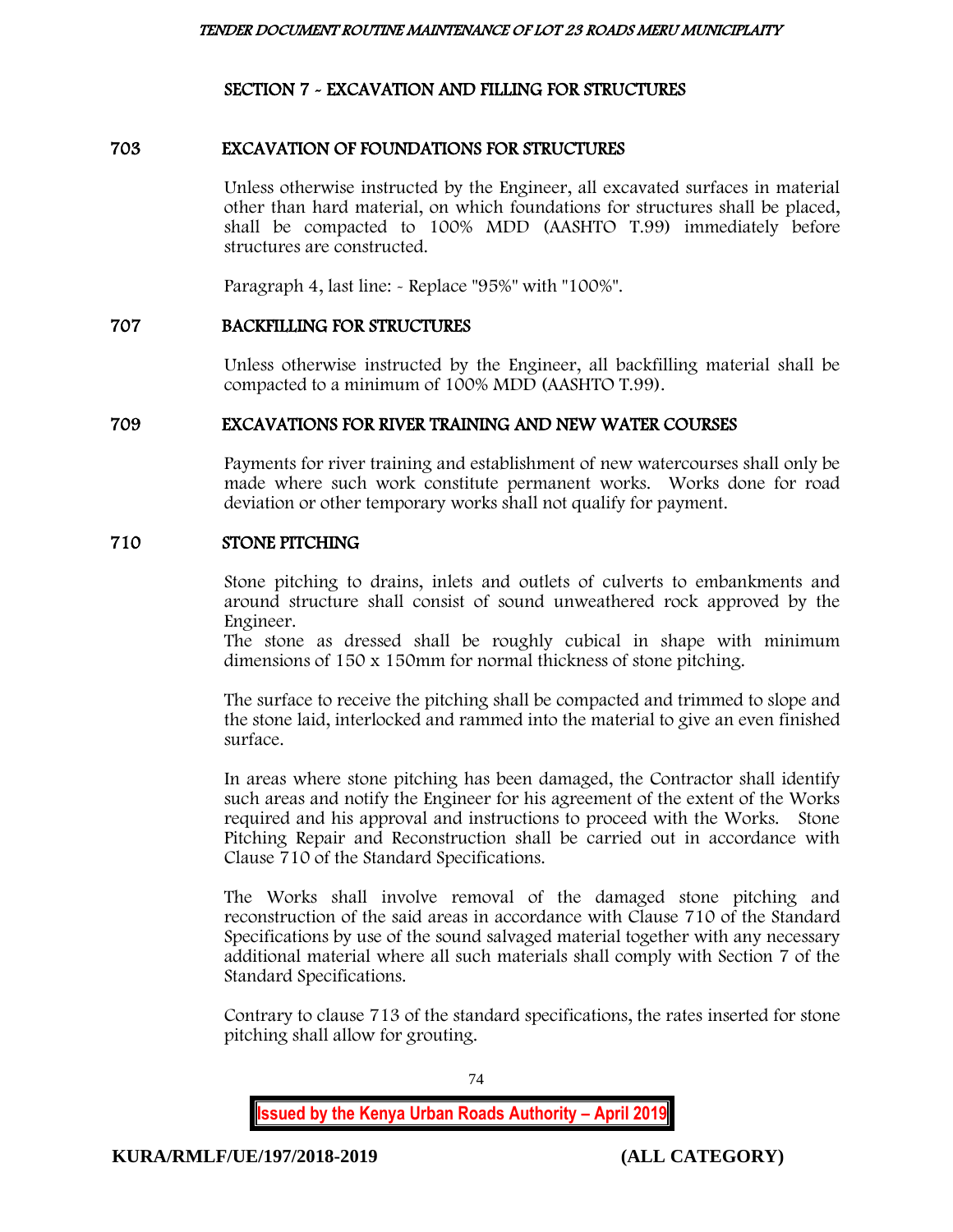## 711 GABIONS

Where instructed by the Engineer the Contractor will install gabions as protection works to washout areas or bridge Piers and or Abutments. Gabions shall be constructed in accordance with Clause 711 of the Standard Specification.

I n cases where existing gabions have been damaged, the Contractor shall identify them and notify the Engineer for his agreement of the extent of the Work required and his approval and instructions to proceed with the Works.

The Works shall involve removal of the damaged gabions / rocks, excavation to the correct levels and grades as directed by the Engineer, and in accordance with Clause 711 of the Standard Specifications and reconstruction with new gabions and other necessary materials as necessary. The damaged gabions shall be recovered and transported to the nearest KURA'S Yard or M.O. R &P.W Department depot.

## 712 RIP-RAP PROTECTION WORK

Quarry waste or similar approved material shall be used to backfill scoured and eroded side, outfall and cut-off drain. The material shall be compacted to form a flat or curved surface preparatory to stone [pitching of drainage channels, existing and new scour checks as directed by the Engineer.

The surface to receive the pitching shall be compacted and trimmed to slope and the stone hand laid, interlocked and rammed into the material to give an even finished surface. The interstices of the Pitching shall be rammed with insitu material. The insitu material immediately behind the pitching shall be compacted to minimum density of 100% MDD compaction (AASHTO T.99)

## 714 BACKFILL BELOW STRUCTRURES

Where instructed this shall be carried out in compliance with the requirements of Clause 507 and 804 of the Standard Specification.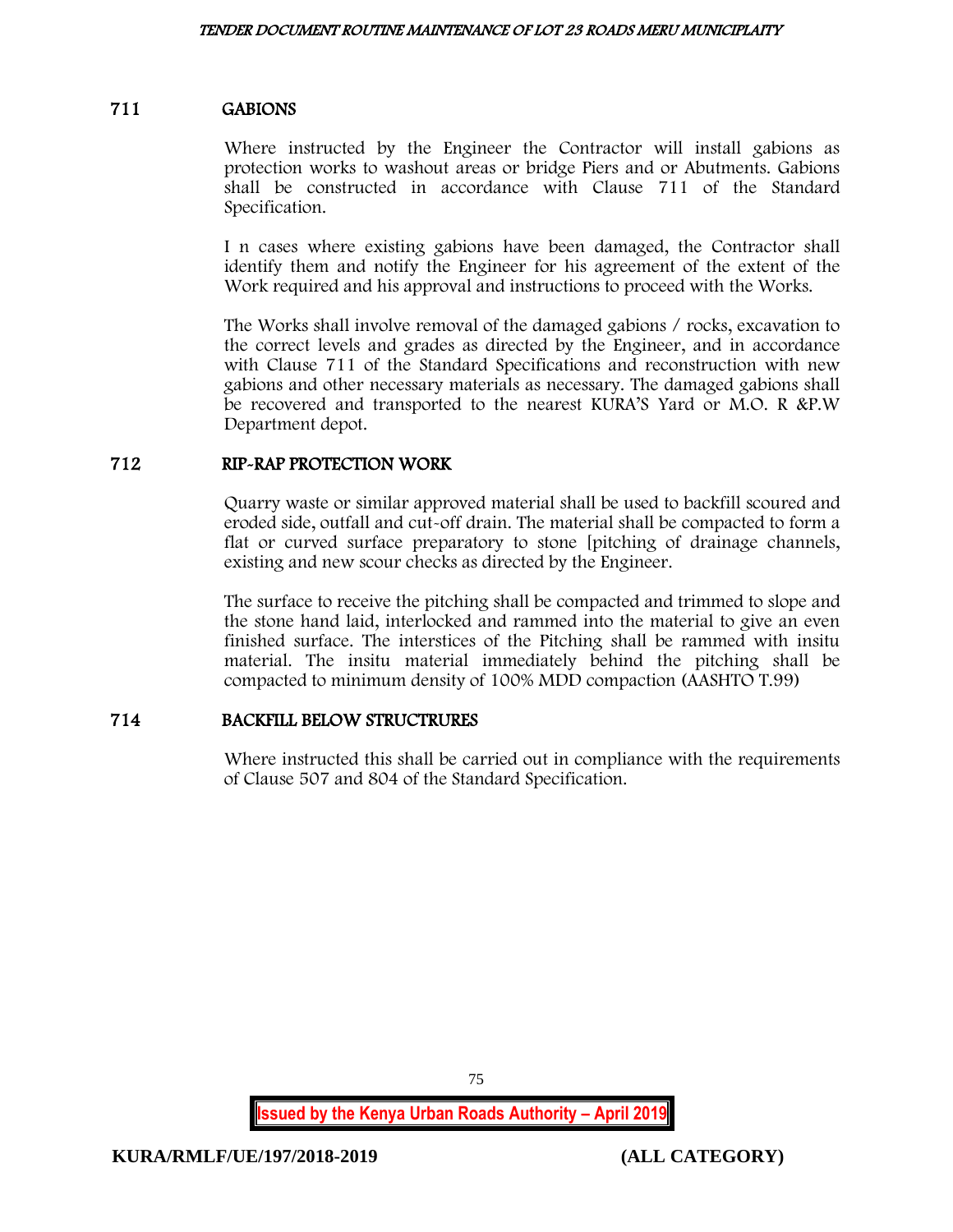## SECTION 8 - CULVERTS AND DRAINAGE WORKS

#### 801 SCOPE OF SECTION

The operations specified in this section apply to the installation of drainage works and reinstatement and improvement of the same.

In addition, this Section covers: -

- Extending of existing 450mm, 600mm and 900mm diameter pipes to be compatible with the increased road width or access.
- Desilting and cleaning of existing pipes and outfall drains to make them free flowing.

## 804 EXCAVATION FOR CULVERTS AND DRAINAGE WORKS

In the Standard Specifications, make the following amendments: -

- (a) In paragraph 6, line 3, and in paragraph 7, line 5 and in paragraph 11, line 6, delete "95%" and insert "100%".
- (b) Removal of Existing Pipe Culverts

Where instructed by the Engineer, the Contractor shall excavate and remove all existing blocked or collapsed culvert pipes of 450mm, 600mm and 900mm diameter including concrete surround, bedding, inlet and outlet structure.

The void left after removal of culvert pipes shall be widened as necessary to accommodate new concrete bedding, pipe and haunching.

The payment of this work shall be per linear metre of pipes removed, and the volume in m<sup>3</sup> of inlet/outlet structure removed. The void left by removal of these pipes shall be carefully preserved in order to accommodate replacement of 450mm, 600mm or 900mm diameter pipe culverts as shall be directed by the Engineer.

- (c) Removal of Other Existing Drainage Structures When instructed by the Engineer, the Contractor shall demolish or remove any other structure and payment for this shall be made on day work basis.
- (d) Excavation for Culverts and Drainage Works

The Contractor shall carry out all excavations for new culverts and drainage works to the lines, levels, inclinations, and dimensions shown on the drawings or as instructed by the Engineer.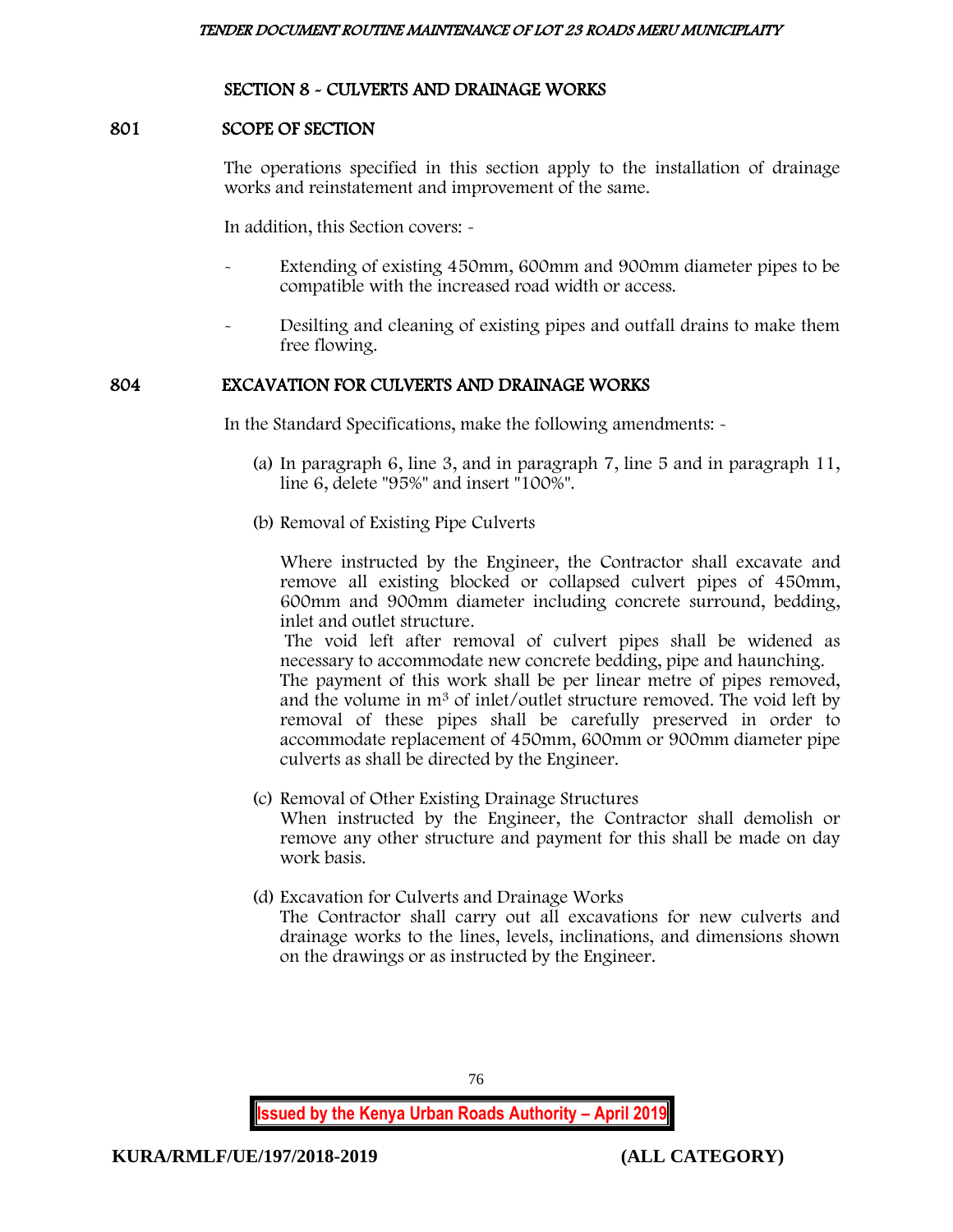## 805 EXCAVATION IN HARD MATERIAL

In the Standard Specifications, Sub-clauses 805(a) and 805 (b) delete "95%" and insert "100%".

In sub-clause 809(a), paragraph 1, line 1, substitute "95%" with "100%".

In sub-clause 809(c), paragraph 2, line 4, between the words "compacted" and "and shaped" insert the words "to 100% MDD (AASHTO T.99)".

Hard material is material that can be excavated only after blasting with explosives or barring and wedging or the use of a mechanical breaker fitted with a rock point in good condition and operated correctly. Boulders of more than 0.2m<sup>3</sup> occurring in soft material shall be classified as hard material.

## 809 BEDDING AND LAYING OF PIPE CULVERTS

Concrete pipes shall be laid on a 150mm thick concrete bed of class 15/20 and the pipes shall be bedded on a 1:3 cement: sand mortar at least 50mm thick, 150mm wide and extending the full length of the barrel.

The rates inserted shall allow for compaction of the bottom of excavation to 100% MDD (AASHTO T.99).

## 810 JOINTING CONCRETE PIPES

The concrete pipes for the culverts shall have ogee joints and will be jointed by 1:2 cement: sand mortar and provided with fillets on the outside as described in clause 810 of the Standard Specification.

## 812 BACKFILLING OVER PIPE CULVERTS

In the Standard Specifications, clause 812

a) Wherever the expression "dry density of 95% MDD (AASHTO T. 99)" occurs delete and replace with "dry density of 100% MDD (AASHTO T.99)".

The rates entered for laying of pipe culverts shall allow for backfilling to pipe culverts and compacting to 100% MDD (AASHTO T.99) and these works shall not be measured and paid for separately.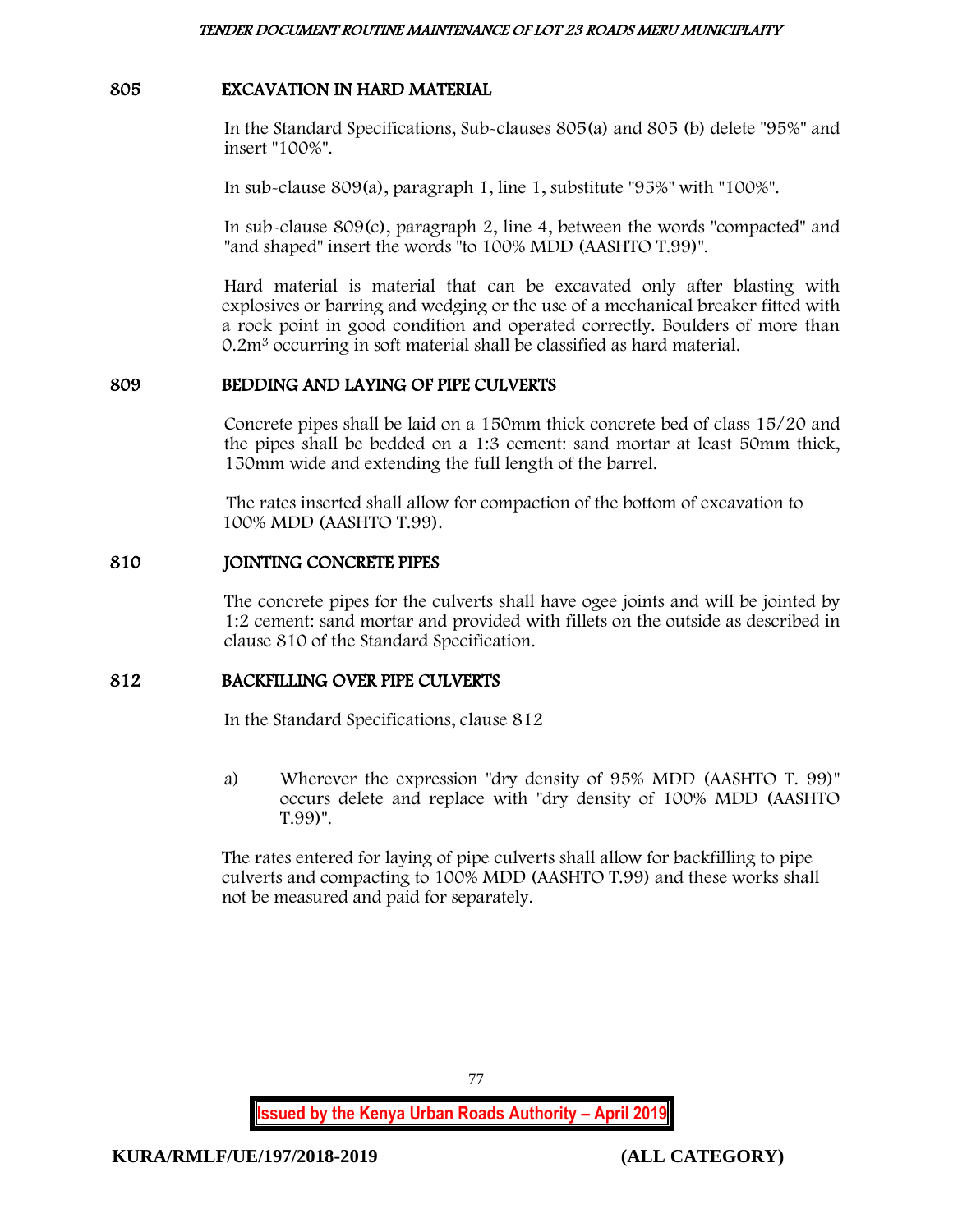## 814 SUBSOIL DRAINS

In the event of excavation for repairs exposing local seepage, springs or unacceptably high water table, the Engineer may instruct the provision of counter fort or French drains.

These drains shall consist of a trench excavated to the alignment, width, depth and gradient instructed by the Engineer, and backfilled with approved compacted clean hard crushed rock material as specified in clause 815 of the standard specification. Where these drains lie within the carriageway the carriageway shall be reinstated with compacted stabilised gravel and surfaced with hot asphalt or a surface dressing as instructed by the Engineer.

## 815 INVERT BLOCK DRAINS AND HALF ROUND CHANNELS

Invert Block Drains and Half Round Channels shall be constructed as shown in the drawings provided in accordance with the Standard Specifications where directed by the Engineer.

## 817 REPAIRS TO DRAINS

## 817.1 Cleaning and Repair of Existing Drains

In areas of existing side drains, mitre or outfall drains where such are blocked, the Engineer shall instruct the Contractor to clean and clear the drains to free flowing condition.

The work shall consist of:

- (a) Stripping and removal of any extraneous material to spoil including vegetation and roots in the drains to the satisfaction of the engineer.
- (b) Spreading of any spoil to the satisfaction of the Engineer.

Shaping the drains to free flowing condition as directed by the Engineer. Removing any broken side slabs for inverted block drains and replacing with a new removing any broken inverted block drains and replacing with a new one well jointed.

Measurement and Payment for cleaning drains shall be by linear metre of drain cleaned measured as the product of plan area and vertical depth of extraneous material instructed to be removed. No extra payment will be made for removal of vegetation and roots.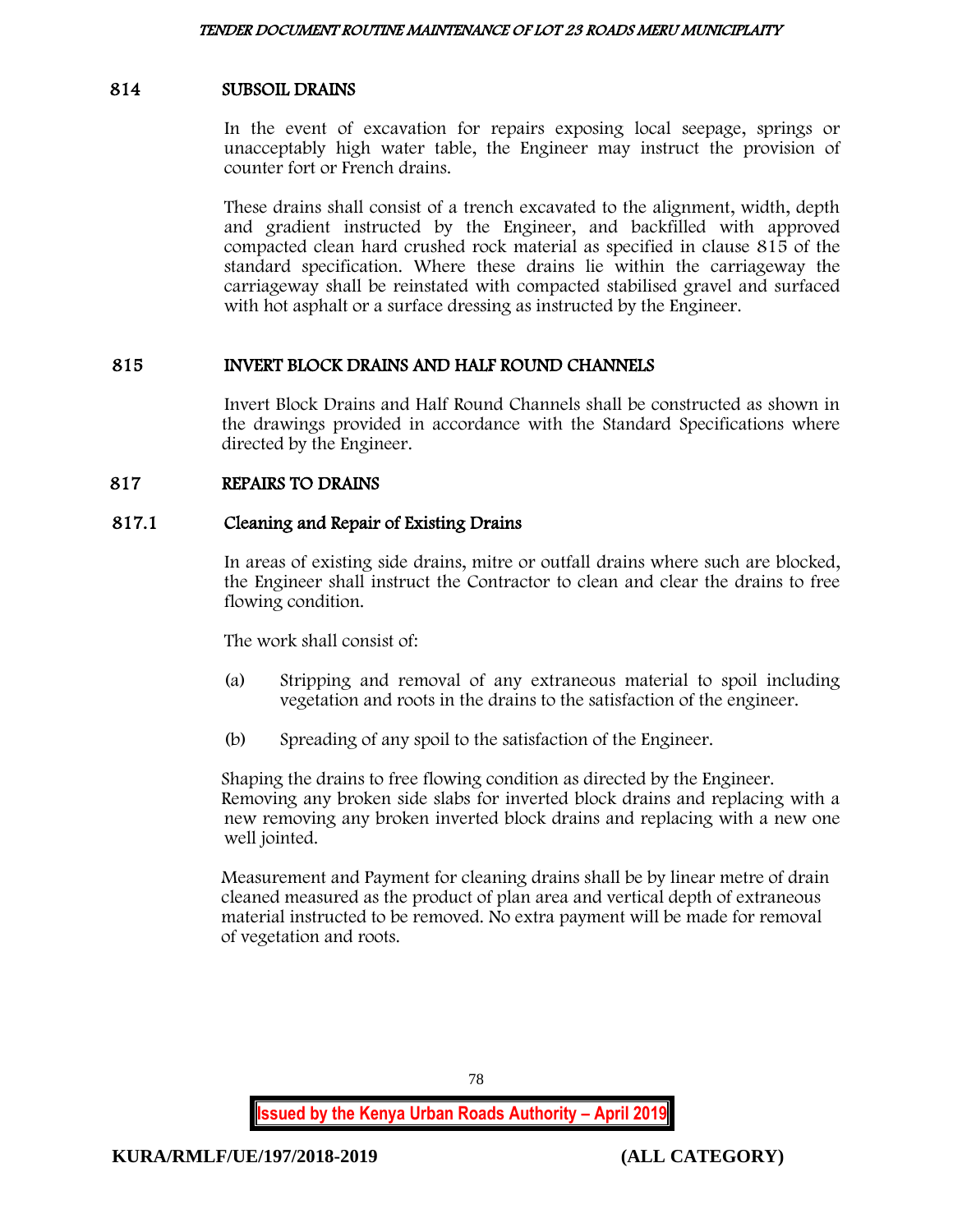## 817.2 Channels

The Engineer may instruct that the Contractor provides open channels in place of existing subdrains where the latter may be damaged or in any other place. The rates entered by the Contractor in the bills of quantities must include for removal and disposal of any subdrain material, excavation to line and level, backfilling and compaction as directed by the engineer. The channels shall be constructed of precast class 20/20 concrete of minimum 80mm thickness and lengths or widths not exceeding 1000mm. Joints shall be at least 15mm wide filled with 1:2 cement sand mortar.

## 817.3 Rubble fills for protection work

Quarry waste or similar approved material shall be used to back fill scoured and eroded side, outfall and cut-off drains. The material shall be compacted to form a flat or curved surface preparatory to stone pitching of drainage channels, existing and new scour checks as directed by the Engineer.

## 817.4 Stone Pitching

Stone pitching shall be constructed in accordance with clause 710 of the standard Specification.

#### 817.5 Gabions

Gabions shall be constructed in accordance with clause 711 of the standard Specification.

## 817.6 Spoil Material

The Contractor shall be responsible for removal from site of all materials excavated in the course of undertaking works in this section of the specifications, unless suitable for re-use, and deposit of the material in a spoil dump to be approved by the Engineer.

#### 818 SCOUR CHECKS

Scour checks are to be constructed in mass concrete in accordance with clause 818 of the standard Specifications and the drawings as shall be provided.

#### 819 CLEANING AND MAINTENANCE

#### 819.1 Desilting of Pipe Culverts

Where instructed, Contractor shall desilt the existing pipe culverts by removing all the material from the pipe to make them clean and free flowing.

Measurement and payment shall be by the linear metres of pipes de-silted, regardless of diameter size.

79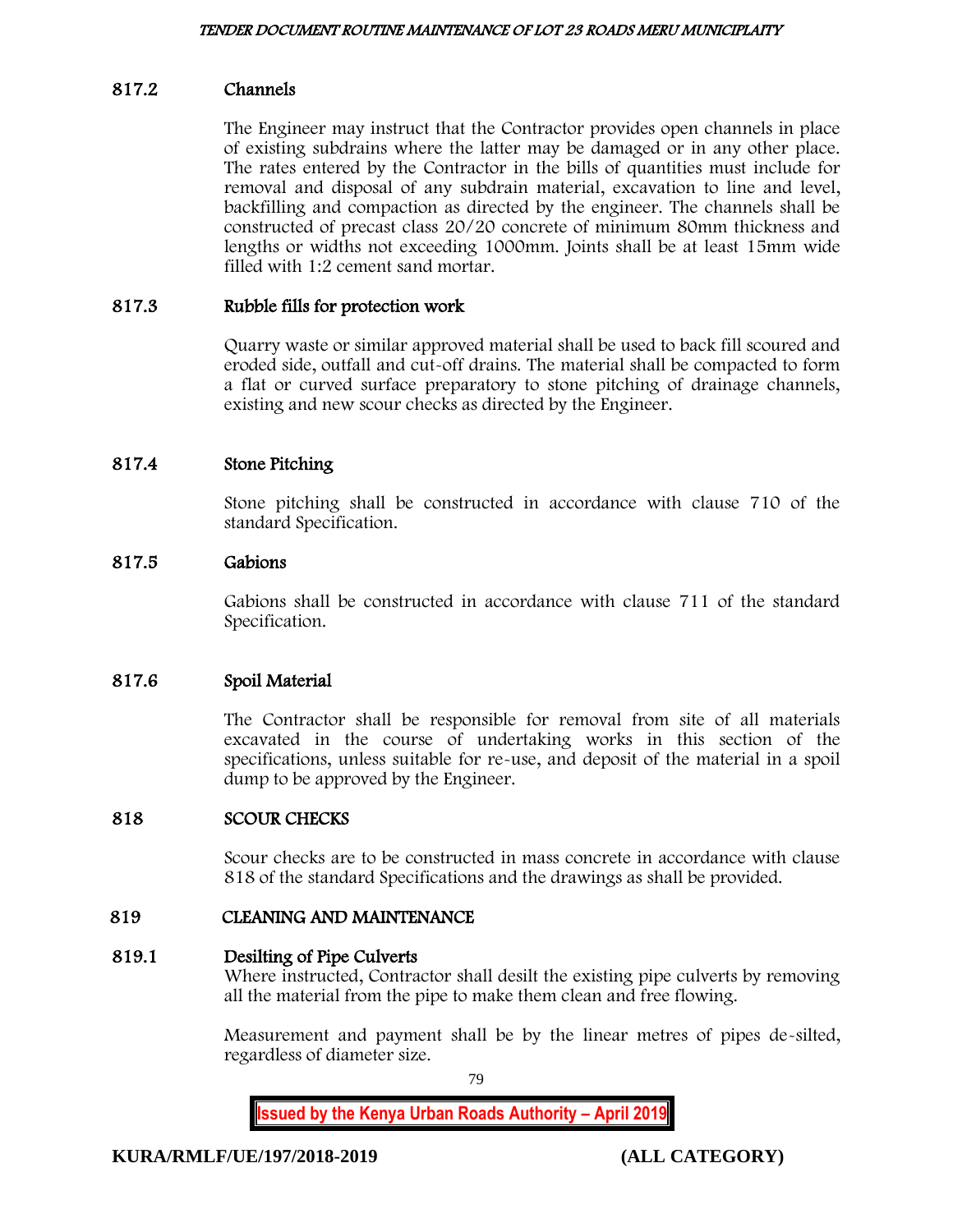## SECTION 9 - PASSAGE OF TRAFFIC

#### 901 SCOPE OF THE SECTION

The Contractor shall so arrange his work to ensure the safe passage of the Traffic at all times and if necessary construct and maintain an adequate diversion for traffic complete with all the necessary road traffic signs.

The contractor shall provide to the satisfaction of the Engineer adequate warning signs, temporary restriction signs, advance warning signs, barriers, temporary bumps and any other device and personnel equipped with two way radios to ensure the safe passage of traffic through the works.

When carrying out the Works the Contractor shall have full regard for the safety of all road users.

The Contractor shall also provide sign posts and maintain to the satisfaction of the Engineer all deviations necessary to complete the works. The contractor should allow for the costs of complying with the requirements of this clause in his rates.

The contractor will be deemed to have inspected the site and satisfied himself as to the adequacy of his bid for these works and no additional payments will be made to the contractor for any expenditure on traffic control or the provision of deviations. The employer shall not be liable for inadequate prior investigations of this nature by the contractor.

#### 903 MAINTENANCE OF EXISTING ROADS

The Contractor shall when instructed, maintain the existing project road ahead of works using compacted asphalt concrete type I in accordance with the provisions in clause  $1601B - 1607B$  of the Special Specifications or gravel material depending on the nature of the wearing course surface.

## 904 CONSTRUCTION OF DEVIATIONS

#### (a) General

In addition to requirement of this clause, the Contractor shall when instructed construct and complete deviations to the satisfaction of the Engineer before commencing any permanent work on the existing road. Also during these works the contractor is supposed to provide a detour of adequate pipe culverts for pedestrian and traffic crossing where there is bridge works.

Subject to the approval by the Employer, the Contractor may maintain and use existing roads for deviation. Payment for this, made in accordance with clause 912 (a) (i), shall be by the Kilometre used depending on the type of road used, whether bituminous or earth/gravel. The rates shall include for the provision of materials and the works involved.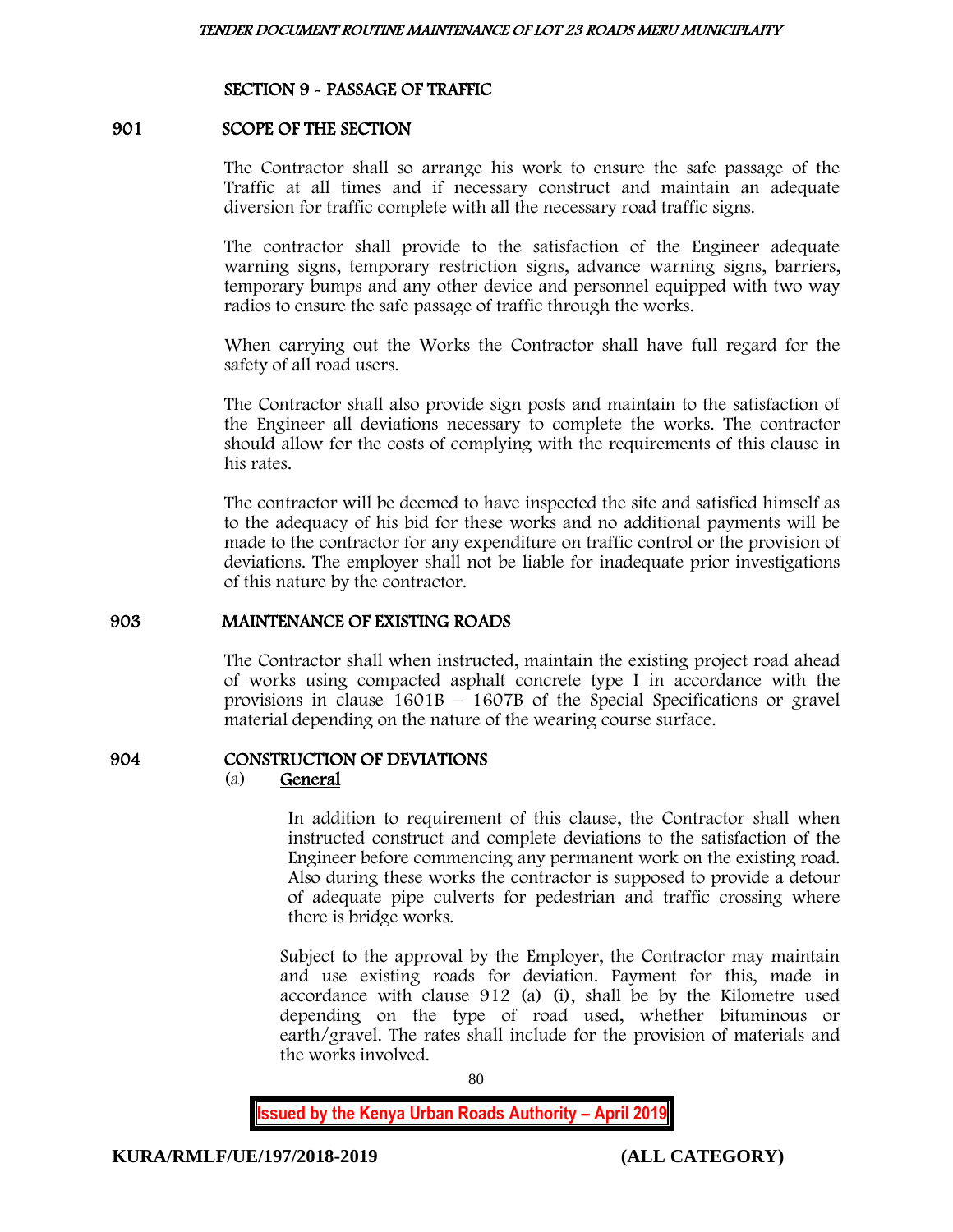#### b) Geometry

The carriageway width of the deviations shall not be less than 6m wide and suitable for 2-way lorry traffic unless otherwise specified.

## c) Construction

Unless otherwise instructed gravel wearing course for the deviation shall be 150mm compacted thickness complying with section 10 of the Standard Specification. The Contractor shall allow in his rate for removal of any unsuitable material before placing of gravel wearing course, as this will not be paid for separately.

In addition to provision of this clause, Contractor is required to sprinkle water at least 4 times a day at the rate of 1 to 1.4 litres/ $M^2$  in regular interval to minimise the effects of dust. Latest sprinkling time shall be one hour before the sunset.

Where existing neighbouring roads are used as deviation, Contractor shall carry out repairs and maintenance in parent materials used for the existing base and surfacing of the road being used.

## 906 PASSAGE OF TRAFFIC THROUGH THE WORKS

The Contractor shall arrange for passage of traffic through the works during construction whenever it is not practicable to make deviations.

Any damage caused by passing traffic through the works shall be made good at the contractor's own cost.

## 907 SIGNS, BARRIERS AND LIGHTS

Contractor shall provide signs, barriers and lights as shown in the drawing in Book of Drawings at the locations where the traffic is being carried off the existing road to the deviation and back again to existing road. The Contractor shall provide ramps and carry out any other measures as instructed by the Engineer to safely carry traffic from the road to deviation.

Contrary to what has been specified in this clause the road signs provided shall be fully reflectorised and in conformity with clause 9.1 of the "Manual for Traffic Signs in Kenya Part II".

## 909 ASSISTANCE TO PUBLIC

In addition to provision of clause 909, Contractor shall maintain close liaison with the relevant authorities to clear any broken down or accident vehicles from the deviations and the main road, in order to maintain smooth and safe flow of the traffic. Further, the Contractor shall provide a traffic management plan to be approved by the Engineer before the commencement of any construction works and execute the same, to the satisfaction of the Engineer, during the entire period of project implementation. A draft traffic management plan shall be submitted with Bid.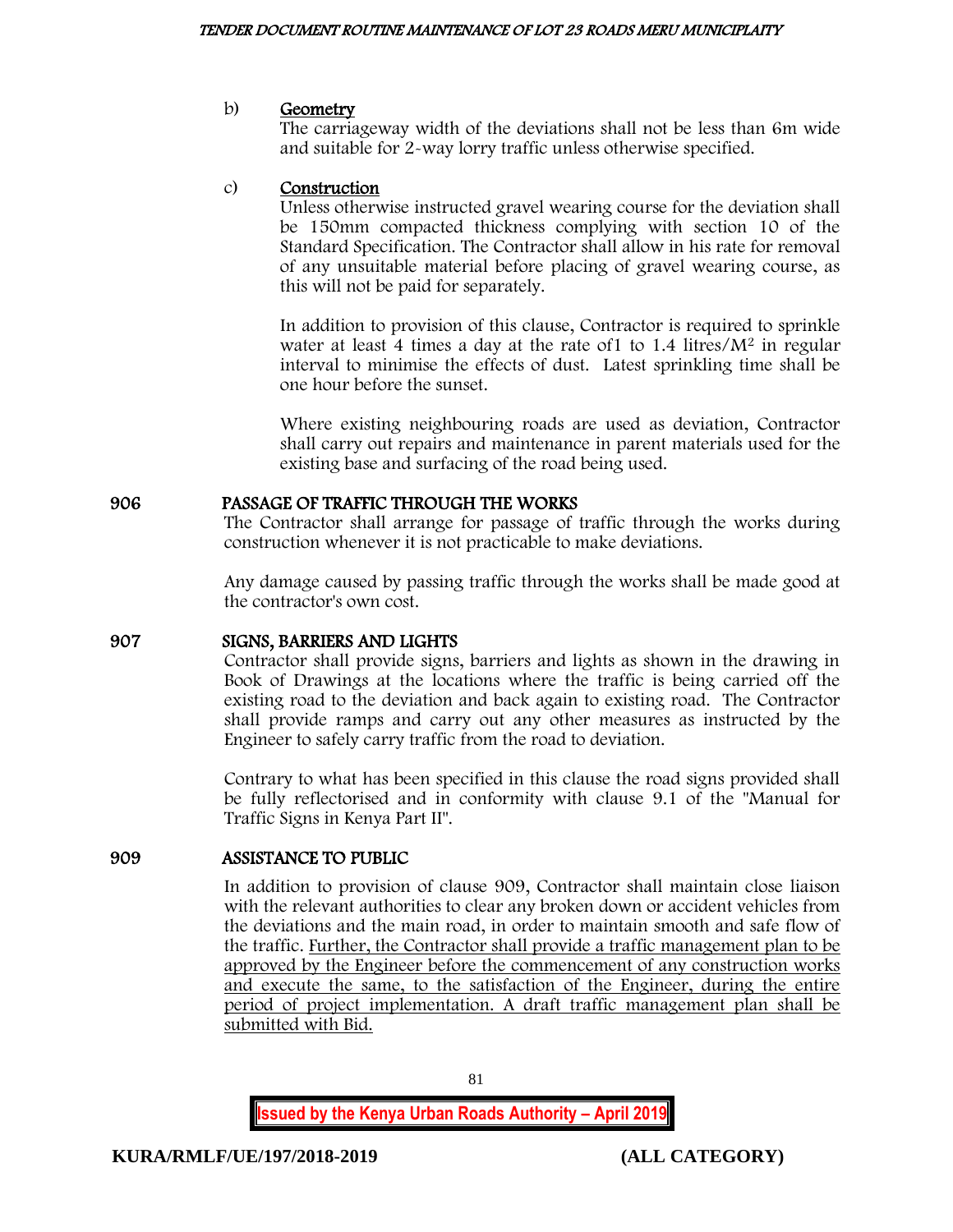### 912 MEASUREMENT AND PAYMENT

#### Construct Deviation

#### Road Deviation

The Contractor shall be paid only 50% of the rate for this when he completes deviation road to the satisfaction of the Engineer. The balance shall be paid in equal monthly instalments over the contract period, as he satisfactorily maintains the deviation (as per clause 904 and 905 above) when it is in operation.

Where existing neighbouring road has been used as deviation, payment shall be by the kilometre rate and shall include the cost of repairs and maintenance of the road carried out in parent base and subbase materials.

## Deviation using Pipe Culverts

The Contractor shall be paid only 50% of the rate for this when he completes deviation to the satisfaction of the Engineer. The balance shall be paid in equal monthly instalments over the contract period, as he satisfactorily maintains the deviation when it is in operation. The Contractor shall be paid full amount when the bridge under construction will be in use.

## Maintain existing road

Asphalt Concrete or gravel for maintaining the existing road shall be measured by the cubic metre placed and compacted upon the road

## Passage of traffic through the works

Payment shall be made on Lump Sum basis.

## Assistance to Public

The Contractor will be deemed to have included cost of this item in other items and no separate payment shall be made.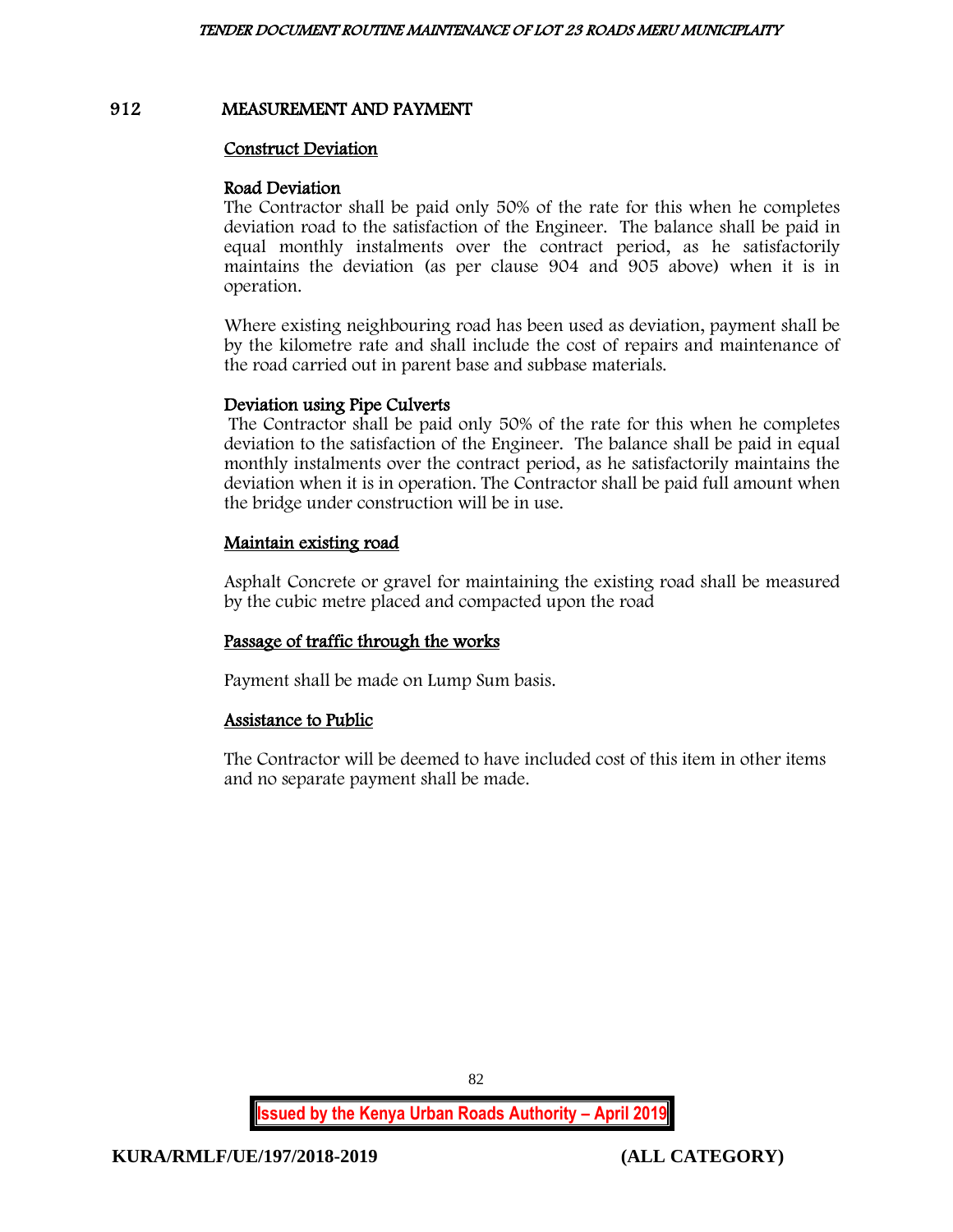# SECTION 10 – GRADING AND GRAVELLING

#### 1001 GENERAL

Grading covers the works involved in the reinstatement of the road carriageway to the camber by removing the high points and filling up gullies, corrugations and wheel ruts to restore smooth running surface. Gravelling consists of excavation, loading, hauling, spreading, watering and compaction of gravel or softstone wearing course material on the formation of the road carriageway.

#### Ditch and Shoulder grading

The activity consists of cutting of a  $V$  – ditch and reinstating or reforming of the shoulders of road using either Towed or Motor grader.

#### Carriageway grading

## (i) Light grading

This consists of trimming of the carriageway to control roughness and corrugations using either a towed grader or a motorized grader.

## (ii) Heavy grading

This consists of scarifying the existing carriageway surface, cutting high spots and moving materials to fill potholes, corrugations and wheel ruts and reshaping of the surface to the specified camber, using either a towed grader or a motorized grader. All loose rocks, roots, grasses shall be removed and disposed well clear off the drains.

Heavy grading will be considered if 70% of the road has potholes, corrugations and wheel ruts of over 200mm deep.

The material shall be bladed toward the center of the road starting from both edges until the specified camber is achieved.

## 1002 MATERIALS

Gravel shall include lateritic gravel, quartzitic gravel, calcareous gravel, decomposed rock, softstone/quarry waste material, clayey sand and crushed rock.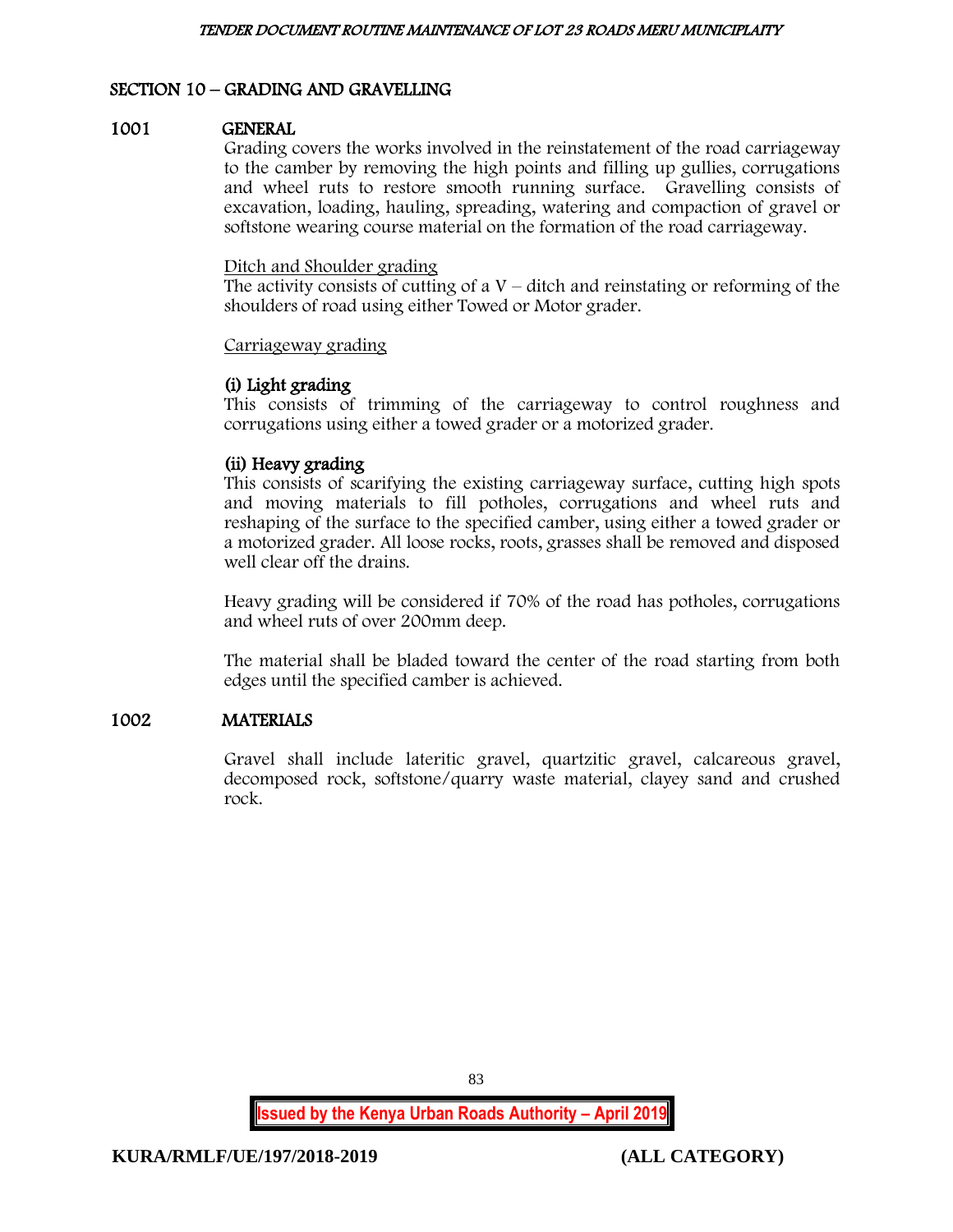# 1003 MATERIAL REQUIREMENTS

Gravel material shall conform to the requirements given below:

|                         | <b>GRADING REQUIREMENTS</b>      |     |
|-------------------------|----------------------------------|-----|
| <b>AFTER COMPACTION</b> |                                  |     |
| Sieve                   | % by weight                      |     |
| (mm)                    | passing                          |     |
| 40                      | 100                              |     |
| 28                      | $95 - 100$                       |     |
| 20                      | $85 - 100$                       |     |
| 14                      | $65 - 100$                       |     |
| 10                      | $55 - 100$                       |     |
| 5                       | $35 - 92$                        |     |
| 2                       | $23 - 77$                        |     |
| 1                       | $18 - 62$                        |     |
| 0.425                   | $14 - 50$                        |     |
| 0.075                   | $10 - 40$                        |     |
|                         | PLASTICITY INDEX REQUIREMENTS PI |     |
| Zone                    | Min                              | Max |
| WET                     | 5.                               | 15  |
| DRY                     | 10                               | 25  |

| BEARING STRENGTH REQUIREMENTS                   |            |                |
|-------------------------------------------------|------------|----------------|
| Traffic                                         | <b>CBR</b> | DCP Equivalent |
| Commercial                                      |            | mm/Blow        |
| VPD                                             |            |                |
| Greater than                                    | 20         | 11             |
| 15                                              |            |                |
| Less than 15                                    | 15         | 14             |
| CBR at 95% at MDD, Modified AASHTO and 4        |            |                |
| days soak                                       |            |                |
| Lower quality material (CBR 15) may be accepted |            |                |
| if no better material can be found              |            |                |

NB: Wet Zone – mean annual rainfall greater than 500mm Dry Zone – mean annual rainfall less than 500mm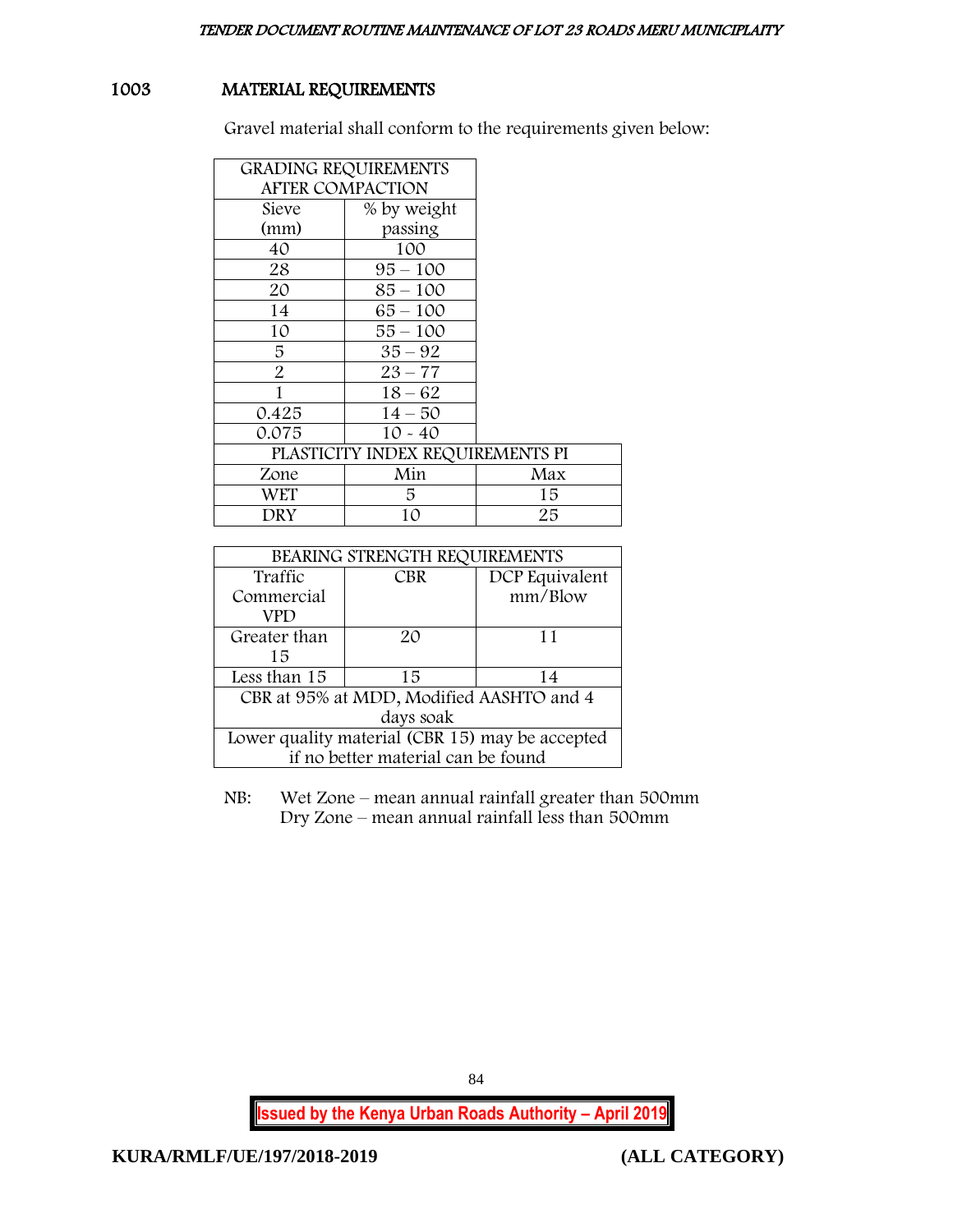## SECTION 11 – SHOULDERS TO PAVEMENT

#### 1101 GENERAL

Shoulders shall be constructed in accordance with guidelines given in 1102 and as directed by the Engineer.

For sections where shoulders are extremely low and requires fill material before the shoulder is reconstructed, the construction of fill embankment shall be in accordance with Section 5 of this specification.

#### 1102 MATERIAL FOR CONSTRUCTION OF SHOULDERS

The shoulders shall be 1.0m wide both sides and shall be formed of 150mm thick well compacted soft stone material and topsoiled with red coffee soil and planted with grass.

Low shoulder shall be reconstructed by cutting benches, filling and compacting approved fill material to form the formation to the shoulders.

Shoulder reconstruction shall be same in all sections including the slip roads.

## 1105 SURFACE TREATMENT OF SHOULDERS

The shoulders shall be planted with creeping type kikuyu grass.

#### 1106 MEASUREMENT AND PAYMENT

Payment for shoulder construction shall be in accordance with the relevant clauses in sections 11, 12, 14, 15 and 23 of the relevant Specifications. Payment for fill material on shoulder shall be in accordance with Section 5 of this specification.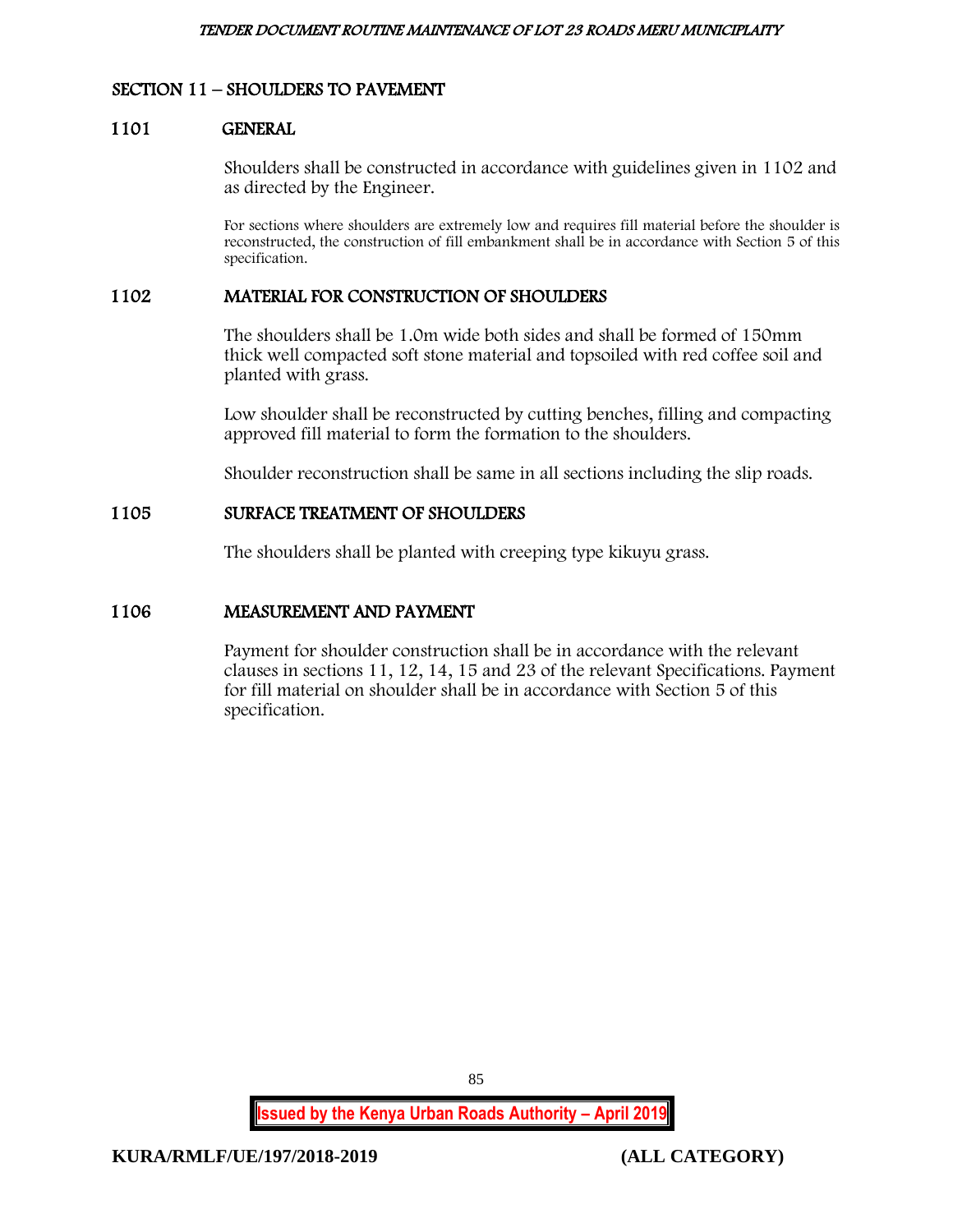## SECTION 12 - NATURAL MATERIAL SUBBASE AND BASE

#### 1201 GENERAL

Where instructed by the Engineer, the Contractor shall undertake repairs, widening and reprocessing to the existing carriageway and shoulders in accordance with sections 12 and 14 of the Special Specifications.

## a) Areas to be scarified and reprocessed

The contractor will scarify, add new material and reprocess sections as determined by the Engineer.

## b) Pavement repairs

The Contractor will carry out repairs to base and subbase as directed by the Engineer and according to Specifications given in Sections 12 and 14 of the Standard Specifications.

## c) Pavement widening

The Contractor shall, as directed by the Engineer, bench and compact the subgrade to 100% MDD (AASHTO T99), provide lay and compact material for subbase and base as directed by the Engineer and in accordance with Sections 5 and 12 of the Standard Specifications.

## 1203 MATERIAL REQUIREMENTS

Natural materials for base and subbase shall conform to the specifications given in Section 12 of the Standard Specifications for Road and Bridge Construction for cement and lime improved base and subbase.

## 1209 MEASUREMENT AND PAYMENT

Natural material for subbase and base shall be measured by the cubic metre placed and compacted upon the road calculated as the product of the compacted sectional area laid and the length.

## 1210 HAND PACKED STONE

Hand packed stone base is a layer of hand laid stone of defined size and durable in nature, laid in a manner such that when proof rolled and compacted it forms a stable and dense matrix as a road base.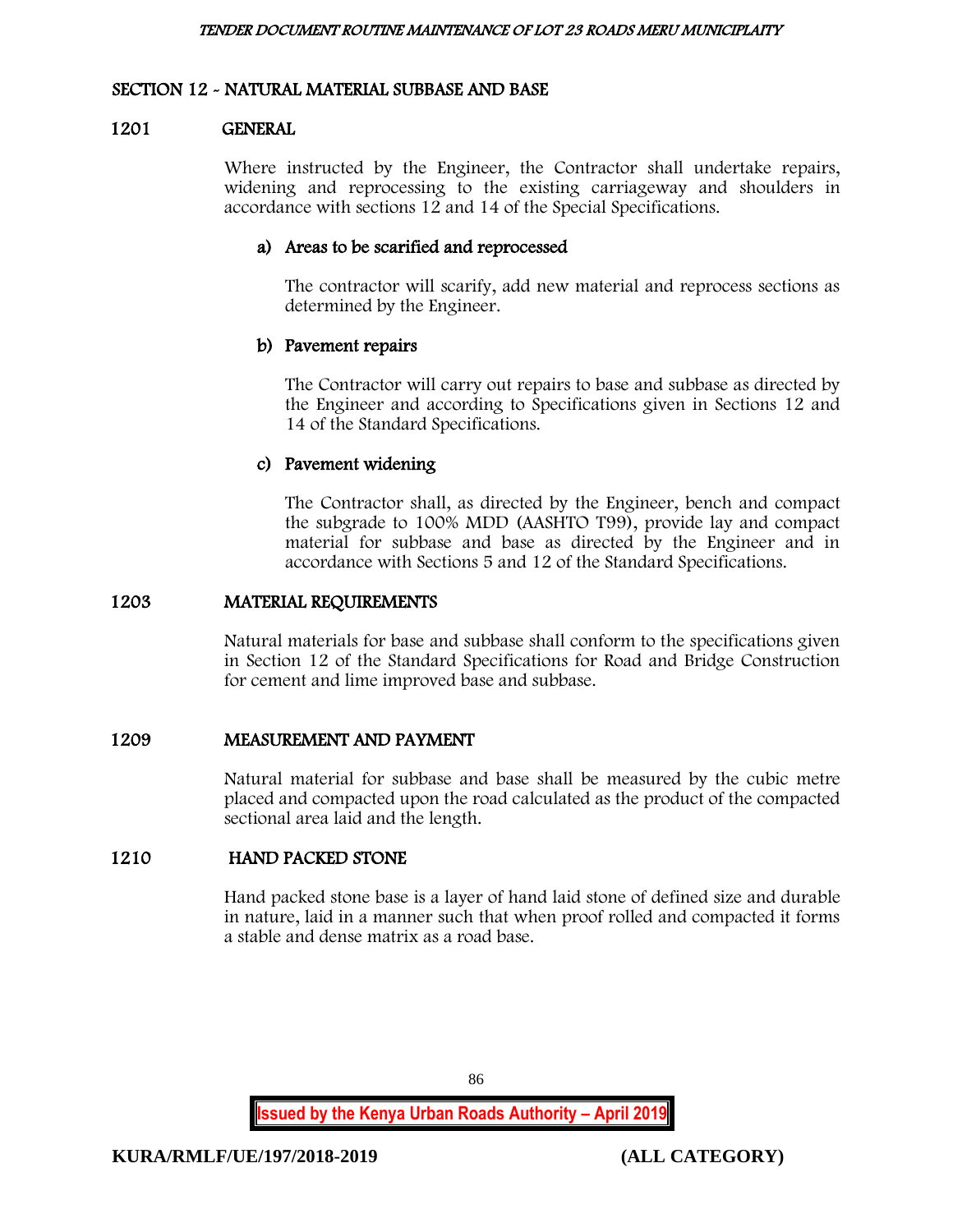# a) Material for Hand Packed Stone Base

This shall consist of durable stone with nominal base dimensions of 75 mm square and minimum height of 150 mm or when compacted to give a layer of 150 mm. The stone shall be class C with the following requirements:

LAA 45 max  $32$  max SSS 12 max FI 30 max CR 60 min.

It shall be free from foreign matter. The fines passing 0.425 mm sieve shall be NONPLASTIC

# b) Laying

The stone shall be laid by hand closely together. The stone shall be carefully bedded and tightly wedged with suitable spalls. The base of the stone shall alternate with the apex in all directions or as directed by the Engineer. The layer shall be proof rolled with a loaded scrapper or truck with a minimum axle load of 8 tonnes in the presence of the Engineer who shall approve of its stability before compaction.

# c) Compaction

This shall be by a steel wheeled roller of at least five tonnes per metre width of roll. It shall consist of four static runs or until there is no movement under the roller. There shall follow vibratory compaction until an average dry density of 85% minimum of specific gravity of stone has been achieved. No result shall be below 82% of specific gravity. The surface of the compacted layer shall then be levelled by quarry dust (0/6 mm). The dust shall have the following specifications:

| Arading        |            |  |
|----------------|------------|--|
| Sieve Size     | % Passing  |  |
| 10             | 100        |  |
| 6.3            | $90 - 100$ |  |
| 4              | 75-95      |  |
| $\overline{2}$ | $50 - 70$  |  |
|                | 33-50      |  |
| 0.425          | 20-33      |  |
| 0.300          | $16 - 28$  |  |
| 0.150          | $10 - 20$  |  |
| 0.075          | $6 - 12$   |  |

The stone shall be class C  $G \cup P$ 

The dust shall be free from foreign matter and fines passing 0.425 mm sieve shall be NON-PLASTIC. The maximum layer shall be 40 mm or as directed by the Engineer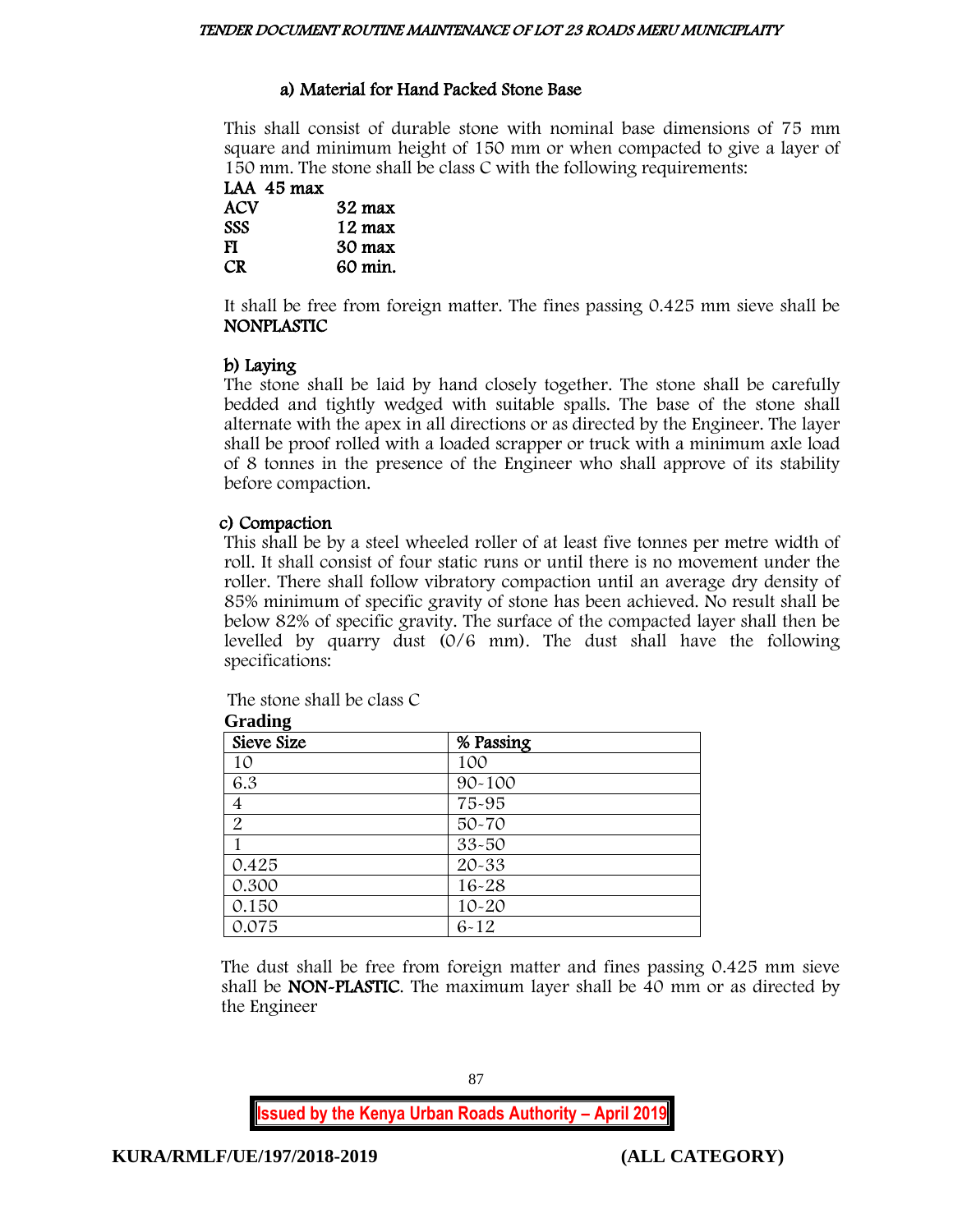#### TENDER DOCUMENT ROUTINE MAINTENANCE OF LOT 23 ROADS MERU MUNICIPLAITY

#### d) Measurement and Payment

Payment shall be by the cubic metre laid  $(m<sup>3</sup>)$ . Measurement of volume shall be determined as the product of length and compacted thickness laid. The rate quoted for this item should include the cost for laying the levelling quarry dust layer, as no extra payment shall be made for this layer.

## 1211 REPROCESSING EXISTING PAVEMENT LAYERS

## (b) General

The existing surfacing and the base shall be reprocessed with additional material and the composite mixture shall be compacted to form the subbase layer.

Before commencement of the work the Contractor shall propose plants and equipments he proposes to use for this activity.

The Contractor after approval of his proposal shall carry out test section in accordance with Section 3 of the Standard Specifications.

- (c) The existing surfacing and base course shall be broken up to specified depth and reprocessed in place, where required. The underlying layers shall not be damaged, and material from one layer may normally not be mixed with that of another layer. Where unauthorized mixing occurs or where the material is contaminated in any way by the actions of the Contractor, and the contaminated material does not meet the specified requirements of for the particular layer, he shall remove such material and replace it with other approved material, all at his own expense.
- (d) Any mixture composition of the new layer must not contain more than 30% of the bituminous material by volume. The mixture must not contain pieces of bound bituminous material larger than 37.5mm, and any such material shall be removed at the Contractor's cost.
- (e) The requirements for imported material used in the respective pavement layers shall comply with the limitations, norms, sizes and strengths specified in the Standard Specifications clause 1203(b) and (d) and shall be worked as per Section 14 of the Standard Specification.
- (f) Material reworked in-situ or that obtained from existing pavement is not expected to comply with the material requirements but the reworking should achieve the specified requirements.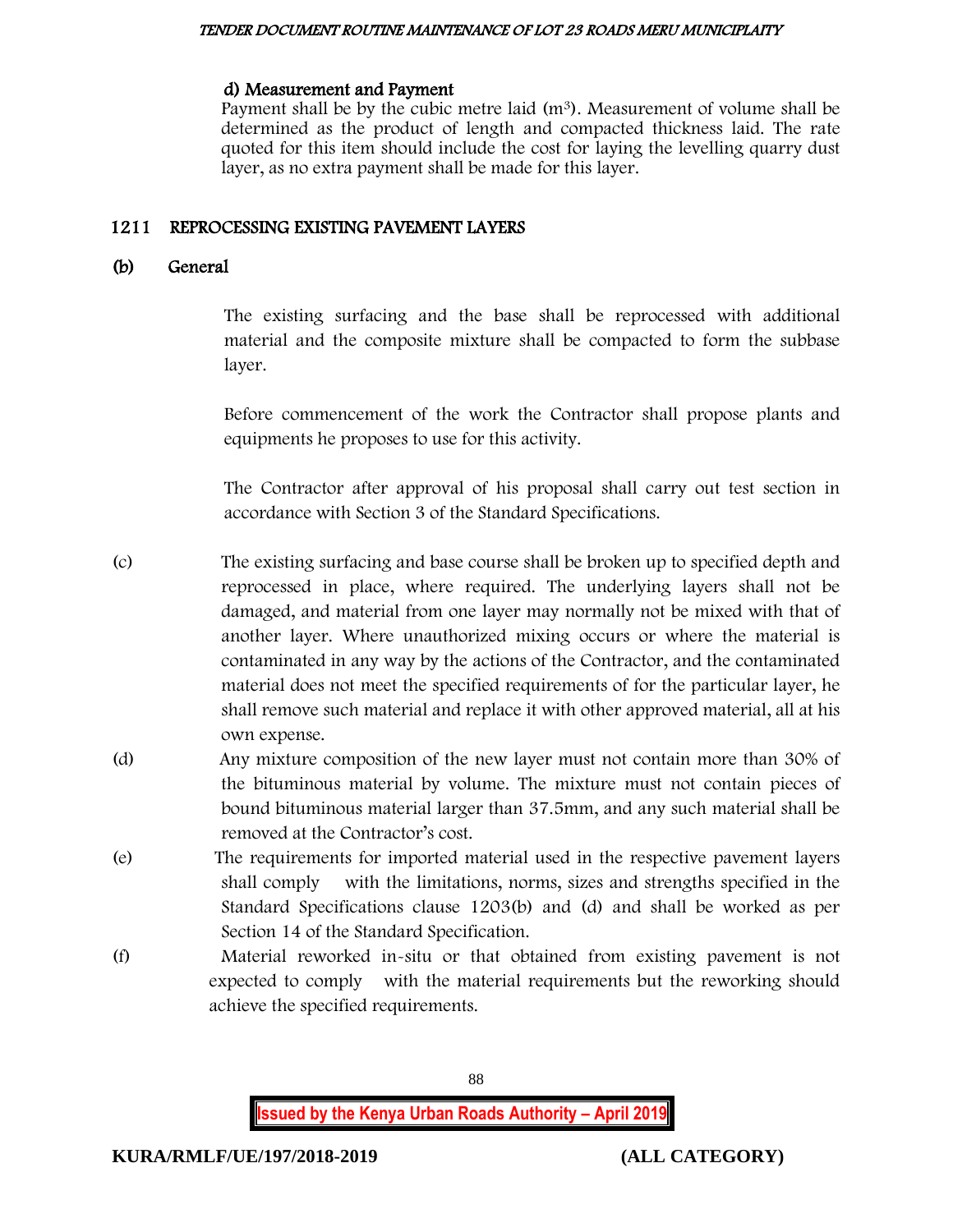(g) Where the thickness of any existing pavement layer requires to be supplemented within reprocessing and the thickness of the additional material after compaction will be less than 100mm, the existing layer shall be scarified to a depth that will give a layer thickness of at least 100mm after compacting the loosened existing and the additional material.

# Controlling the Reworked Depth

The Contractor shall submit a proven method to method to control the depth of excavation, or layer to be reworked, to the Engineer for approval. The Engineer may order a trial section to be reprocessed before any major length of the road is rehabilitated.

## Excavations

Excavations in the pavement shall be kept dry. In the event of water penetrating the underlying layers, construction of the consecutive layers shall be postponed until the underlying layers are dry enough to accommodate the construction plant without deforming or otherwise showing distress.

Step construction shall be carried out per layer at the joint when excavating, both longitudinally (if appropriate) and perpendicular to the direction of travel. The step width shall be 500mm perpendicular to the direction of travel, and 150mm long longitudinally, unless otherwise instructed by the Engineer.

Special care shall be taken when compacting the new material at the joint, ensuring that the specified density is achieved.

## Measurement and Payment

(a) Item: In-situ reprocessing of existing pavement layers as subbase compacted to specified density (95% MDD AASHTO T180) and thickness.

Unit: M<sup>3</sup>

The tendered rate shall include full compensation for breaking up the existing pavement layer to specified depth, breaking down and preparing the material and the spreading and mixing in of any additional material

(b)Item: The addition of extra gravel to subbase.

Unit: M<sup>3</sup>

The tendered rate shall include full compensation for procuring and addition of the material to the in-situ scarified layers and the transportation of the material over unlimited free-haul distance. The tendered rates will also include full compensation for prospecting for materials and any payments necessary to acquire the specified quality material.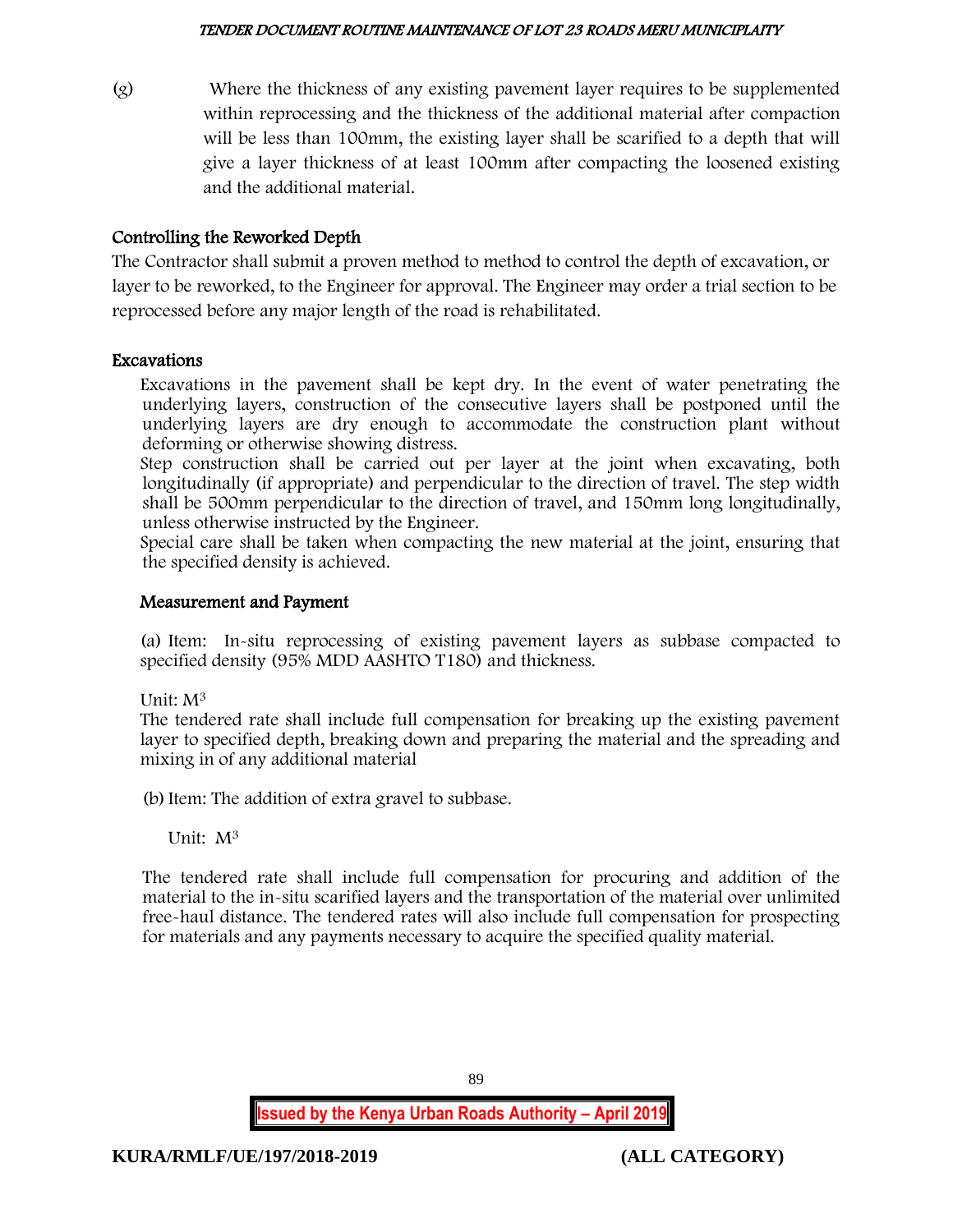### TENDER DOCUMENT ROUTINE MAINTENANCE OF LOT 23 ROADS MERU MUNICIPLAITY

(c) Excavation of existing bituminous pavement materials including unlimited free-haul.

Unit: M<sup>3</sup>

The tendered rates shall include full compensation for excavating the existing bituminous material from the pavement layers and for loading, transporting the material for unlimited free-haul, off-loading and disposing of the materials as specified.

(d) Excavation of the existing pavement

Unit: M<sup>3</sup>

The tendered rate shall include full compensation for excavating the existing material from the pavement layers and for loading, transporting the material for unlimited free-haul distance, off-loading and disposing of the material as specified.

Payment will only be made for breaking up and excavating existing pavement layers to the specified depth if the material is to be removed to spoil.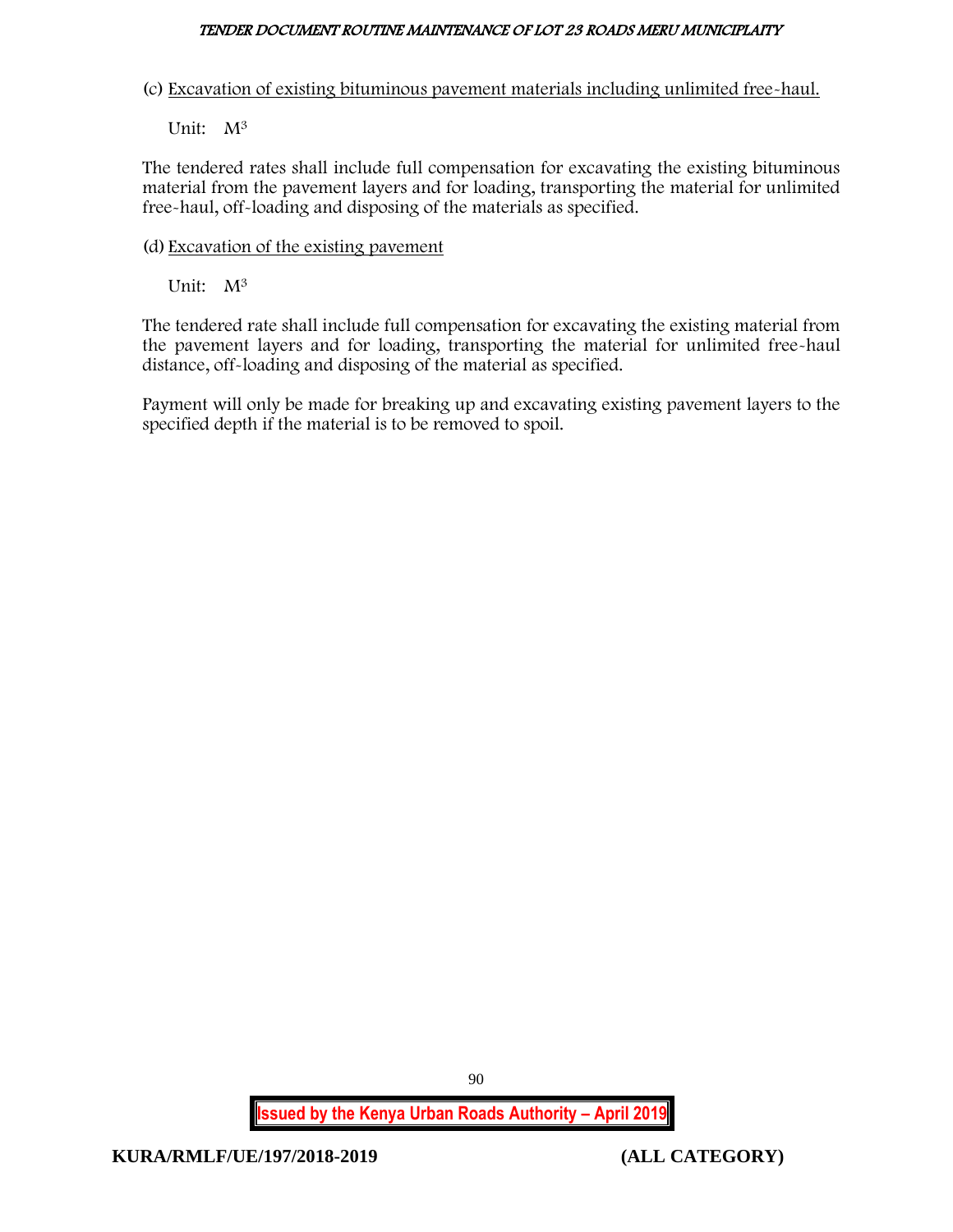## SECTION 15 - BITUMINOUS SURFACE TREATMENTS

#### 1501B PREPARATION OF SURFACE

In addition to requirements of Clause 1503B of the Standard Specifications, the contractor shall prepare and Repair Cracks, Edges, Potholes and Other Failures as follows: -

## a) Cracks 3.0mm or less in width

The entire crack area shall be cleaned by brushing with a wire brush and then blowing with a compressed air jet and the crack sealed with 80/100 cutback bitumen using a pouring pot or pressure lance and hand squeegee. The surface shall then de dusted with sand or crushed dust.

## b) Cracks greater than 3.0mm in width

Before these cracks are filled a steel wire brush or router shall be used to clean them and then a compressed air jet shall be used to clean and remove any foreign or lose material in the crack until the entire crack area is clean.

When the crack and surrounding area have been thoroughly cleaned, dry sand shall be forced into the crack until it is sealed in the manner specified for cracks less than 3.0mm width.

## c) Potholes, edges and other repair areas

Where instructed, the Contractor shall prepare areas for the repair of potholes, road edges and other repair areas by excavating off unsuitable or failed material and debris, trimming off excavated edges, cleaning and compacting the resulting surfaces and applying MC 30 or MC 70 cut-back bitumen prime coat at a rate of 0.8-1.2 litres/m<sup>2</sup>, all as directed by the Engineer. Measurement and payment shall be made under the relevant item of Bill No 15. Where the surface repair on potholes and edges are to be carried out, Asphalt Concrete Type I (0/14gradation) shall be used. Bituminous material for repair of failures and other repair areas shall be paid for under the relevant item of Bill No 16

## PART B - PRIME COAT

## 1502B MATERIALS FOR PRIME COAT AND TACK COAT.

For prime coat, the binder shall be a medium-curing cutback MC 70 unless otherwise directed by the Engineer.

The rate of spray of bituminous prime coat refers to the gross volume of the cutback bitumen, that is to say the volume of the bitumen plus dilatants.

Prime coat shall be applied to gravel areas that are to receive bituminous mixes as directed by the Engineer.

The tack coat shall consist of bitumen emulsion KI-60 unless otherwise directed by the Engineer.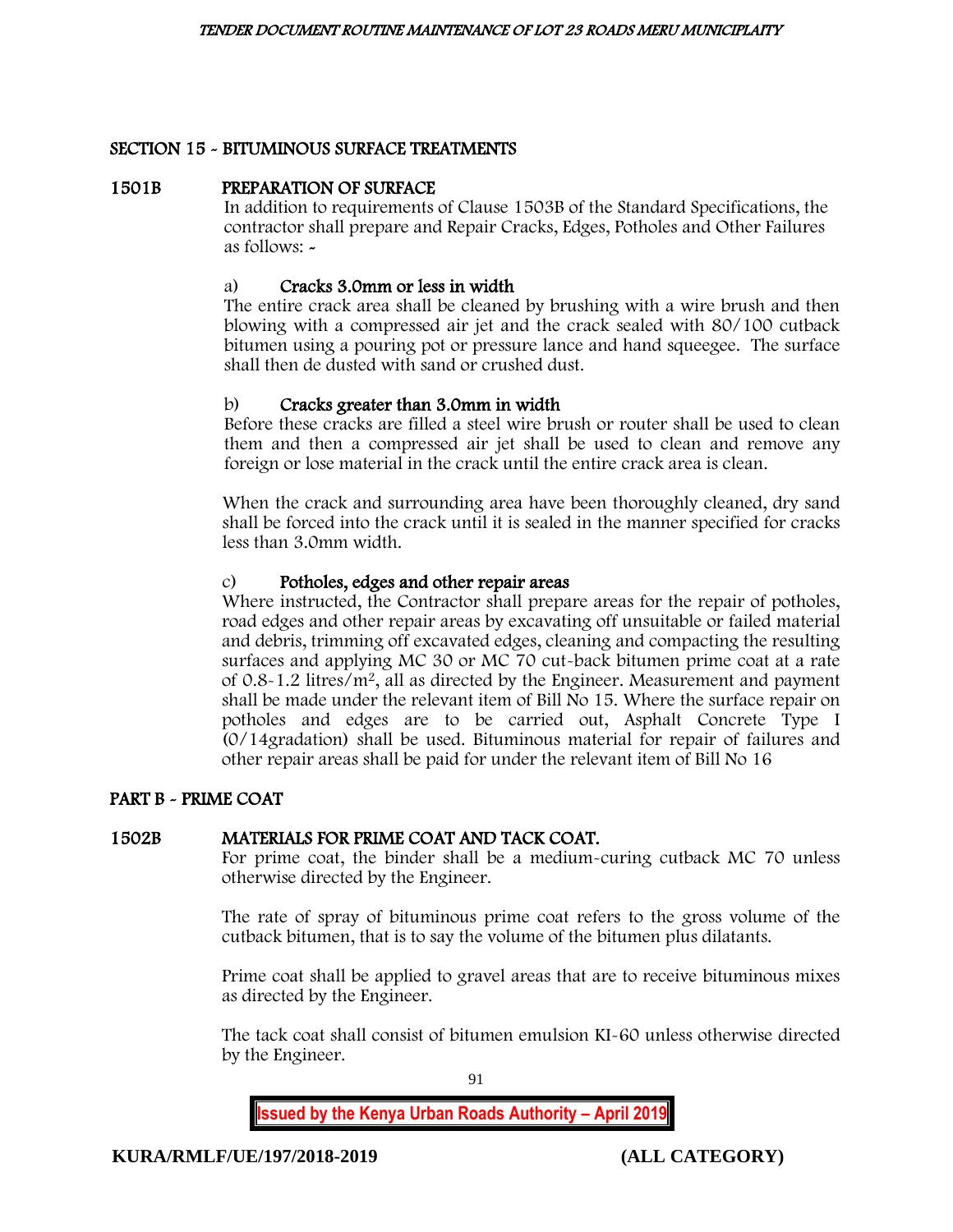The rates of spray of the binder shall be as instructed by the Engineer and shall generally be within the range 0.8-1.2 litres/square metre.

## 1511C MEASUREMENT AND PAYMENT

(a) Seal coat

Seal coats shall be measured by the litre, for each type of bituminous binder for each seal coat, calculated as the product of the area in square metres sprayed and the rate of application in litres/square metres, corrected to 15.6  $\circ$  C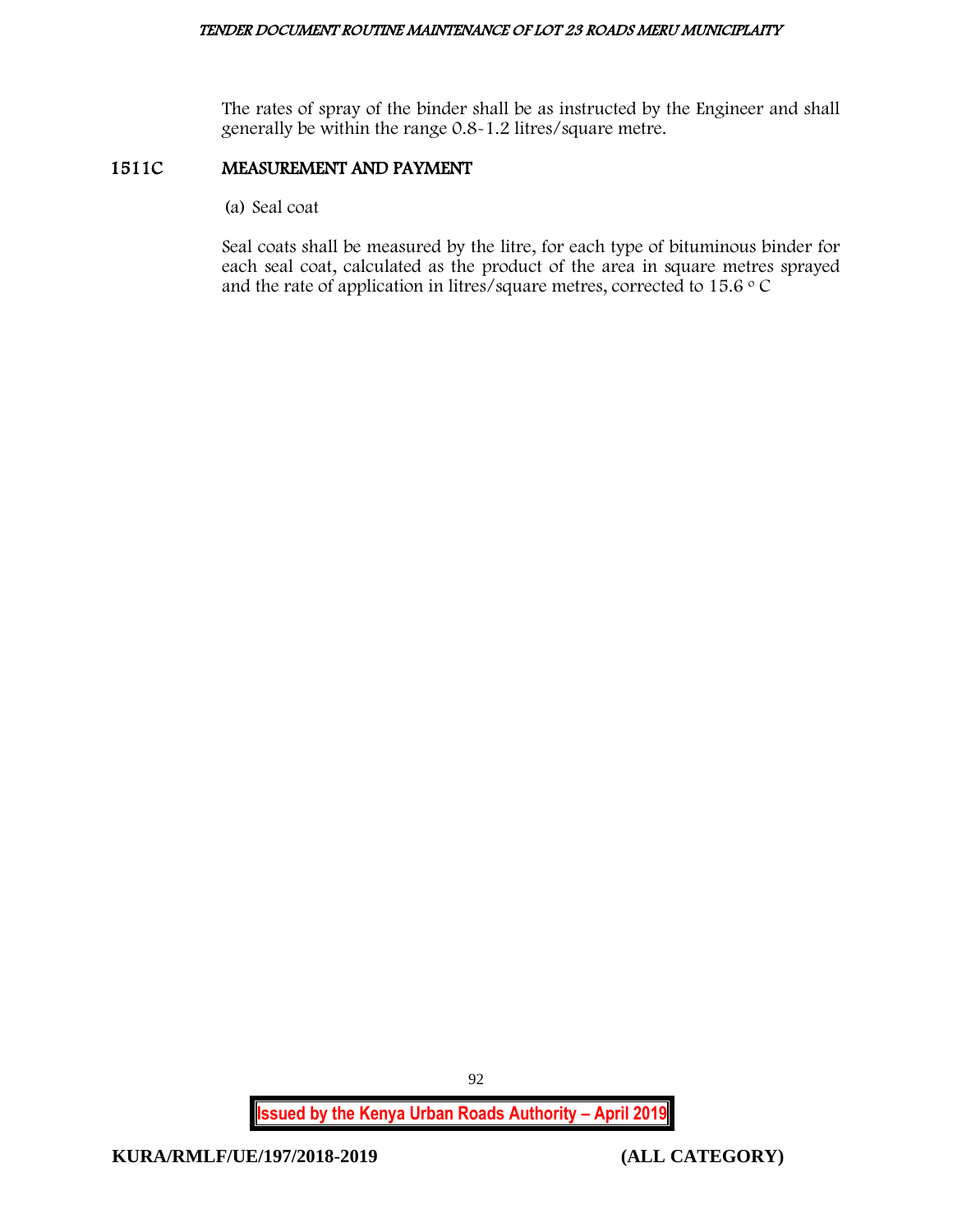#### TENDER DOCUMENT ROUTINE MAINTENANCE OF LOT 23 ROADS MERU MUNICIPLAITY

# SECTION 16 - BITUMINOUS MIX BASES, BINDER COURSES AND WEARING COURSES

This section covers different types of bituminous mixes for base and surface (wearing and binder courses) and is divided into the following parts: -

Part A General

Part B Asphalt Concrete for carriageway

## PART A – GENERAL

# 1601A SCOPE OF PART A

Part A comprises all the general requirements for bituminous mixes, which apply to Part B as well.

## 1602A REQUIREMENTS FROM OTHER SECTIONS

The following sections of this Specification apply to Part B of this section and shall be read in conjunction therewith:-

| Section 2  | Materials and Testing of Materials                 |
|------------|----------------------------------------------------|
| Section 3  | Setting Out and Tolerances                         |
| Section 6  | Quarries, Borrow Pits, Stockpile and Spoil Areas   |
| Section 15 | Bituminous Surface Treatments and Surface Dressing |
|            |                                                    |

# 1603A CONSTRUCTION PLANT

#### (a) General

The Contractor shall submit to the Engineer in accordance with Section 1 of its Specification, full details of the construction plant he proposes to use and the procedures he proposes to adopt for carrying out the permanent Works.

The Engineer shall have access at all times to construction plant for the purposes of inspection. The Contractor shall carry out regular calibration checks in the presence of the Engineer and shall correct forthwith any faults that are found.

All construction plant used in the mixing, laying and compacting of bituminous mixes shall be of adequate rated capacity, in good working condition, and shall be acceptable to the Engineer. Obsolete or worn-out plant will not be allowed on the work.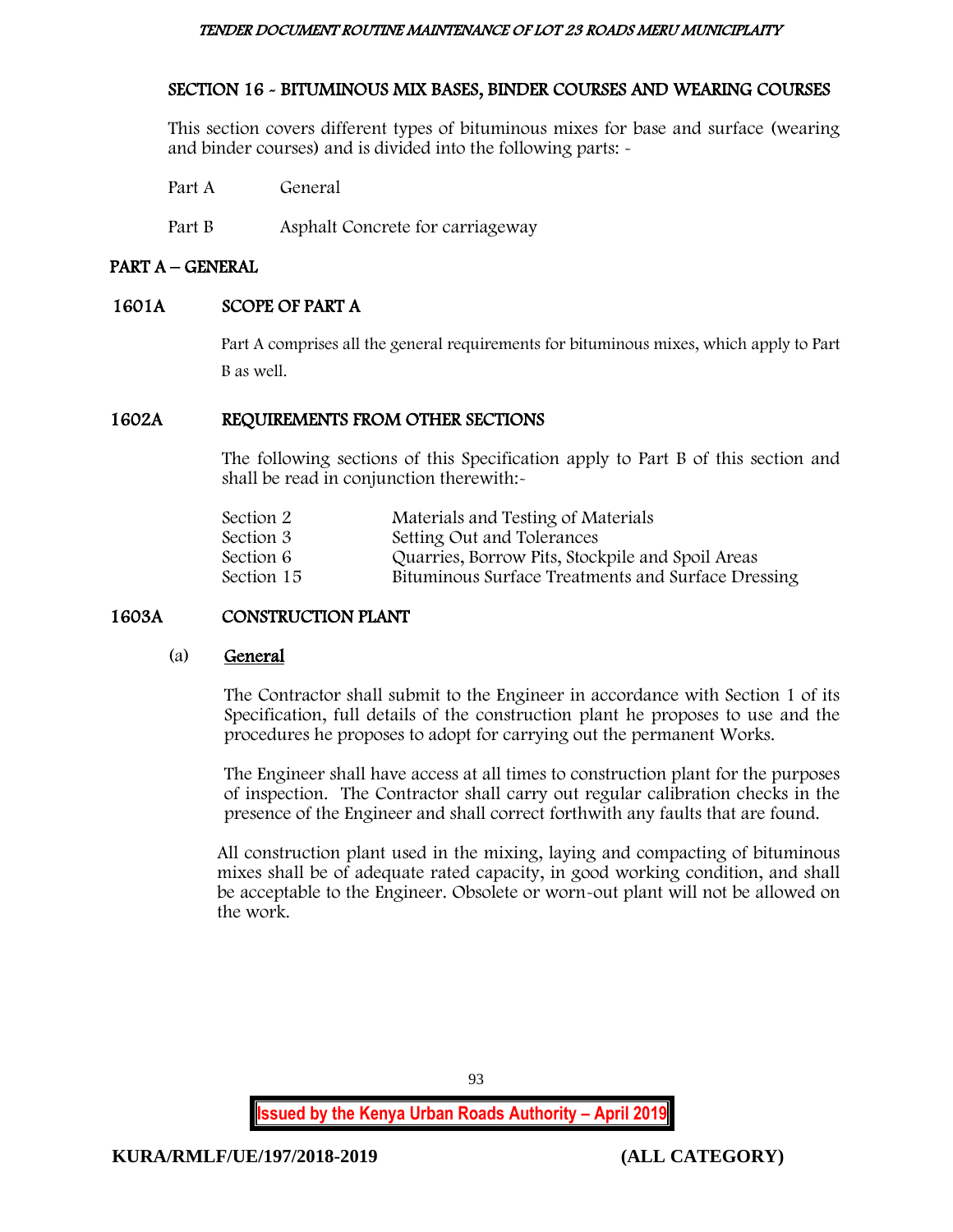## (b) Mixing Plant

Bituminous materials shall be mixed in a plant complying with ASTM Designation D995 and shall be located on the Site unless otherwise agreed by the Engineer.

It shall be equipped with at least three bins for the storage of heated aggregates and a separate bin for filler. All bins shall be covered to prevent the ingress of moisture.

The plant may be either the batch-mix type or the continuous-mix type and shall be capable of regulating the composition of the mixture to within the tolerances specified in Clause 1614A of this Specification.

The bitumen tank shall be capable of maintaining its contents at the specified temperature within a tolerance of  $5^{\circ}$ C and a fixed thermometer easily read from outside the tank. Any bitumen that has been heated above  $180^{\circ}$ C or has suffered carbonisation from prolonged heating shall be removed from the plant and disposed of.

## (c) Laying Plant

Bituminous materials shall be laid by a self-propelled spreader finisher equipped with a hopper, delivery augers and a heated adjustable vibrating screed. It shall be capable of laying bituminous materials with no segregation, dragging, burning or other defects and within the specified level and surface regularity tolerance. Delivery augers shall terminate not more than 200mm from the edge plates.

## (d) Compaction Plant

The Contractor shall provide sufficient rollers of adequate size and weight to achieve the specified compaction. Prior to commencing the laying of bituminous mixes in the permanent Works the Contractor shall carry out site trials in accordance with Section 2 of this Specification to demonstrate the adequacy of his plant and to determine the optimum method of use and sequence of operation of the rollers.

It is important to achieve as high a density as possible at the time of construction and it is expected that vibrating rollers will be required to produce the best results. However, it is essential that thorough pre-construction trials are carried out to ensure that:-

- (a) The roller is set up to have the optimum amplitude and frequency of vibration for the particular material being laid
- (b) That the roller does not cause breakdown of the aggregate particles.
- (b) That the optimum compaction temperatures are established which allow compaction without causing ripple effects or other distortions of the surfacing.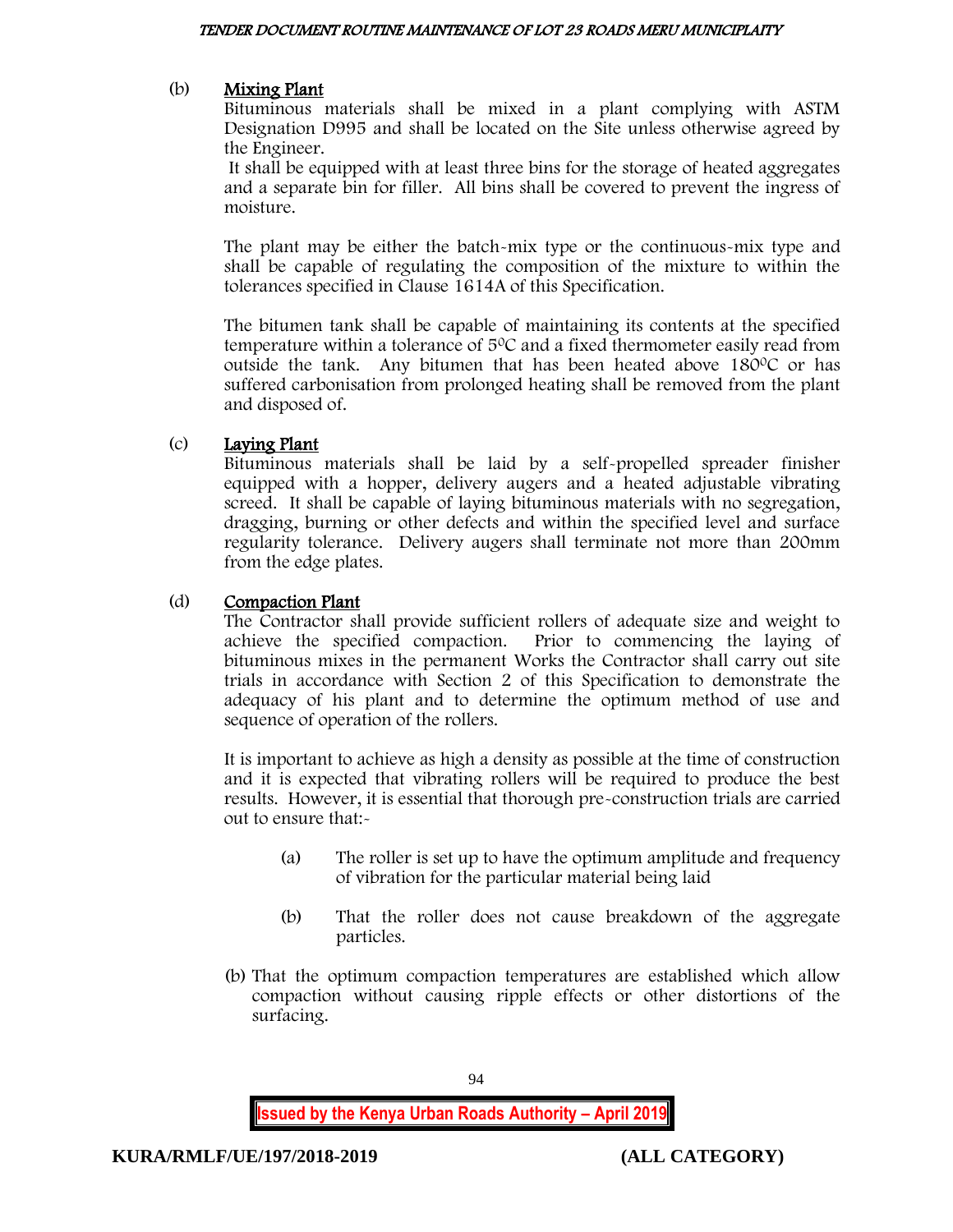## 1604A PREPARATION OF SURFACE

Immediately before placing the bituminous mix in the pavement, the existing surface shall be cleaned of all material and foreign matter with mechanical brooms or by other approved methods. The debris shall be deposited well clear of the surface to be covered.

Any defect of the surface shall be made good and no bituminous mix shall be laid until the Engineer has approved the surface.

A tack coat shall be applied in accordance with Section 15 of this Specification. If the Engineer considers a tack coat is required prior to laying the bituminous mix or between layers of the bituminous mix, due solely to the

Contractor's method of working, then such tack coat shall be at the Contractor's expense.

## 1605A DESIGN AND WORKING MIXES

At least two months prior to commencing work using a bituminous mix, the Contractor shall, having demonstrated that he can produce aggregates meeting the grading requirements of the Specification, submit samples of each constituent of the mix to the Engineer. The Engineer will then carry out laboratory tests in order to decide upon the proportion of each constituent of the initial design mix or mixes to be used for site trials to be carried out in accordance with Clause 1606A of this Specification.

Should the Engineer conclude from the site trials that the mix proportion or aggregate grading are to be changed, the Contractor shall submit further samples of the constituents and carry out further site trials all as directed by the Engineer.

The Engineer may instruct the alteration of the composition of the -75 micron fraction of the aggregates by the addition or substitution of mineral filler. The Engineer may also instruct the alteration of all or part of the -6.3mm fraction of the aggregates by the addition or substitution of natural sand.

The Contractor shall make the necessary adjustments to his plant to enable the revised mix to be produced.

Following laboratory and site trials the Engineer will determine the proportions of the working mix and the Contractor shall maintain this composition within the tolerances given in Clause 1614A.

Should any changes occur in the nature or source of the constituent materials, the Contractor shall advise the Engineer accordingly. The procedure set out above shall be followed in establishing the new mix design.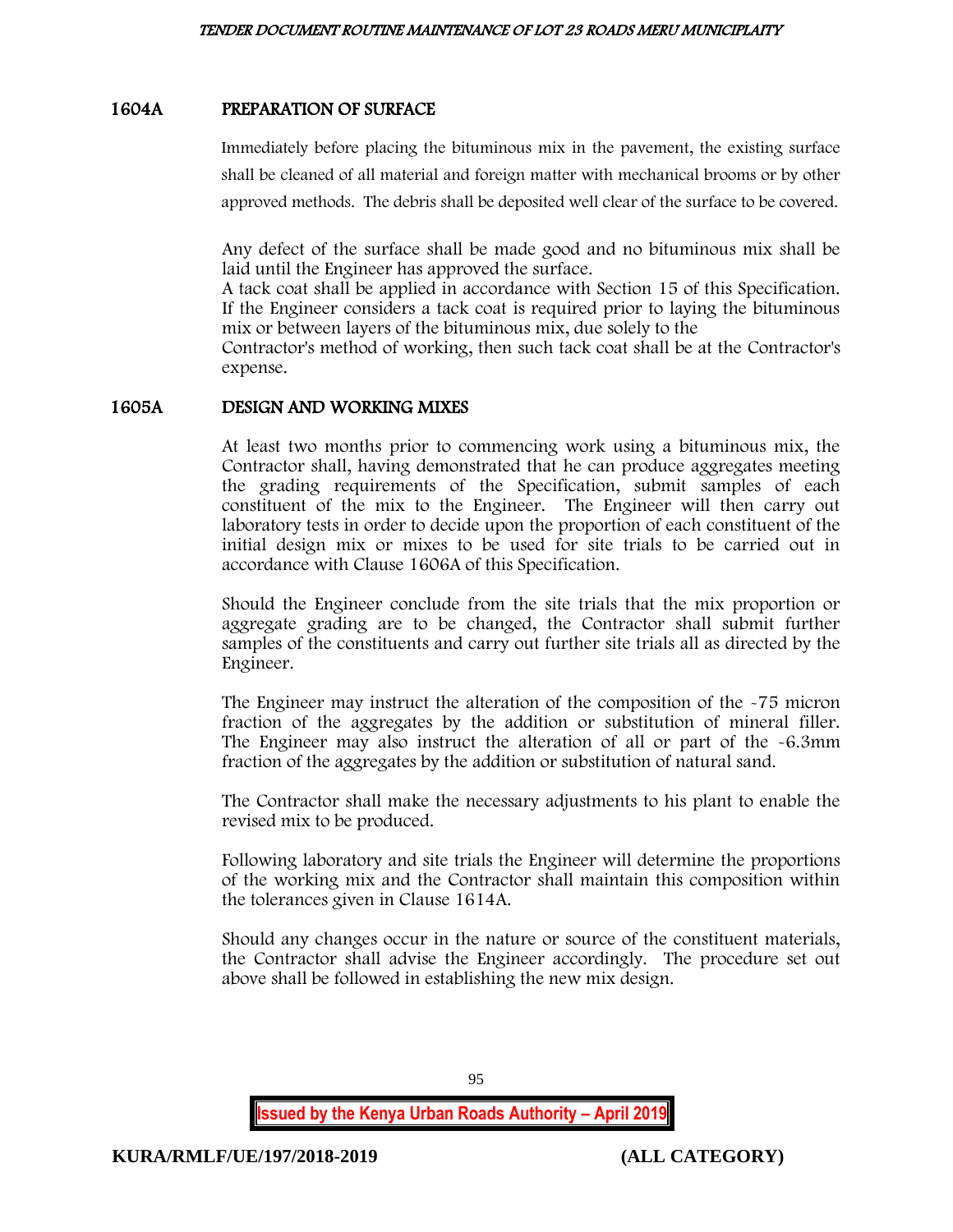## 1606A SITE TRIALS

Full scale laying and compaction site trials shall be carried out by the Contractor on all asphalt pavement materials proposed for the Works using the construction plant and methods proposed by the Contractor for constructing the Works. The trials shall be carried out with the agreement, and in the presence of the Engineer, at a location approved by the Engineer.

The trials shall be carried out to: -

- a) Test materials, designed in the laboratory, so that a workable mix that satisfies the specification requirements can be selected.
- b) To enable the Contractor to demonstrate the suitability of his mixing and compaction equipment to provide and compact the material to the specified density and to confirm that the other specified requirements of the completed asphalt pavement layer can be achieved.

Each trial area shall be at least 100 metres long and to the full construction width and depth for the material. It may form part of the Works provided it complies with this Specification. Any areas that do not comply with this Specification shall be removed.

The Contractor shall allow in his programme for conducting site trials and for carrying out the appropriate tests on them. The trial on any pavement layer shall be undertaken at least 21 days ahead of the Contractor proposing to commence full-scale work on that layer.

The Contractor shall compact each section of trial over the range of compactive effort the Contractor is proposing and the following data shall be recorded for each level of compactive effort at each site trial: -

- i. The composition and grading of the material including the bitumen content and type and grade of bitumen used.
- ii. The moisture content of aggregate in the asphalt plant hot bins.
- The temperature of the bitumen and aggregate immediately prior to entering the mixer, the temperature of the mix on discharge from the mixer and the temperature of the mix on commencement of laying, on commencement of compaction and on completion of compaction. The temperature of the mixture is to be measured in accordance with BS 598, Part 3, Appendix A.
- iv. The type, size, mass, width of roll, number of wheels, wheel load, tyre pressures, frequency of vibration and the number of passes of the compaction equipment, as appropriate for the type of roller.
- v. The target voids and other target properties of the mix together with the results of the laboratory tests on the mix.
- vi. The density and voids achieved.
- vii. The compacted thickness of the layer.
- viii. Any other relevant information as directed by the Engineer.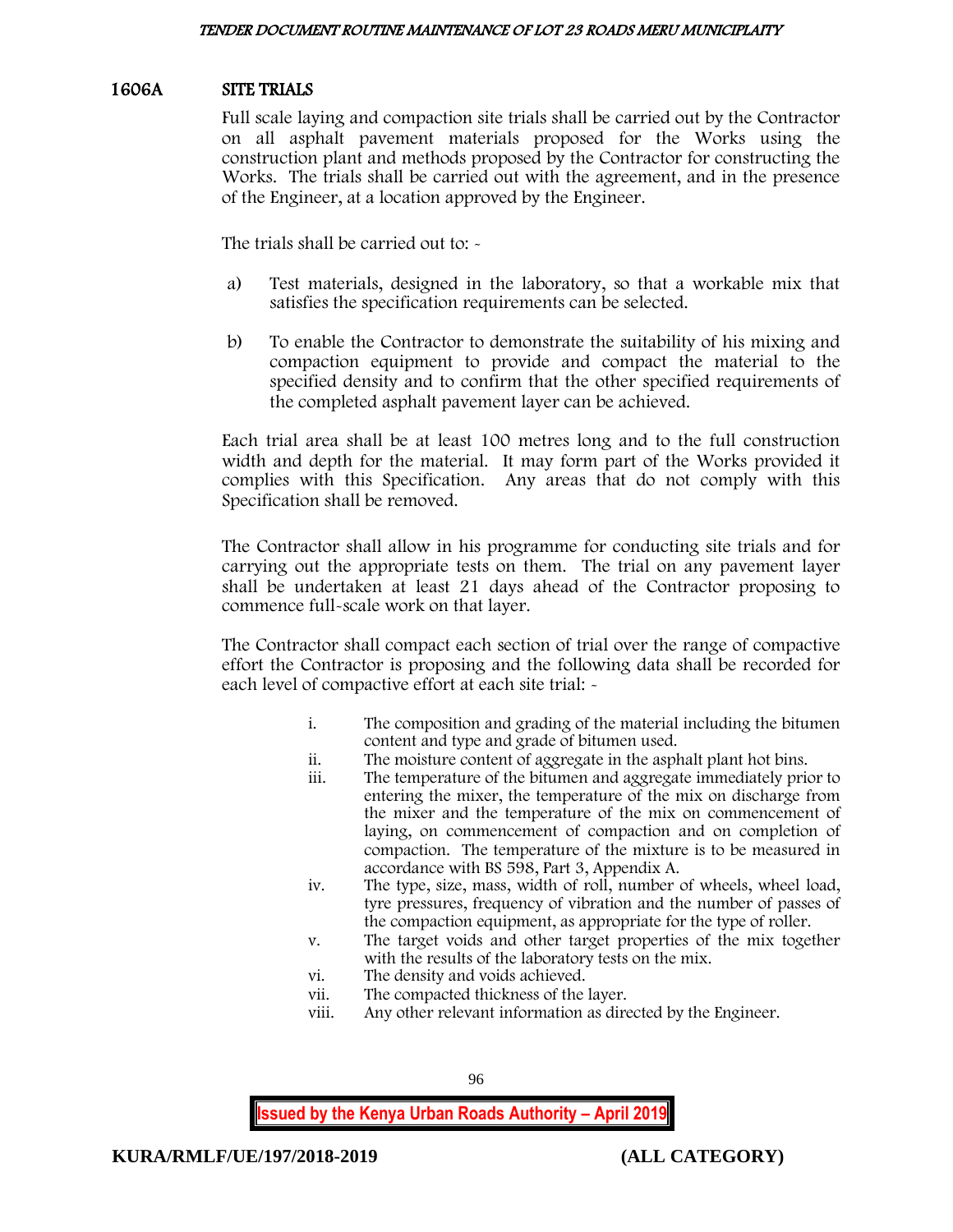At least eight sets of tests shall be made by the Contractor and the Engineer on each 100 metres of trial for each level of compactive effort and provided all eight sets of results over

the range of compactive effort proposed by the Contractor meet the specified requirements for the material then the site trial shall be deemed successful. The above data recorded in the trial shall become the agreed basis on which the particular material shall be provided and processed to achieve the specified requirements.

## 1607A MIXING OF AGGREGATES AND BITUMEN

The bitumen shall be heated so that it can be distributed uniformly and care shall be taken not to overheat it. The temperature shall never exceed  $170^{\circ}$ C for 80/100-penetration grade bitumen.

The aggregates shall be dried and heated so that they are mixed at the following temperatures: -

125-165<sup>0</sup>C when 80/100 bitumen is used

The dried aggregates shall be combined in the mixer in the amount of each fraction instructed by the Engineer and the bitumen shall then be introduced into the mixer in the amount specified. The materials shall then be mixed until a complete and uniform coating of the aggregate is obtained.

The mixing time shall be the shortest required to obtain a uniform mix and thorough coating. The wet mixing time shall be determined by the Contractor and agreed by the Engineer for each plant and for each type of aggregate used. It shall normally not exceed 60 seconds.

## 1608A TRANSPORTING THE MIXTURE

The bituminous mix shall be kept free of contamination and segregation during transportation. Each load shall be covered with canvas or similar covering to protect it from the weather and dust.

## 1609A LAYING THE MIXTURE

Immediately after the surface has been prepared and approved, the mixture shall be spread to line and level by the laying plant without segregation and dragging.

The mixture shall be placed in widths of one traffic lane at a time, unless otherwise agreed by the Engineer. The compacted thickness of any layer shall be at least 2.5 times the maximum size of the aggregate for wearing course and at least 2 times for binder course. The minimum thickness shall be 25mm.

Only on areas where irregularities or unavoidable obstacles make the use of mechanical laying impracticable, may the mixture be spread and compacted by hand.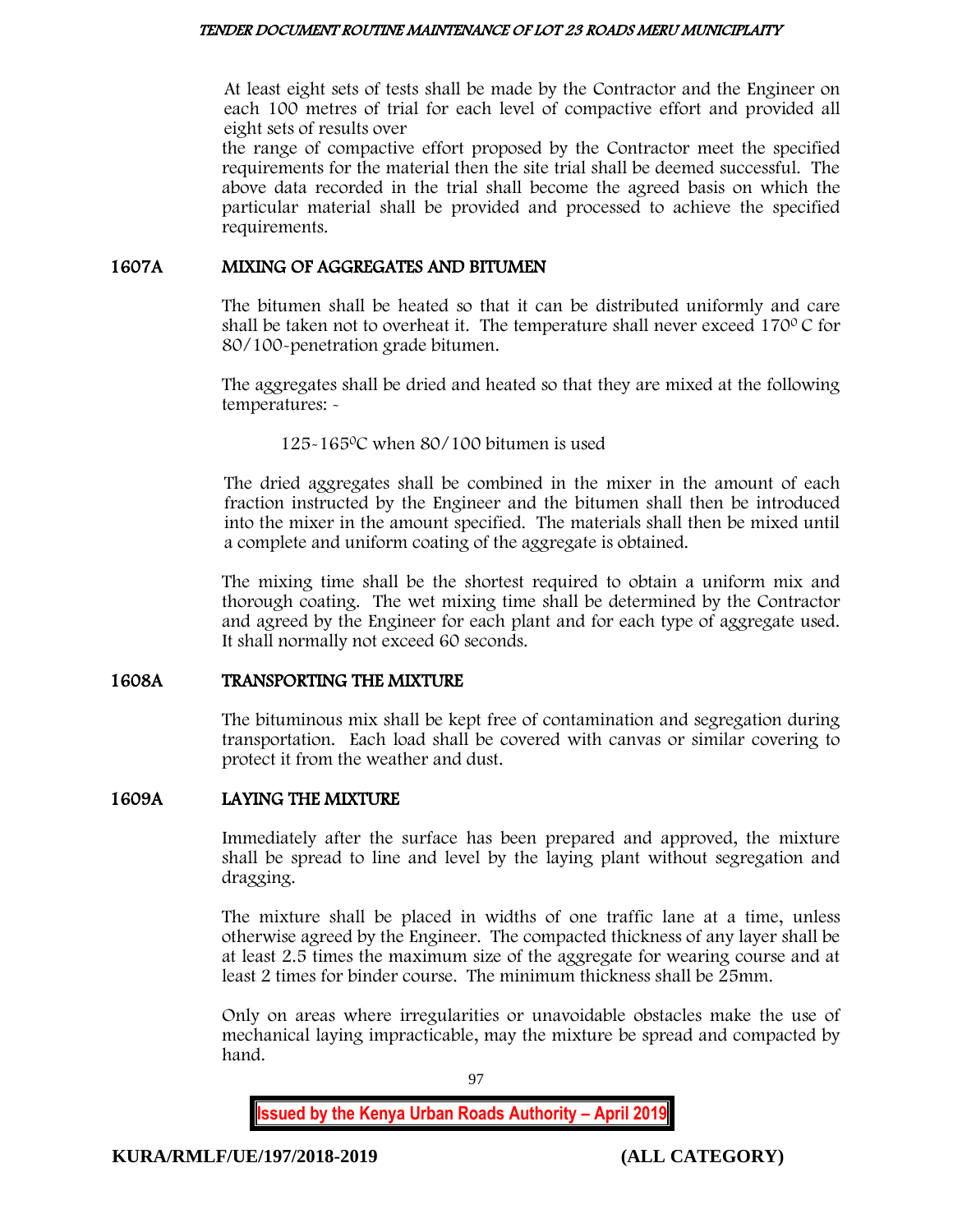# 1610A COMPACTION

Immediately after the bituminous mixture has been spread, it shall be thoroughly and uniformly compacted by rolling.

The layer shall be rolled when the mixture is in such a condition that rolling does not cause undue displacement or shoving.

The number, weight and type of rollers furnished shall be sufficient to obtain the required compaction while the mixture is in a workable condition. The sequence of rolling operations shall be as agreed with the Engineer and proved during site trials. Initial rolling

with steel tandem or three-wheeled roller shall follow the laying plant as closely as possible. The rollers shall be operated with the drive roll nearest the laying plant, at a slow and uniform speed (not exceeding 5 Km/Hr).

Rolling shall normally commence from the outer edge and proceed longitudinally parallel to the centreline, each trip overlapping one half of the roller width. On super elevated curves, rolling shall begin at the low side and progress to the high side. Where laying is carried out in lanes care must be taken to prevent water entrapment.

Intermediate rolling with a pneumatic-tyred or vibratory roller shall follow immediately. Final rolling with a steel-wheeled roller shall be used to eliminate marks from previous rolling.

To prevent adhesion of the mixture to the rollers, the wheels shall be kept lightly moistened with water.

In areas too small for the roller, a vibrating plate compactor or a hand tamper shall be used to achieve the specified compaction.

## 1611A FINISHING, JOINTS AND EDGES

Any mixture that becomes loose and broken, mixed with dirt or foreign matter or is in any way defective, shall be removed and replaced with fresh hot mixture, which shall be compacted to conform to the surrounding area.

Spreading of the mixture shall be as continuous as possible. Transverse joints shall be formed by cutting neatly in a straight line across the previous run to expose the full depth of the course. The vertical face so formed shall be painted lightly with hot 80/100 penetration grade bitumen just before the additional mixture is placed against it.

Longitudinal joints shall be rolled directly behind the paving operation. The first lane shall be placed true to line and level and have an approximately vertical face. The mixture placed in the abutting lane shall then be tightly crowded against the face of the previously placed lane.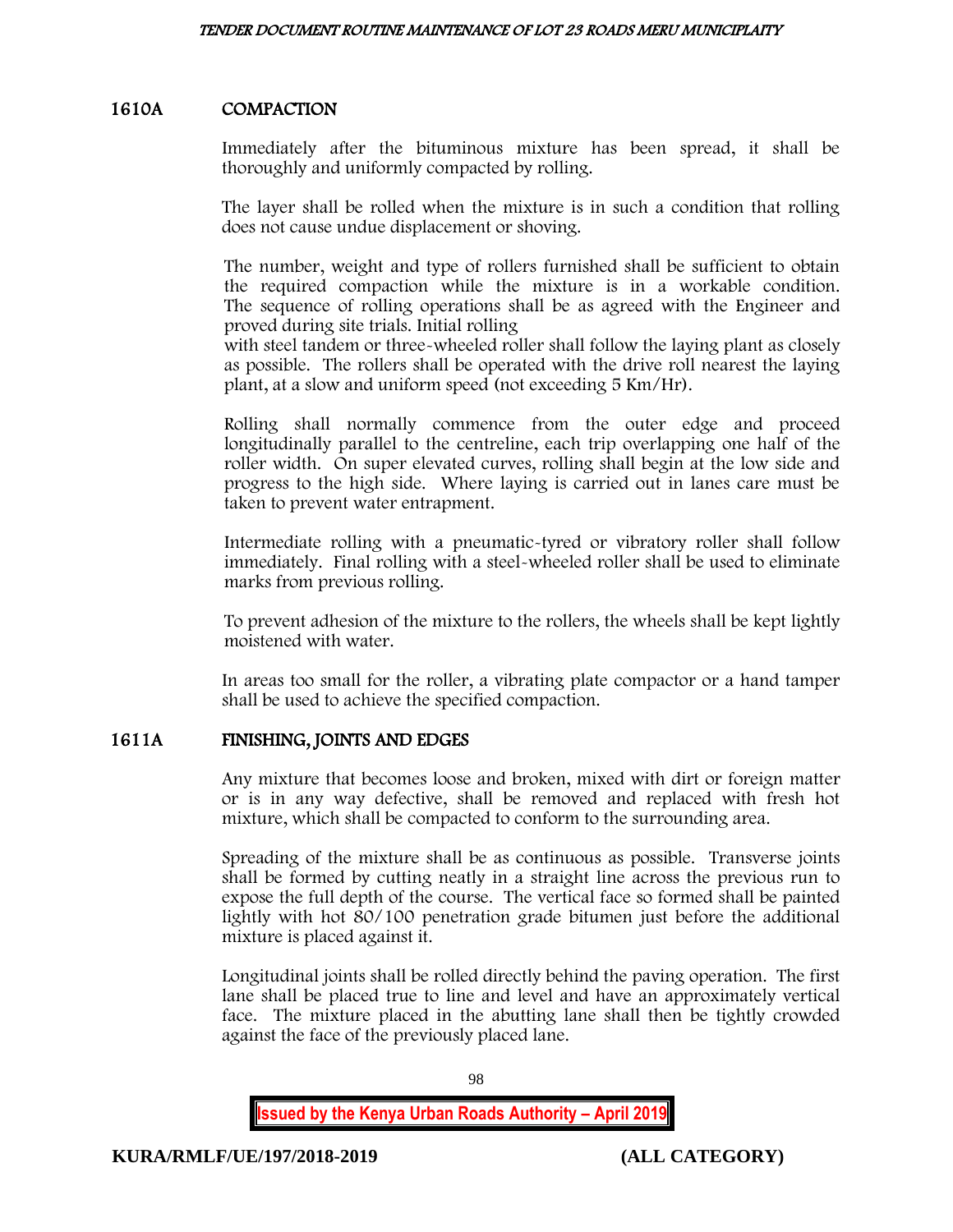#### TENDER DOCUMENT ROUTINE MAINTENANCE OF LOT 23 ROADS MERU MUNICIPLAITY

The paver shall be positioned to spread material overlapping the joint face by 20-30mm. Before rolling, the excess mixture shall be raked off and discarded. When the abutting lane is not placed in the same day, or the joint is destroyed by traffic, the edge of the lane shall be cut back as necessary, trimmed to line and painted lightly with hot 80/100 penetration grade bitumen just before the abutting lane is placed.

Any fresh mixture spread accidentally on the existing work at a joint shall be carefully removed by brooming it back on to uncompacted work, so as to avoid formation of irregularities at the joint. The finish at joints shall comply with the surface requirements and shall present the same uniformity of finish, texture and density as other sections of the work.

The edges of the course shall be rolled concurrently with or immediately after the longitudinal joint. In rolling the edges, roller wheels shall extend 50 to 100mm beyond the edge.

## 1612A SAMPLING AND TESTING OF BITUMINOUS MIXTURES

The sampling of bituminous mixtures shall be carried out in accordance with AASHTO T168 (ASTM Designation D979).

## 1613A QUALITY CONTROL TESTING

During mixing and laying of bituminous mixtures, control tests on the constituents and on the mixed material shall be carried out in accordance with Clause 1612A and Section 2 of this Specification.

If the results of any tests show that any of the constituent materials fail to comply with this Specification, the Contractor shall carry out whatever changes may be necessary to the materials or the source of supply to ensure compliance.

If the results of more than one test in ten on the mixed material show that the material fails to comply with this Specification, laying shall forthwith cease until the reason for the failure has been found and corrected. The Contractor shall remove any faulty material laid and replace it with material complying with this Specification all at his own expense.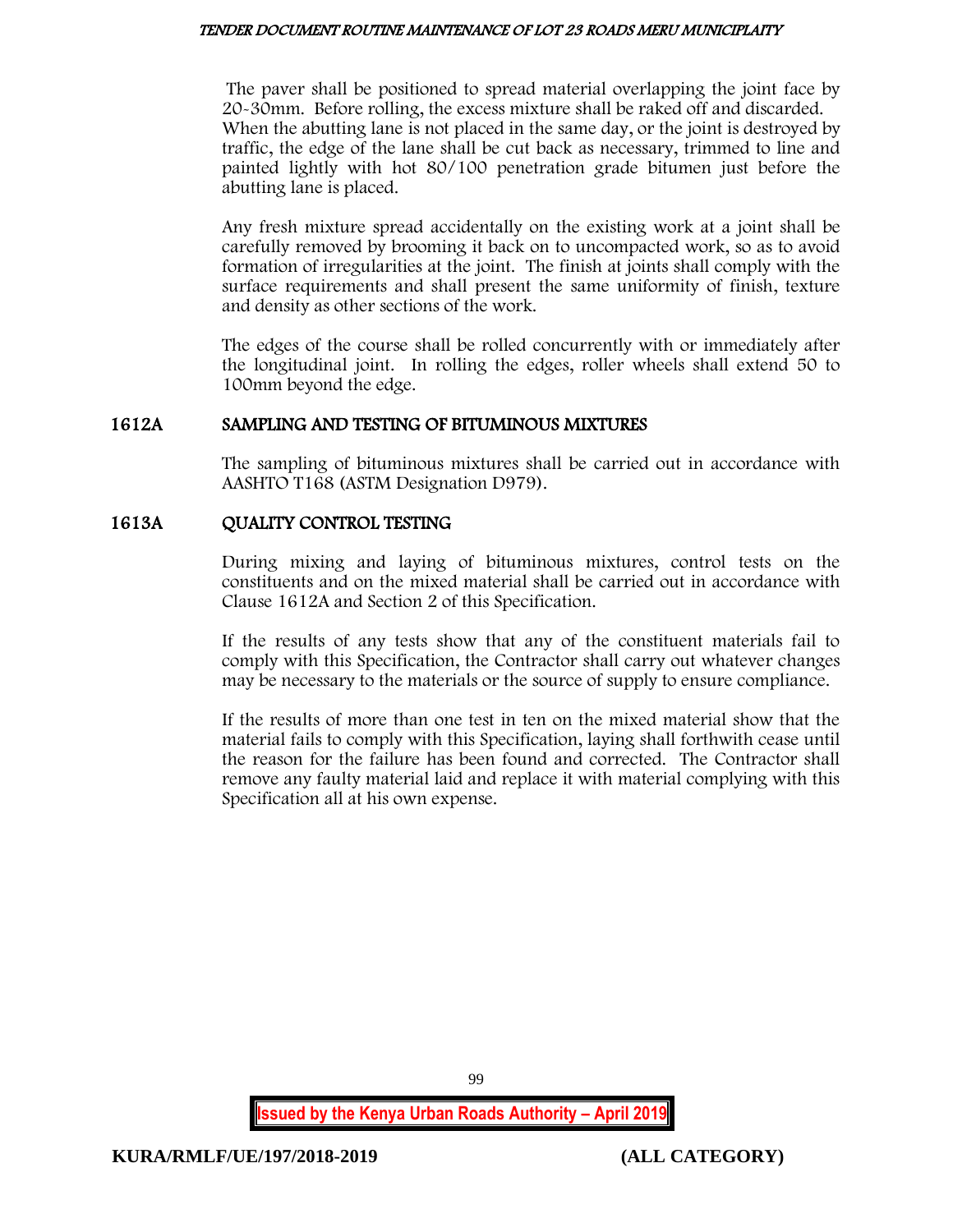#### 1614A TOLERANCES

Surfacing courses and base shall be constructed within the geometric tolerances specified in Section 3 of this Specification.

The Contractor shall maintain the composition of the mixture as determined from the laboratory and site trials within the following tolerances, per single test: -

| Bitumen Content         | 0.3% (by total weight of total mix)                               |
|-------------------------|-------------------------------------------------------------------|
| Passing 10mm sieve      | 6% (by total weight of dry aggregate                              |
| and larger sieves       | including mineral filler)                                         |
| Passing sieves between  | 4% (by total weight of dry aggregate                              |
| 10mm and 1.0mm sieves   | including mineral filler)                                         |
| Passing sieves between  | 3% (by total weight of dry aggregate                              |
| 1.0mm and 0.075mm sieve | including mineral filler)                                         |
| Passing 0.075mm sieve   | 2% (by total weight of dry aggregate<br>including mineral filler) |

The average amount of bitumen in any length of any layer, calculated as the product of the bitumen contents obtained from single tests and the weight of mixture represented by each test, shall not be less than the amount ordered.

The average amount of bitumen for each day's production calculated from the checked weights of mixes shall not be less than the amount ordered. The average amount of bitumen in any length of any layer, calculated as the product of the bitumen contents obtained from single tests and the weight of mixture represented by each test, shall not be less than the amount ordered.

The average amount of bitumen for each day's production calculated from the checked weights of mixes shall not be less than the amount ordered.

The final average overall width of the upper surface of a bituminous mix layer measured at six equidistant points over a length of 100m shall be at least equal to the width specified. At no point shall the distance between the centreline of the road and the edge of the upper surface of a bituminous mix layer be narrower than that specified by more than 13mm.

## 1615A MEASUREMENT AND PAYMENT

No separate measurement and payment shall be made for complying with the requirements of Clauses 1601A to 1614A inclusive and the Contractor shall be deemed to have allowed in his rates in Parts B and C of Section 16 of this Specification for the costs of complying with the requirements of Part A of Section 16 of this Specification

100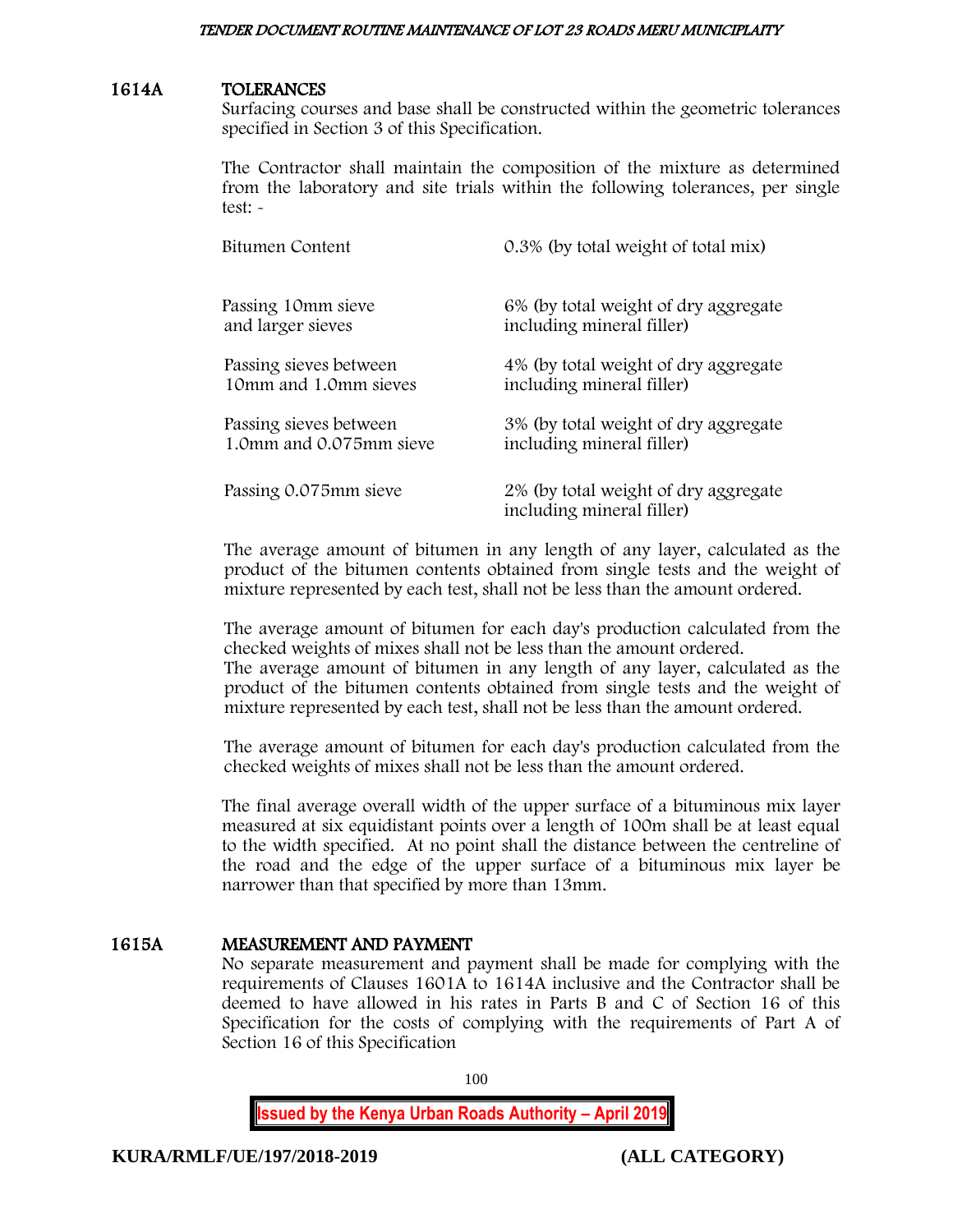## PART B - ASPHALT CONCRETE FOR SURFACING

#### 1601B DEFINITION

Asphalt concrete means a thoroughly controlled, hot-mixed, hot-laid, plant mixture of well-graded dried aggregate and penetration grade bitumen, which, when compacted forms a dense material.

A distinction is drawn between asphalt concrete Type I (High Stability) and asphalt concrete Type II (Flexible). The asphalt concrete type to be used will be Type I.

#### 1602B MATERIALS FOR ASPHALT CONCRETE TYPE 1

#### a) Type of bituminous material

The type of material to be used on severe sites will be of the continuously graded type similar to Asphaltic Concrete or Close Graded Macadam. It is essential that these materials are sealed with a single or double surface dressing or a Cape seal.

#### b) Penetration Grade Bitumen

Bitumen shall be 80/100 penetration grade since material is being laid at an altitude of more than 2,500m.

#### c) Aggregate

Coarse aggregate (retained on a 6.3mm sieve) shall consist of crushed stone free from clay, silt, organic matter and other deleterious substances. The aggregate class will be specified in the Special Specification and it shall comply with the requirements given in Table 16B-1(b). The grading for 0/20 mm for carriageway and 0/14mm for shoulders for binder course is as specified below:

| <b>Sieve size</b> | 0/20       | 0/14       |
|-------------------|------------|------------|
| 28                | 100        |            |
| 20                | $90 - 100$ | 100        |
| 14                | 75-95      | $90 - 100$ |
| 10                | 60-82      | 70-90      |
| 6.3               | $47 - 68$  | $52 - 75$  |
| 4                 | $37 - 57$  | $40 - 60$  |
| 2                 | $25 - 43$  | $30 - 45$  |
|                   | 18-32      | $20 - 35$  |
| 0.425             | $11 - 22$  | $12 - 24$  |
| 0.300             | $9 - 17$   | $10 - 20$  |
| 0.150             | $5 - 12$   | $6 - 14$   |
| 0.075             | $3 - 7$    | $4 - 8$    |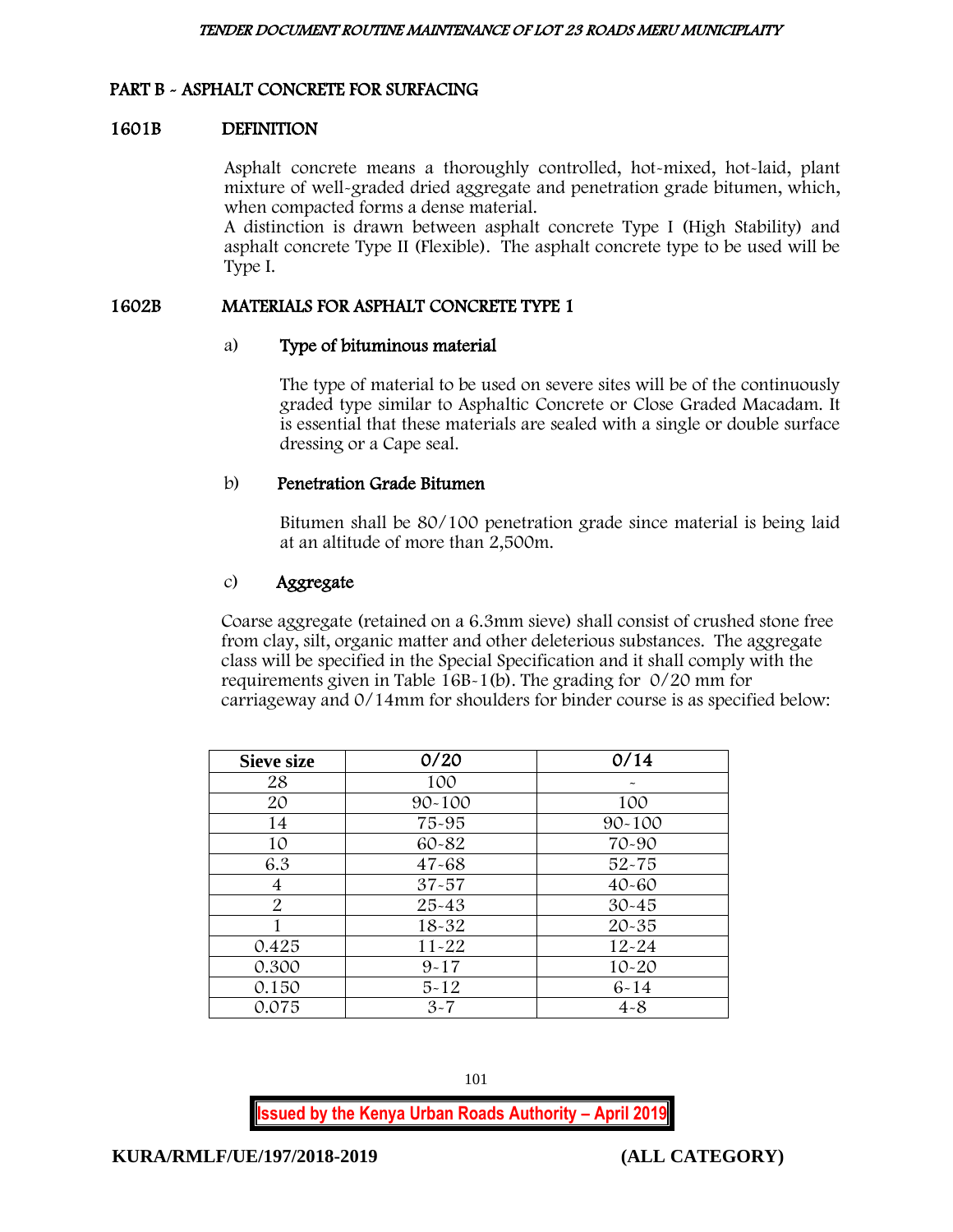## TABLE 16B-1(b) - REQUIREMENTS FOR COARSE AGGREGATE

| Coarse Aggregate<br>(Retained on a 6.3mm Sieve) |                      |  |
|-------------------------------------------------|----------------------|--|
| <b>Test</b>                                     | Maximum Value        |  |
| LAA<br><b>ACV</b><br>SSS<br>FI                  | 30<br>25<br>12<br>25 |  |

Fine aggregate (passing a 6.3mm sieve) shall be free from clay, silt, organic and other deleterious matter and shall be non-plastic. Unless otherwise specified in the Special Specification it shall consist of entirely crushed rock produced from stone having a Los Angeles Abrasion of not more than 40. The Sand Equivalent of the fine aggregate shall not be less than 40 and the SSS not more than 12.

## b) Mineral Filler

Mineral Filler shall consist of ordinary Portland Cement 42.5 Grade

#### 1603B GRADING REQUIREMENTS

The grading of the mixture of coarse and fine aggregate shall be within and approximately parallel to the grading envelopes given in Table 16B-1(b), for 0/14mm as specified for binder course, as described below.

## GRADING REQUIREMENTS

To arrive at a suitable design it is necessary to investigate a number of gradings so that a workable mix, which also retains a minimum of 3 % voids at refusal density, is identified.

The largest particle size used should not be more than 25mm so that the requirements of the Marshall test method can be complied with.

Although the complete range of nominal maximum particle sizes is shown in the Tables, the total thickness of material laid should not be more than 75mm.

## 1604B REQUIREMENTS FOR ASPHALT CONCRETE TYPE 1

The mixture shall comply with the requirements given in Table 16B-2 as specified in the Specification. In addition, minimum Marshall Stability for 2 x 75 blows shall be 9 kN and maximum 18 kN and at compaction to refusal shall have 3% VIM.

The proportion, by weight of total mixture, of bitumen shall be  $5.0 - 6.5 %$  for  $0/14$  mm and  $4.5 - 6.5$  % for  $0/20$ mm.

102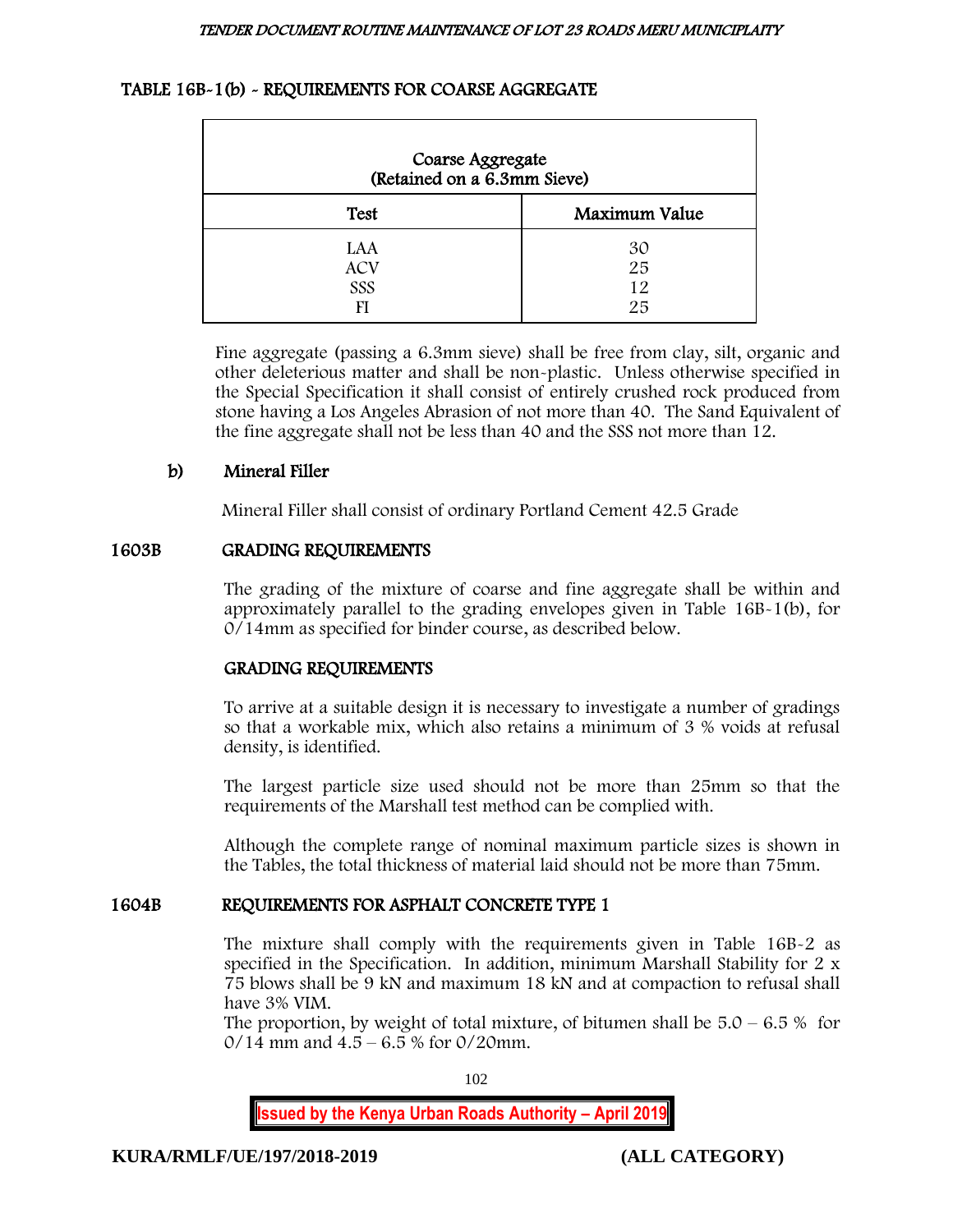#### TENDER DOCUMENT ROUTINE MAINTENANCE OF LOT 23 ROADS MERU MUNICIPLAITY

This shall be termed the nominal binder content. The binder content of the working mix will be instructed by the Engineer following laboratory and site trials.

In order to determine the suitability of a coarse aggregate source a Marshall test programme shall be carried out. It will be advantageous to use a crushed rock which is known from past experience to give good results in this test procedure. A grading conforming to the Type I Binder Course detailed in Table 16B-1(a) 0/20 of this Specification should be tested (but with 100% passing the 25mm sieve) and it shall meet the requirements of Table 16B-2 of this Specification.

Having established the suitability of the aggregate source several grading shall be tested in the laboratory, including that used for the Marshall test, to establish relationships between bitumen content and VIM at refusal density. For each mix, samples will be made up to a range of bitumen contents and compacted to refusal using a gyratory compactor and a vibratory hammer in accordance with the procedure described in BS 598 (Part 104 : 1989), with one revision.

It should first be confirmed that compaction on one face of the sample gives the same refusal density as when the same compaction cycle is applied to both faces of the same sample. The procedure, which gives the highest density, must be used.

From the bitumen content-VIM relationship it will be possible to identify a bitumen content which corresponds to a VIM of 3 - 7%. If it is considered that the workability of the mix may be difficult then compaction trials should be undertaken. It is advisable to establish two or more gradings for compaction trials.

The mixes identified for compaction trials should be manufactured to the laboratory design bitumen content and to two other bitumen contents of +0.5% and +1% additional bitumen. Cores will be cut to determine the density of the compacted material, having completed this the core will then be reheated to  $145+/-5\degree$  in the appropriate mould and compacted to refusal in the vibrating hammer test. To be acceptable the cores cut from the compaction trial must have a density equivalent to at least 95% of refusal density.

The compaction trials will identify a workable mix which can be made to a bitumen content which gives 3% VIM at refusal density.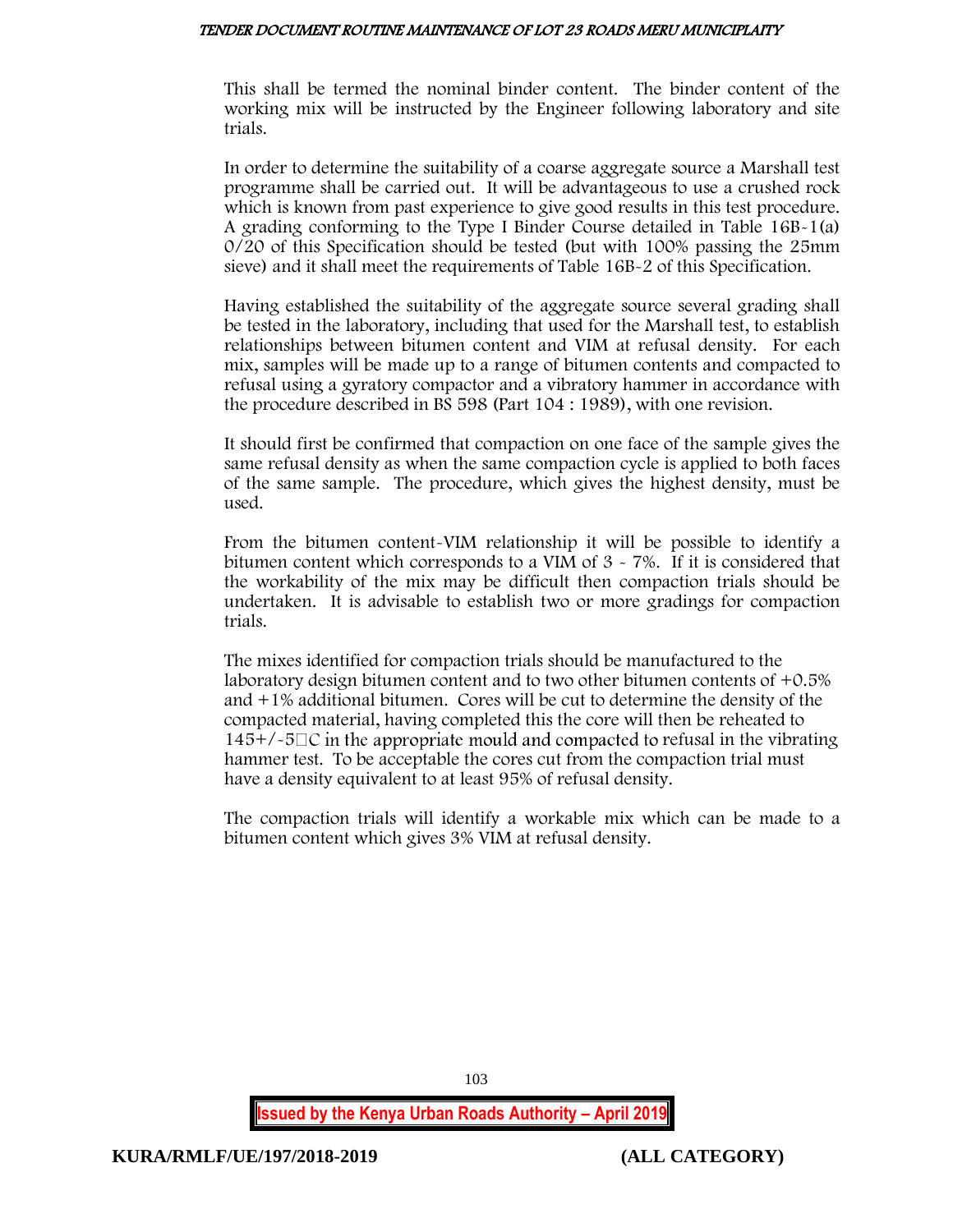## 1605B MIXING AND LAYING HEAVY DUTY ASPHALT

The temperature of the bitumen and aggregates when mixed shall be 110+/-  $3\Box C$  above the softening point (R&B) of the bitumen.

Compaction should commence as soon as the mix can support the roller without undue displacement of material and completed before the temperature of the mix falls below 90<sup>0</sup>C.

The minimum thickness of individual layers should be as follows:

|                    | 65mm               |
|--------------------|--------------------|
| For the 25.0mm mix | 60mm               |
| For the 19.0mm mix | 50mm               |
| For the 12.5mm mix | 40mm               |
|                    | For the 37.5mm mix |

## 1606B COMPACTION

Rolling shall be continued until the voids measured in the completed layer are in accordance with the requirement for a minimum density of 98% of Marshall optimum, or, a minimum mean value of 95% of refusal density (no value less than 93%) as appropriate.

#### 1607B MEASUREMENT AND PAYMENT

a) Item : Asphalt Concrete

Unit : m<sup>3</sup> of Asphalt Concrete Used

Asphalt concrete shall be measured by the cubic metre compacted on the road calculated as the product of the length instructed to be laid an the compacted cross-sectional area shown on the Drawings or instructed by the Engineer.

The rate for asphalt concrete shall include for the cost of providing, transporting, laying and compacting the mix with the nominal binder content and complying with the requirements of Parts A and B of Section 16 of this Specification.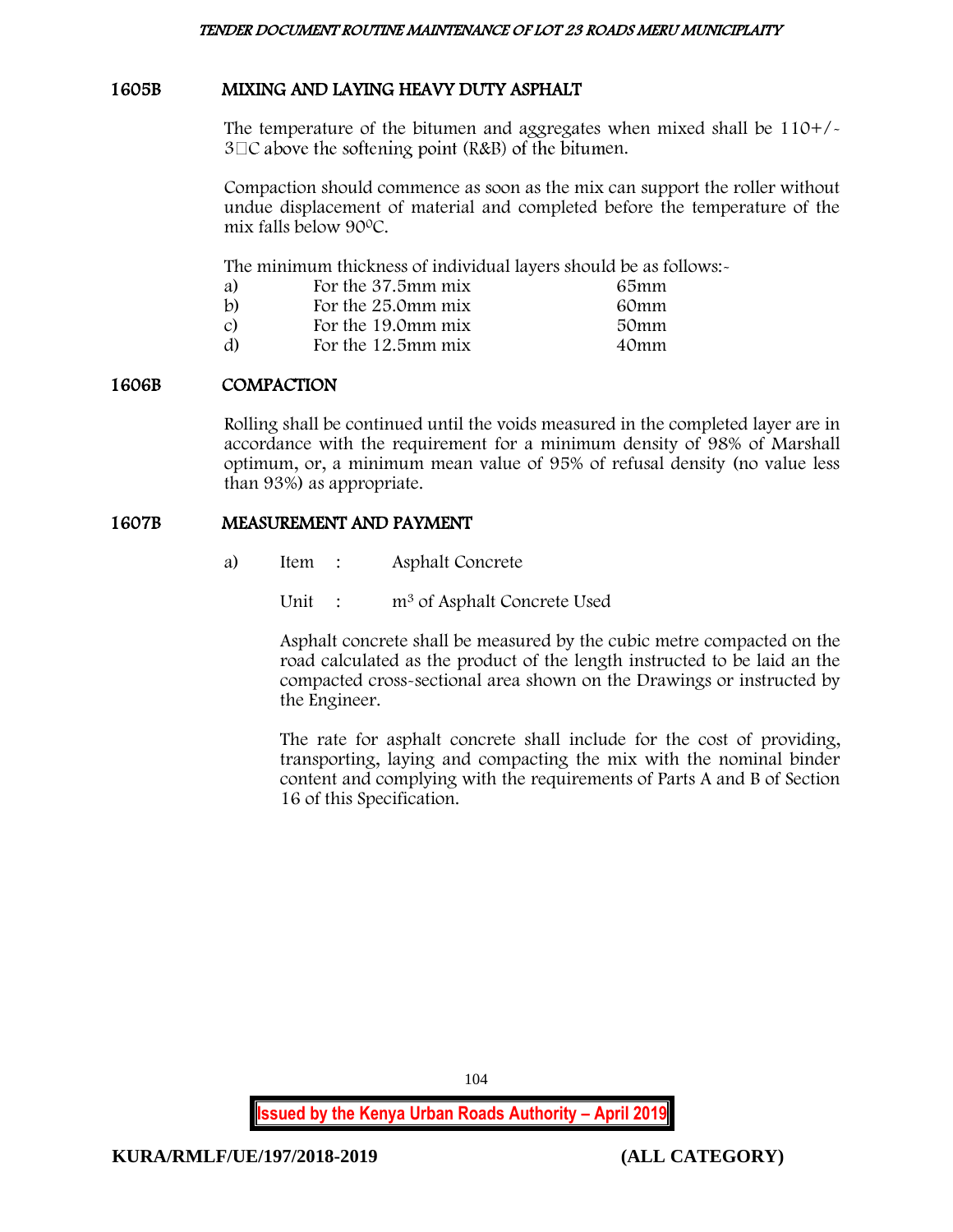# SECTION 17 - CONCRETE WORKS

#### 1703 MATERIALS FOR CONCRETE

This work shall consist of placing selected approved material of 250mm minimum diameter on the foundation put after excavation to receive levelling concrete in accordance with these specifications and in conformity with the lines, grades and cross sections shown on the Drawings as directed by the Engineer.

#### (a) Materials

Selected rock: The selected rock builders to be placed for this work shall be hard, sound, durable quarry stones as approved by the Engineer. Samples of the stone to be used shall be submitted to and approved by the Engineer before any stone is placed.

The maximum size of the stone boulders shall be 300mm.

#### (b) Construction Method

After completion of the structural excavation the surface of the loose soil shall be levelled and compacted. Then the stone of the above sizes shall be placed in one layer of 250mm over the compacted bed where the bottom slab will rest. Coarse sand shall be spread to fill up the voids in the stone boulders, and compaction with vibratory compactors should be performed to make this layer dense whereon a concrete of levelling course shall be placed.

#### (c) Measurement and payment

Measurement for the bedding materials shall be made in cubic metres for the completed and accepted work, measured from the dimension shown on the Drawings, unless otherwise directed by the Engineer.

Payment for the bedding Materials for Levelling Concrete Works shall be full compensation for furnishing and placing all materials, all labour equipment, tools and all other items necessary for proper completion of the work in accordance with the Drawings and specifications and as directed by the Engineer.

## 1703(A) LEVELLING CONCRETE (CLASS 15/20) FOR BOTTOM SLAB INCLUSIVE OF COST OF FORM WORKS

This work shall consist of placing and levelling lean concrete class 15/20 over the prepared bed of stone boulders in the foundation for bottom slab and wingwalls in accordance with these specifications and which conformity with the lines, grades, thickness and typical cross-sections shown on the drawings unless otherwise directed by the Engineer.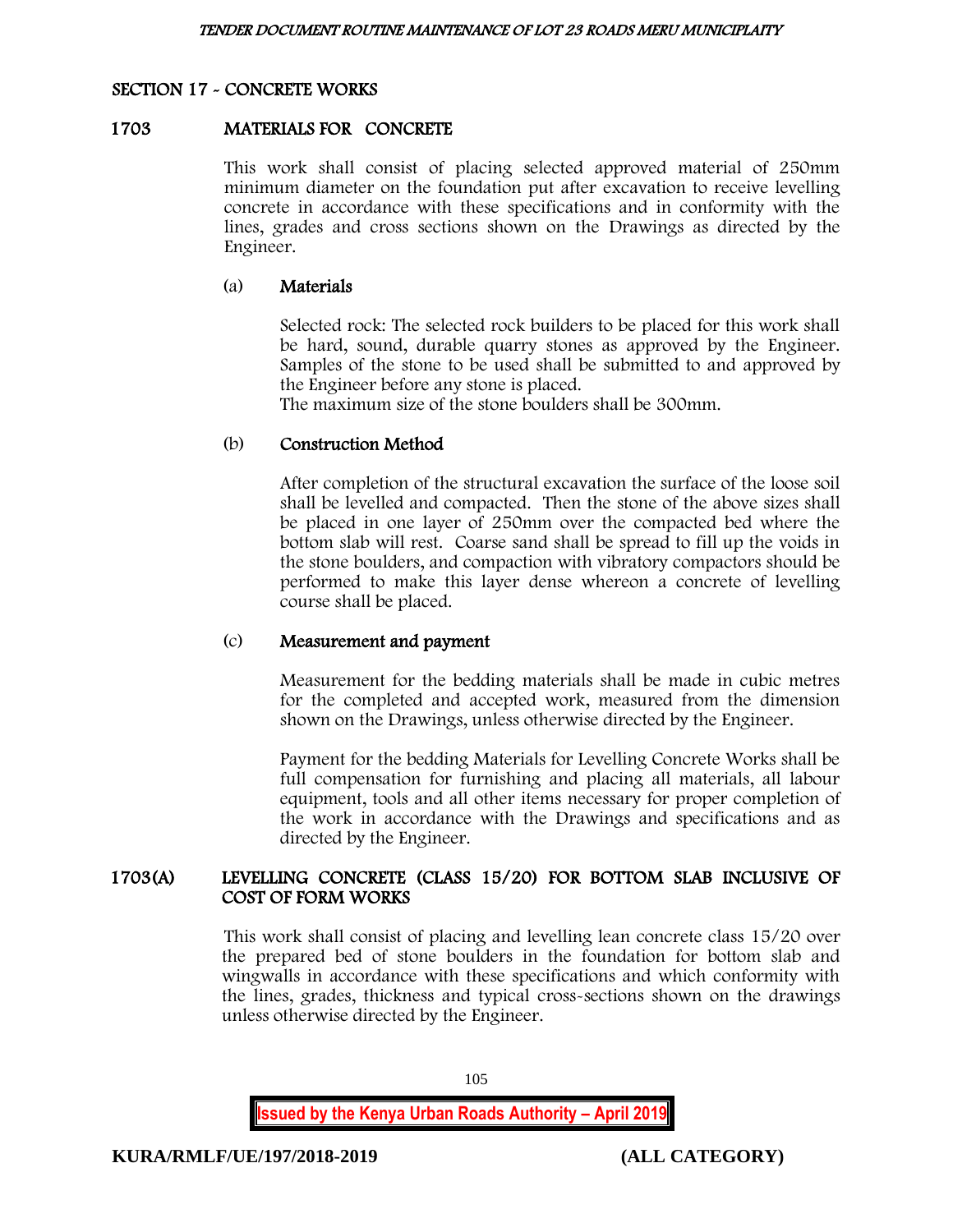# (a) Materials for Levelling Concrete

Requirement for the concrete class 15/20 is specified as follows:- Design compressive strength (28) days : 15N/mm<sup>2</sup> Maximum size of coarse aggregate : 20mm Maximum cement content  $: 300 \text{ kg/m}^3$ . Maximum water/cement ration of 50% with slump of 80mm.

# (b) Construction Method

The bed of stone boulders upon which the levelling concrete will be placed shall be smooth, compacted and true to the grades and crosssection shall be set to the required lines and grades.

# 36.2 (c) Measurement and payment

Measurement for levelling concrete (class 15/20) shall be made in cubic metres completed and accepted levelling concrete work measured in place which is done in accordance with the Drawings and the Specifications.

Payment for this work shall be the full compensation for furnishing and placing all materials, labour, equipment and tools, and other incidentals to Specifications and as directed by the Engineer.

Pay item No. 17/02 Levelling Concrete Works (Class 15/20) for Box Culvert and wingwalls inclusive of Cost of Form works.

## 1703 (C) FORMWORK FOR CULVERT WALLS

This work shall consist of all temporary moulds for forming the concrete for culvert walls and slabs together with all temporary construction required for their support. Unless otherwise directed by the Engineer all formworks shall be removed on completion of the walls and slabs.

## (a) Materials

Forms shall be made of wood or metal and shall conform to the shape, lines and dimensions shown on the Drawings.

All timber shall be free from holes, loose material, knots, cracks, splits and warps or other defects affecting the strength or appearance of the finished structure.

Release Agents – Release agents shall be either neat oils containing a surface activating agent, cream emulsions, or chemical agents to be approved by the Engineer.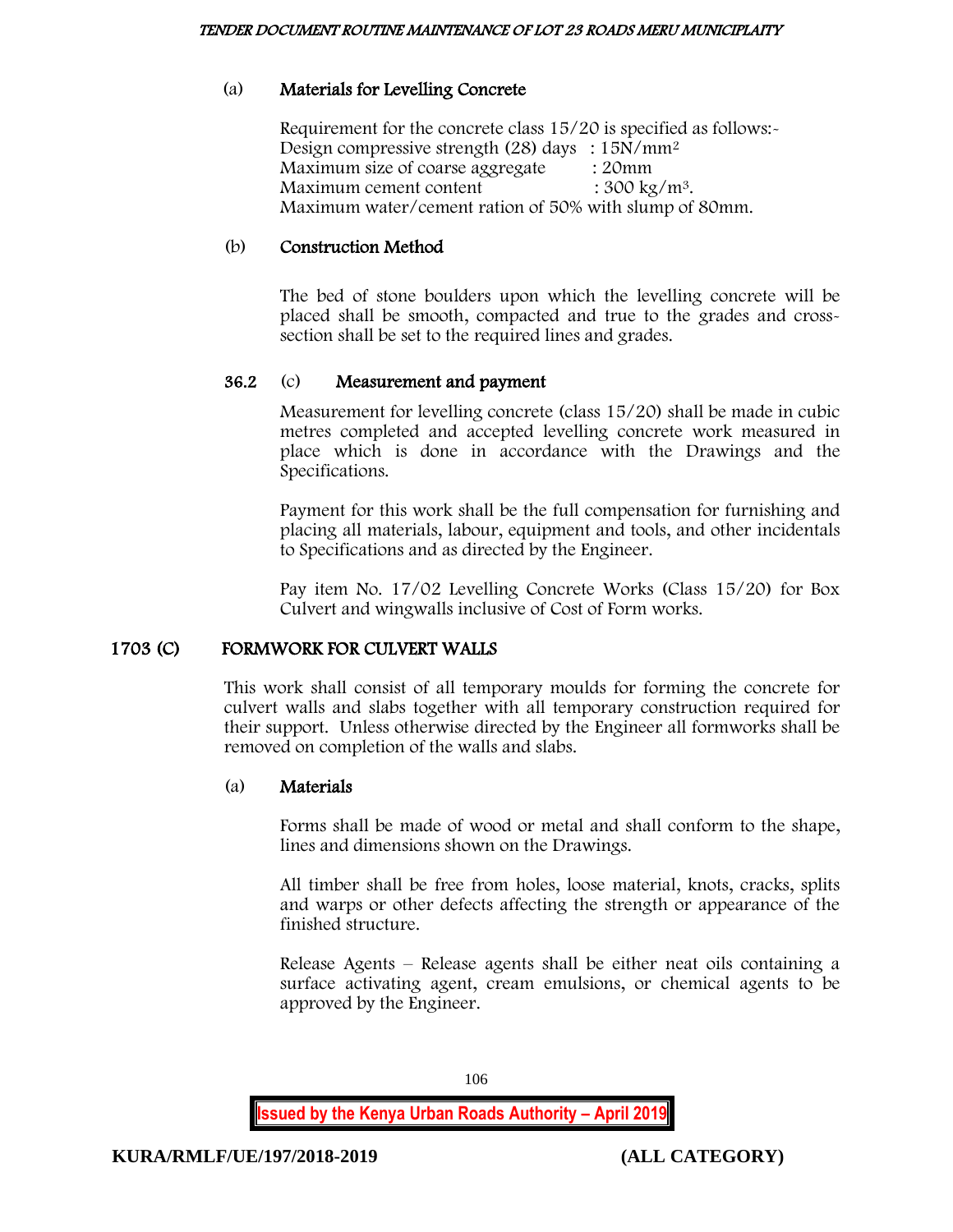## (b) Construction Method

## (i) Formworks

Formworks shall be designed to carry the maximum loads that may be imposed, and so be rigidly constructed as to prevent deformation due to load, drying and wetting, vibration and other causes. After forms have been set in correct location, they shall be inspected and approved by the Engineer before the concrete is placed.

If requested, the contractor shall submit to the Engineer working drawings of the forms and also, if requested, calculations to certify the rigidity of the forms.

## 1703(D) CONCRETE WORKS (CLASS 25/20) OF CULVERT WALLS AND SLABS

This work shall consist of furnishing, mixing, delivering and placing of the concrete for the construction of culvert walls and slabs, in accordance with these Specifications and in conformity with the requirements shown on the Drawings.

Concrete class 25/20 shall be used for Culvert walls and slabs.

## (a) Concrete Materials

(i) Cement: Cement shall be of Portland type and shall conform to the requirements of BS 12 or equivalent.

The contractor shall select only one type or brand of cement or others. Changing of type or brand of cement will not be permitted without a new mix design approved by the Engineer. All cement is subject to the Engineer's approval; however, approval of cement by the Engineer shall not relieve the Contractor of the responsibility to furnish concrete of the specified compressive strength.

Conveyance of cement by jute bags shall not be permitted. Storage in the Contractor's silo or storehouse shall not exceed more than two (2) months, and age of cement after manufacture at mill shall not exceed more than four (4) months. The Contractor shall submit to the Engineer for his approval the result of quality certificate prepared by the manufacturer.

Whenever it is found out that cement have been stored too long, moist, or caked, the cement shall be rejected and removed from the project.

## (b) Aggregates

Fine and coarse aggregates must be clean, hard, strong and durable, and free from absorbed chemicals, clay coating, or materials in amounts that could affect hydration, bonding, strength and durability of concrete. Grading of aggregates shall conform to the following requirements:

107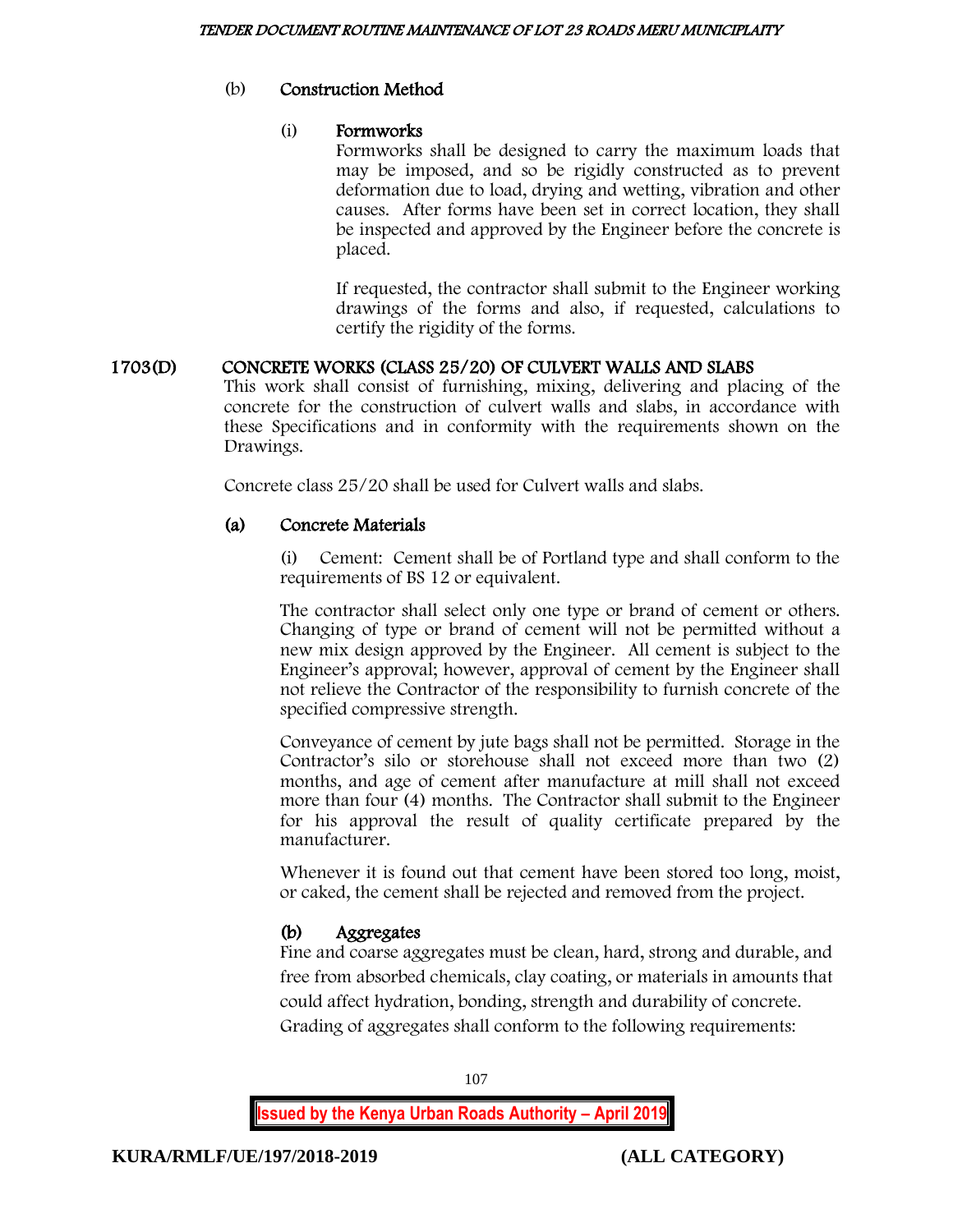# (i) Grading of Fine Aggregates

| <b>Sieve Size</b>   | <b>Percentage by Weight Passing</b> |
|---------------------|-------------------------------------|
| 10<br>mm            | 100                                 |
| 5<br>mm             | 89-100                              |
| $2.5$ mm            | $60 - 100$                          |
| 1.2<br>mm           | $30 - 100$                          |
| 0.6 mm              | $15 - 54$                           |
| $0.3^{\circ}$<br>mm | $5 - 40$                            |
| $0.15$ mm           | $0 - 15$                            |

# (ii) Grading of Coarse Aggregates

|               |                |                       |    | Size of Amounts finer than each standard sieve percentage by |    |           |          |
|---------------|----------------|-----------------------|----|--------------------------------------------------------------|----|-----------|----------|
| Coarse        | weight         |                       |    |                                                              |    |           |          |
| Aggregat<br>e | $\frac{1}{40}$ | 30                    | 25 | 20                                                           | 15 | 1 O       |          |
|               | 2.5            |                       |    |                                                              |    |           |          |
|               | 100            | $\tilde{\phantom{a}}$ |    | 90~100                                                       |    | $30 - 69$ | $0 - 10$ |
|               |                |                       |    |                                                              |    |           |          |

Other requirements for aggregates are as follows:

# (iii) Fine Aggregates

| Fitness Modulus, AASHTO M-6                           | $: 2.3 - 3.1$         |  |
|-------------------------------------------------------|-----------------------|--|
| Sodium Sulphate Soundness, AASHTO T104: Max. 10% loss |                       |  |
| Content of Friable Particles AASHTO 112               | : Max $1\%$ by weight |  |
| Sand Equivalent, AASHTO T176                          | : Min. 75             |  |
|                                                       |                       |  |

# (iv) Coarse Aggregate

| Abrasion, AASGTO T96                             | : Max. $405$ loss      |
|--------------------------------------------------|------------------------|
| Soft Fragment and shale, AASHTO M80              | : Max. $5\%$ by weight |
| Thin and elongated Pieces, AASHTO M80 : Max. 15% |                        |

# (v) Water

All sources of water to be used with cement shall be approved by

the Engineer. Water shall be free from injurious quantities of oil,

alkali, vegetable matter and salt as determined by the Engineer.

# (vi) Admixture

Only admixture, which have been tested and approved in the site laboratory through trial mixing for design proportion shall be used. Before selection of admixture, the Contractor shall submit to the Engineer the specific information or guarantees prepared by the admixture supplier.

The contractor shall not exclude the admixture from concrete proportions.

108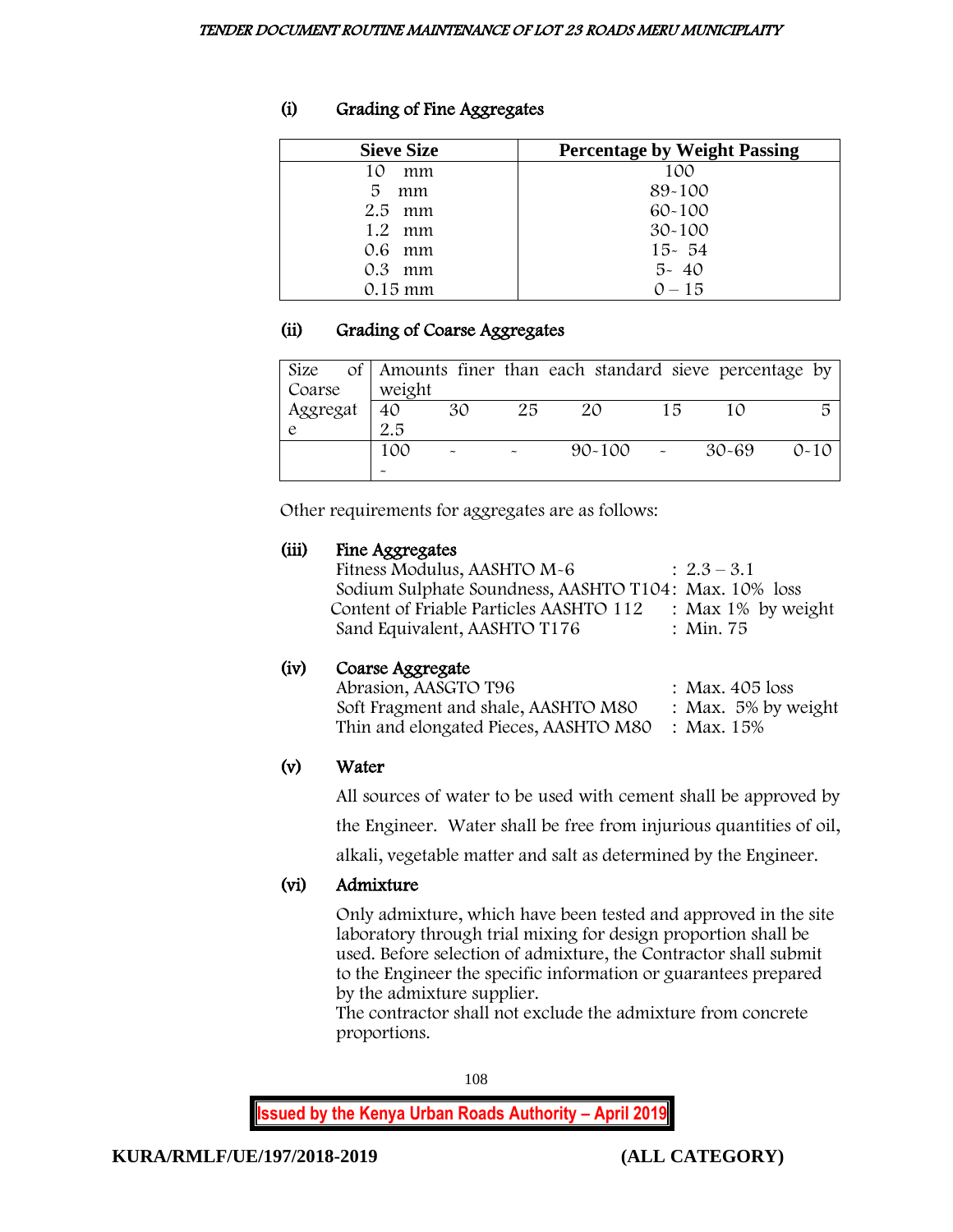### Concrete class 20/20

Concrete class 25/20 shall be used for culvert walls and slabs. The requirements of Concrete class 25/20 are provided as follows unless otherwise the Engineer will designate any alteration.

Design compressive strength (28 days) : 25N/mm<sup>2</sup> Maximum size of coarse aggregates : 20mm Maximum water/cement ratio of 45% with slump of 80mm

### (d) Proportioning Concrete

The Contractor shall consult with the Engineer as to mix proportions at least thirty (30) days prior to beginning the concrete work. The actual mix proportions of cement, aggregates, water and admixture shall be determined by the Contractor under supervision of the Engineer in the site laboratory.

The Contractor shall prepare the design proportions which has 120% of the strength requirement specified for the designated class of concrete.

No class of concrete shall be prepared or placed until its job-mix proportions have been approved by the Engineer.

### (e) Concrete Work

### (ii) Batching

Batching shall be done by weight with accuracy of:

| Cement              | : $\frac{1}{2}$ percent |
|---------------------|-------------------------|
| Aggregate           | $\frac{1}{2}$ percent   |
| Water and Admixture | : 1 percent.            |

Equipment should be capable of measuring quantities within these tolerances for the smartest batch regularly used, as well as for larger batches.

The accuracy of batching equipment should be checked every month in the presence of the Engineer and adjusted when necessary.

# (iii) Mixing and delivery

Slump of mixed concrete shall be checked and approved at an accuracy of +25mm against designated slump in these specifications.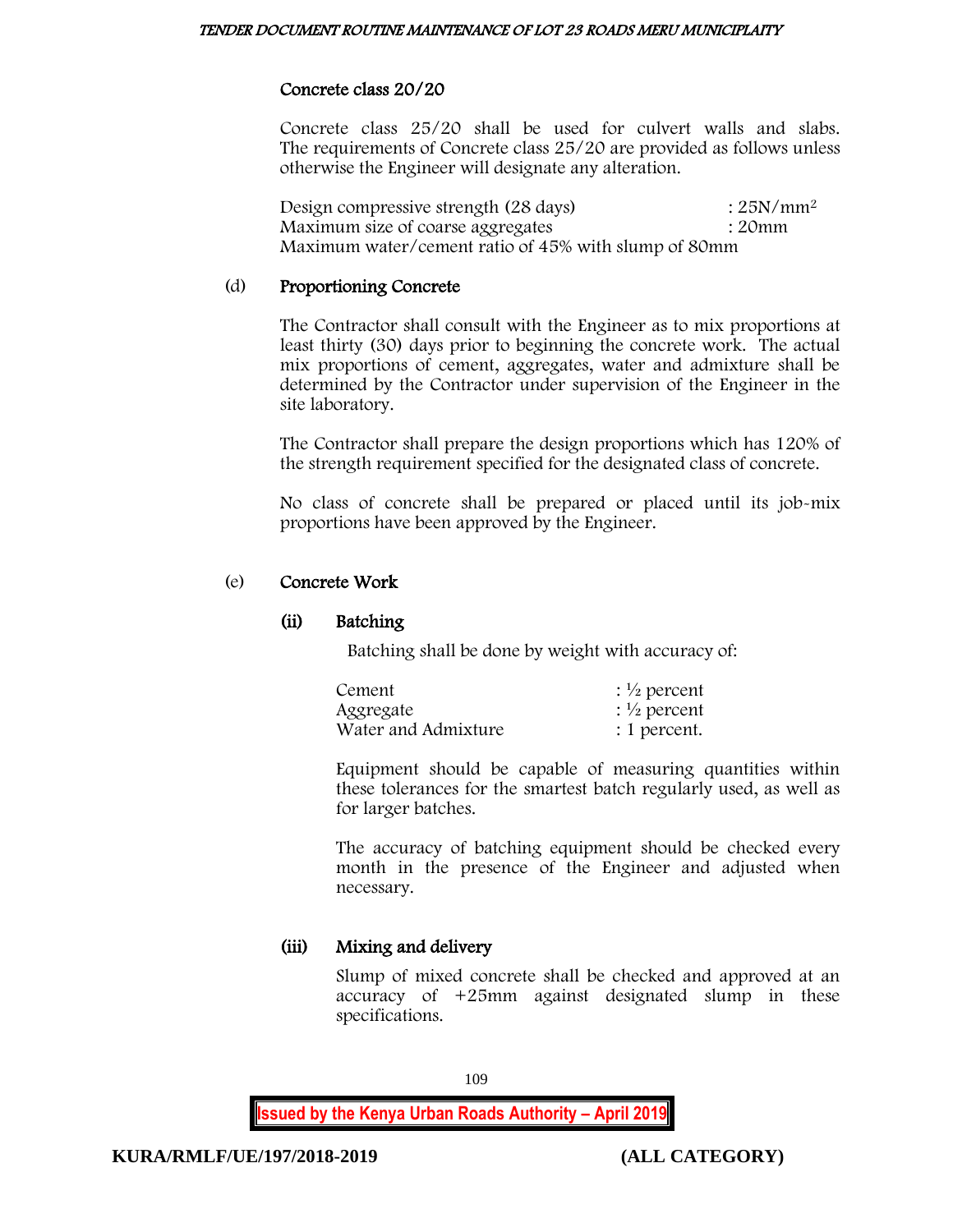# (iv) Concrete in hot weather

No concrete shall be placed when the ambient air temperature is expected to exceed thirty three degrees celsius (330c) during placement operations).

# (v) Concreting at night

No concrete shall be mixed, placed or finished when natural light is insufficient, unless an adequate approved artificial lighting system is operated; such night work is subject to approval by the engineer.

# (vi) Placing

In preparation of the placing of concrete, the interior space of forms shall be cleaned and approved by the engineer prior to placing concrete. All temporary members except tie bars to support forms shall be removed entirely from the forms and not buried in the concrete. The use of open and vertical chute shall not be permitted unless otherwise directed by the engineer.

The Contractor shall provide a sufficient number of vibrators to properly compact each batch immediately after it is placed in the forms.

### (f) Measurement and Payment

Measurements for the Concrete Works Class 20/20 of culvert walls and slabs shall be made in cubic metres for the walls and slabs actually constructed, measured from their dimensions shown on the Drawings. Payment for the Concrete Works (Class 20/20) of culvert walls and slabs shall be the full compensation for furnishing all materials of the concrete mixing, delivering, placing and curing the concrete, equipment and tools, labour and other incidental necessary for the completion of the work in accordance with the Drawings and these Specifications and as directed by the Engineer.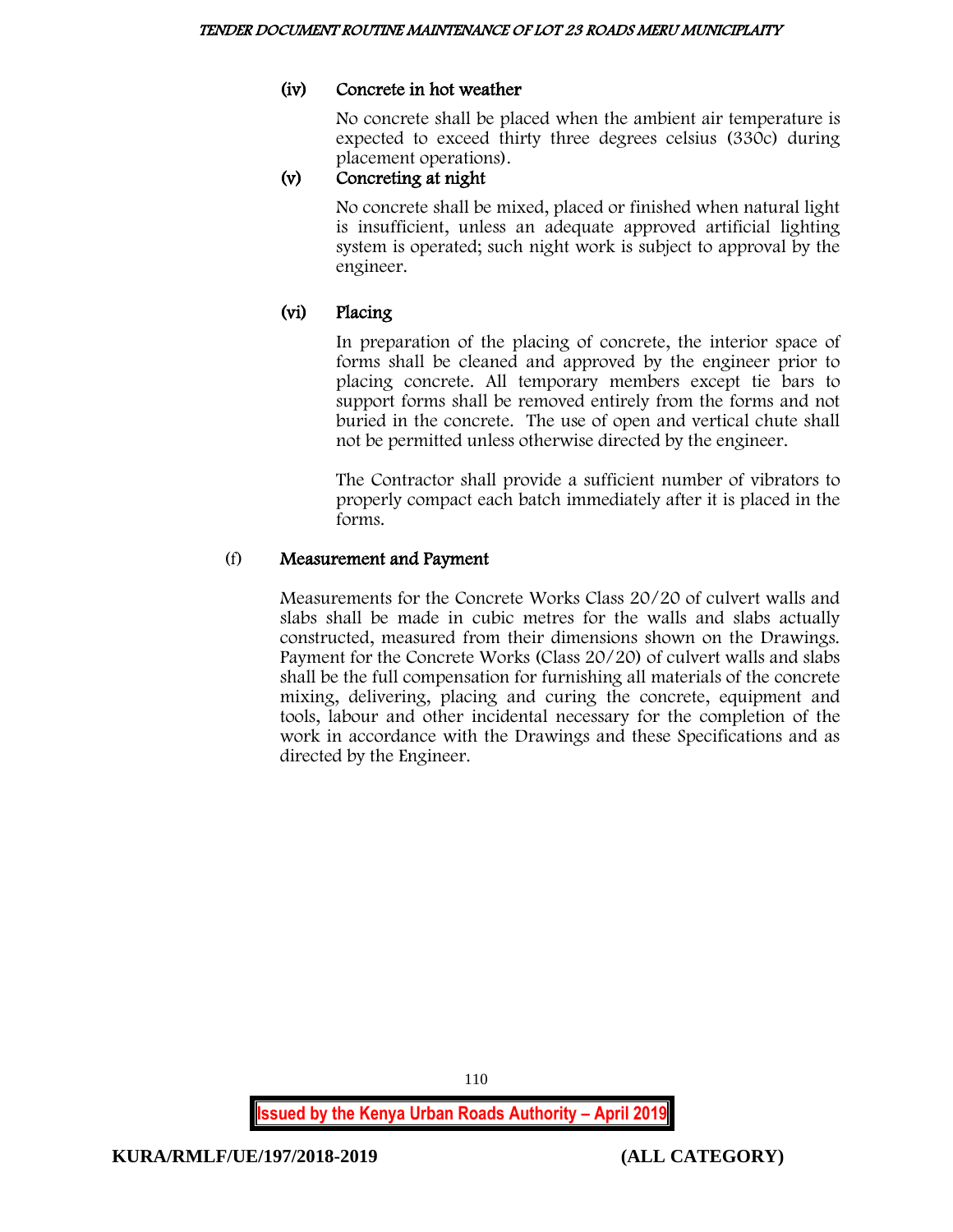### SECTION 20 - ROAD FURNITURE

### 2001 ROAD RESERVE BOUNDARY POSTS

Road reserve boundary posts shall be provided as directed by the Engineer and in compliance with Standard Specification clause 2001. They shall be placed at 50m. intervals along the boundary of the road reserve.

### 2003 EDGE MARKER POST

Edge marker post shall be provided as directed by the Engineer and in compliance with Standard Specification clause clause 2003

### 2004 PERMANENT ROAD SIGNS

Permanent Road Signs shall be provided as directed by the Engineer and in compliance with the requirements of the "Manual for Traffic Signs in Kenya" Part II and standard Specification clause 2004.

#### 2004B EXISTING ROAD SIGNS

Where directed by the Engineer, the Contractor shall take down road signs including all posts, nuts, bolts and fittings, and remove and dispose of the concrete foundation and backfill the post holes. The signs shall be stored as directed by the Engineer.

Measurement and payment for taking down road signs shall be made by the number of signs of any type and size taken down, cleaned and stored as directed.

### 2005 ROAD MARKING

Paint for road marking shall be internally reflectorised hot applied thermoplastic material in accordance with Clause 219 of the Standard Specification.

The rates inserted in the Bills of Quantities for road marking shall include for prior application of approved tack coat.

### 2005A RAISED PAVEMENT MARKERS – ROAD STUDS

### **MATERIAL**

Road studs are moulded of acrylonitrile butadiene styrene (ABS) conforming to ASTM Specification D1788 – 68, class 5-2-2 shell filled with inert, thermosetting compound and filler. The lens portion of the marker of the marker is of optical menthly methacrylic.

### **CONSTRUCTION**

The road studs shall be constructed of high impact ABS containing a multi-biconvex glass lens reflector system. It shall be of monolithic construction, and not less than 98.5. m<sup>2</sup>. The height of the marker shall not exceed 17mm and the underside shall contain a non-honeycomb base (flat).

111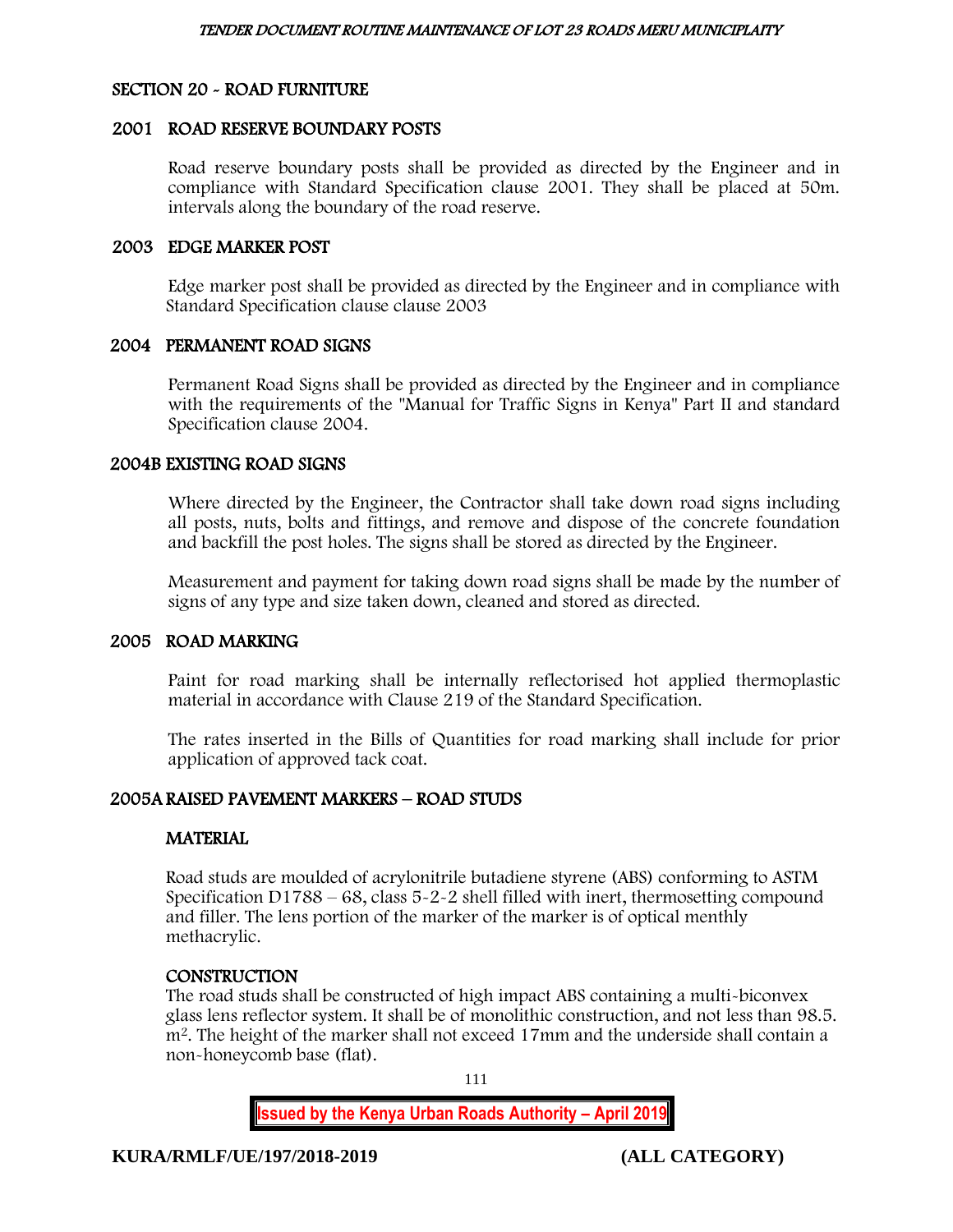### REQUIREMENTS

The markers shall conform to the following requirements

### Colour

Shall be white, yellow or red as specified and the Retro – reflectance values should conform to the testing procedures of ASTME 809.

### Impact Resistance

The market shall not crack or break when tested using a 1000-gram weight from a height of 1 metre. (ASTM D 2444) or BS 3900 Part E3.

### Resistance to Water Penetration

Shall not have water penetration behind the lens after submerged in a water bath at 70 + 50 oF for 10 minutes. And it should still meet the reflectance Requirement. 998.

### Heat Resistance

Shall comply with the initial brightness as per BS 873 Part IV of 1978

### Night Visibility

The marker shall be bright as per BS 873 Part IV of 1978

### Compression Resistance

There shall be no cracking sound at a pressure lower than 25 tones as per BS 873 Part IV of 1978.

### Corrosion Resistance

After immersing a sample of Road stud in a solution containing 30g/1 of sodium chloride for 30 days, there shall not be any signs of corrosion -(BS998).

NOTE: These markers are intended for application directly to pavement surfaces and are compatible with raised pavement makers. These adhesives should be of high quality and tested for conformance to customer requirements.

# ADHESIVES

They shall be of Resin Type–Epoxy of 2 different components part 1 and 2 i.e Adhesive and Reactor without any volatile solvents in both.

Pot life: not less than 20 minutes at 20 °C Rotational cure time: between 20 and 30 minutes at 20 °C<br>Hard cure: Between 40 and 60 minutes at 20 °C Between 40 and 60 minutes at 20  $\degree$ C

112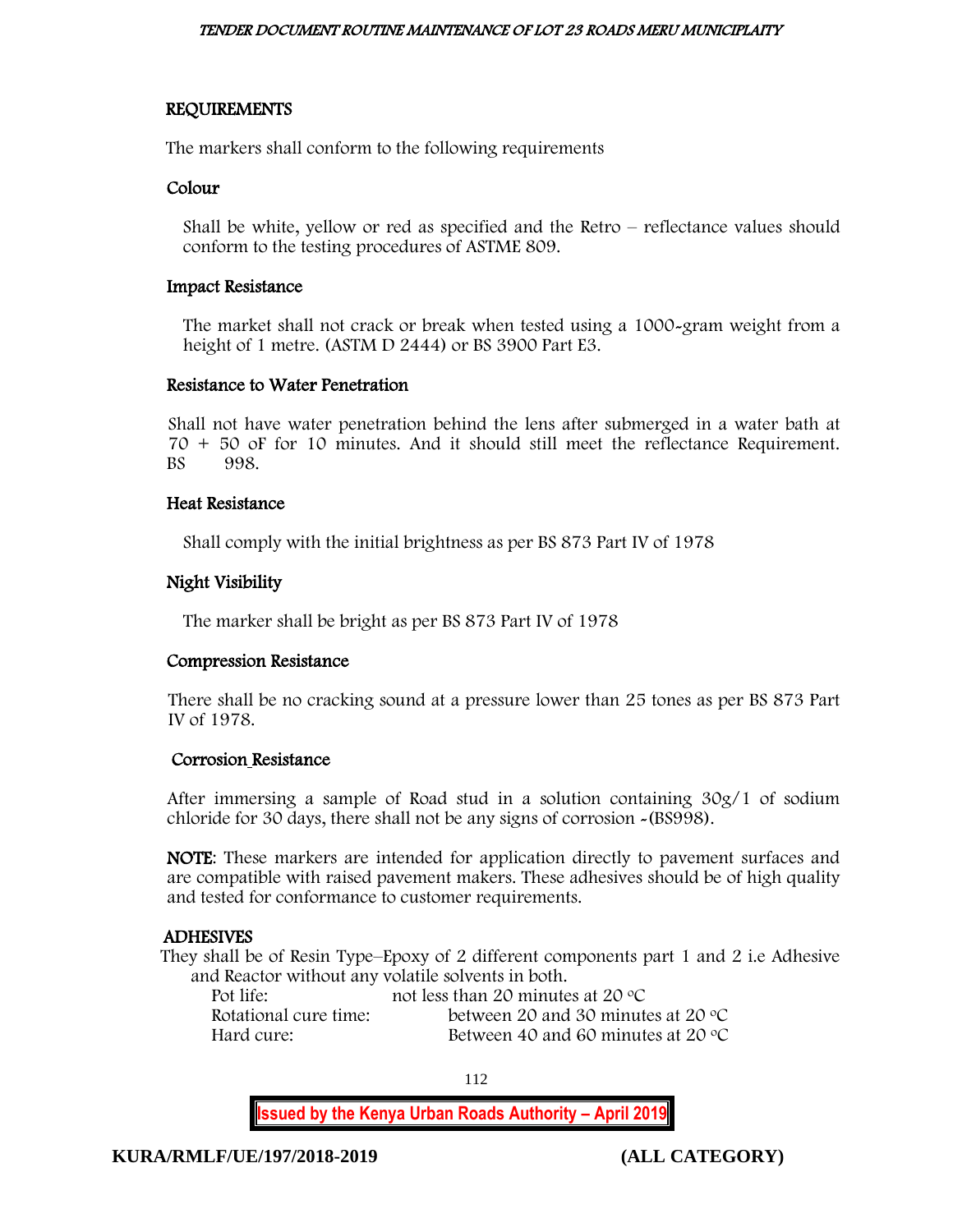# APPLICATION INSTRUCTION

# Preparation of Pavements

Make sure that the road surface is absolutely dry and free of oil and grease.

# Mixing of Adhesive

Pour component B into the container of component A. Stir mixture by hand with a wooden or metal stick until uniform Grey Tint without a striae is obtained.

# Installation

Pour the mixture on to the underside of the road stud. Then place the road stud firmly on the road surface. Adhesive should stand out for about 5mm to 10 mm over the edges of the stud.

### Protection from the Traffic

Protect studs from traffic for 2 hours until the adhesive has properly hardened. Try by touching the adhesive.

# NUMBER OF STUDS NEEDED FOR LABORATORY TESTS.

In order to approve a particular type of road stud, 4 sample road studs of each colour shall be submitted.

# 2006 GUARDRAILS

Contrary to the Standard Specification, guardrail posts shall be concrete 200 mm diameter set vertically at least 1.2m into the shoulder as directed by the Engineer. Spacer blocks shall also be made of concrete.

Beams for guardrails shall be "Armco Flexbeam" or similar obtained from a manufacturer approved by the Engineer.

# 2007 KERBS

# a) Vertical Joints

Vertical joints between adjacent Kerbs shall not be greater than 5 mm in width and shall be filled with a mortar consisting of 1:3 cement: sand by volume.

# b) Transition between flush and raised kerbs

The transition between flush and raised kerbs (e.g. at bus bays) shall be termed as ramped kerbs. The transition between flush and raised kerbs shall occur within a length of 2.0 m.

113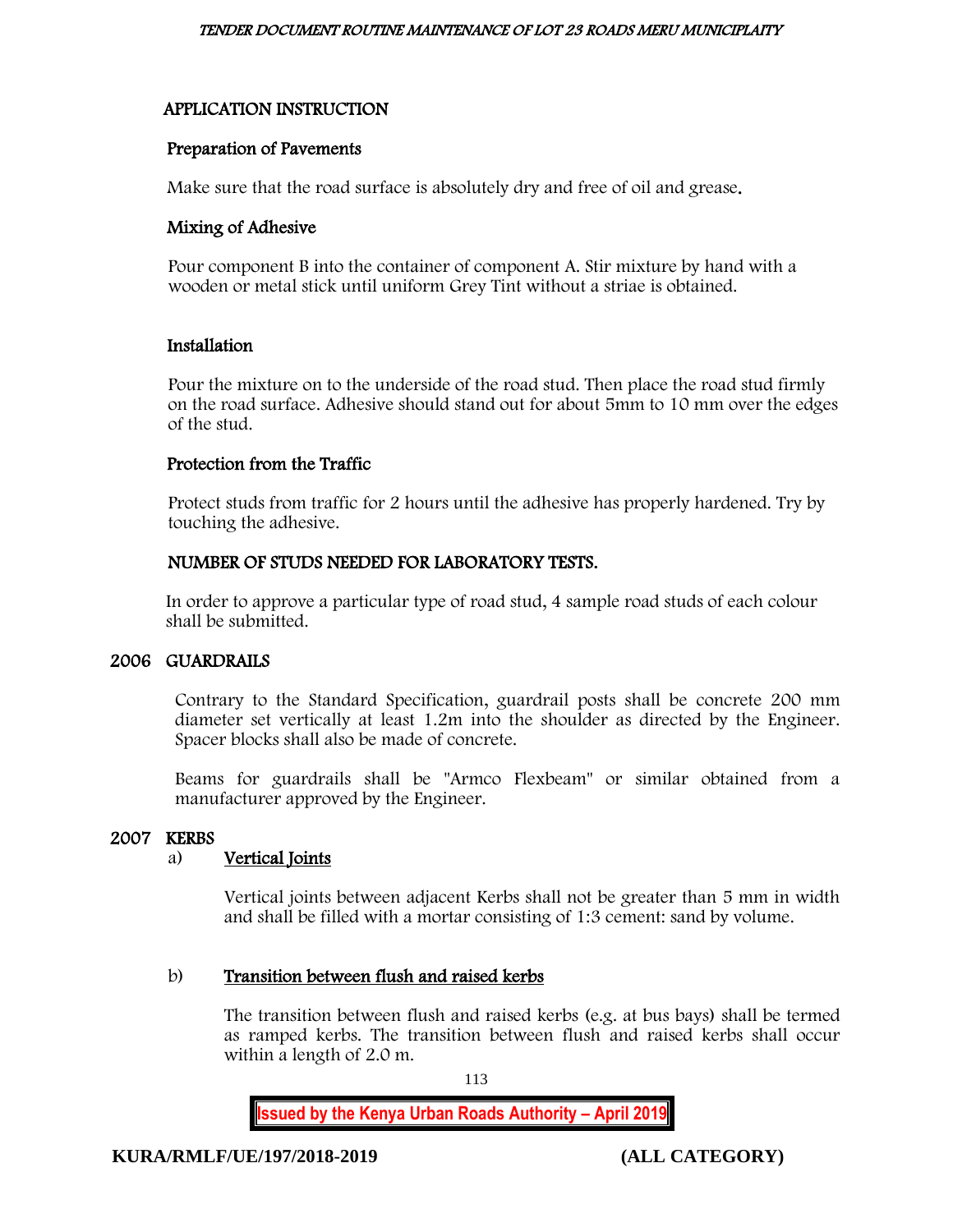# 2008 KILOMETRE MARKER POSTS

Kilometre marker posts shall be provided as directed by the Engineer and in compliance with Standard Specification clause 2008.

# 2009 RUMBLE STRIPS

Where directed by the Engineer, the Contractor shall provide, place, trim, shape and compact to line and level asphalt concrete rumble strips on the finished shoulders. This shall be done to the satisfaction of the Engineer

# 2011 MEASUREMENT AND PAYMENT

# Road reserve boundary posts

Road reserve boundary posts shall be measured by the number erected

# Permanent road signs

Permanent road signs shall be measured by the number of each particular size erected.

# Road marking

Road markings in yellow or white material shall be measured in square metres calculated as the plan area painted.

# Road Studs

Road studs shall be measured by the number of each particular size erected.

# Guardrail

Guardrail shall be measured by the metre as the length of the guardrail constructed.

# Kerbs

Kerbs shall be measured by the metre as the length of kerb constructed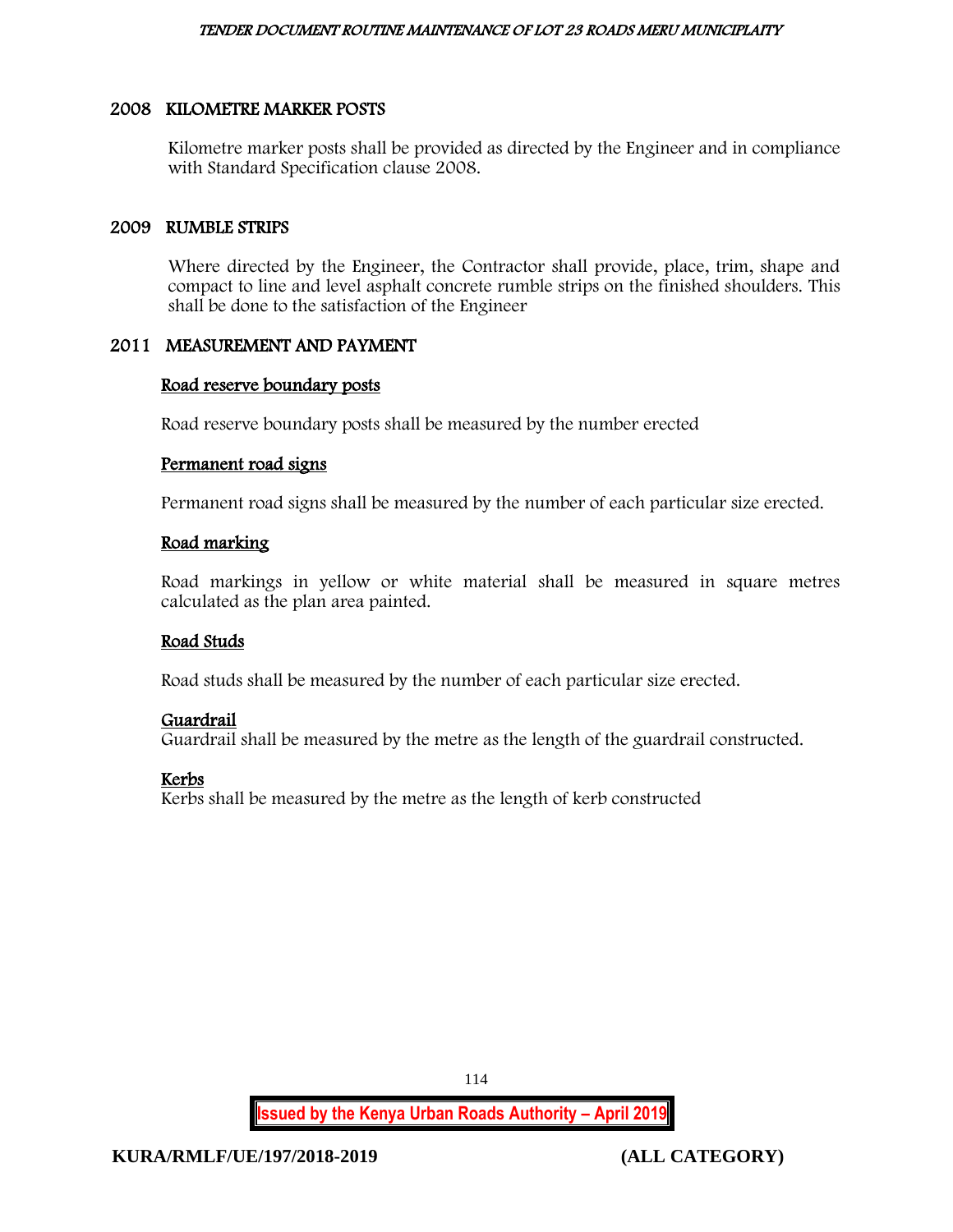## SECTION 22-DAYWORKS

### 2202 MEASUREMENTS AND PAYMENT

(a) Plant

Where items of major plant listed in the schedule of Day works are specified by type (e.g. Concrete mixer etc.) the power rating if such items of plant are provided by the Contractor shall not be lower than the power ratings of such plant manufactured within the last two years prior to the date of BID. Any item of major plant employed upon Dayworks that has a power rating lower than specified above shall be paid for at rates lower than those in the schedule of Dayworks. The reduction in the rate payable shall be in proportion to the reduction in power rating below that specified above.

### SECTION 23: CONCRETE PAVING BLOCKS

This works shall consist of providing, laying and fixing of concrete paving blocks and concrete paving slabs on a sand base on the driveway and walkways and other areas as directed by the Engineer.

### **a. Concrete Paving Blocks**

The paving blocks shall be of type S of any shape fitting within a 295 mm square coordinating space and a work size thickness of at least 30 mm. The blocks shall confirm to the requirements of BS 6717:Pt. 1:1986 or Kenya standard equivalent.

The laying shall be broken at intervals of 50 m by concrete ribs of class 25 concrete.

The blocks shall be laid on a 40 mm minimum sand base whose specifications are as in section (b) of this specification.

# **b. Sand For Sand Base**

Sand used as bedding for paving blocks and slabs shall be natural sand either pit or river sand. The grading shall conform and be parallel as much as possible to  $KSO2 - 95$  Parts 1 &2: 1984 for zones 1,2 or 3. The other requirements shall be as specified in section 1703 (c ) of Standard Specifications.

### **c. Measurement and Payment**

Payment for paving blocks and paving slabs shall be by square metre laid. The rate quoted would include the cost of haulage to site of the blocks, slabs and sand, as no extra payment shall be made for haulage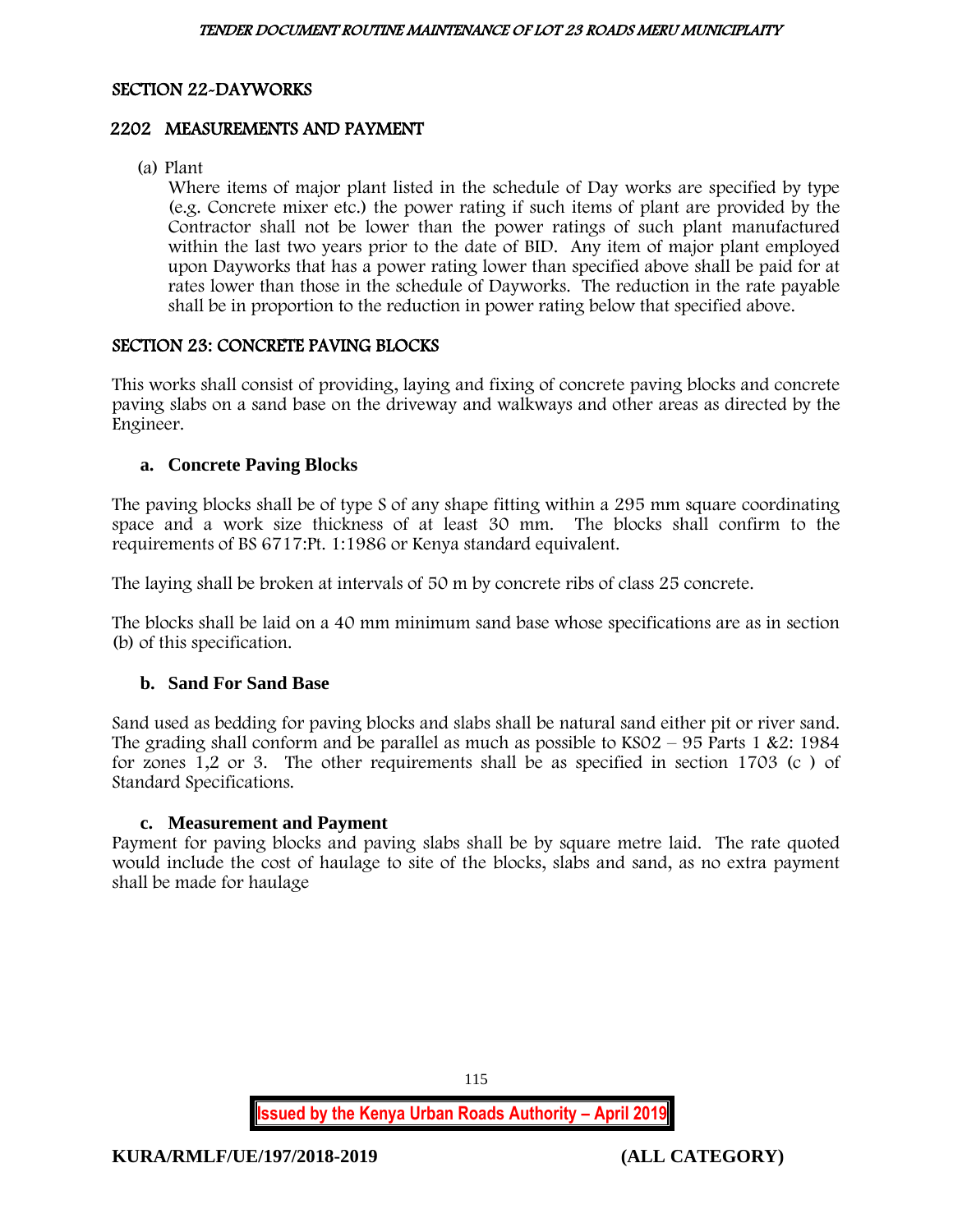# SECTION VI: SUPERVISION AND CONTRACT EVALUATION MANUAL 2012

The Manual refers to the Ministry of Roads 'Supervision and Contract evaluation Manual for Road Maintenance Works 2012.

> **Issued by the Kenya Urban Roads Authority – April 2019** 116

**KURA/RMLF/UE/197/2018-2019 (ALL CATEGORY)**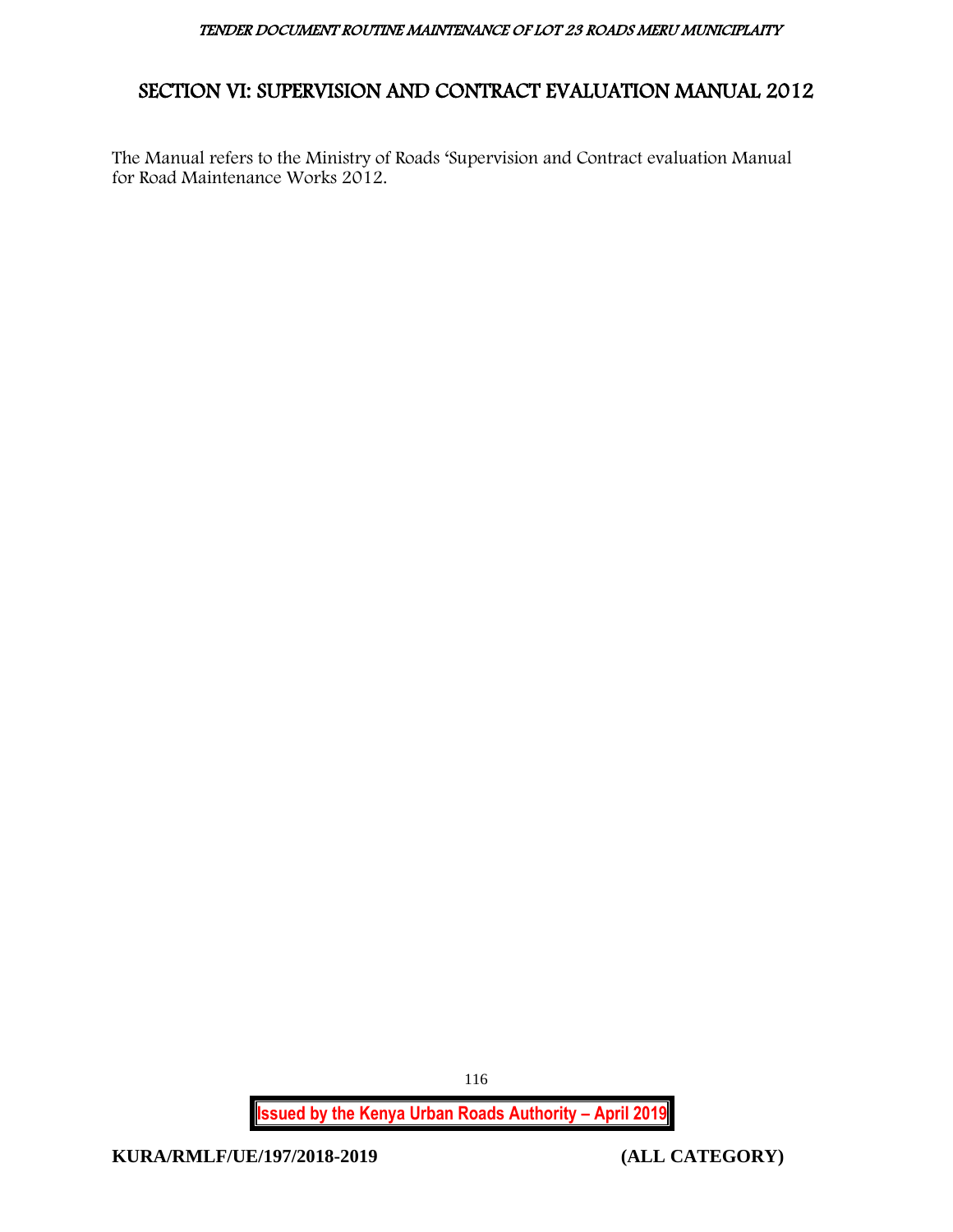# SECTION VII: ROAD MAINTENANCE MANUAL

The Manual refers to the Ministry of Roads 'Road Maintenance Manual, May 2010 Edition'.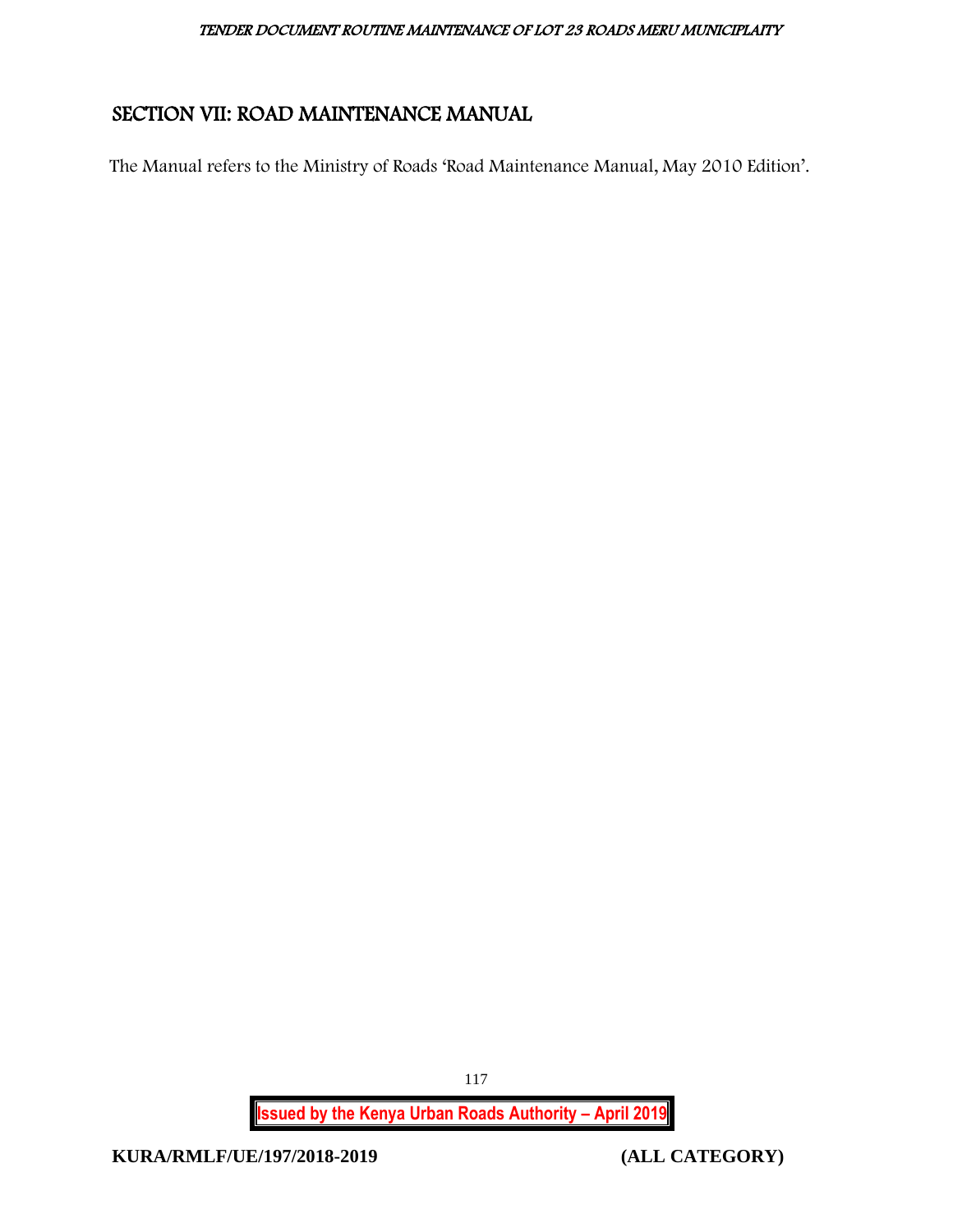# SECTION IX: BILLS OF QUANTITIES

**Issued by the Kenya Urban Roads Authority – April 2019**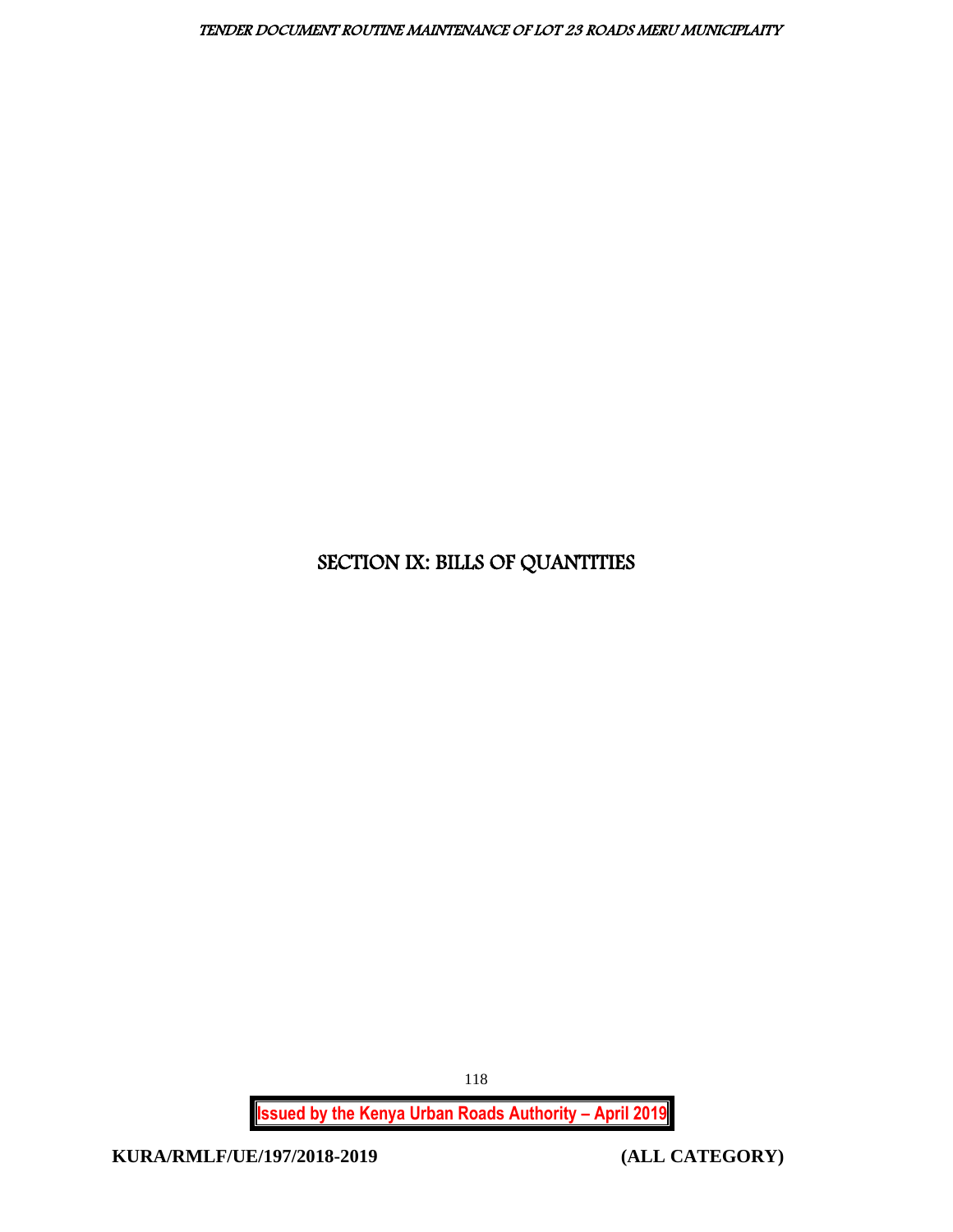# PREAMBLE TO BILL OF QUANTITIES

- 1. The Bills of Quantities forms part of the Contract Documents and are to be read in conjunction with the Instructions to Bidders, Conditions of Contract Parts I and II, Specifications and Drawings.
- 2. The brief description of the items in the Bills of Quantities is purely for the purpose of identification, and in no way modifies or supersedes the detailed descriptions given in the conditions of Contract and Specifications for the full direction and description of work and materials.
- 3. The Quantities set forth in the Bills of Quantities are estimated, representing substantially the work to be carried out, and are given to provide a common basis for bidding and comparing of Bids. There is no guarantee to the Contractor that he will be required to carry out all the quantities of work indicated under any one particular item or group of items in the Bill of Quantities. The basis of payment shall be the Contractor's rates and the quantities of work actually done in fulfilment of his obligation under the Contract.
- 4. The prices and rates inserted in the Bills of Quantities will be used for valuing the work executed, and the Engineer will only measure the whole of the works executed in accordance with this Contract.
- 5. The rates inserted in any road in the tender shall apply to other roads within the same lot upon written instructions to be issued by the Engineer or his representative during execution of works and shall be used only to pay for activities of similar description and nature which may not have been included in the Bills of Quantities for that road.
- 6. A price or rate shall be entered in ink against every item in the Bills of Quantities with the exception of items that already have Provisional sums affixed thereto. The bidders are reminded that no "nil" or "included" rates or "lump-sum" discounts will be accepted. The rates for various items should include discounts if any. Bidders who fail to comply will be disqualified.
- 7. Provisional sums (including Dayworks) in the Bills of Quantities shall be expended in whole or in part at the discretion of the Engineer or his representative.
- 8. Where there are no quantities against the line item especially on dayworks, the bidder shall only fill his rates
- 9. Quantified instructions shall be extracted from the main BOQ for purposes of part implementation of the works and interim measurements/payments shall be based on the quantified instructions read together with the bills of quantities.

The price and rates entered in the Bills of Quantities shall, except insofar as it is otherwise provided under the Contract, include all Constructional plant to be used, labour, insurance, supervision, compliance testing, materials, erection, maintenance of works, overheads and profits, taxes and duties together with all general risks, liabilities and obligations set out or implied in the Contract, transport, electricity and telephones, water, use and replenishment of all consumables, including those required under the contract by the Engineer and his staff.

Errors in the pricing of the Bills of Quantities will be corrected in accordance with Clause (29) of instructions to bidders.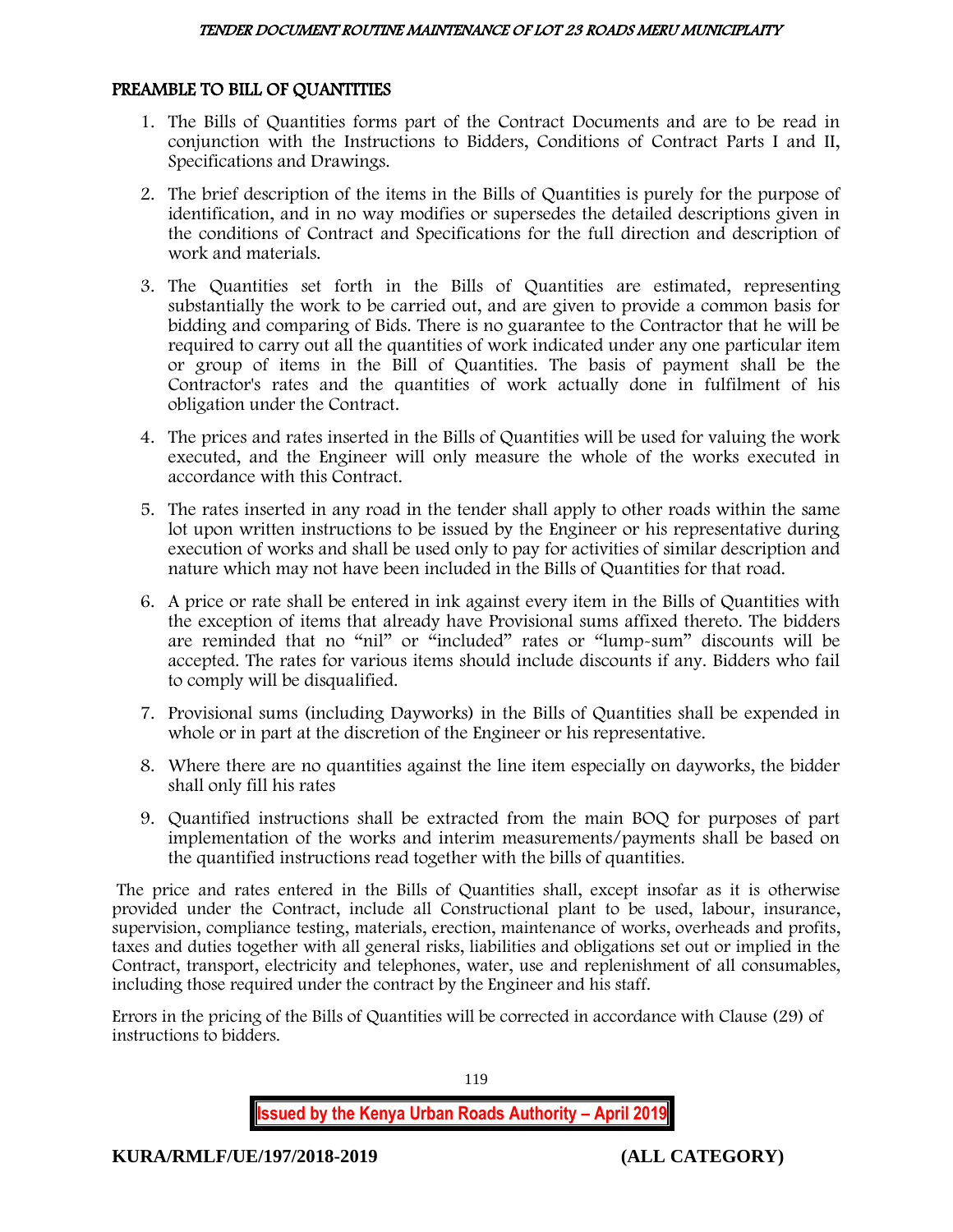|                 | Bill of Quantities - LOT 23. B66 - KPLC - BY PASS                                                                        |             |             |                      |                 |
|-----------------|--------------------------------------------------------------------------------------------------------------------------|-------------|-------------|----------------------|-----------------|
| Item No.        | Description                                                                                                              | Units       | Quantity    | Unit Rate<br>(Kshs.) | Amount<br>Kshs. |
|                 | Note: All haulage is ato be included in the Contractor's rates and<br>prices. There is no separate payment for overhaul. |             |             |                      |                 |
| BILL 1:         | PRELIMINARY AND ADMINISTRATION OVERHEADS                                                                                 |             |             |                      |                 |
| 01-50-017       | Allow for survey works                                                                                                   | <b>ITEM</b> | <b>KSHS</b> | 100,000.00           | 100,000.00      |
| 01-80-030       | Allow for attendance to<br>the RE, s supervisory<br>staff including overtime                                             | PC          | 1           | 500,000.00           | 500,000.00      |
| 01-80-031       | Include percentage on<br>item 01-80-030 for<br>contractors overhead<br>and profit                                        | $\%$        | 500,000.00  |                      |                 |
| 01-80-010       | Allow a prime cost sum<br>for material testing as<br>directed by the<br>Engineer                                         | <b>ITEM</b> | 1           | 100,000.00           | 100,000.00      |
| $01 - 80 - 011$ | Extra over item 01-80-<br>010 for contractors<br>overheads and profits                                                   | $\%$        | 100,000.00  |                      |                 |
|                 | Total Carried Forward to Summary:                                                                                        |             |             |                      |                 |
| <b>BILL 4:</b>  | <b>SITE CLEARANCE</b>                                                                                                    |             |             |                      |                 |
| 04-50-004       | Light bush clearing                                                                                                      | $M^2$       | 7600        |                      |                 |
|                 | Total Carried Forward to Summary:                                                                                        |             |             |                      |                 |
|                 |                                                                                                                          |             |             |                      |                 |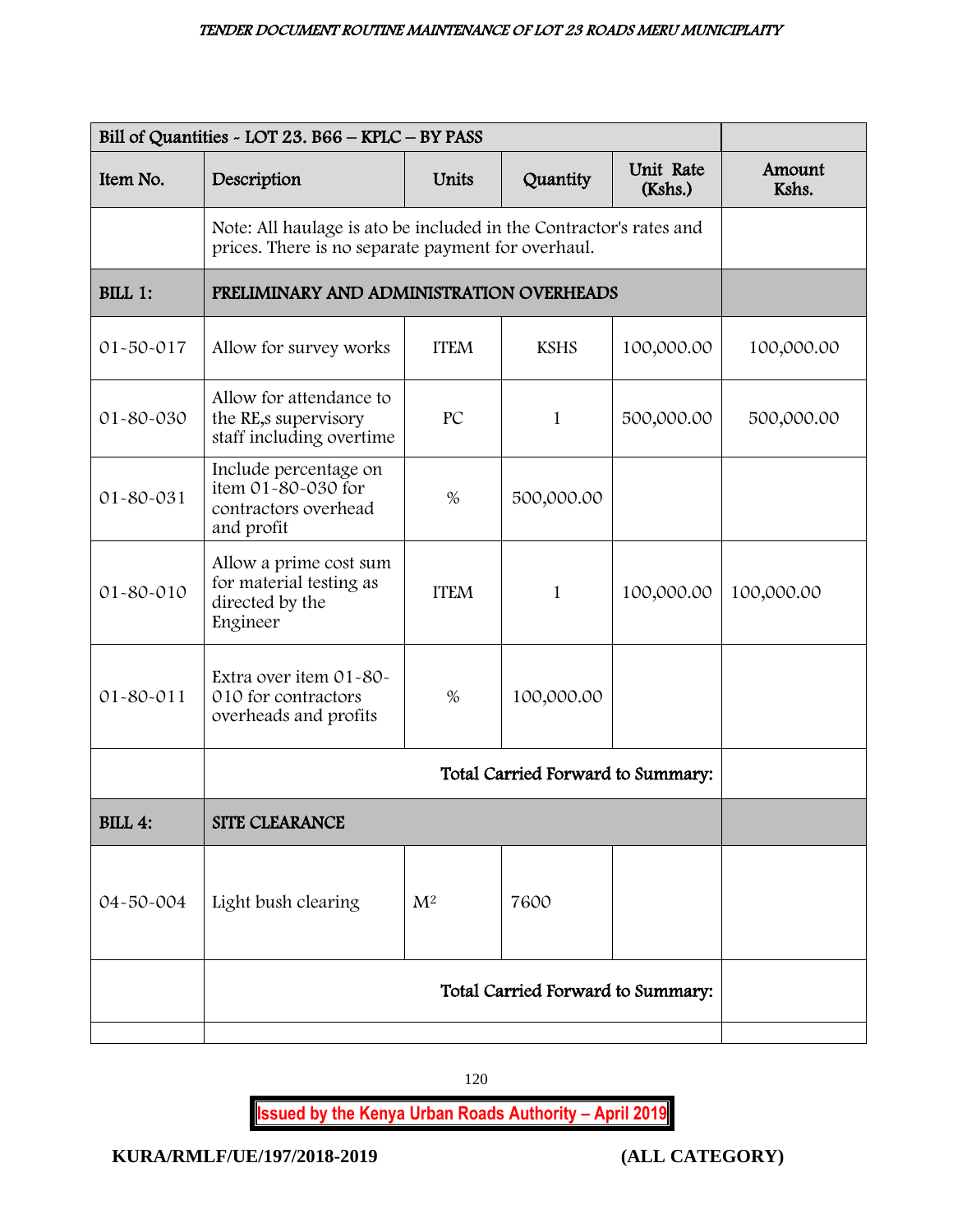| <b>BILL 8:</b> | <b>CULVERTS AND DRAINAGE WORKS</b>                                             |                |                                   |  |
|----------------|--------------------------------------------------------------------------------|----------------|-----------------------------------|--|
| 08-50-006      | Drain cleaning                                                                 | M              | 3800                              |  |
| 08-60-008      | Culvert Cleaning-<br>Fully blocked - 600mm                                     | M              | 30                                |  |
| 08-60-025      | Culvert installation<br>600mm with surround                                    | $\mathbf{M}$   | 44                                |  |
| 08-60-037      | A142 Fabric mesh                                                               | $\mathbf{M}^2$ | 102                               |  |
| 08-70-000      | Scour checks                                                                   | $\mathrm{M}^3$ | 5                                 |  |
| 08-80-002      | Gabion installation<br>works                                                   | $\mathbf{M}^2$ | $\mathcal{O}$                     |  |
| 08-80-003      | Rock fill to gabions                                                           | $\mathrm{M}^3$ | $\mathcal{O}$                     |  |
| 08-90-009      | Provide and place class<br>25/20 concrete as<br>instructed by the<br>Engineer. | $\mathrm{M}^3$ | 21                                |  |
|                |                                                                                |                | Total Carried Forward to Summary: |  |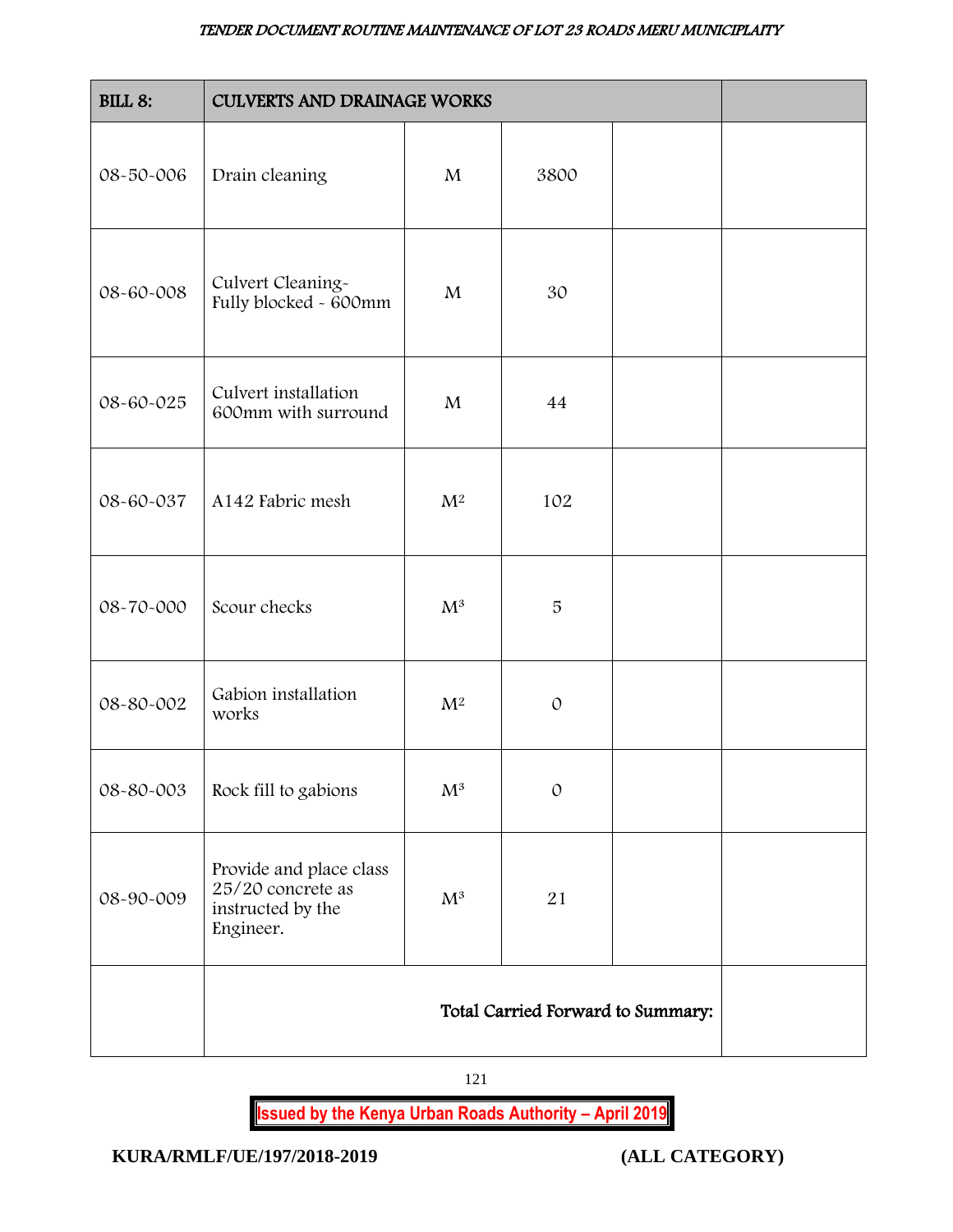| <b>BILL 10:</b> | GRADING AND GRAVELLING WORKS                                                                 |                |                                   |  |  |
|-----------------|----------------------------------------------------------------------------------------------|----------------|-----------------------------------|--|--|
| 10-50-003       | Light grading as<br>instructed by the<br>Engineer.                                           | $\mathrm{M}^2$ | 13300                             |  |  |
|                 | Total Carried Forward to Summary:                                                            |                |                                   |  |  |
| <b>BILL 12:</b> | NATURAL MATERIAL BASES AND SUB BASE                                                          |                |                                   |  |  |
| 12-50-003       | Provide, spread, water<br>and compact natural<br>gravel to specified<br>thickness at 95% MDD | $M^3$          | 1425                              |  |  |
|                 |                                                                                              |                | Total Carried Forward to Summary: |  |  |
| <b>BILL 17:</b> | <b>CONCRETE WORKS</b>                                                                        |                |                                   |  |  |
| 17-60-001       | Provide and place class<br>$15/20$ concrete for<br>blinding                                  | $\mathrm{M}^3$ | $\overline{2}$                    |  |  |
|                 | Total Carried Forward to Summary:                                                            |                |                                   |  |  |
|                 |                                                                                              |                |                                   |  |  |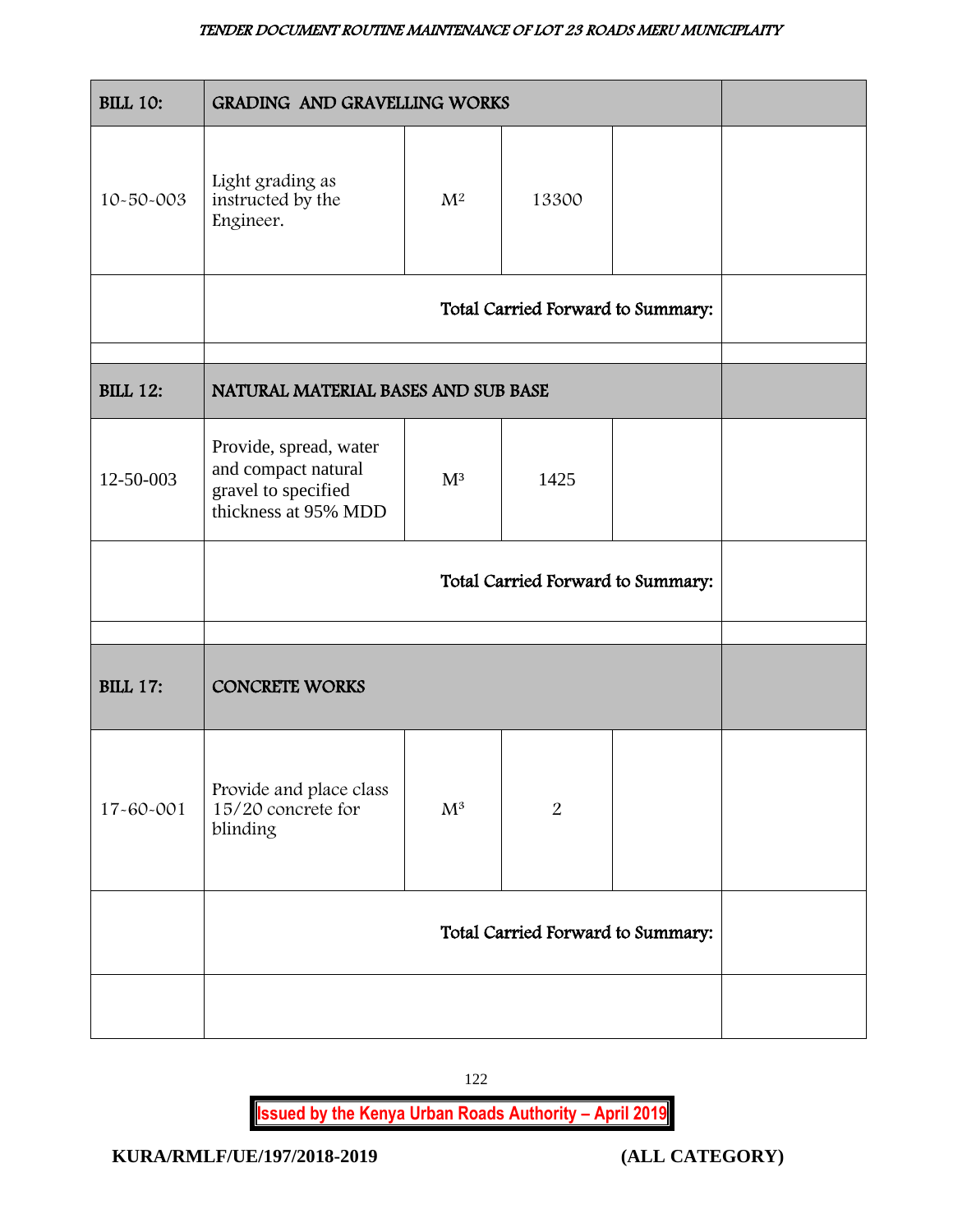| <b>BILL 25:</b> | <b>CROSSS CUTTING ISSUES</b>                                                                                                                                      |     |                                   |  |
|-----------------|-------------------------------------------------------------------------------------------------------------------------------------------------------------------|-----|-----------------------------------|--|
| 25-01-001       | Collect, erect, brand<br>and maintain publicity<br>signs and return to the<br>employer upon expiry<br>of the contract period<br>as instructed by the<br>Engineer. | No. |                                   |  |
|                 |                                                                                                                                                                   |     | Total Carried Forward to Summary: |  |

|                | Bill of Quantities - LOT 23 B66 - KPLC - BY PASS |                |  |  |  |  |
|----------------|--------------------------------------------------|----------------|--|--|--|--|
| BILL NO.       | Item Description                                 | Amount (Kshs.) |  |  |  |  |
| 1              | PRELIMINARY AND ADMINISTRATION OVERHEADS         |                |  |  |  |  |
| $\overline{4}$ | SITE CLEARANCE                                   |                |  |  |  |  |
| 8              | CULVERTS AND DRAINAGE WORKS                      |                |  |  |  |  |
| 10             | GRADING AND GRAVELLING WORKS                     |                |  |  |  |  |
| 12             | NATURAL MATERIAL BASES AND SUB-BASE              |                |  |  |  |  |
| 17             | <b>CONCRETE WORKS</b>                            |                |  |  |  |  |
| 25             | CROSSS CUTTING ISSUES                            |                |  |  |  |  |
|                | Sub-total 1                                      |                |  |  |  |  |
|                | Add VAT @ 16 %                                   |                |  |  |  |  |
|                | Total Carried to page on the Form of Tender      |                |  |  |  |  |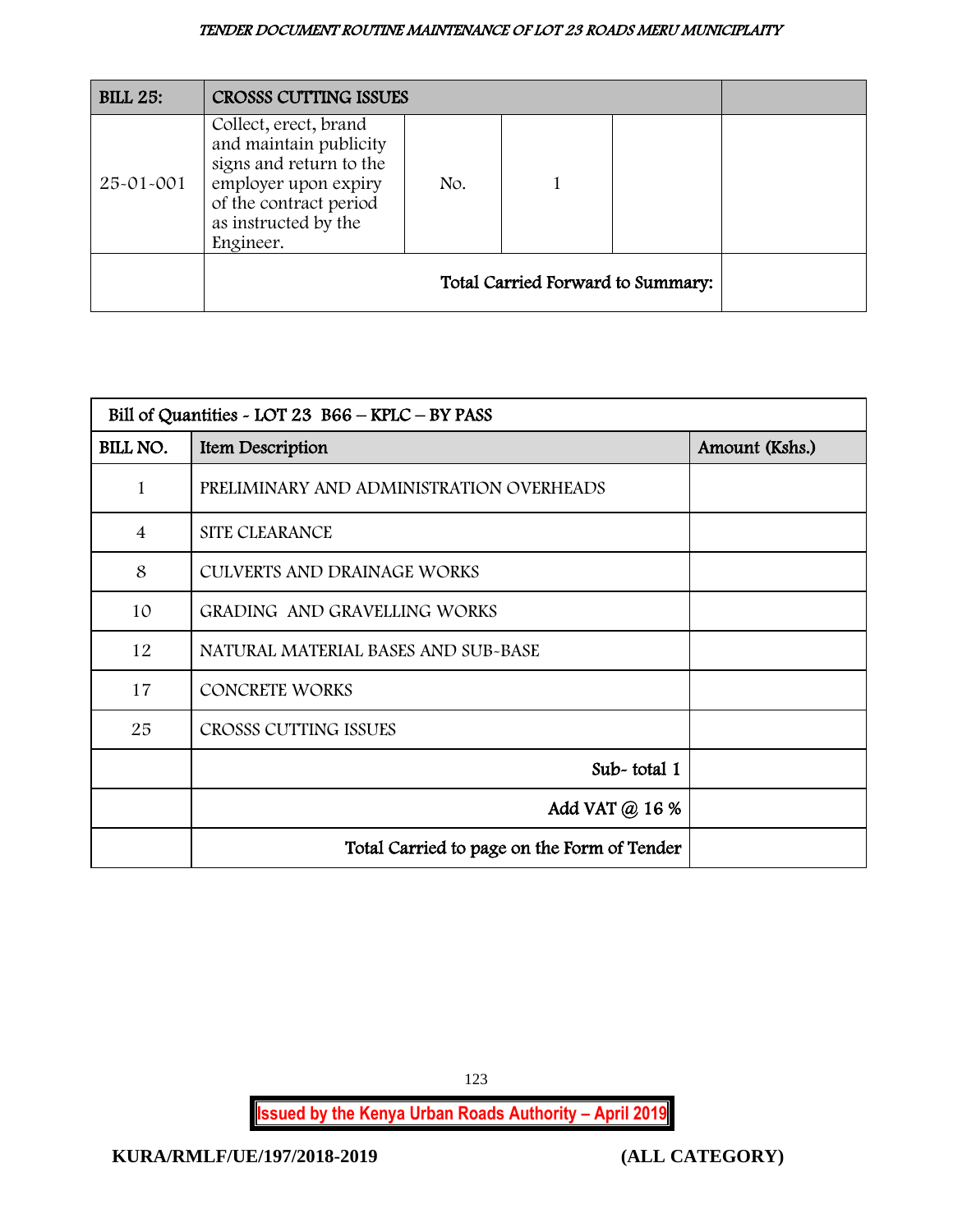|     | Summary                                            |               |
|-----|----------------------------------------------------|---------------|
| No. | Road Name                                          | Amount (Kshs) |
| 1.  | B66 - KPLC - BY PASS                               |               |
|     | <b>Sub Total 1</b>                                 |               |
|     | <b>Add 16% VAT</b>                                 |               |
|     | <b>Total Carried to page on the Form of Tender</b> |               |

124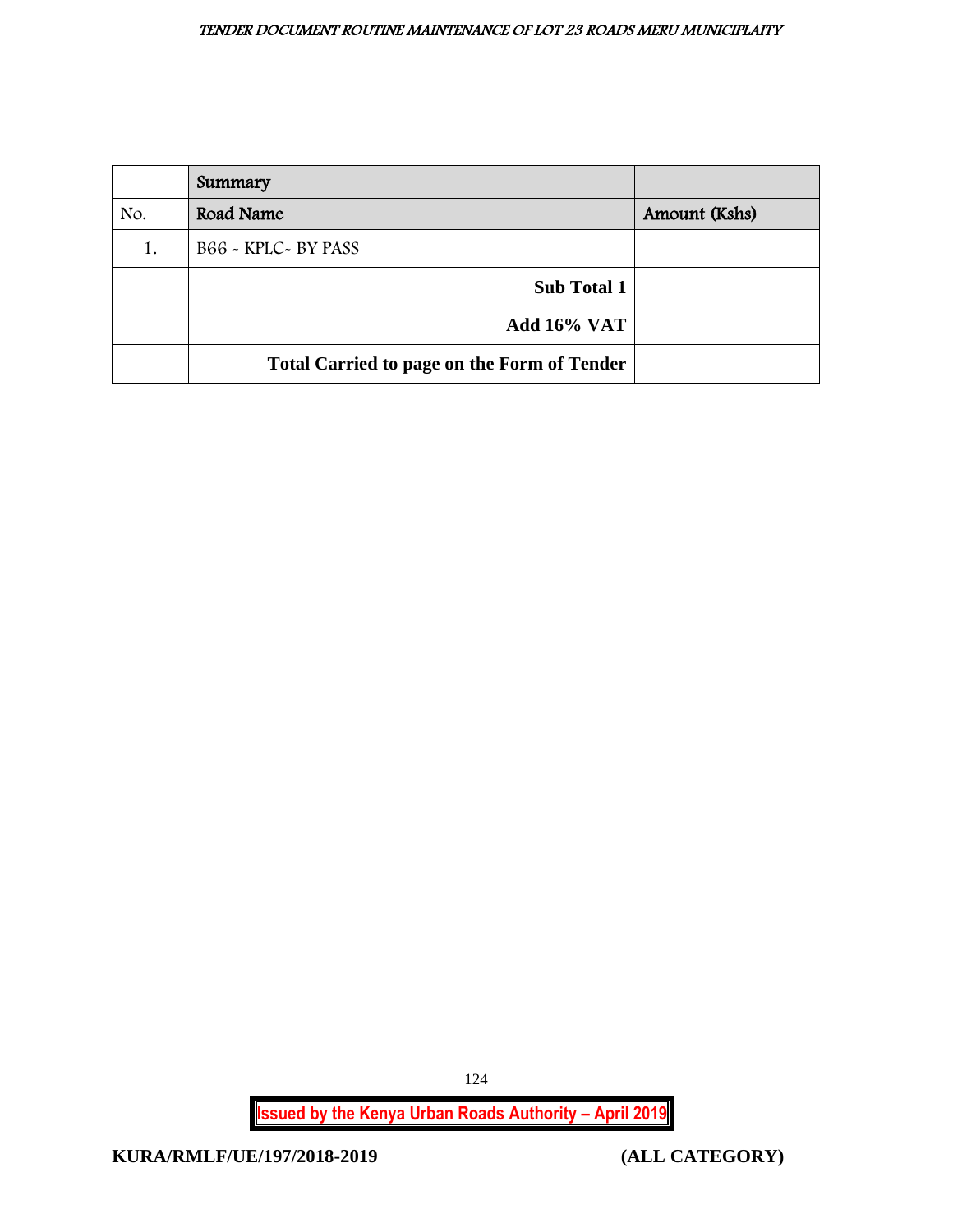# SECTION X: STANDARD FORMS

**Issued by the Kenya Urban Roads Authority – April 2019**

**KURA/RMLF/UE/197/2018-2019 (ALL CATEGORY)**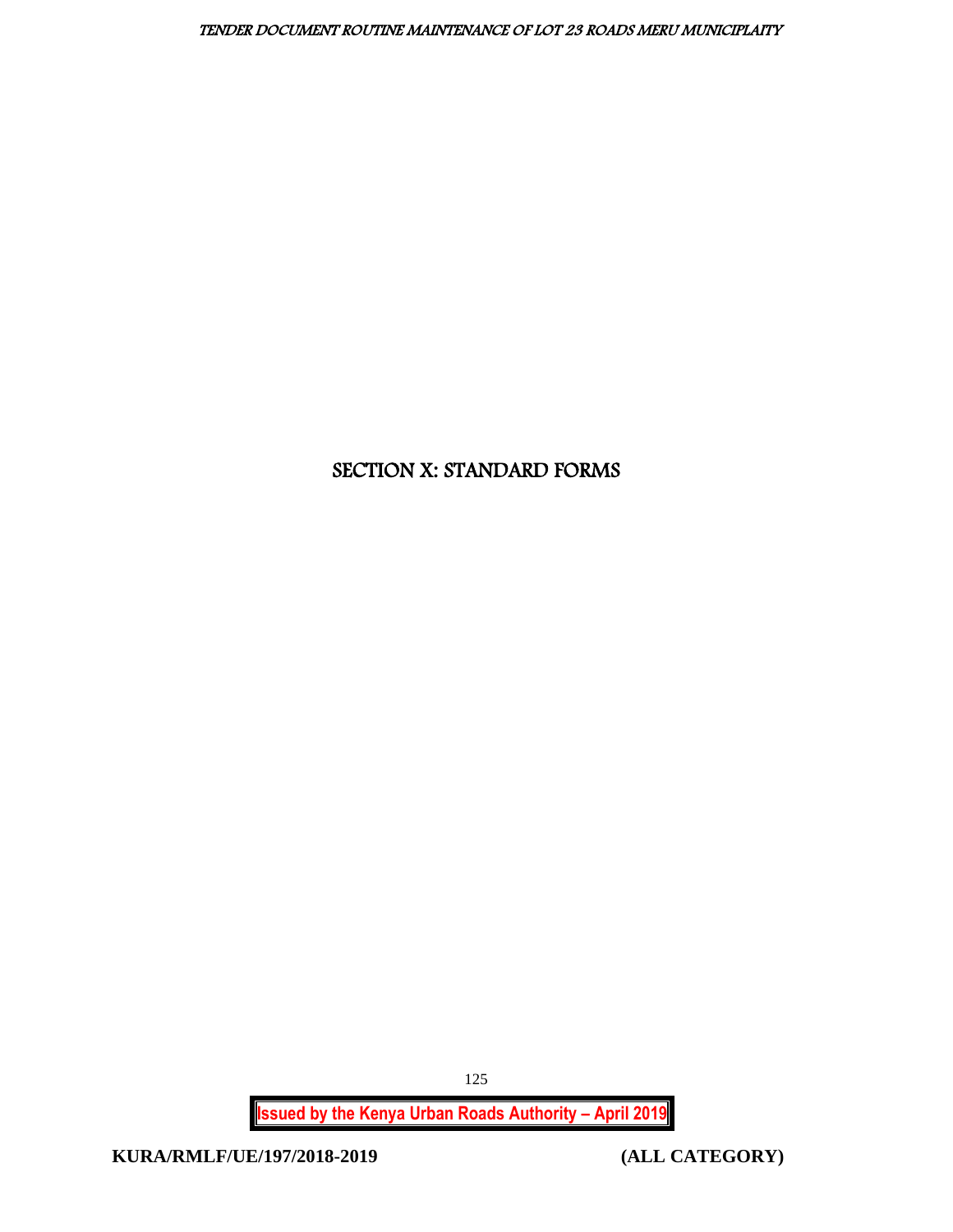# Form of Bid

(NOTE: The Appendix forms part of the Bid. Bidders are required to fill all the blank spaces in this form of Bid and Appendix)

# NAME OF CONTRACT:

# ROUTINE MAINTENANCE OF LOT 23 ROADS : MERU MUNICIPALITY

TO: Director General, Kenya Urban Roads Authority, P. O. Box 41727-00100, NAIROBI, KENYA

Sir,

1. Having examined the Conditions of Contract, Specifications, Bill of Quantities, and Drawings for the execution of the above-named works we, the undersigned, offer to construct and install such works and remedy any defects therein in conformity with the said Bill of Quantities, Conditions of Contract, Specifications and Drawings for the sum of

(Insert amount in words)

……………………………………………………………………………………………….. …………………………………………………………………………………………………

(Insert amount in figures)…………………………………………………………………

as specified in the Appendix to Bid or such other sums as may be ascertained in accordance with the said Conditions.

- 2. We undertake, if our bid is accepted, to commence the works within fourteen (14) days of receipt of the Engineer's order to commence, and to complete and deliver the whole of the works comprised in the contract within the time stated in the Appendix to Bid.
- 3. If our bid is accepted we will, when required, obtain the guarantee of a Bank or other sureties (to be approved by you) to be jointly and severally bound with us in a sum not exceeding 5% of the above named sum for the due performance of the contract under the terms of a Bond to be approved by you.
- 4. We agree to abide by this bid for the period of 90 days from the date fixed for receiving the same and it shall remain binding upon us and may be extended at any time before the expiration of that period.
- 5. We understand that you are not bound to accept the lowest or any bid you may receive.

**Issued by the Kenya Urban Roads Authority - April 2019**

**KURA/RMLF/UE/197/2018-2019 (ALL CATEGORY)**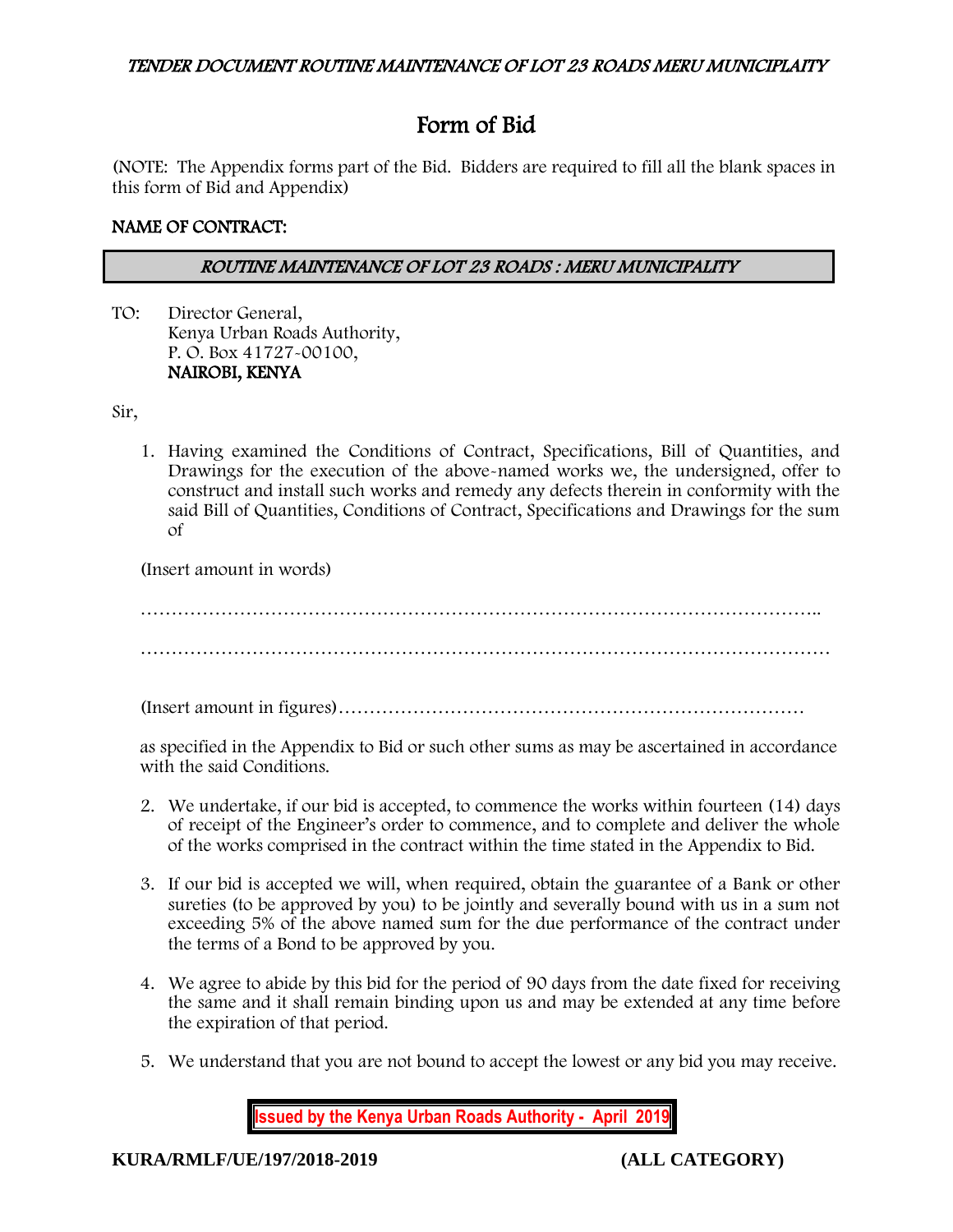6. On the basis of our previous experience we are fully experienced and competent in the type of work included in this tender and we have adequate financial resources to carry out the works described within the period for completion. We are in a position to fulfil the contract for which we have tendered.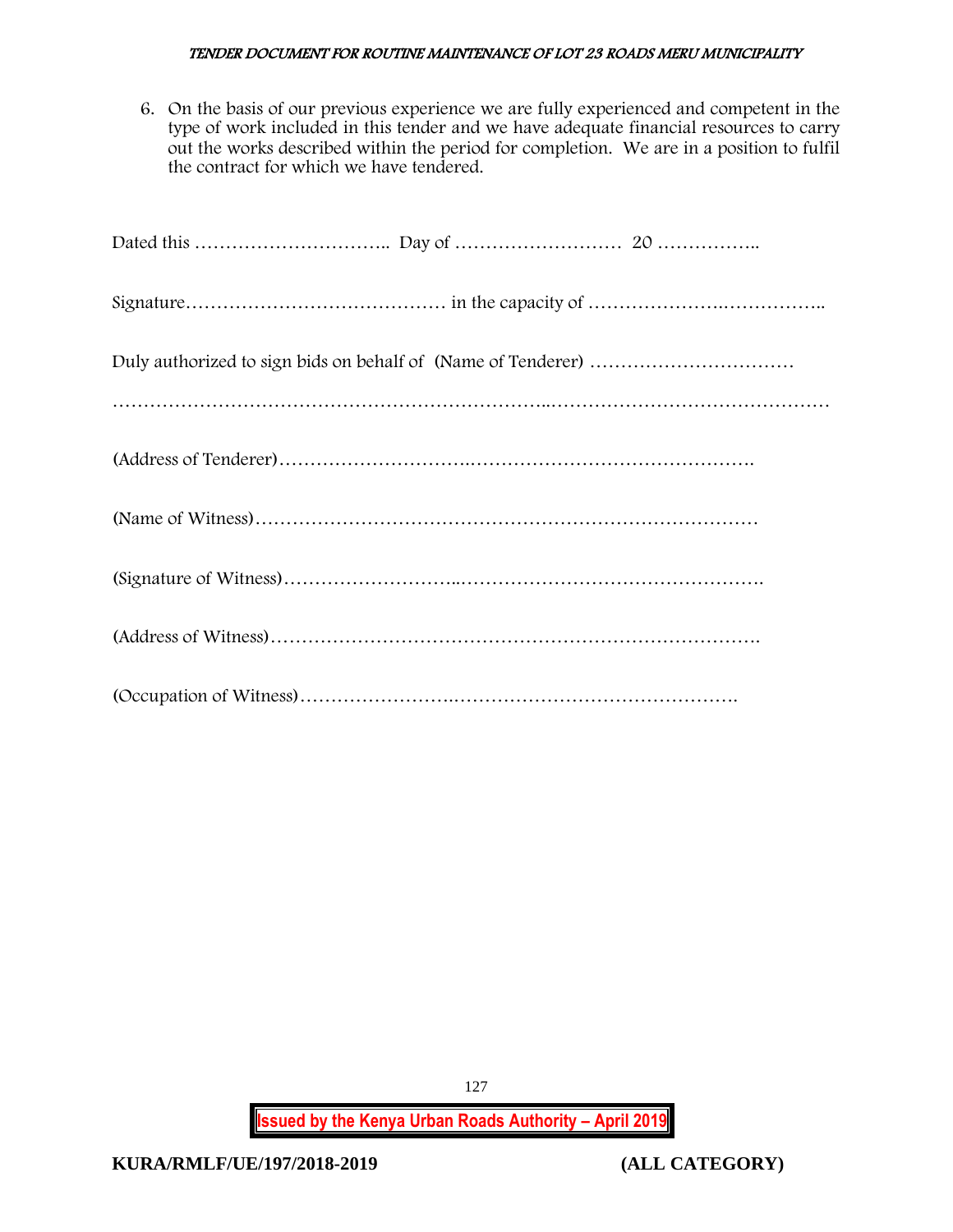Appendix to Form of Bid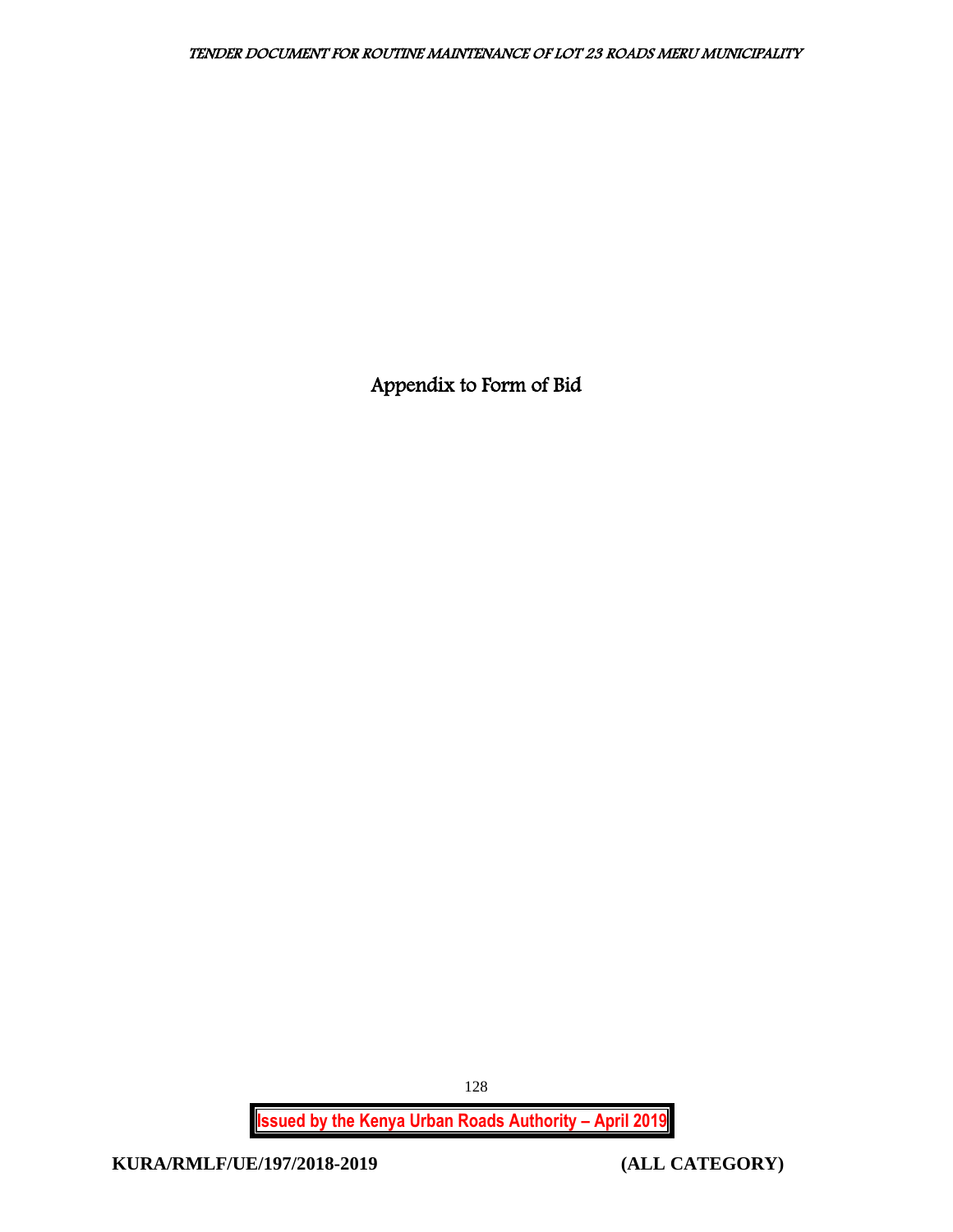| (This appendix forms part of the bid)          |               |                                            |  |  |  |
|------------------------------------------------|---------------|--------------------------------------------|--|--|--|
| CONDITIONS OF CONTRACT                         | <b>CLAUSE</b> | <b>AMOUNT</b>                              |  |  |  |
| Bid Security (Bank Guarantee Only)             |               | Kshs 100,000.00 (Unconditional bank        |  |  |  |
|                                                |               | guarantee only)                            |  |  |  |
| Instructions in Writing                        | 2.5           | Execution of works under site instructions |  |  |  |
|                                                |               | from Resident Engineer to commence         |  |  |  |
|                                                |               | within three (3) days                      |  |  |  |
| Amount of Performance Security                 | 10.1          | 5 per cent of Tender Sum in the form of    |  |  |  |
| (Unconditional Bank Guarantee)                 |               | <b>Unconditional Bank Guarantee</b>        |  |  |  |
| Program to be submitted                        | 14.1          | Immediately after issuance of Order to     |  |  |  |
|                                                |               | Commence                                   |  |  |  |
| Cash flow estimate to be submitted             | 14.3          | Immediately after issuance of Order to     |  |  |  |
|                                                |               | Commence                                   |  |  |  |
| Minimum amount of Third-Party Insurance        | 23.2          | 1% of the Contract Sum                     |  |  |  |
|                                                |               |                                            |  |  |  |
| Period for commencement, from Engineer's       | 41.1          | 14 days                                    |  |  |  |
| order to commence                              |               |                                            |  |  |  |
|                                                |               |                                            |  |  |  |
| Time for completion                            | 43.1          | 6 months                                   |  |  |  |
| Amount of liquidated damages                   | 47.2          | 0.05% of Contract Sum per day              |  |  |  |
| Limit of liquidated damages                    | 47.2          | 5% of Contract Sum                         |  |  |  |
| Defects Liability period                       | 60.3          | 1 months                                   |  |  |  |
| Percentage of Retention                        | 60.3          | 5% of Interim Payment Certificate          |  |  |  |
| Limit of Retention Money                       | 60.3          | 5% of Contract Sum                         |  |  |  |
|                                                |               |                                            |  |  |  |
| Minimum amount of interim certificates         | 60.2          | Kshs 3,000,000.00                          |  |  |  |
|                                                |               |                                            |  |  |  |
| Time within which payment to be made after     | 60.10         | 28 days                                    |  |  |  |
| Interim Payment Certificate signed by Engineer |               |                                            |  |  |  |
| Time within which payment to be made after     | 60.10         | 28 days                                    |  |  |  |
| Final Payment Certificate signed by Engineer   |               |                                            |  |  |  |
| Appointer of Adjudicator                       | 67.3          | The Chartered Institute of Arbitrators     |  |  |  |
|                                                |               | (Kenya)                                    |  |  |  |
| Notice to Employer and Engineer                | 68.2          | The Employers address is:                  |  |  |  |
|                                                |               | The Director General,                      |  |  |  |
|                                                |               | Kenya Urban Roads Authority (KURA),        |  |  |  |
|                                                |               | P.O. Box 41727 - 00100                     |  |  |  |
|                                                |               | <b>NAIROBI</b>                             |  |  |  |
|                                                |               |                                            |  |  |  |
|                                                |               | The Engineer's address is:                 |  |  |  |
|                                                |               | Director~(RACM)                            |  |  |  |
|                                                |               | Kenya Urban Roads Authority (KURA),        |  |  |  |
|                                                |               | P.O. Box 41727 - 00100                     |  |  |  |
|                                                |               | <b>NAIROBI</b>                             |  |  |  |

# Appendix to Form of Bid (This appendix forms part of the bid)

**Signature of Tenderer…………………………………….……. Date ………………………**

129

**Issued by the Kenya Urban Roads Authority – April 2019**

**KURA/RMLF/UE/197/2018-2019 (ALL CATEGORY)**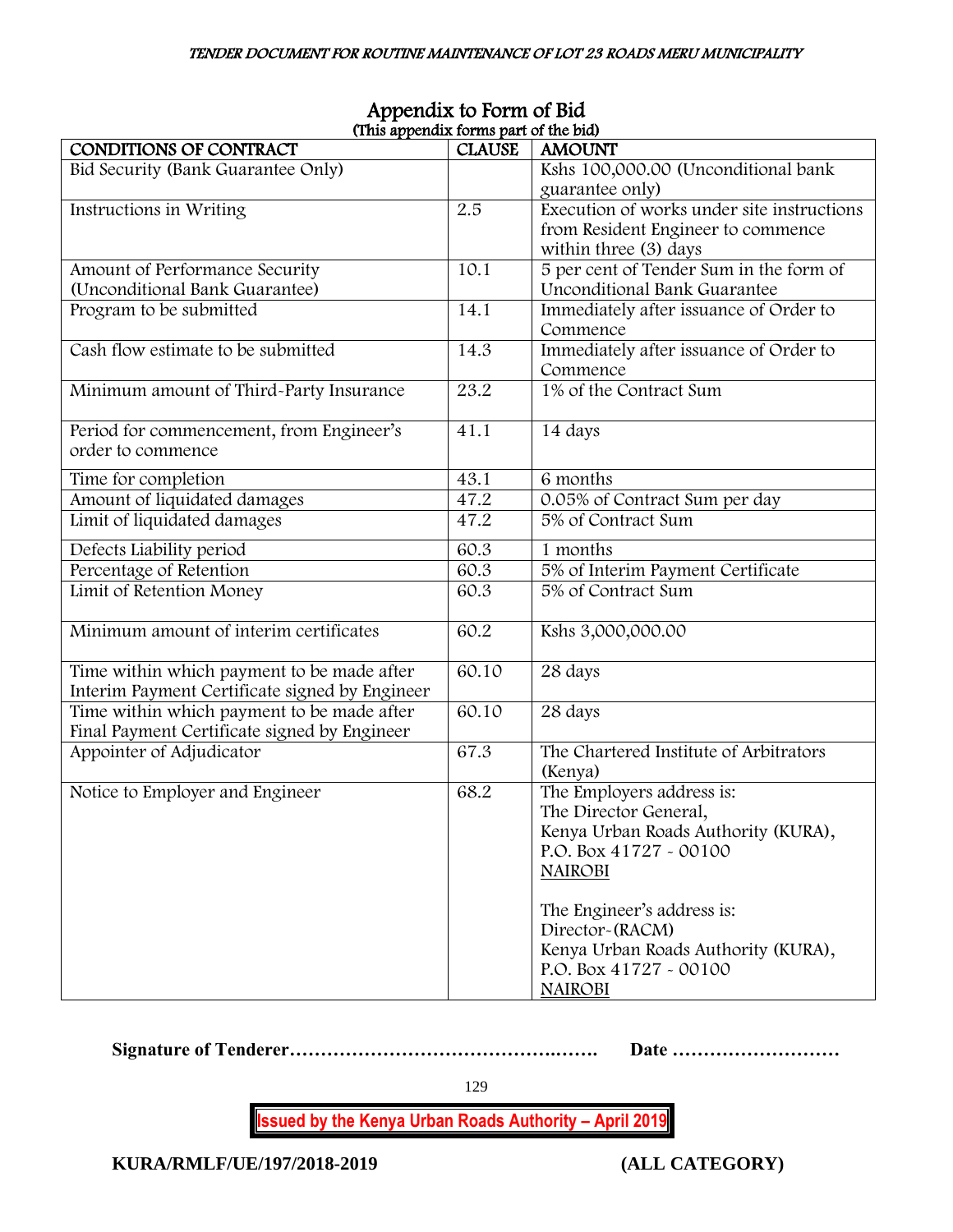Form of Bid Security

**Issued by the Kenya Urban Roads Authority – April 2019**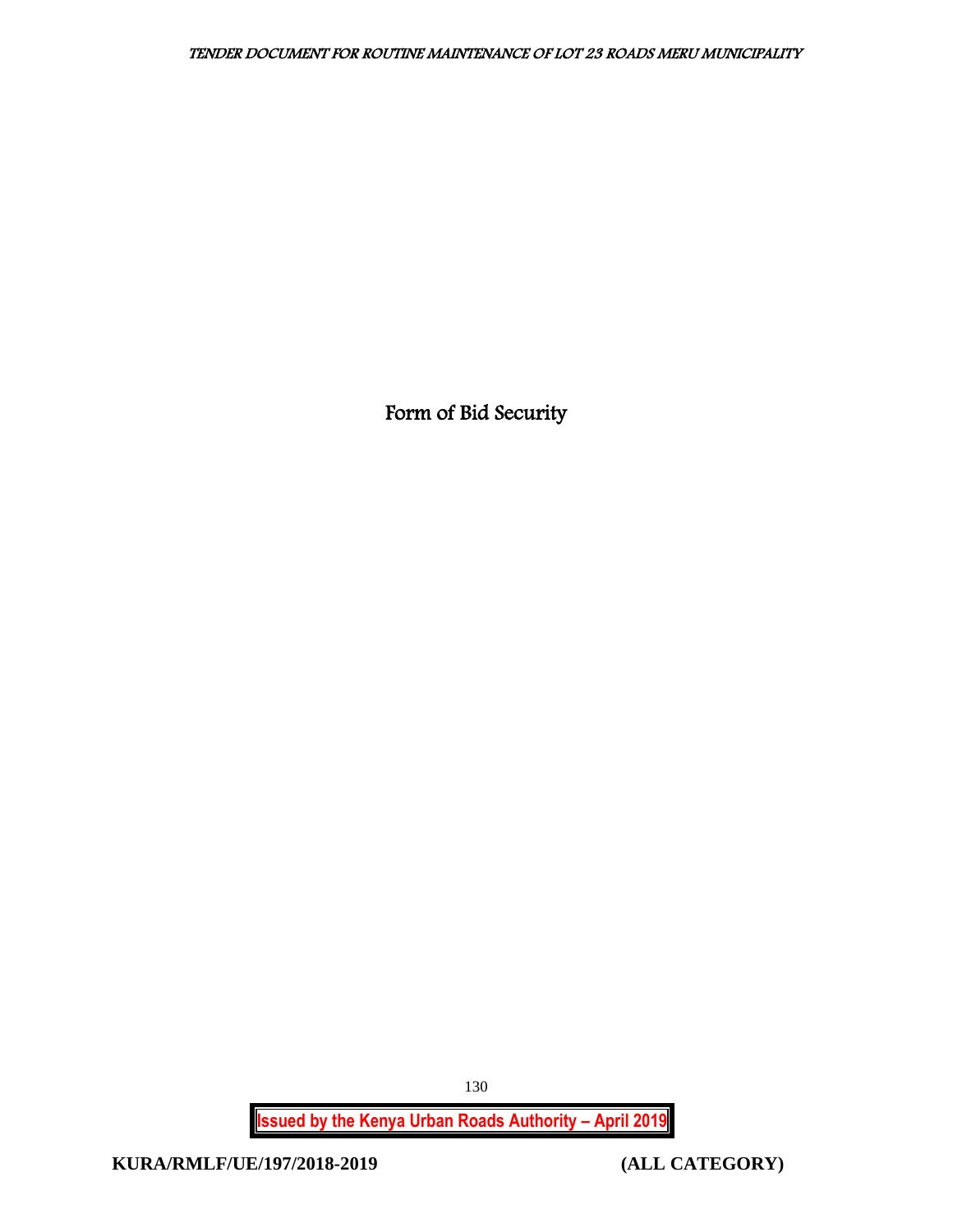## TENDER BANK GUARANTEE

Note: The bidder shall complete only this form of Bank guarantee. No other Form of Bid Bond or any other forms of security will be accepted. Bidders who fail to comply with this requirement will be disqualified.

WHEREAS [*Name of bidder*].

………………………………………………………………………………………………

(herein after called "the Bidder") has submitted his bid dated ………….…………

for the

# ROUTINE MAINTENANCE OF LOT 23 ROADS:MERU MUNICIPALITY

, hereinafter called "the bid"

KNOW ALL MEN by these presents that we [Name of Bank]

………………………………………………………………………………………………………

of [Name of Country]

………………………………………………………………………………………………

having our registered offices at

………………………………………………………………………………………………

(hereinafter called the Bank) are bound unto the Director General, Kenya Urban Roads Authority, (hereinafter called "the Employer") in the sum of

(in words Kshs)………………………………………………………………………….

(In figures Kshs)……………………………………………………

for which payment will be well and truly made to the said Employer the Bank binds itself, its successors and assigns by these presents.

SEALED with the common Seal of the said Bank this ……………………………… day of 20………

131

**Issued by the Kenya Urban Roads Authority – April 2019**

**KURA/RMLF/UE/197/2018-2019 (ALL CATEGORY)**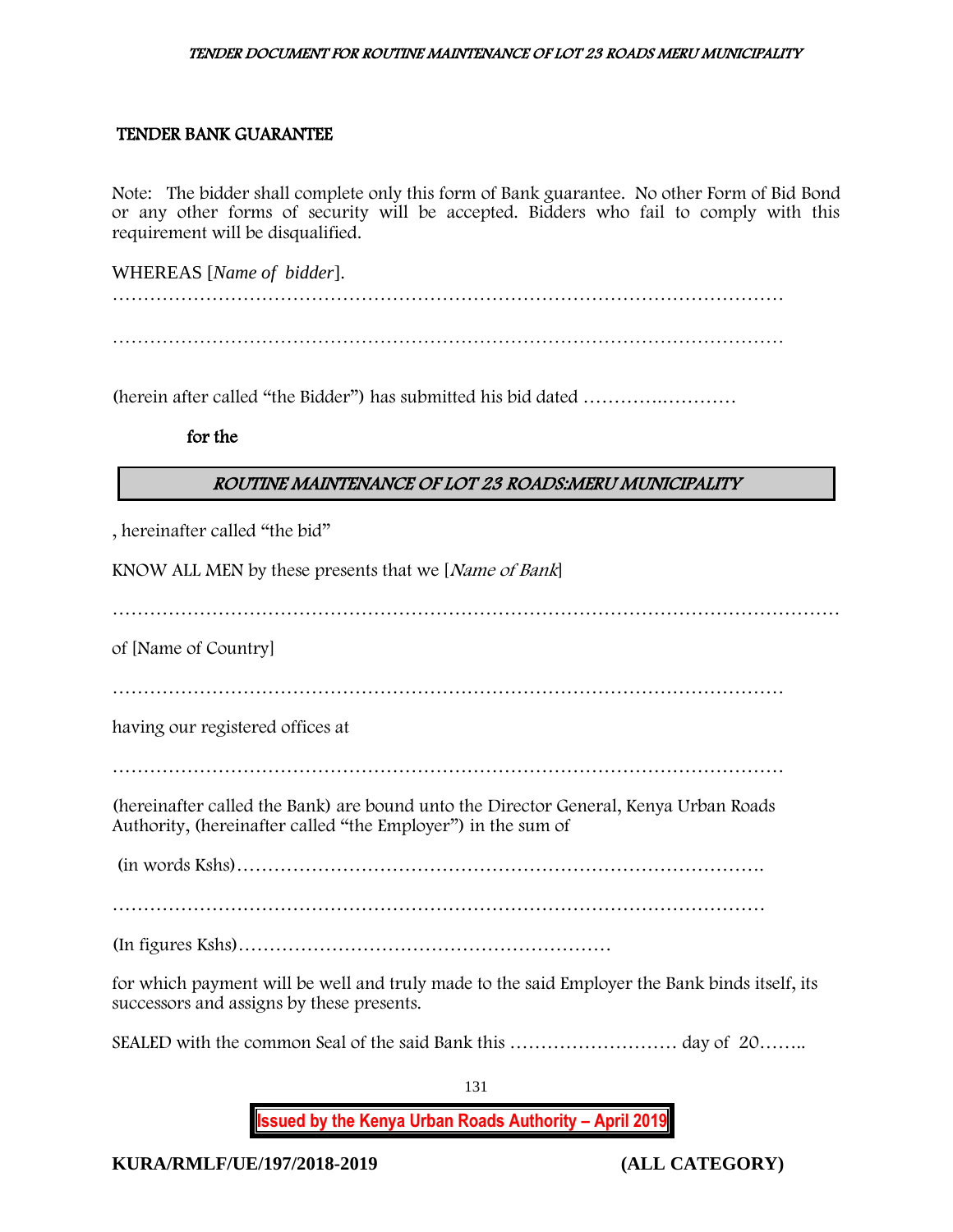THE CONDITIONS of this obligation are:

- 1. If the bidder withdraws his Bid during the period of bid validity specified by the Bidder on the Bid Form; or
- 2. If the Bidder having been notified of the acceptance of his bid by the Employer during the period of bid validity

(i) Fails or refuses to execute the Form of Agreement in accordance with the Instructions to Tenderers when required or

 (ii) Fails or refuses to furnish the Performance Security, in accordance with the Instructions to Bidders.

We undertake to pay to the Employer up to the above amount upon receipt of his first written demand, without the Employer having to substantiate his demand, provided that in his demand the Employer will note that the amount claimed by him is due to him owing to the occurrence of any of the above conditions, specifying the occurred condition or conditions.

This guarantee will remain in force up to and including thirty days after the date of expiration of the bid validity, as stated in the Instructions to Bidders.

At the request of the Employer the Bid validity period may be extended by mutual agreement between the Employer and the Bidder and we undertake to extend the validity of this surety accordingly without you having to inform us of such an extension of the Bid validity period if within this period the Bidder has been notified of the acceptance of his Bid. This Surety shall remain valid up to the time the Contract Agreement has been executed.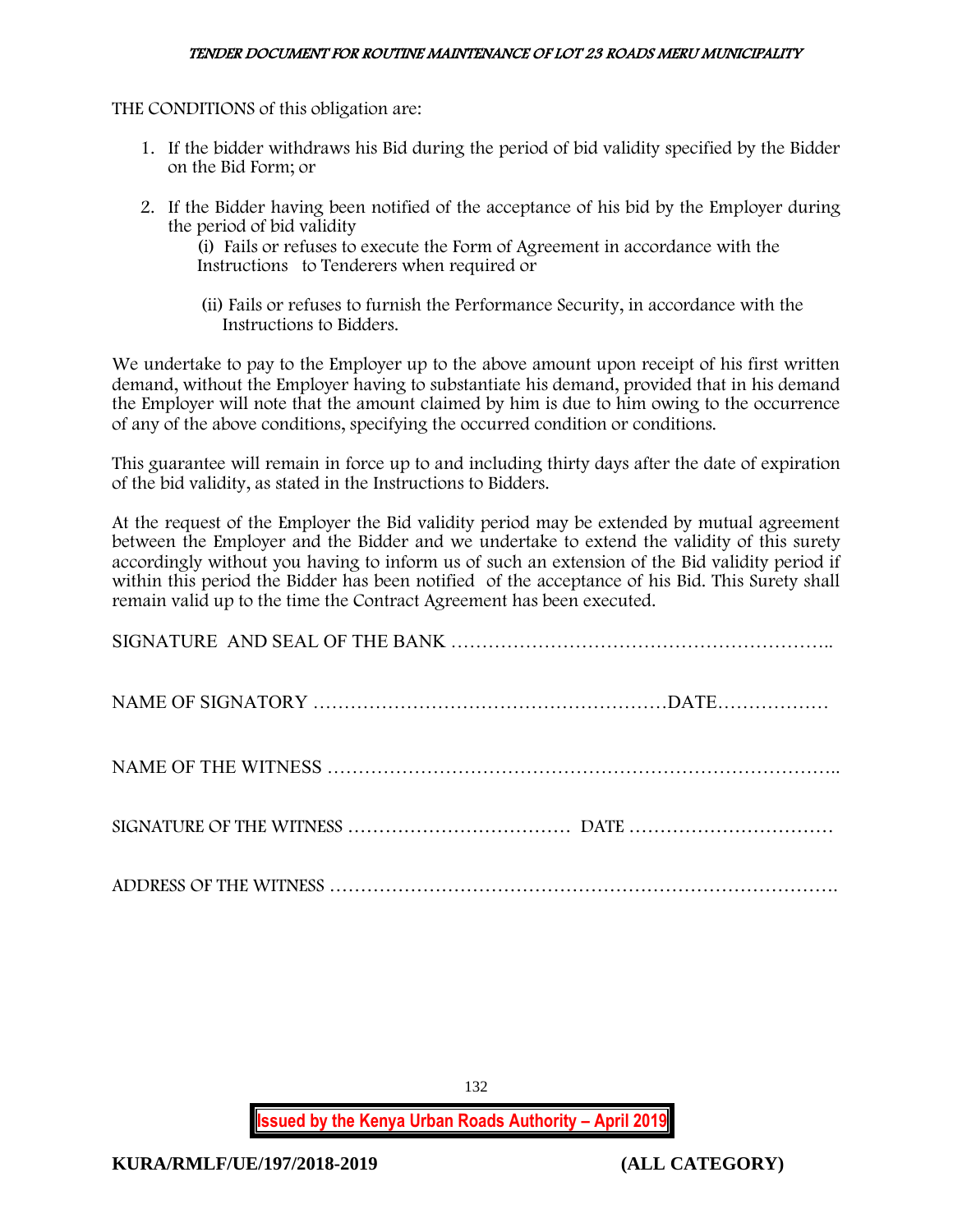# SECTION XI: SCHEDULES OF SUPPLEMENTARY INFORMATION

**Issued by the Kenya Urban Roads Authority – April 2019**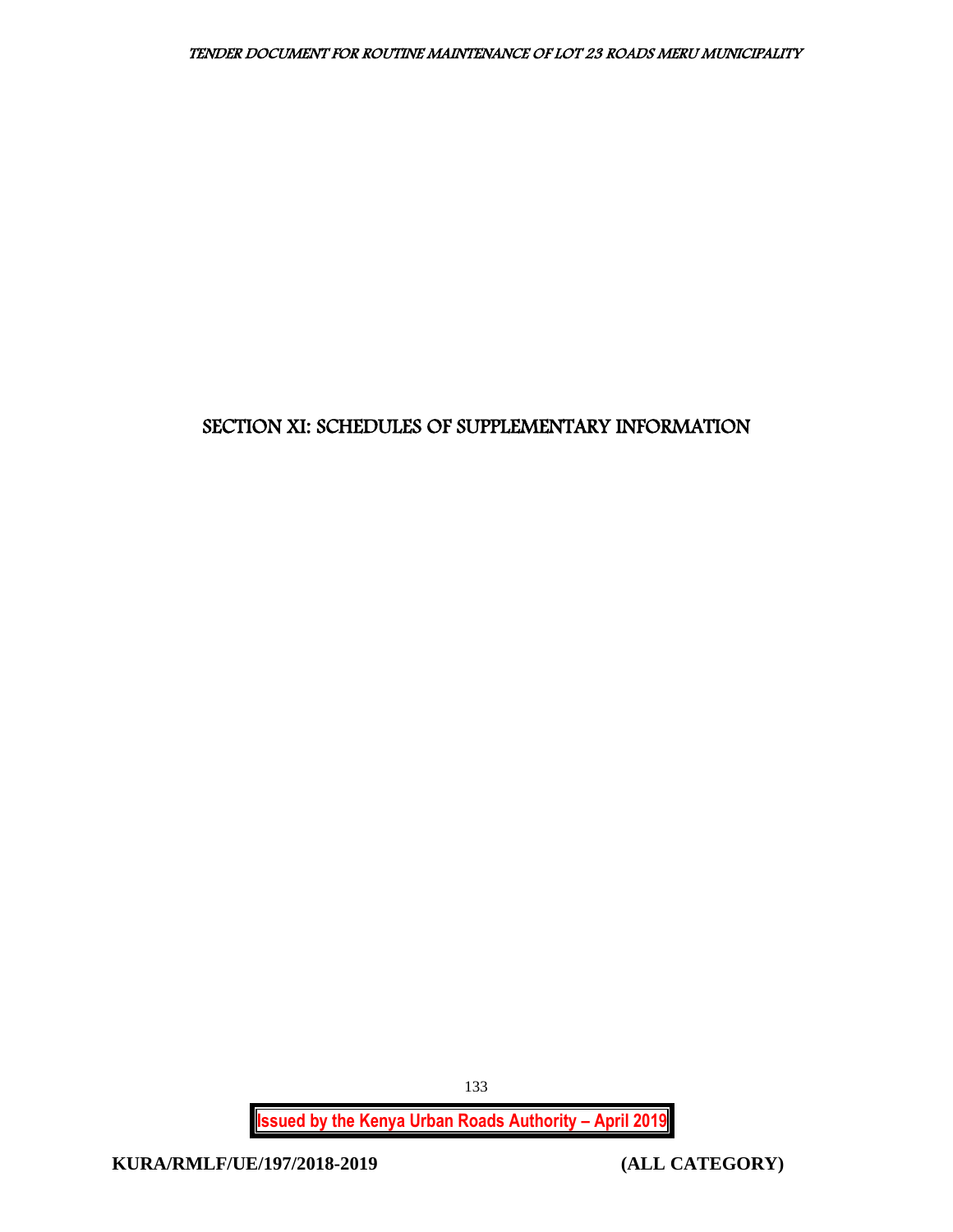| SCHEDULE 4: MAJOR ITEMS OF CONSTRUCTION PLANT AND EQUIPMENT141         |  |
|------------------------------------------------------------------------|--|
|                                                                        |  |
| SCHEDULE 6: SCHEDULE OF ROADWORKS CARRIED OUT BY THE BIDER IN THE LAST |  |
|                                                                        |  |
|                                                                        |  |
|                                                                        |  |
|                                                                        |  |
|                                                                        |  |
| SCHEDULE 11: DECLARATION FORM (DEBARMENT) Error! Bookmark not defined. |  |
|                                                                        |  |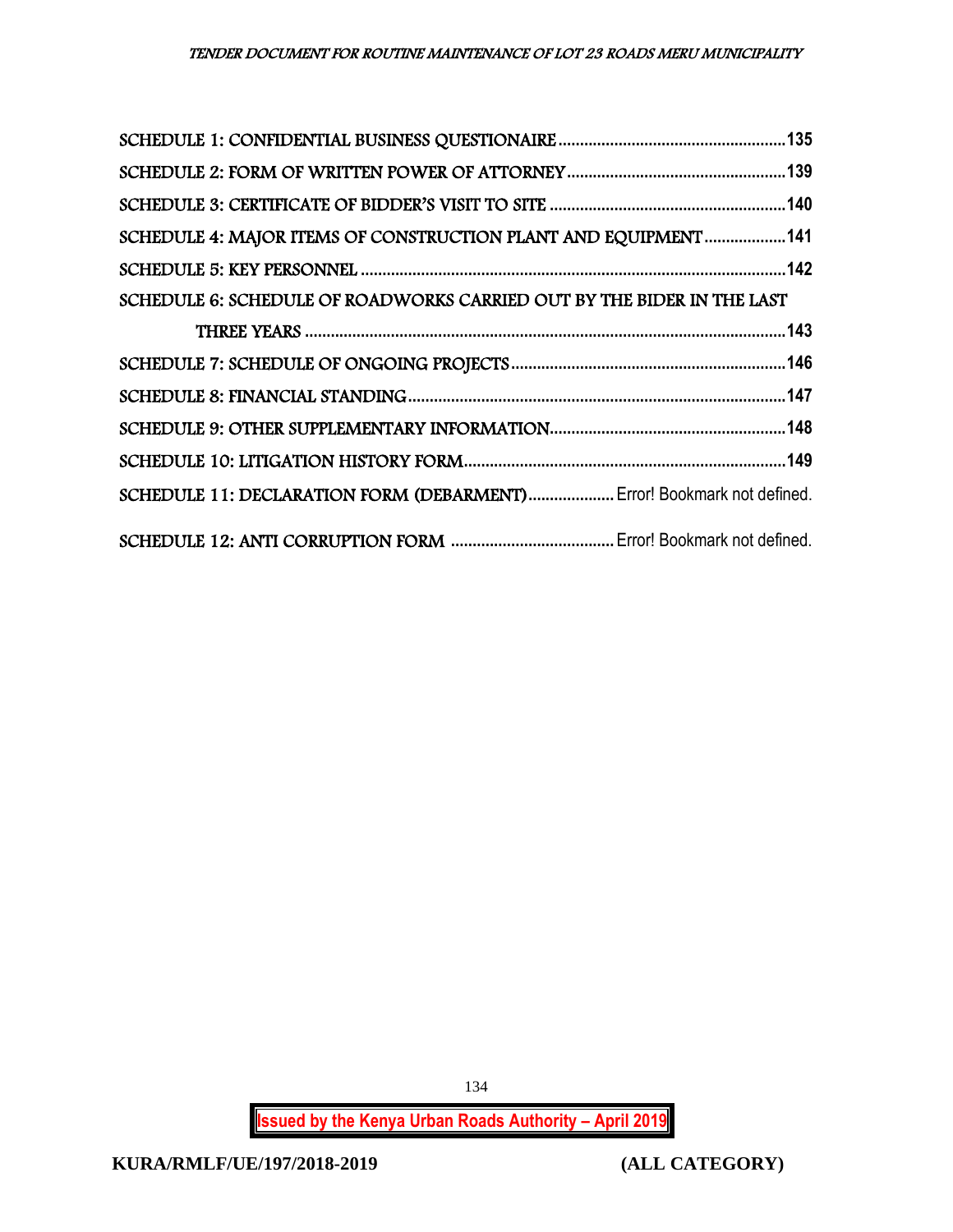# <span id="page-135-0"></span>SCHEDULE 1: CONFIDENTIAL BUSINESS QUESTIONAIRE

This Confidential Business Questionnaire of the Government of Kenya shall be completed by the Bidder.

**Issued by the Kenya Urban Roads Authority – April 2019**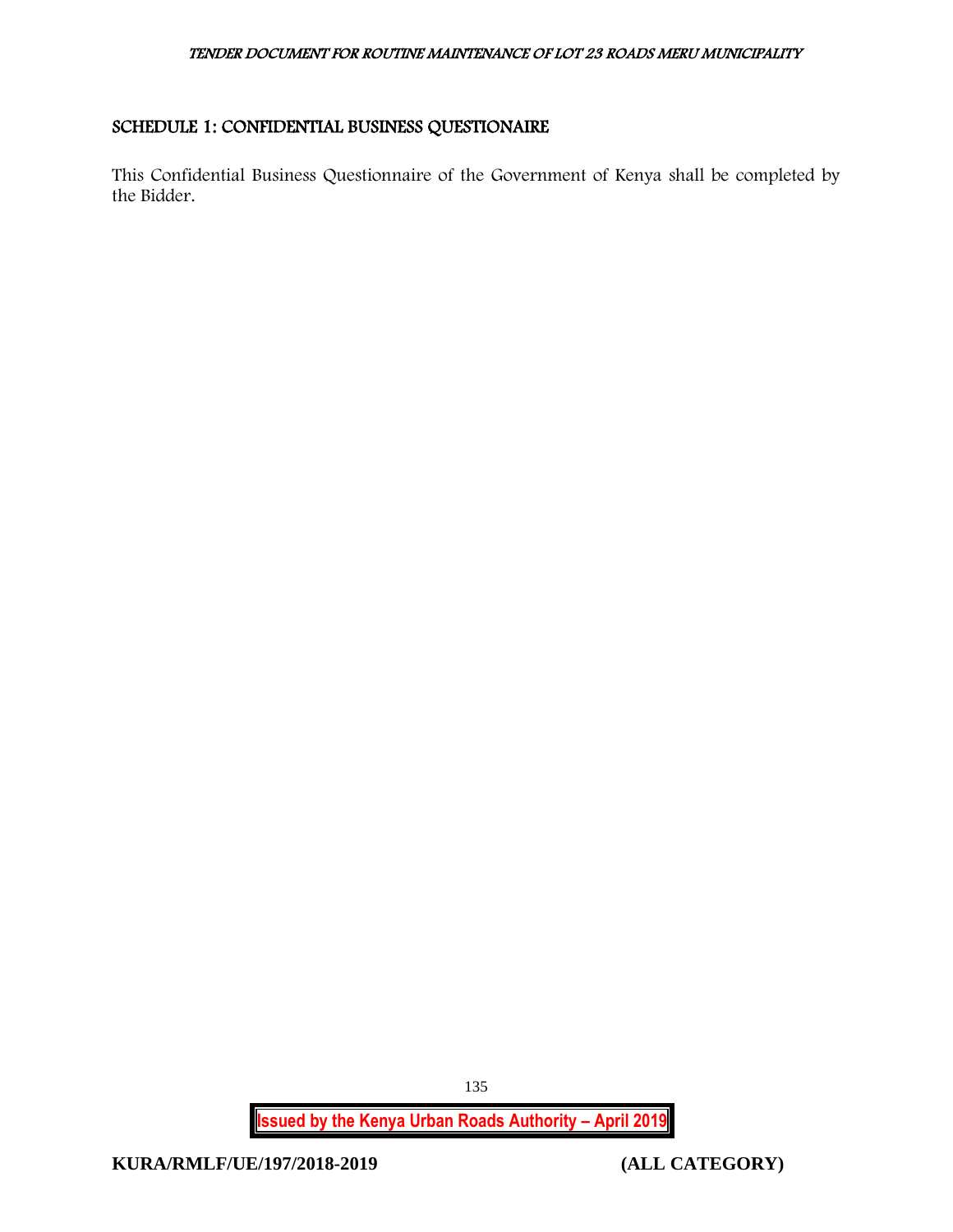# REPUBLIC OF KENYA

# CONFIDENTIAL BUSINESS QUESTIONNAIRE

| <b>Issued by the Kenya Urban Roads Authority - April 2019</b>                                                                                            |
|----------------------------------------------------------------------------------------------------------------------------------------------------------|
| 136                                                                                                                                                      |
|                                                                                                                                                          |
|                                                                                                                                                          |
| Your name in full                                                                                                                                        |
| Part $2(a)$ - Sole Proprietor:                                                                                                                           |
|                                                                                                                                                          |
|                                                                                                                                                          |
|                                                                                                                                                          |
| Maximum value of business which you can handle at any one time:                                                                                          |
|                                                                                                                                                          |
|                                                                                                                                                          |
|                                                                                                                                                          |
|                                                                                                                                                          |
| Location of business premises                                                                                                                            |
|                                                                                                                                                          |
| Business name                                                                                                                                            |
| whichever applies to your type of business.<br>You are advised that it is a serious offence to give false information on this Form.<br>Part 1 - General. |

**KURA/RMLF/UE/197/2018-2019 (ALL CATEGORY)**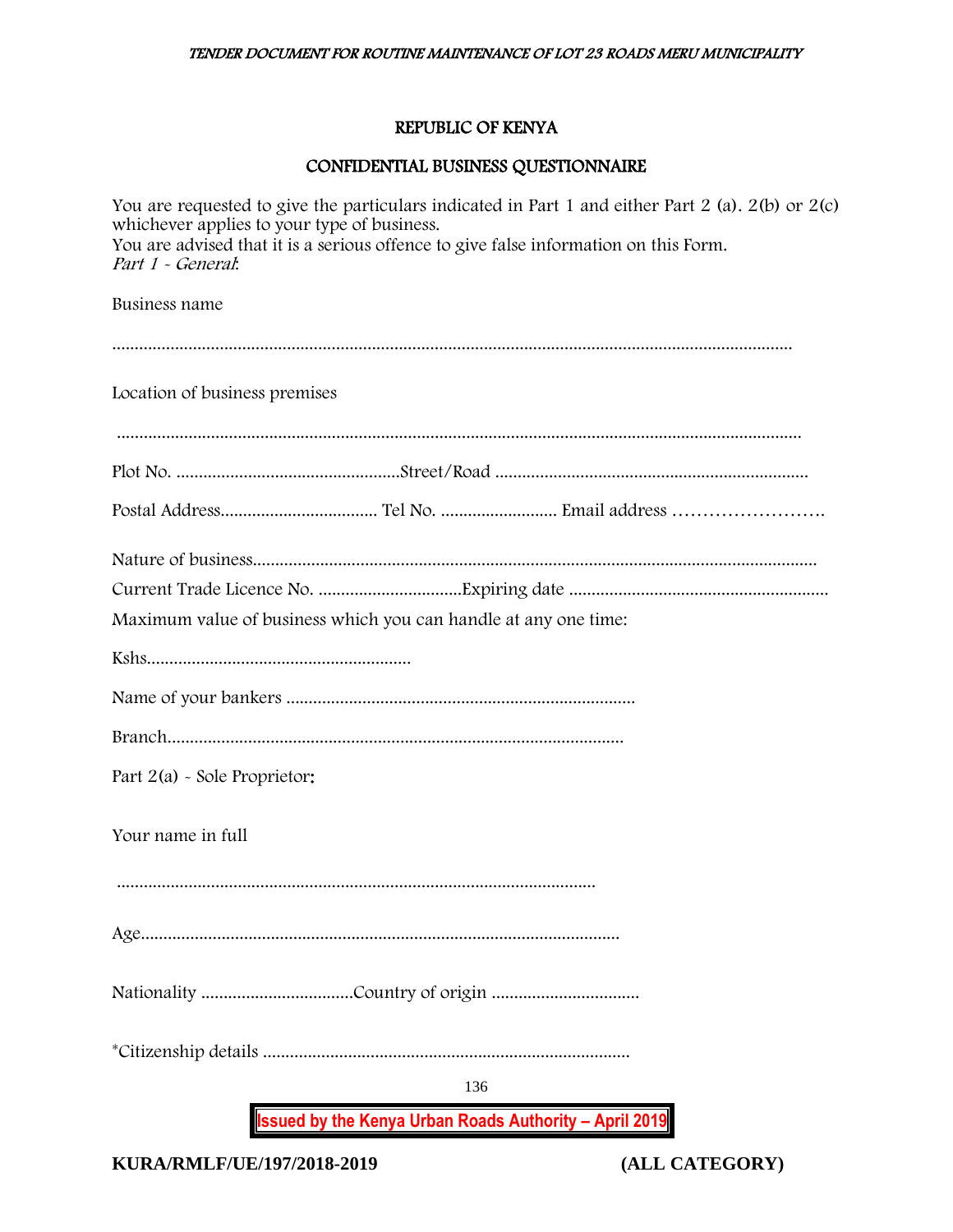| Part 2(b) - Partnership: |                                                          |                                  |        |
|--------------------------|----------------------------------------------------------|----------------------------------|--------|
| Name                     | Give details of partners as follows:<br>Nationality      | Citizenship Details <sup>•</sup> | Shares |
|                          |                                                          |                                  |        |
|                          |                                                          |                                  |        |
|                          |                                                          |                                  |        |
|                          |                                                          |                                  |        |
|                          |                                                          |                                  |        |
|                          | Part 2(c) - Registered Company:                          |                                  |        |
|                          |                                                          |                                  |        |
|                          | State the nominal and issued capital of the company-     |                                  |        |
|                          |                                                          |                                  |        |
|                          |                                                          |                                  |        |
| Name                     | Give details of all directors as follows:<br>Nationality | Citizenship Details <sup>•</sup> | Shares |
|                          |                                                          |                                  |        |
|                          |                                                          |                                  |        |
| 3.                       |                                                          |                                  |        |
|                          |                                                          |                                  |        |
|                          |                                                          |                                  |        |

- Attach proof of citizenship (Compulsory)
- Attach certified copy of Form CR12 (Compulsory)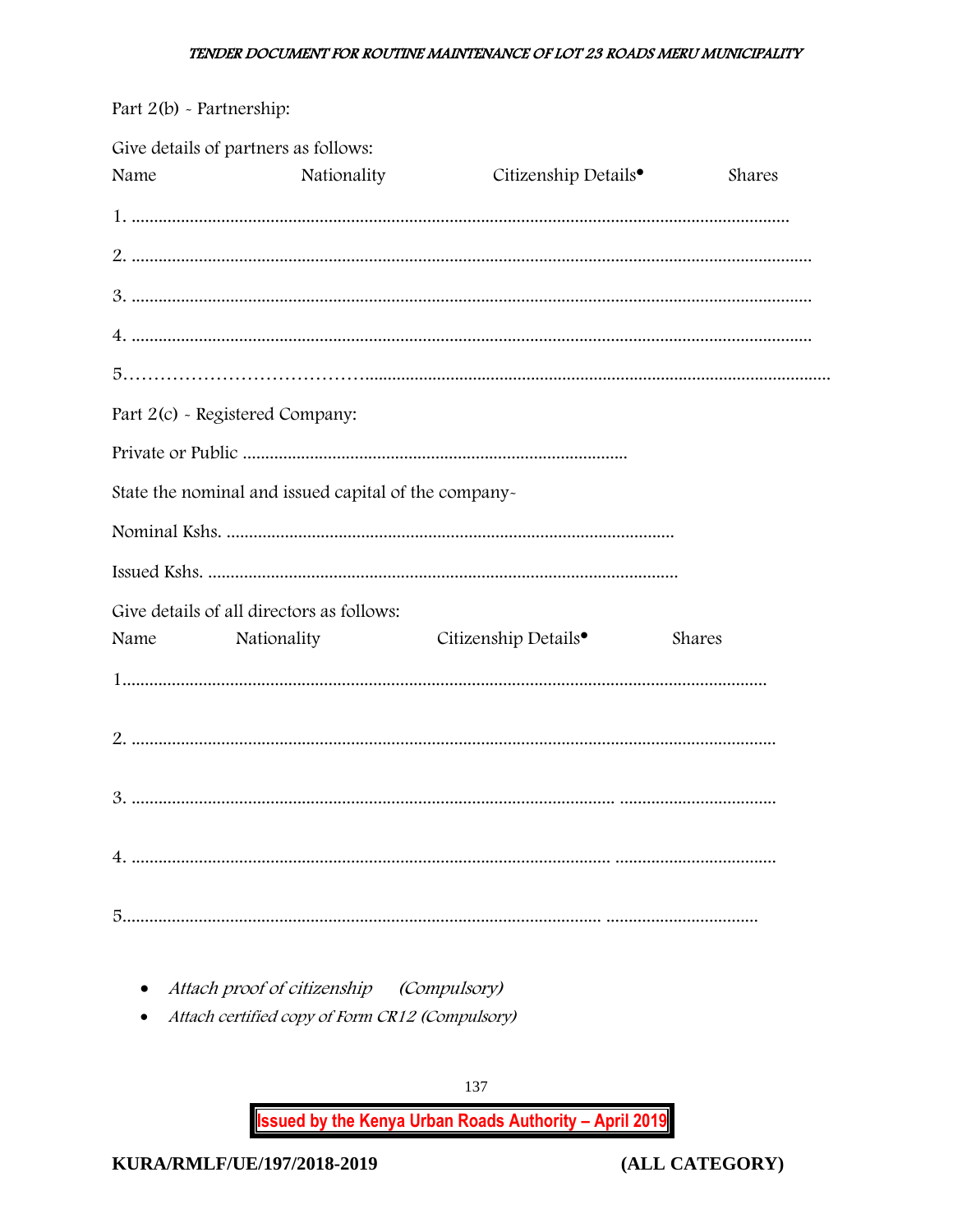Part 3: Interest in the Firm:

Is there any person / persons in the Kenya Urban Roads Authority (KURA) who has interest in this firm? Yes /No\*\*………………………….

I certify that the information given above is correct.

Signature of Bidder

musical contract the contract of Bidder and the contract of Bidder and Date and Date

\*\* Delete as necessary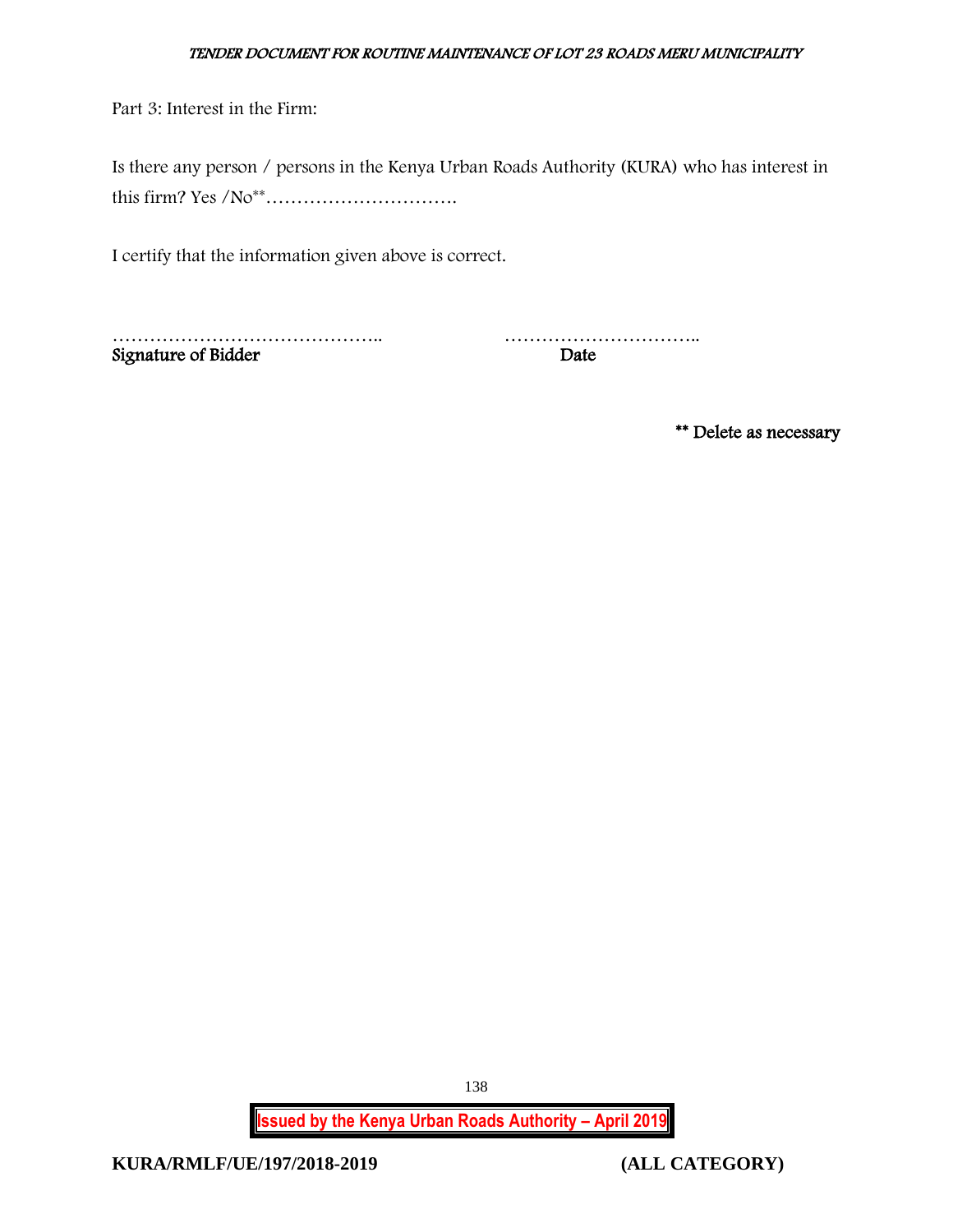# <span id="page-139-0"></span>SCHEDULE 2: FORM OF WRITTEN POWER OF ATTORNEY

The Bidder shall state here below the name(s) and address of his representative(s) who is/are authorized to receive on his behalf correspondence in connection with the Bid.

………………………………………………………….. (Name of Bidder's Representative in block letters)

………………………………………………………….. (Address of Bidder's Representative)

………………………………………………………….. (Signature of Bidder's Representative)

Alternate:

………………………………………………………….. (Name of Bidder's Representative in block letters)

………………………………………………………….. (Address of Bidder's Representative)

………………………………………………………………………… (Signature of Bidder's Representative)

\*To be filled by all Bidders.

\*Both representative and alternate must attach copy of National Identification card or Passport.

**Issued by the Kenya Urban Roads Authority – April 2019**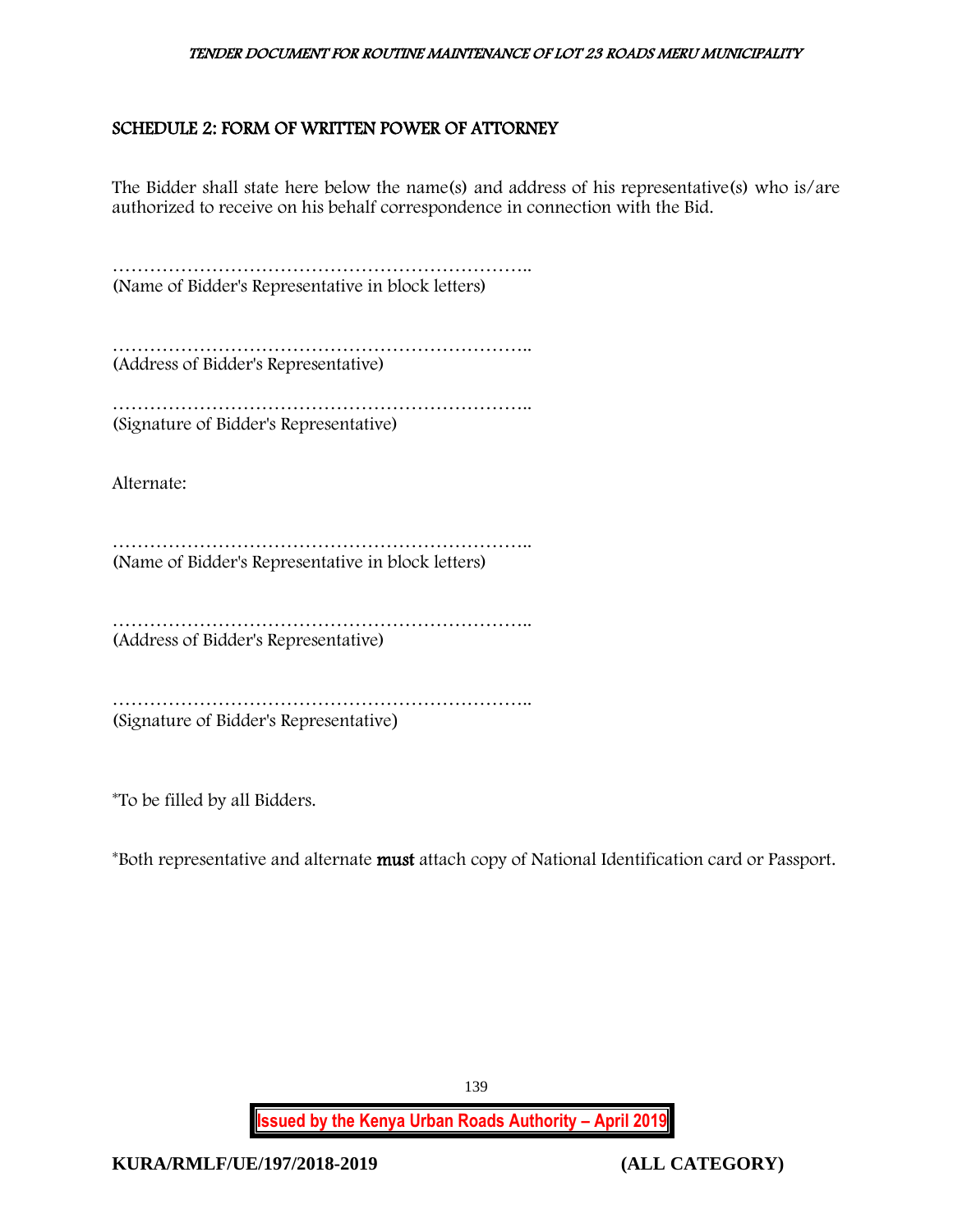# <span id="page-140-0"></span>SCHEDULE 3: CERTIFICATE OF BIDDER'S VISIT TO SITE

This is to certify that

[Name/s]……………………………………………………………………………………

………………………………………………………………….

Being the authorized representative/Agent of [Name of bidder]

…………………………………………………………………………………………………

…………………………………………………………………………………………………

participated in the organised inspection visit of the site of the works for the

# ROUTINE MAINTENANCE OF LOT 23 ROADS MERU MUNICIPALITY

| (Employer's Representative)         |  |               |  |  |
|-------------------------------------|--|---------------|--|--|
|                                     |  |               |  |  |
|                                     |  |               |  |  |
|                                     |  |               |  |  |
|                                     |  |               |  |  |
| (Name of Employer's Representative) |  | (Designation) |  |  |
|                                     |  |               |  |  |

NOTE: This form is to be completed at the time of the organized site visit.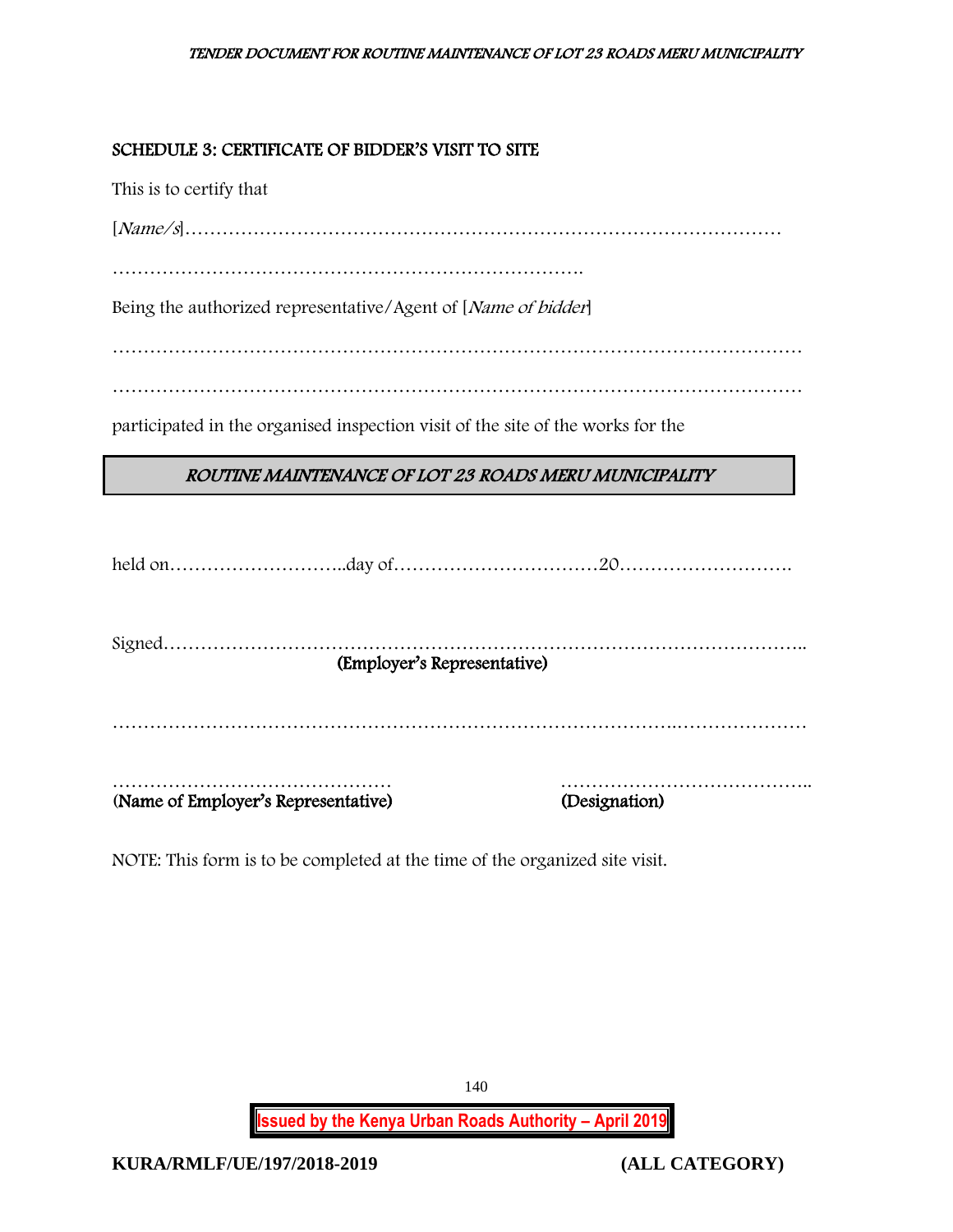| commence<br>Arrival on<br>Date of<br>Project<br>(Days<br>after                                                                                                                                                                                                                                                                     |        |  |
|------------------------------------------------------------------------------------------------------------------------------------------------------------------------------------------------------------------------------------------------------------------------------------------------------------------------------------|--------|--|
| Rating<br>Power                                                                                                                                                                                                                                                                                                                    |        |  |
| Imported<br>Owned/<br>Leased/                                                                                                                                                                                                                                                                                                      |        |  |
| Sourc<br>$\mathbf 0$                                                                                                                                                                                                                                                                                                               |        |  |
| Imported)<br>Mombasa<br>Estimated<br>(If to be<br>Value<br>5H                                                                                                                                                                                                                                                                      |        |  |
| Capacity<br>t or $\rm m^3$                                                                                                                                                                                                                                                                                                         |        |  |
| Used<br>New<br>$\delta$                                                                                                                                                                                                                                                                                                            |        |  |
| Manufactur<br>Year of<br>$\mathbf{o}$                                                                                                                                                                                                                                                                                              |        |  |
| $rac{ac}{h}$<br>ર્ષ્ટ જ                                                                                                                                                                                                                                                                                                            |        |  |
| Descriptio<br>n Type,<br>Model,<br>Make                                                                                                                                                                                                                                                                                            |        |  |
| SCHEDULE 4: MAJOR ITEMS OF CONSTRUCTION PLANT AND EQUIPMENT                                                                                                                                                                                                                                                                        |        |  |
| The Bidder shall enter in this schedule all major items of plant and equipment which he<br>proposes to bring to site. Only reliable plant in good working order and suitable for the work<br>required of it shall be shown on this Schedule. Summary of the same shall be entered in Section<br>5: Qualification Criteria, Part 7. |        |  |
| I certify that the above information is correct.                                                                                                                                                                                                                                                                                   |        |  |
| (Signature of Bidder)                                                                                                                                                                                                                                                                                                              | (Date) |  |

# <span id="page-141-0"></span>SCHEDULE 4: MAJOR ITEMS OF CONSTRUCTION PLANT AND EQUIPMENT

141

**Issued by the Kenya Urban Roads Authority – April 2019**

**KURA/RMLF/UE/197/2018-2019 (ALL CATEGORY)**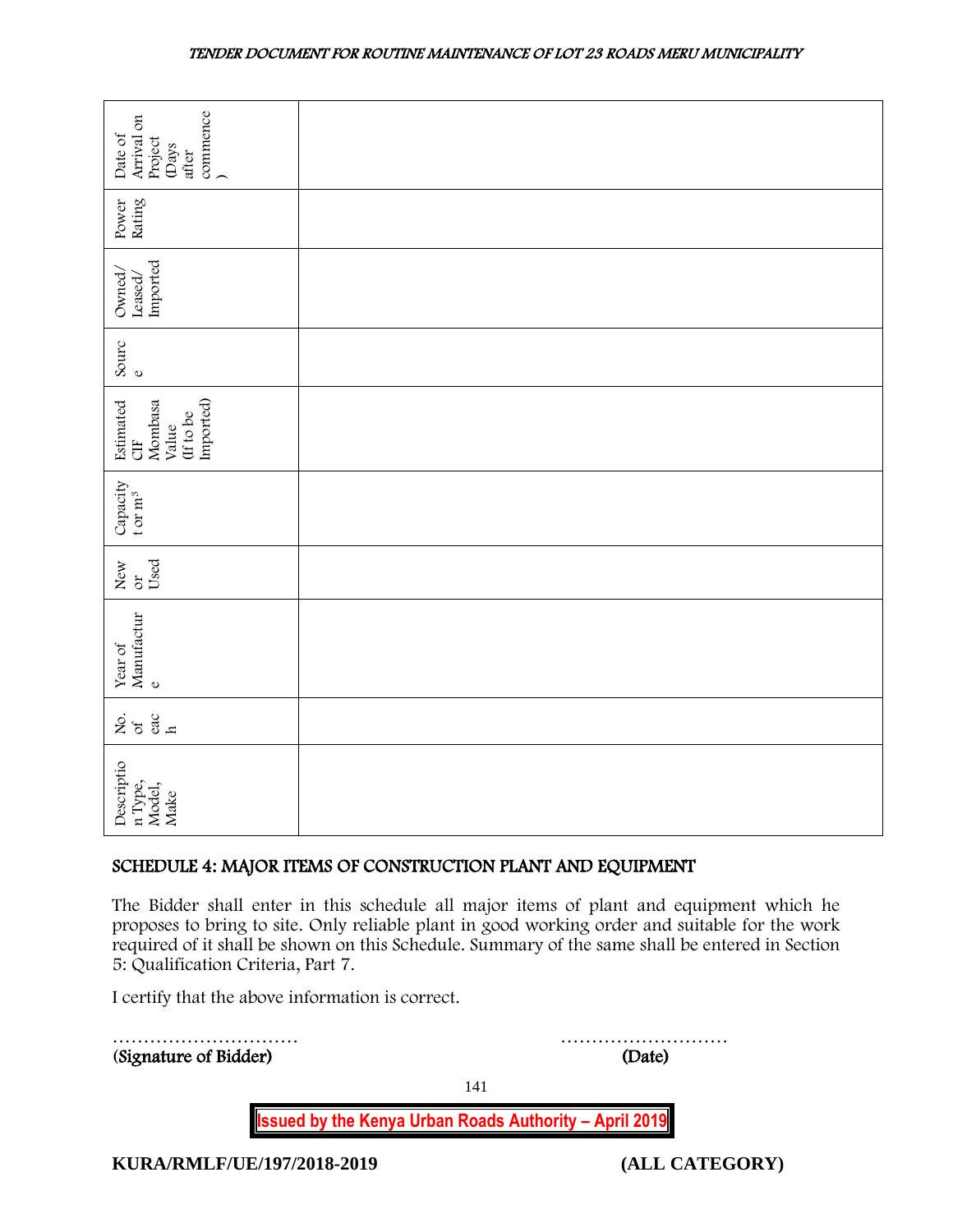### <span id="page-142-0"></span>SCHEDULE 5: KEY PERSONNEL

| <b>DESIGNATION</b> | <b>NAME</b> | <b>NATIONALITY</b> | SUMMARY OF QUALIFICATIONS AND<br><b>EXPERIENCE</b> |            |            |
|--------------------|-------------|--------------------|----------------------------------------------------|------------|------------|
|                    |             |                    | Qualifications                                     | General    | Specific   |
|                    |             |                    |                                                    | Experience | Experience |
|                    |             |                    |                                                    | (Yrs)      | (Yrs)      |
|                    |             |                    |                                                    |            |            |
| Headquarters       |             |                    |                                                    |            |            |
|                    |             |                    |                                                    |            |            |
| Partner/Director   |             |                    |                                                    |            |            |
| or other key staff |             |                    |                                                    |            |            |
| (give designation) |             |                    |                                                    |            |            |
|                    |             |                    |                                                    |            |            |
|                    |             |                    |                                                    |            |            |
| Site Office        |             |                    |                                                    |            |            |
|                    |             |                    |                                                    |            |            |
| 1. Site Agent      |             |                    |                                                    |            |            |
|                    |             |                    |                                                    |            |            |
| 2. Site Surveyor   |             |                    |                                                    |            |            |
|                    |             |                    |                                                    |            |            |
|                    |             |                    |                                                    |            |            |
| 3. Foreman         |             |                    |                                                    |            |            |
|                    |             |                    |                                                    |            |            |
|                    |             |                    |                                                    |            |            |
|                    |             |                    |                                                    |            |            |
|                    |             |                    |                                                    |            |            |

Note: The Bidder shall list in this schedule the key personnel he will employ from the Contractor's headquarters and from the Contractor's site office to direct and execute the work together with their qualifications, experience, position held and nationality in accordance with Clause 15.2 and 16.3 of the Conditions of Contract Part II (where required, use separate sheets to add extra data for column 4). Bidders shall attach certified copies of academic certificates, and CVs of all key staff.

I certify that the above information is correct.

………………………… ……………………… (Signature of Bidder) (Date)

142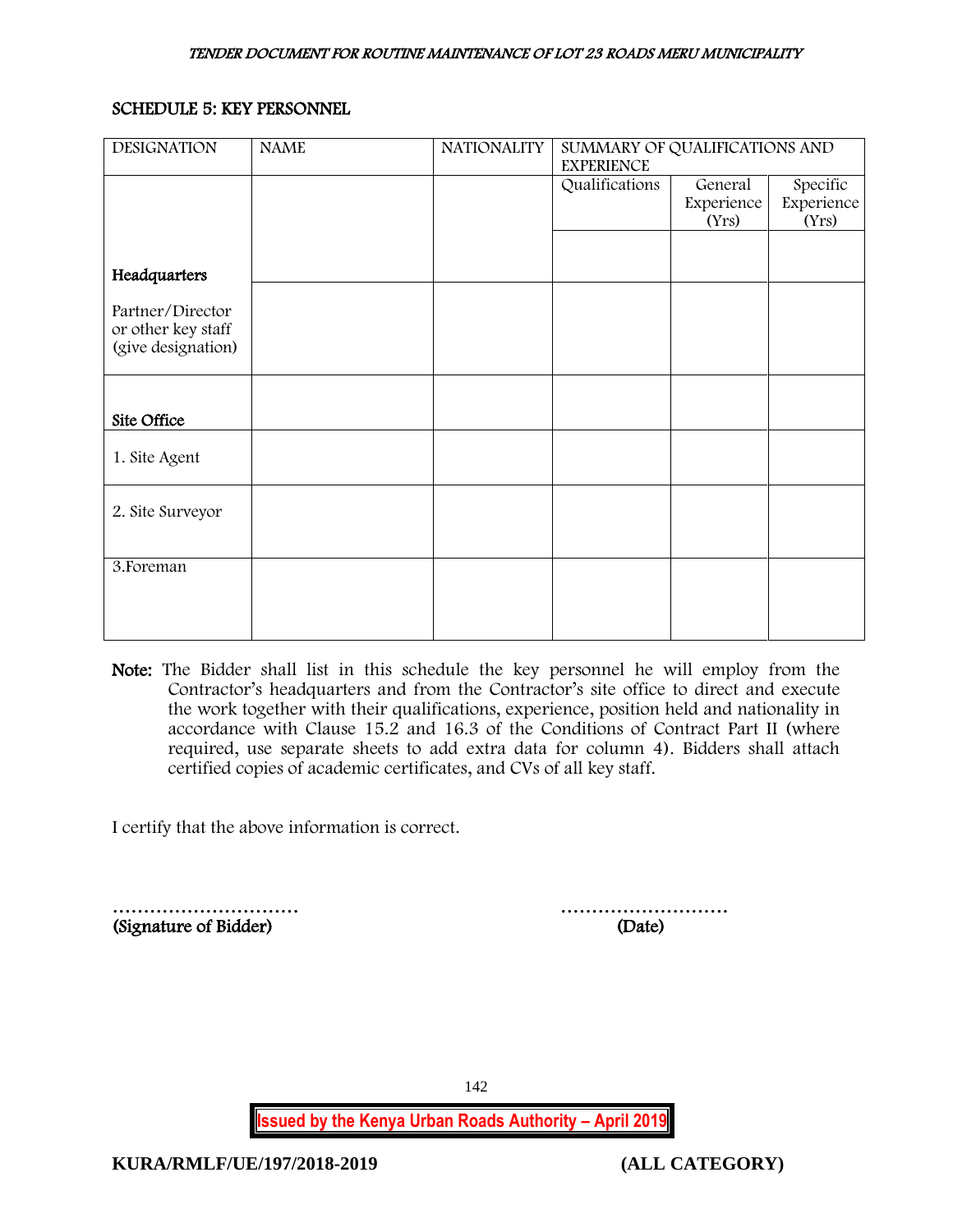## <span id="page-143-0"></span>SCHEDULE 6: SCHEDULE OF ROADWORKS CARRIED OUT BY THE BIDER IN THE LAST THREE **YEARS**

### SCHEDULE 6A: COMPLETED WORKS

| $\frac{1}{2}$<br>DESCRIPTION OF WORKS | NAME OF CLIENT | VALUE OF<br>WORKS (KSHS) $^\ast$ | YEAR COMPLETED/<br><b>REMARKS</b> |
|---------------------------------------|----------------|----------------------------------|-----------------------------------|
|                                       |                |                                  |                                   |
|                                       |                |                                  |                                   |
|                                       |                |                                  |                                   |
|                                       |                |                                  |                                   |
|                                       |                |                                  |                                   |
|                                       |                |                                  |                                   |
|                                       |                |                                  |                                   |
|                                       |                |                                  |                                   |
|                                       |                |                                  |                                   |
|                                       |                |                                  |                                   |
|                                       |                |                                  |                                   |
|                                       |                |                                  |                                   |
|                                       |                |                                  |                                   |
|                                       |                |                                  |                                   |
|                                       |                |                                  |                                   |
|                                       |                |                                  |                                   |
|                                       |                |                                  |                                   |
|                                       |                |                                  |                                   |
|                                       |                |                                  |                                   |
|                                       |                |                                  |                                   |
|                                       |                |                                  |                                   |
|                                       |                |                                  |                                   |
|                                       |                |                                  |                                   |

Note: Bidders shall attach certified copies of letters of award (for each listed project), certified copies of completion certificates.

I certify that the above works were successfully carried out by this Bidder.

| (Signature of Bidder) | (Date) |
|-----------------------|--------|

………………………… ………………………

\* Value in Kshs using Central Bank of Kenya mean exchange rate at a reference date 7 days before date of BID opening

143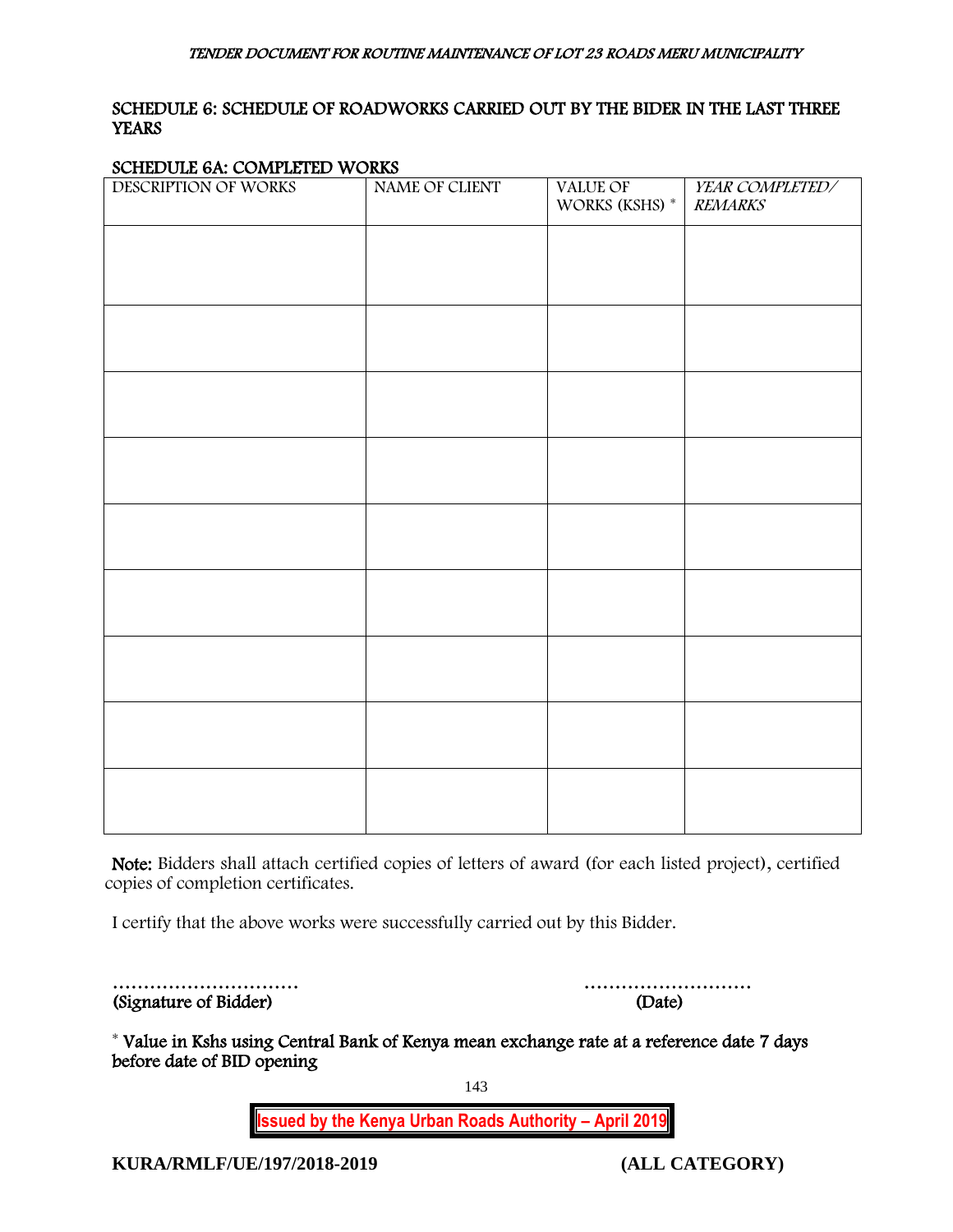## SCHEDULE 6B: NON-COMPLETED WORKS BEYOND COMPLETION DATE

| DESCRIPTION OF WORKS | NAME OF CLIENT | VALUE OF<br>WORKS (KSHS) <sup>*</sup> | YEAR COMPLETED/<br><b>REMARKS</b> |
|----------------------|----------------|---------------------------------------|-----------------------------------|
|                      |                |                                       |                                   |
|                      |                |                                       |                                   |
|                      |                |                                       |                                   |
|                      |                |                                       |                                   |
|                      |                |                                       |                                   |
|                      |                |                                       |                                   |
|                      |                |                                       |                                   |
|                      |                |                                       |                                   |
|                      |                |                                       |                                   |
|                      |                |                                       |                                   |
|                      |                |                                       |                                   |
|                      |                |                                       |                                   |
|                      |                |                                       |                                   |
|                      |                |                                       |                                   |
|                      |                |                                       |                                   |
|                      |                |                                       |                                   |

Note: Bidders shall attach certified copies of letters of award (for each listed project), certified evidence for executed works for non-completed projects e.g. copy of recent payment certificate.

I certify that the above works were successfully carried out by this Bidder.

|                       | .      |
|-----------------------|--------|
| (Signature of Bidder) | (Date) |

………………………… ………………………

\* Value in Kshs using Central Bank of Kenya mean exchange rate at a reference date 7 days before date of BID opening

144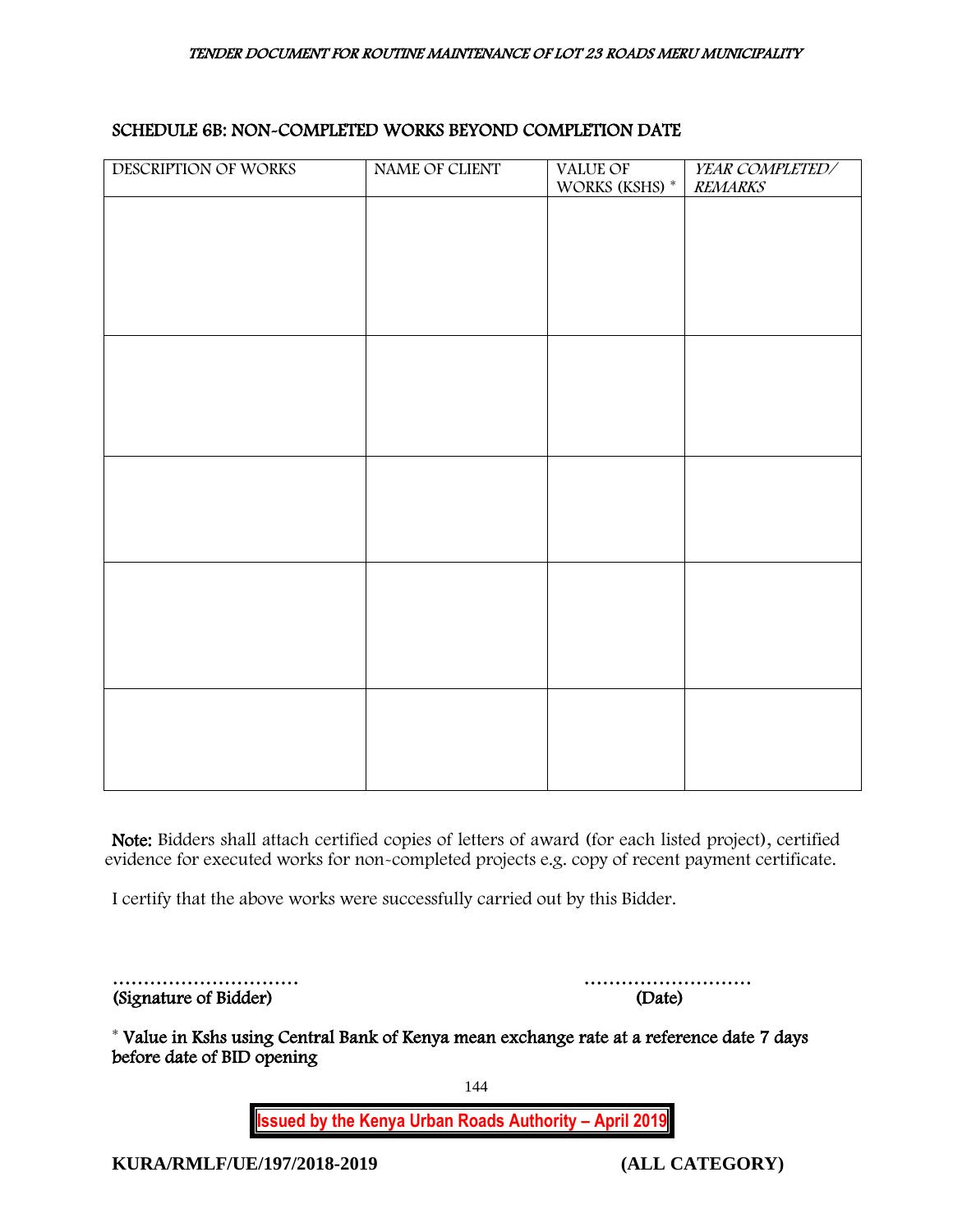## **SCHEDULE 6C: SPECIFIC EXPERIENCE**

| DESCRIPTION OF WORKS | NAME OF CLIENT | VALUE OF<br>WORKS (KSHS) * | YEAR COMPLETED/<br><b>REMARKS</b> |
|----------------------|----------------|----------------------------|-----------------------------------|
|                      |                |                            |                                   |
|                      |                |                            |                                   |
|                      |                |                            |                                   |
|                      |                |                            |                                   |
|                      |                |                            |                                   |
|                      |                |                            |                                   |
|                      |                |                            |                                   |
|                      |                |                            |                                   |
|                      |                |                            |                                   |
|                      |                |                            |                                   |
|                      |                |                            |                                   |
|                      |                |                            |                                   |
|                      |                |                            |                                   |
|                      |                |                            |                                   |
|                      |                |                            |                                   |
|                      |                |                            |                                   |

Note: Bidders shall attach certified copies of letters of award (for each listed project), certified evidence for executed works for non-completed projects e.g. copy of recent payment certificate.

I certify that the above works were successfully carried out by this Bidder.

| (Signature of Bidder) | (Date) |
|-----------------------|--------|

………………………… ………………………

\* Value in Kshs using Central Bank of Kenya mean exchange rate at a reference date 7 days before date of BID opening

145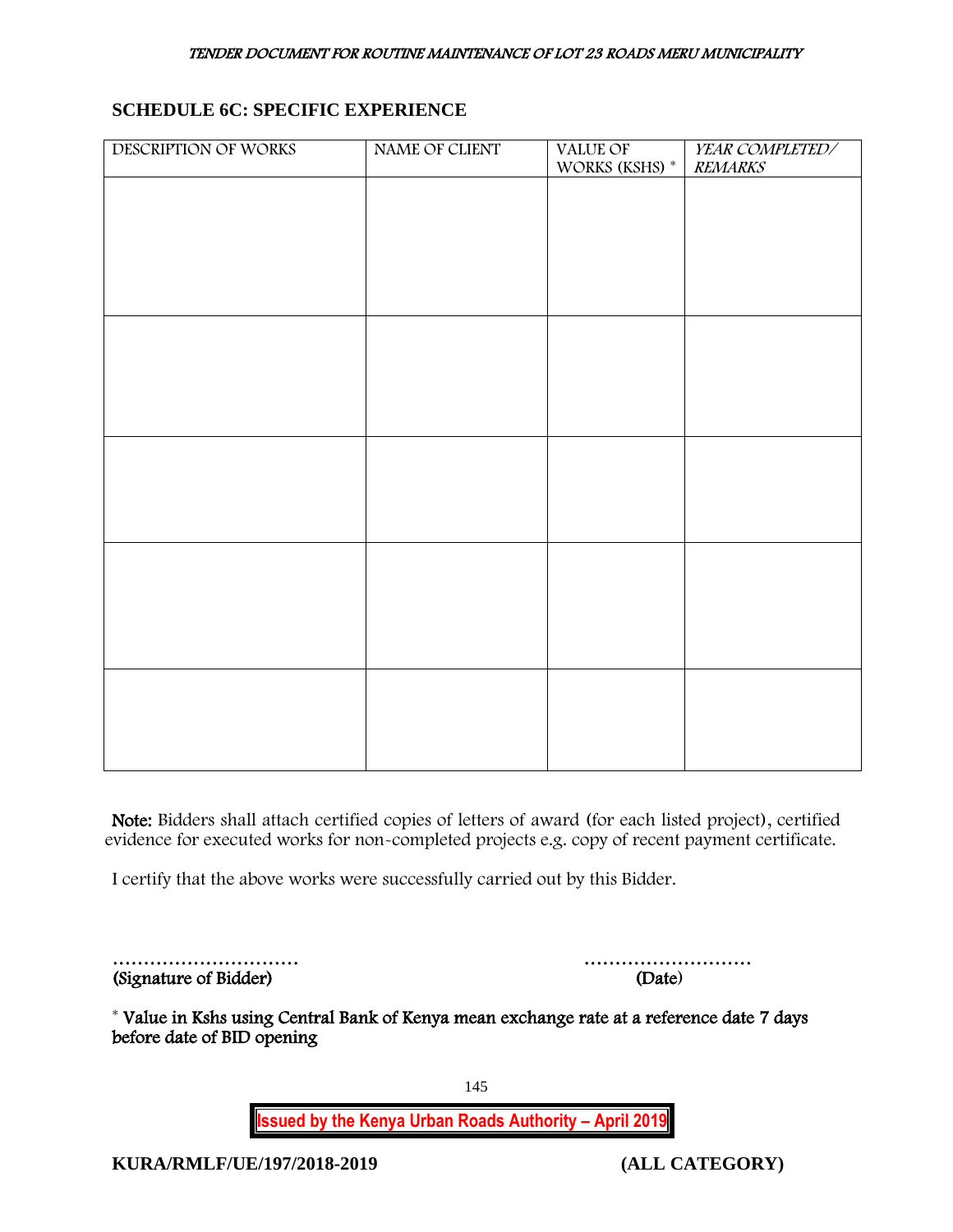| <b>DESCRIPTION OF</b><br><b>WORKS</b> | <b>NAME OF</b><br><b>CLIENT</b> | DATE OF<br>COMMENC<br><b>EMENT</b> | DATE OF<br>COMPLETION | <b>VALUE OF</b><br>WORKS (KSHS) | <b>VALUE</b><br>COMPLETED<br>UP TO DATE<br>$\%$ | <b>PHYSICALLY</b><br>COMPLETED<br>UP TO DATE<br>$\%$ |
|---------------------------------------|---------------------------------|------------------------------------|-----------------------|---------------------------------|-------------------------------------------------|------------------------------------------------------|
|                                       |                                 |                                    |                       |                                 |                                                 |                                                      |
|                                       |                                 |                                    |                       |                                 |                                                 |                                                      |
|                                       |                                 |                                    |                       |                                 |                                                 |                                                      |
|                                       |                                 |                                    |                       |                                 |                                                 |                                                      |
|                                       |                                 |                                    |                       |                                 |                                                 |                                                      |
|                                       |                                 |                                    |                       |                                 |                                                 |                                                      |

# SCHEDULE 7: SCHEDULE OF ONGOING PROJECTS

Note: 1. Bidders shall attach certified copies of letters of award (for each listed project) and any certified evidence for executed works e.g copy of recent payment certificate.

2. Bidders must indicate all their on-going works as at the time of bidding. Any nondisclosure shall constitute non-responsiveness)

I certify that the above works are being carried out by me and that the above information is correct.

|                       | .      |
|-----------------------|--------|
| (Signature of Bidder) | (Date) |

………………………… ………………………

146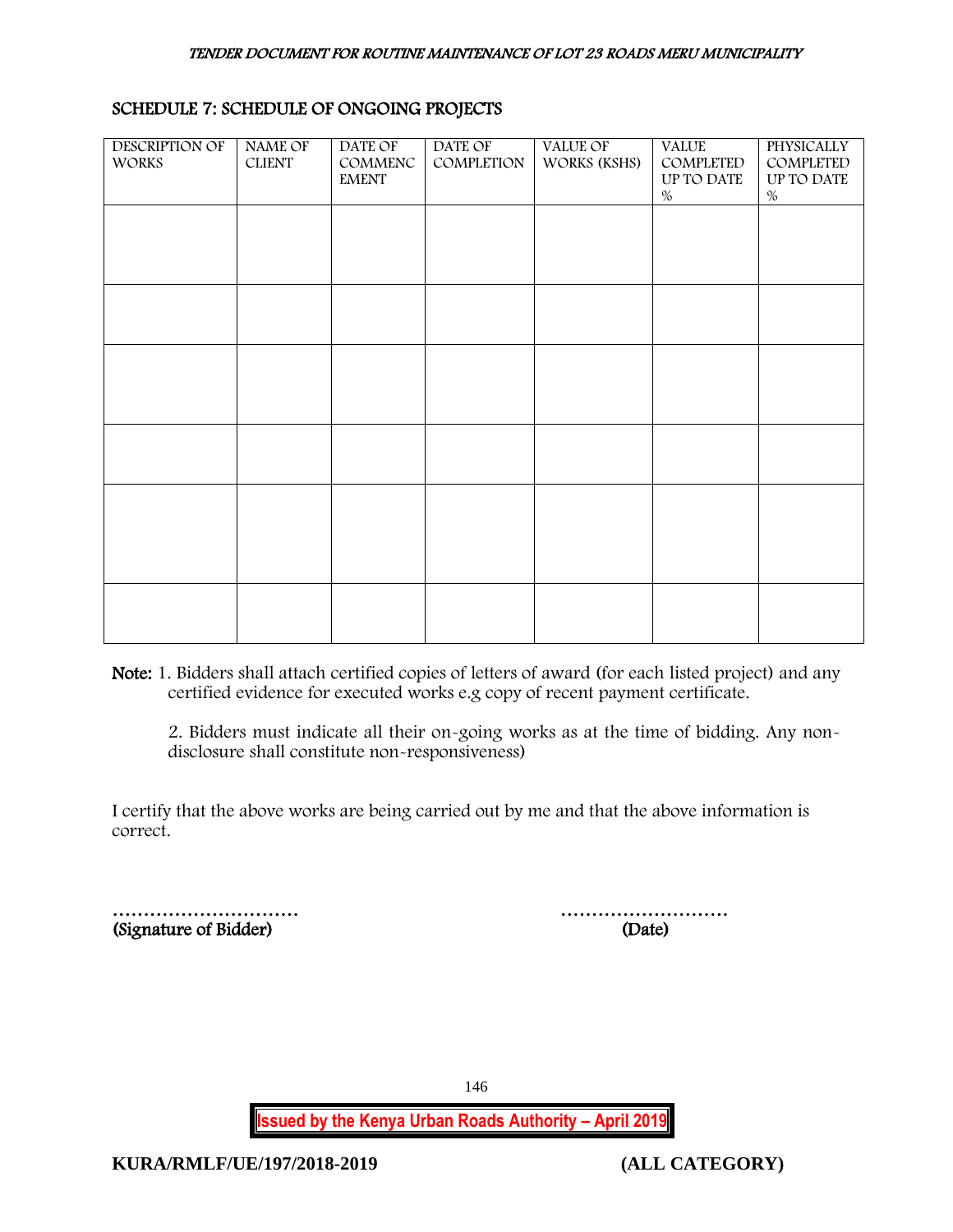## SCHEDULE 8: FINANCIAL STANDING

- 1 Submit copies of audited profit and loss statements and balance sheet for the last five calendar years and estimated projection for the next two years with certified English translation where appropriate.
- 2 Give turnover figures for each of the last two (2) financial years. Quote in millions and decimal thereof.

|                               | Year $1$ () | Year $2(\ldots)$ |
|-------------------------------|-------------|------------------|
|                               | Kshs.       | Kshs.            |
| Road works                    |             |                  |
| Other civil Engineering works |             |                  |
| Other (specify)               |             |                  |
| Total                         |             |                  |

# SUMMARY OF ASSETS AND LIABILTIES OF THE AUDITED FINANCIAL STATEMENTS OF THE LAST TWO (2) FINANCIAL YEARS.

|                              | Year $1$ () | Year $2(\ldots)$ |
|------------------------------|-------------|------------------|
|                              | Kshs.       | Kshs.            |
| 1. Total Assets              |             |                  |
| 2. Current Assets            |             |                  |
| 3. Bank Credit Line Value    |             |                  |
| 4. Total Liabilities         |             |                  |
| 5. Current Liabilities       |             |                  |
| 6. Net Worth $(1-4)$         |             |                  |
| 7. Working capital $(2+3-4)$ |             |                  |

(a) Name/Address of Commercial Bank providing credit line

………………………………………………………………………………………………

(b) Total amount of credit line Kshs………………………………………………

Attach a certified copy of Undertaking of the Bank to provide the credit.

(b) Attach bank statements for the last six (6) months

147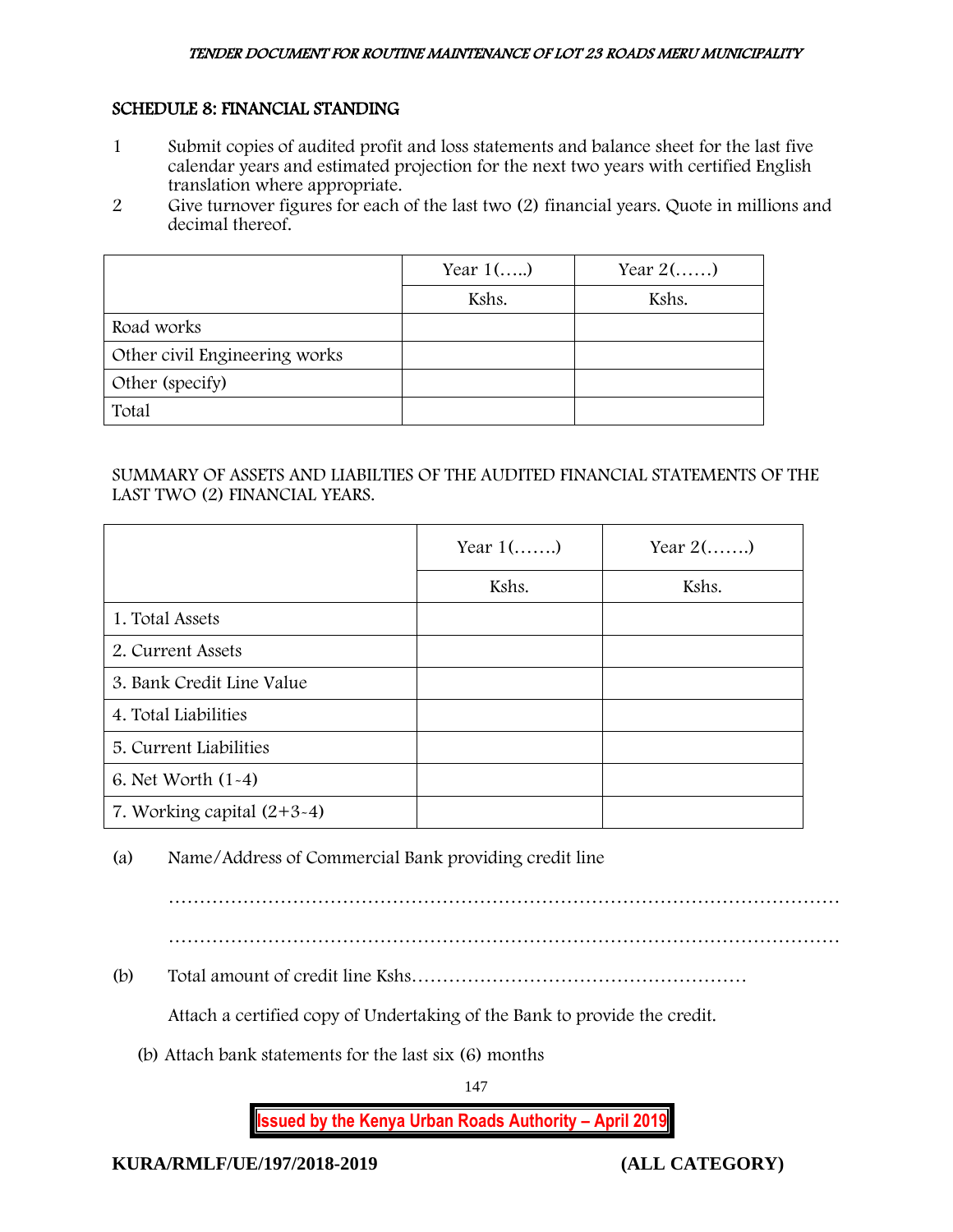## SCHEDULE 9: OTHER SUPPLEMENTARY INFORMATION

Financial reports for the last three years, balance sheets, profit and loss statements, auditors reports etc. List them below and attach copies.

………………………………………………………………………………………………… ………………………………………………………………………………………………… ………………………………………………………………………………………………… Evidence of access to financial resources to meet the qualification requirements. Cash in hand, lines of credit etc. List below and attach copies of supporting documents ………………………………………………………………………………………………… …………………………………………………………………………………………………. …………………………………………………………………………………………………. ………………………………………………………………………………………………… Name, address, telephone, telex, fax numbers and email of the Bidders Bankers who may provide reference if contacted by the Contracting Authority. ……………………………………………………………………………………………….. ………………………………………………………………………………………………. ………………………………………………………………………………………………. I certify that the information given above is correct.

Signature of Bidder Date

…………………………………….. …………………………..

(To be signed by authorized representative and officially stamped)

**Issued by the Kenya Urban Roads Authority – April 2019**

148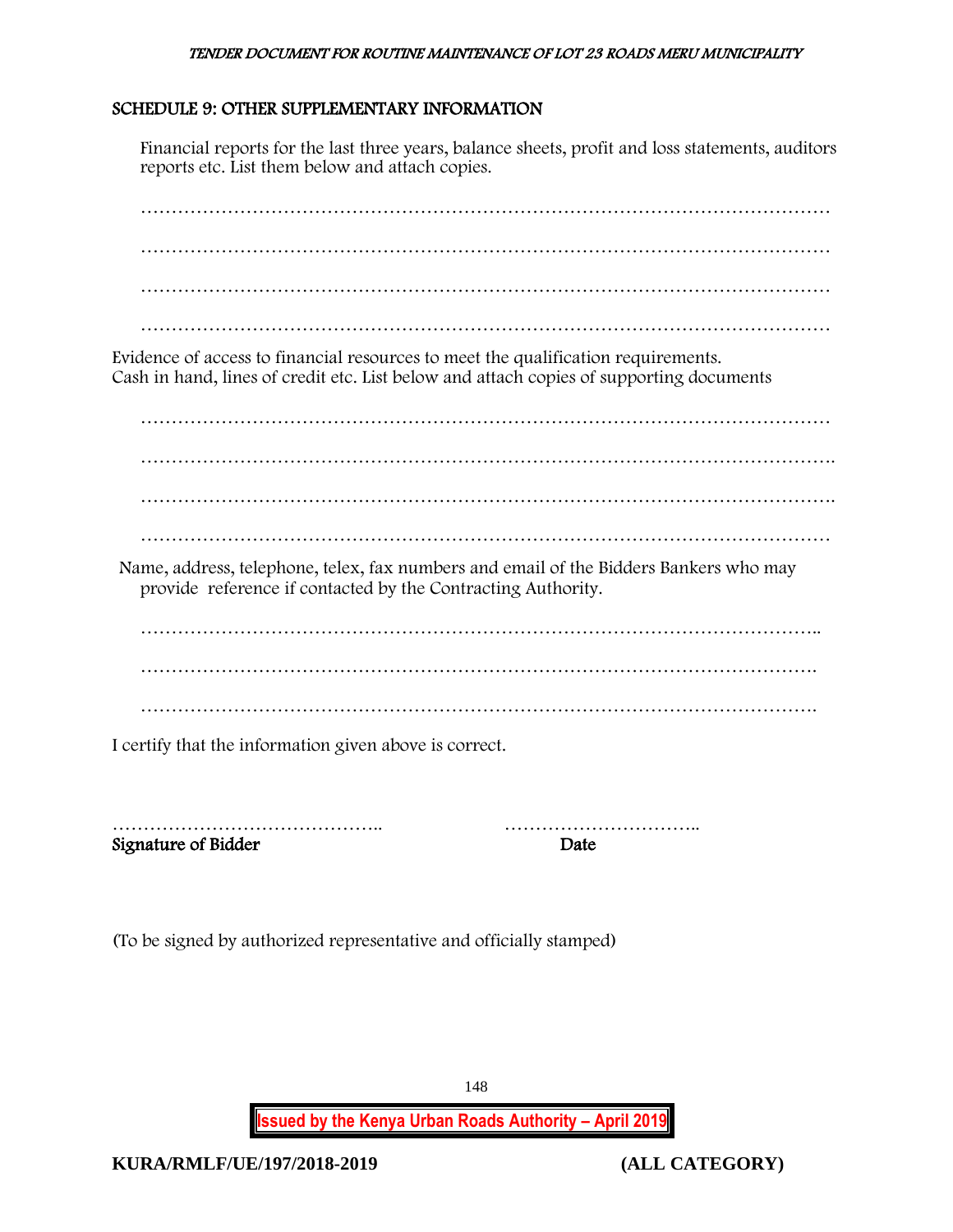# SCHEDULE 10: LITIGATION HISTORY FORM

Information on current litigation in which the Bidder is involved.

| <b>OTHER PARTY (IES)</b> | <b>CAUSE OF DISPUTE</b> | AMOUNT INVOLVED (KSHS) |
|--------------------------|-------------------------|------------------------|
|                          |                         |                        |
|                          |                         |                        |
|                          |                         |                        |
|                          |                         |                        |
|                          |                         |                        |

I certify that the information given above is correct.

| Signature of Bidder | Date |
|---------------------|------|

(To be signed by authorized representative and officially stamped)

**Issued by the Kenya Urban Roads Authority – April 2019**

149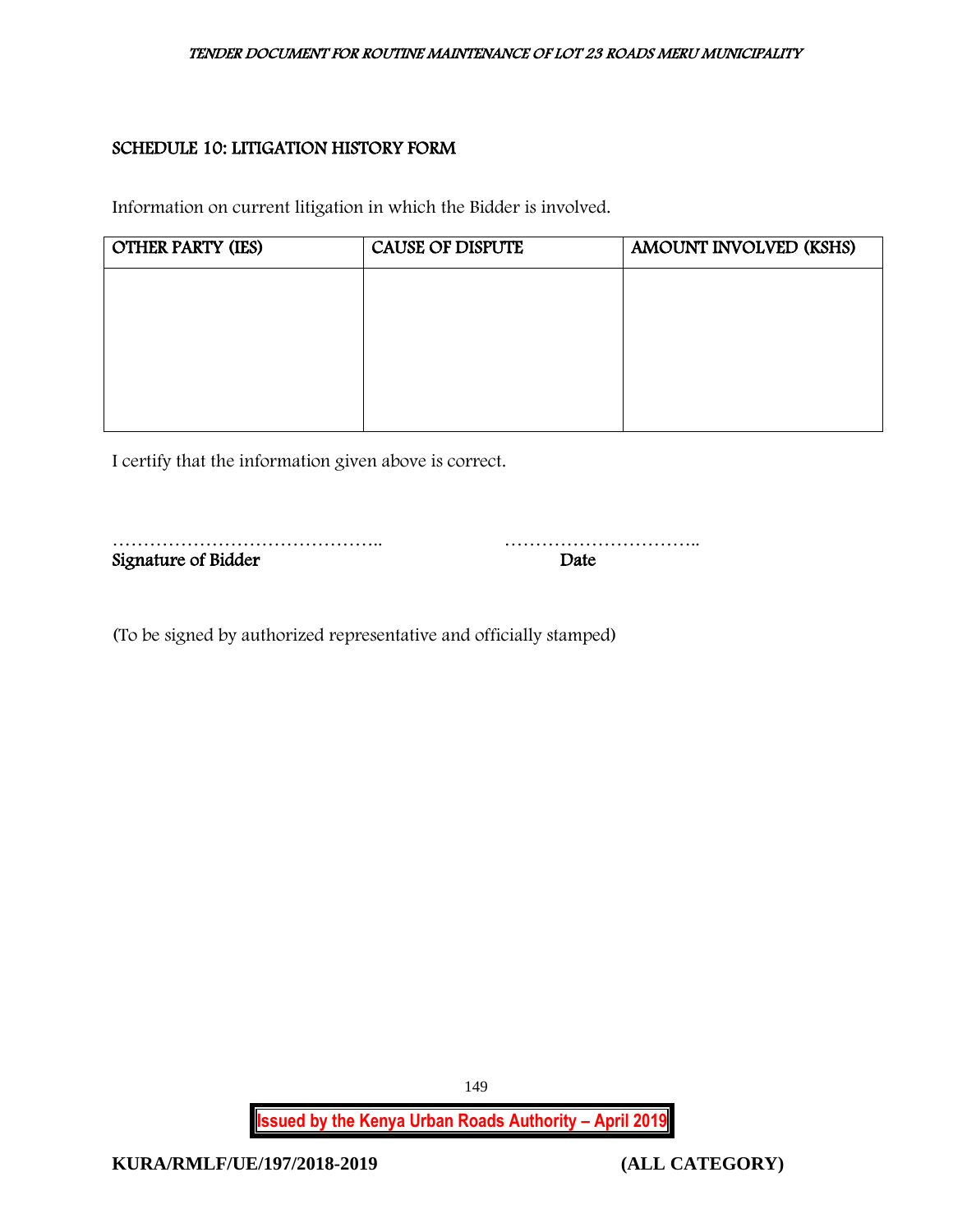## SCHEDULE 11: DECLARATION FORM FOR BANKRUPT OR INSOLVENT AND DEBARMENT

Date

To

The Kenya Urban Roads Authority P.O Box 41727 – 00100, IKM Place, 5th Ngong Ave, Nairobi, KENYA.

Ladies and Gentlemen,

The Tenderer i.e. (full name and complete physical and postal address)

………………………………………………………………………………………………………

………………………………………………………………………………………………………

declare the following: -

a) That I/ We have not been debarred from participating in public procurement by anybody, institution or person.

b) That I/ We have not been involved in and will not be involved in corrupt and fraudulent practices regarding public procurement anywhere.

c) That I/ We are not insolvent, in receivership, bankrupt or in the process of being wound up and is not the subject of legal proceedings relating to the foregoing.

d) That I/We are not under any ongoing investigation by the Ethics and Anti-Corruption Commission (EACC) for any corrupt and/or economic crimes or practices.

e) That I/ We are not associated with any other Tenderer participating in this Tender.

f) That I/We do hereby confirm that all the information given in this tender is accurate, factual and true to the best of our knowledge.

Yours sincerely,

……………………………………………………

Name of Tenderer

……………………………………………………………………………….. Signature of duly authorised person signing the Tender

………………………………………………………………………….. Name and Capacity of duly authorised person signing the Tender

……………………………………… Stamp or Seal of Tenderer

150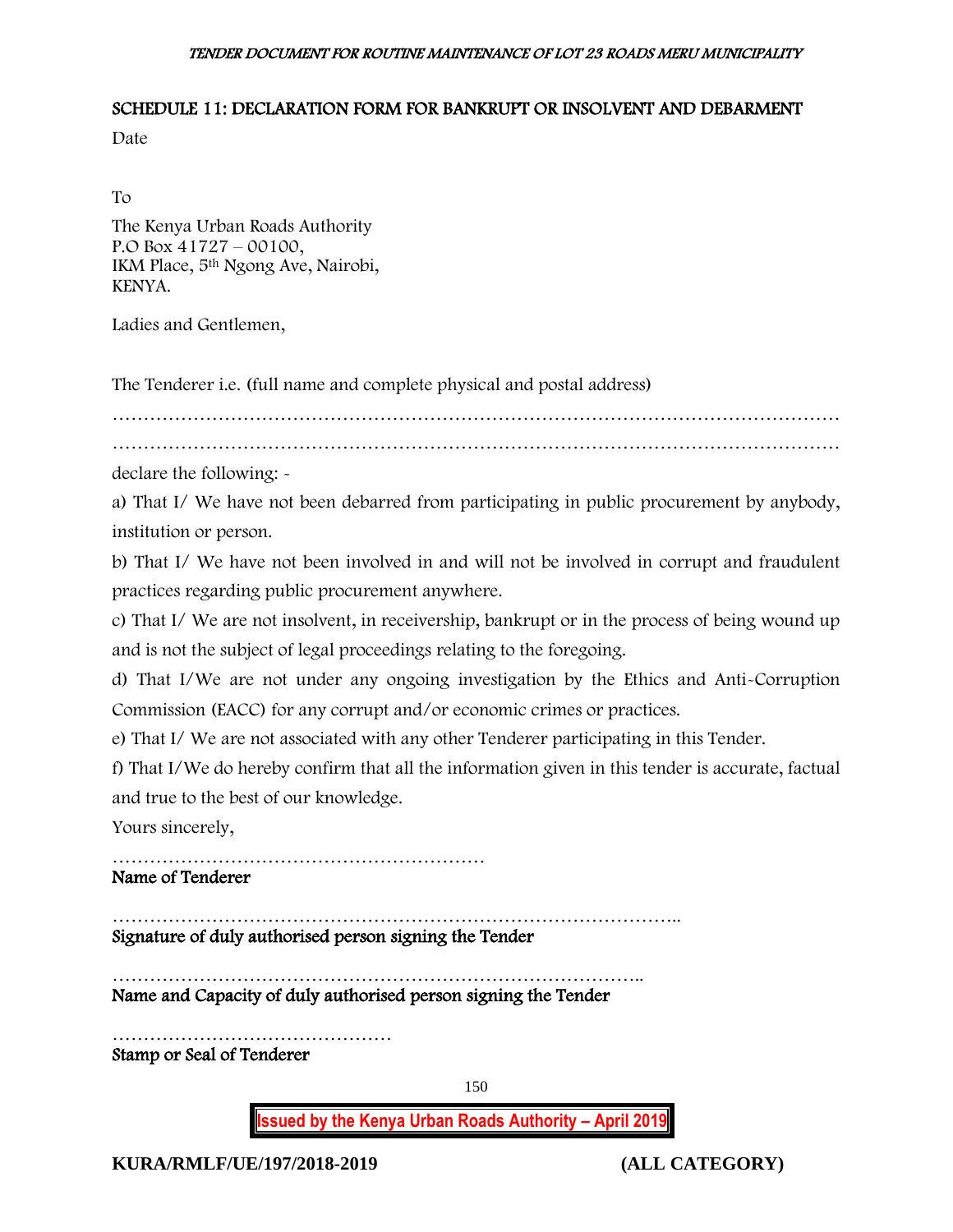# SCHEDULE 12: ANTI CORRUPTION DECLARATION / COMMITMENT / PLEDGE FORM

I/We ……………………………………………………………………………………. of Post Office Box …………………………………………………………. declare that I/ We recognize that Public Procurement is based on a free, fair and competitive tendering process which should not be open to abuse.

I/We ……………………………………………………………………….. Declare that I/We will not offer or facilitate, directly or indirectly, any inducement or reward to any public officer, their relations or business associates, in connection with tender No.

………………………………………………. for or in the subsequent performance of the contract if I/We am/are successful.

Signed by ……………………………… C.E.O. or Authorized

Representative. Name ……………………………………………..

Designation………………………………..

Signature…………………………………….

Date………………………………………..

In case of sub-contracting

Signed by ………………………………….. CEO of the firm to be subcontracted Name…………………………………………… Designation…………………………………….. Signature…………………………………. Date………………………………………..

151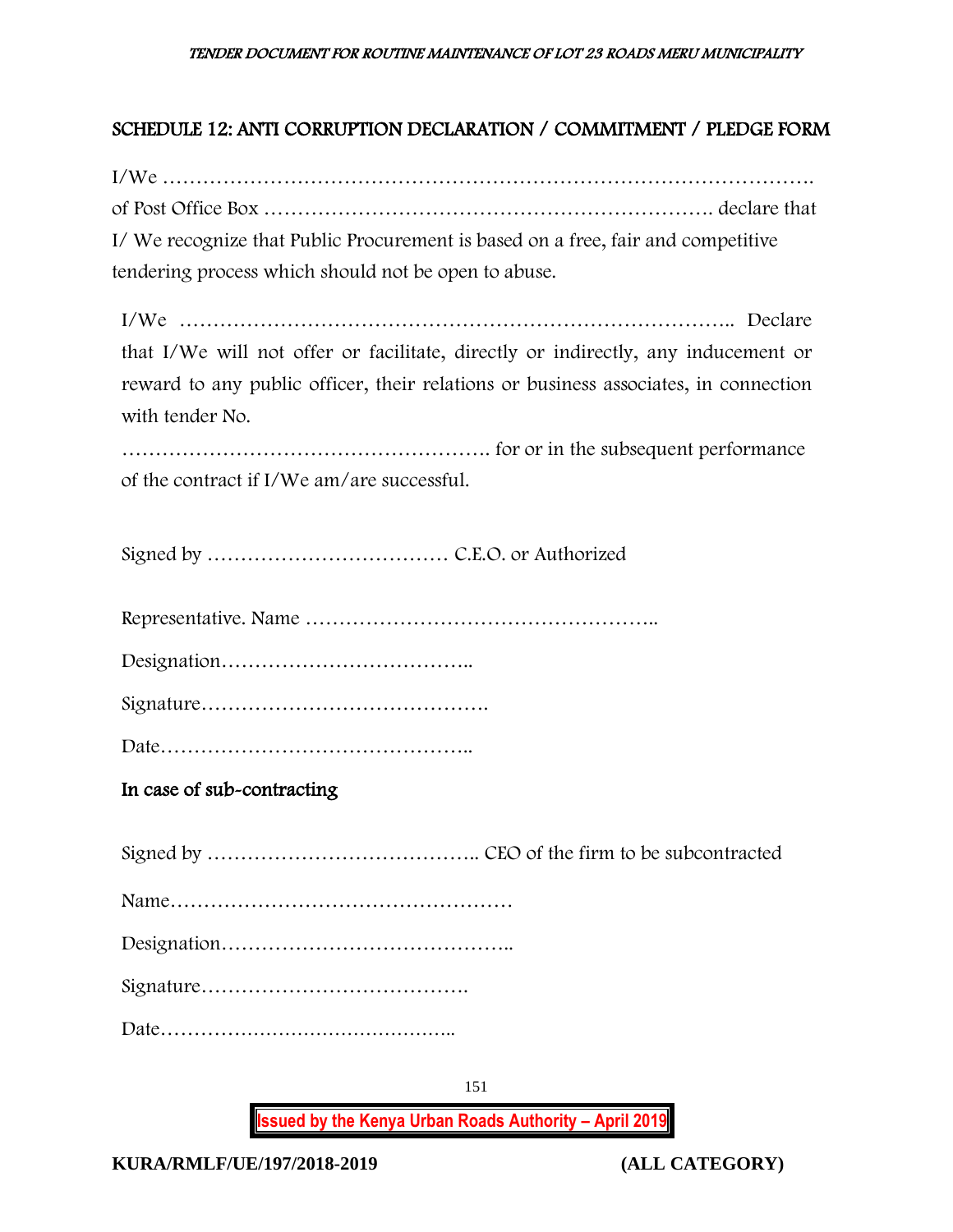# SECTION XII: FORM OF AGREEMENT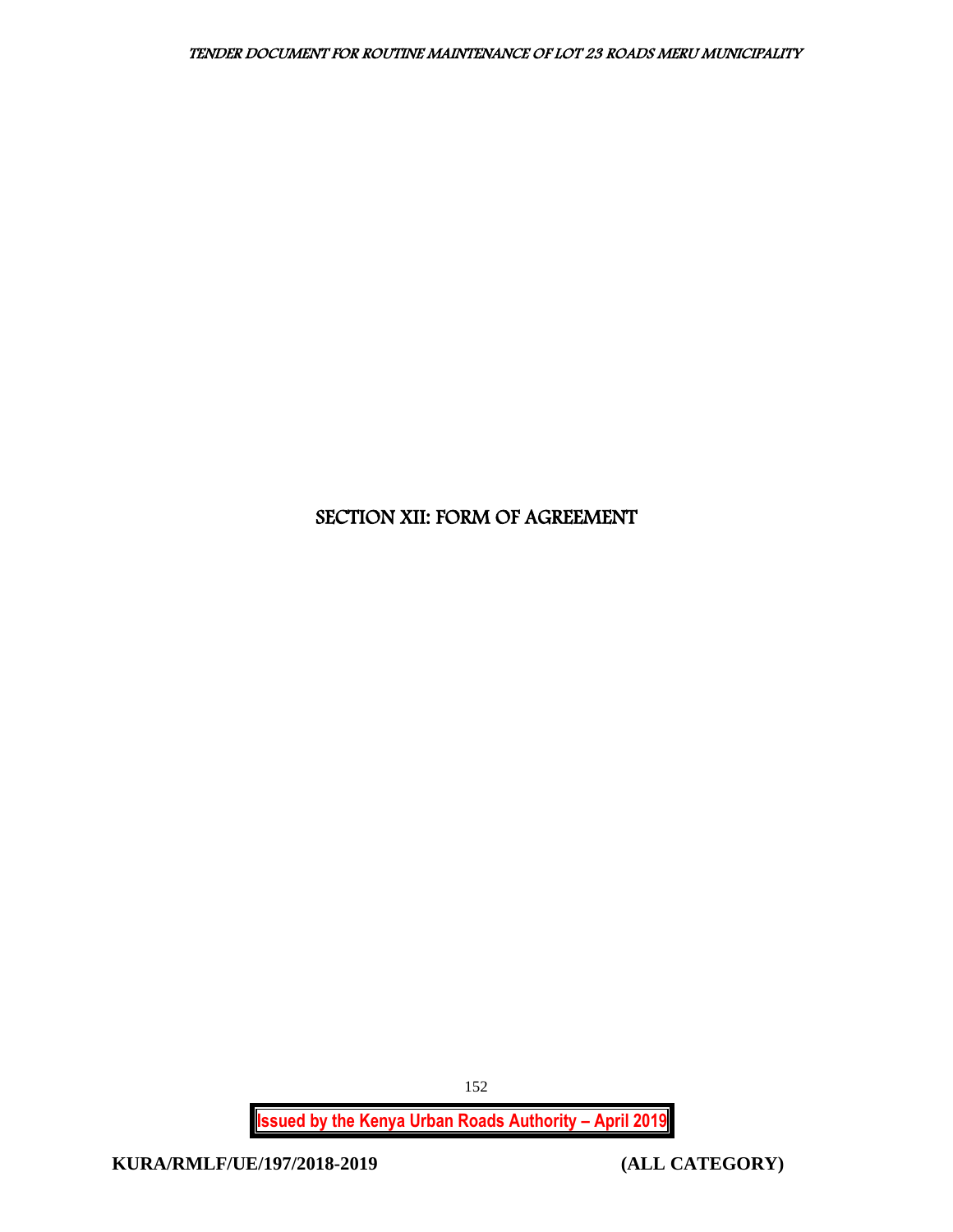### FORM OF AGREEMENT

\*\*(To be signed after the award of a contract)

THIS AGREEMENT is made on the …………………… day of …………………. 20 …………… between the Kenya Urban Roads Authority of P. O. Box 41727-00100, Nairobi, Kenya hereinafter called "the

Employer" of the one part and M/S ................................................................................. (Contractor) of P. O. BOX................................................................. (address) hereinafter called "the Contractor" of the other part.

WHEREAS the Employer is desirous that certain works should be executed, viz.

ROUTINE MAINTENANCE OF LOT 23 ROADS: MERU MUNICIPALITY and has a Contract with the Contractor for the execution completion and maintenance of such works in the region NOW THIS AGREEMENT WITNESSETH as follows:

In this agreement words and expressions shall have the same meanings as are respectively assigned to them in the Conditions of Contract hereinafter referred to.

The following document shall be deemed to form and be read and construed as part of this Agreement, viz.:

- The Conditions of Contract (FIDIC IV) Part 2
- The Conditions of Contract (FIDIC IV) Part 1
- The Special Specification
- The Standard Specifications
- The Priced Bill of Quantities
- The Letter of Award and Acceptance
- Schedules of Supplementary Information
- -The Drawings
- -Other documents as may be agreed and listed

All aforesaid documents are hereinafter referred to as "The Contract".

In consideration of the payment to be made by the Employer to the Contractor, the Contractor hereby covenants with the Employer to execute, complete and maintain the works in conformity in all respects with the provisions of the Contract.

The Employer hereby covenants to pay the Contractor in consideration of the execution, completion and maintenance of the works the Contract Price at the times and in the manner prescribed by the Contract.

IN WITNESS WHEREOF the parties have hereunto set their respective hands on the day and year first above written.

153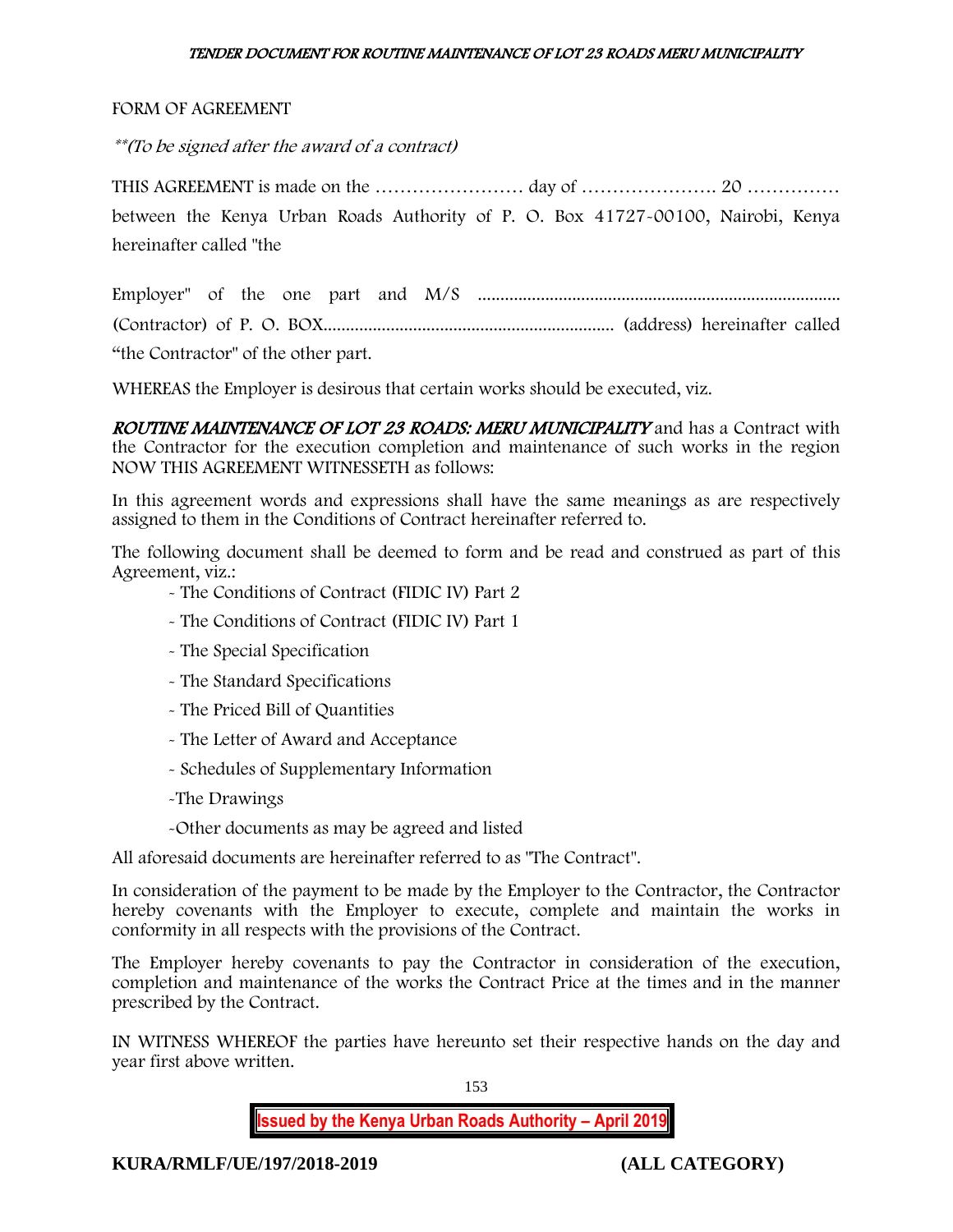### SIGNED SEALED AND DELIVERED

| By the said Employer:   | (Director General, Kenya Urban Roads Authority)<br>For and on behalf of the said Employer |
|-------------------------|-------------------------------------------------------------------------------------------|
| In the presence of:     | (Name and Designation of Witness)                                                         |
|                         | (Signature of Witness)                                                                    |
|                         | (Address Of witness)                                                                      |
|                         |                                                                                           |
| By the said Contractor: | (Signature)                                                                               |
|                         | (Name of the Director)                                                                    |
| In the presence of:     | (Name and Designation of Witness)                                                         |
|                         | (Signature of Witness)                                                                    |
|                         | (Address Of witness)                                                                      |
|                         |                                                                                           |
|                         | 154                                                                                       |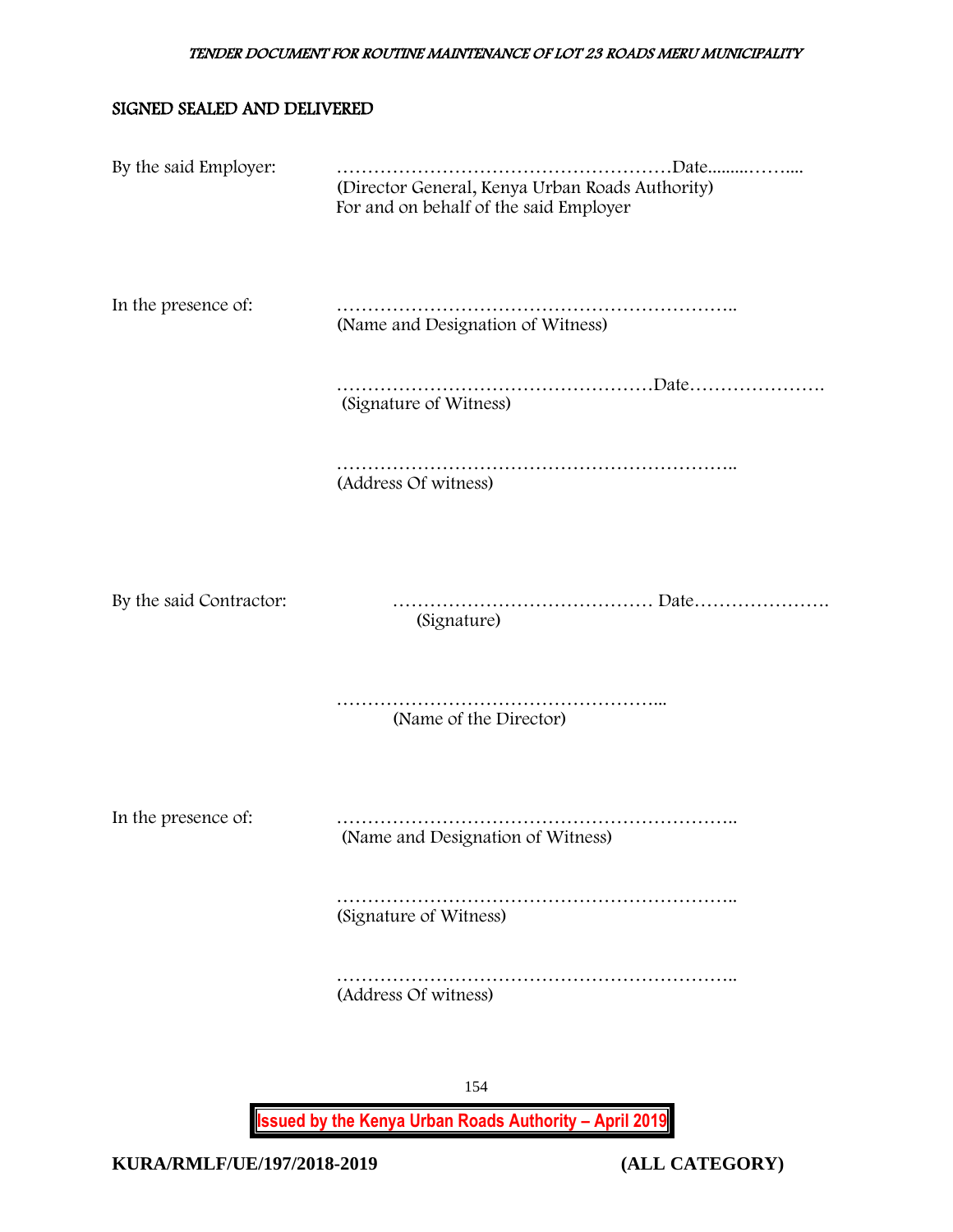# SECTION XIII: FORM OF PERFORMANCE BANK GUARANTEE (UNCONDITIONAL)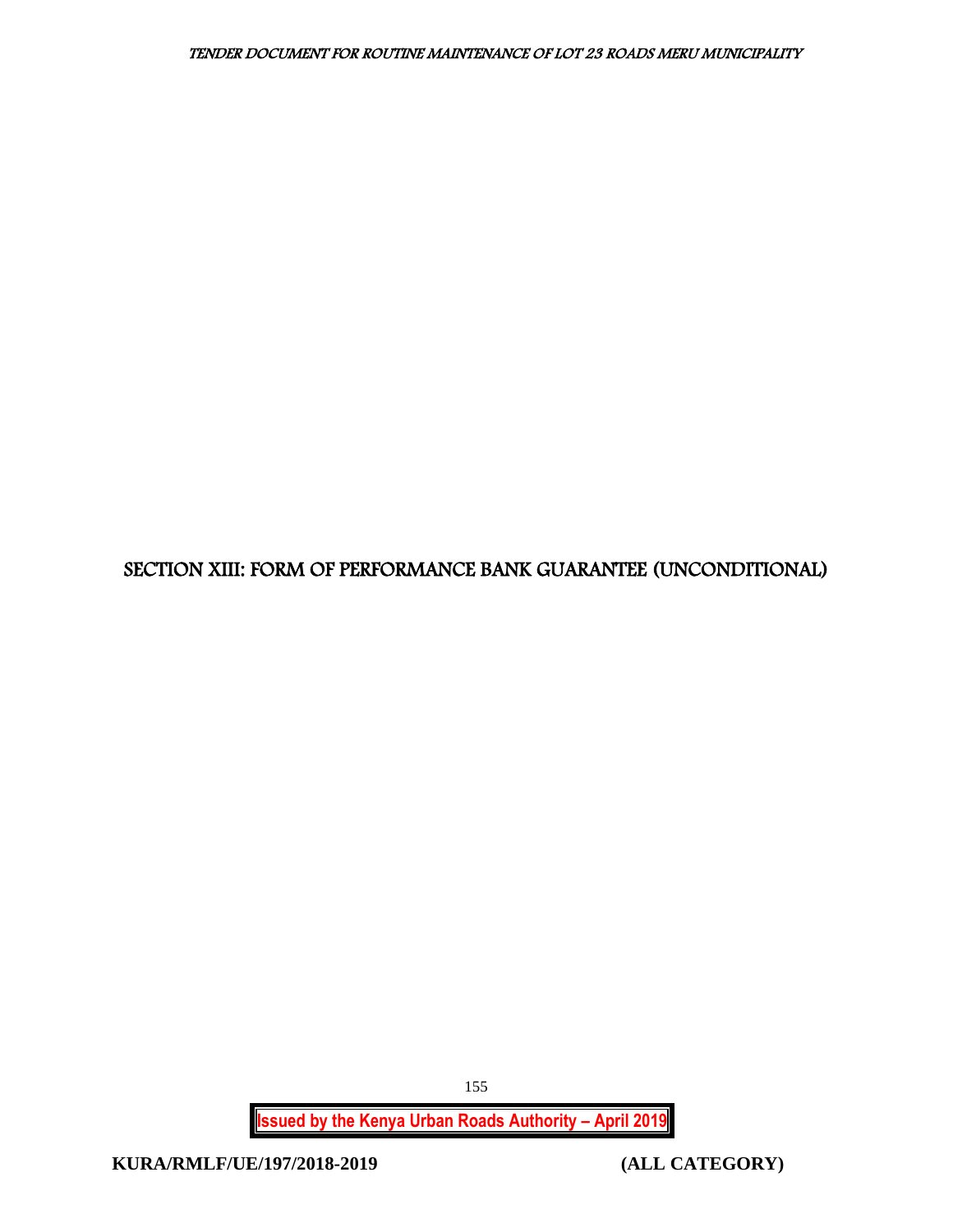FORM OF PERFORMANCE BANK GUARANTEE (UNCONDITIONAL)

To The Director General, Kenya Urban Roads Authority (KURA), P.O. Box 41727 - 00100 NAIROBI

WHEREAS ……………………………………………………………………………… (hereinafter called "the Contractor")

has undertaken in pursuance of Contract No. ………………………………………….……

Dated …..……………………..…to execute the

### ROUTINE MAINTENANCE OF LOT 23 ROADS:MERU MUNICIPALITY

, ( hereinafter called the "Contract")

AND WHEREAS it has been stipulated by you in the said Contract that the Contractor shall furnish you with a Bank Guarantee by a recognized bank for the sum specified in the Appendix to Form of Bid as security for compliance with his obligations in accordance with the Contract;

AND WHEREAS we have agreed to give the Contractor such a Bank Guarantee;

NOW THEREFORE we hereby affirm that we are the Guarantor and responsible to you on behalf of the Contractor, up to a total of

Kshs………………………………………………………………..………………… (Amount in figures)

Kshs. …………………………………………………………..………………………

……………………………………………………………………………… (Amount in words)

and we undertake to payment to you, upon your first written demand and without cavil or argument, any sum or sums within and up to the limits as aforesaid without your needing to prove or show grounds or reasons for the sum specified therein.

We hereby waive the necessity of you demanding the said debt from the Contractor before presenting us with the demand.

We further agree that no change or addition to or other modification of the terms of the Contract or of the Works to be performed thereunder or of any of the Contract Documents which may be made between you and the Contractor shall in any way release us from any liability under this Guarantee and we hereby waive notice of any such change, addition or modification

This Guarantee shall be valid until 28 days after issuing of the Defects Liability Certificate.

156